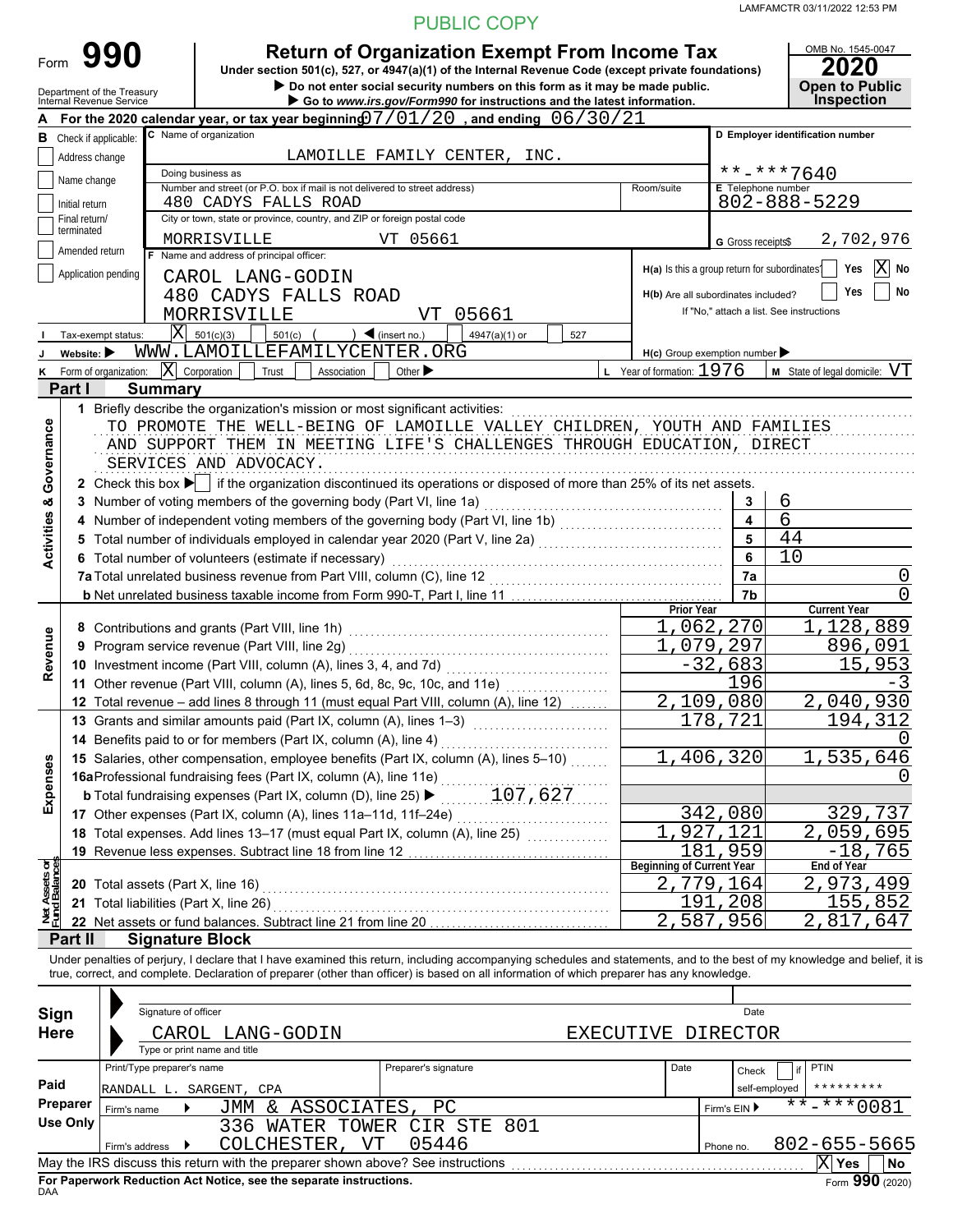|                      | Form 990 (2020) LAMOILLE FAMILY CENTER, INC.                                                                                                                                                                                                                 |                                 |                                 | **-***7640                                                     |                           | Page 2                |
|----------------------|--------------------------------------------------------------------------------------------------------------------------------------------------------------------------------------------------------------------------------------------------------------|---------------------------------|---------------------------------|----------------------------------------------------------------|---------------------------|-----------------------|
| Part III             | <b>Statement of Program Service Accomplishments</b>                                                                                                                                                                                                          |                                 |                                 |                                                                |                           | $\mathbf{X}$          |
|                      | Briefly describe the organization's mission:                                                                                                                                                                                                                 |                                 |                                 |                                                                |                           |                       |
|                      | SEE SCHEDULE O                                                                                                                                                                                                                                               |                                 |                                 |                                                                |                           |                       |
|                      |                                                                                                                                                                                                                                                              |                                 |                                 |                                                                |                           |                       |
|                      |                                                                                                                                                                                                                                                              |                                 |                                 |                                                                |                           |                       |
| $\mathbf{2}$         | Did the organization undertake any significant program services during the year which were not listed on the                                                                                                                                                 |                                 |                                 |                                                                |                           |                       |
|                      |                                                                                                                                                                                                                                                              |                                 |                                 |                                                                |                           | Yes $\overline{X}$ No |
|                      | If "Yes," describe these new services on Schedule O.                                                                                                                                                                                                         |                                 |                                 |                                                                |                           |                       |
| 3                    | Did the organization cease conducting, or make significant changes in how it conducts, any program                                                                                                                                                           |                                 |                                 |                                                                |                           |                       |
| services?            |                                                                                                                                                                                                                                                              |                                 |                                 |                                                                |                           | $X$ Yes<br><b>No</b>  |
|                      | If "Yes," describe these changes on Schedule O.                                                                                                                                                                                                              |                                 |                                 |                                                                |                           |                       |
|                      | Describe the organization's program service accomplishments for each of its three largest program services, as measured by<br>expenses. Section 501(c)(3) and 501(c)(4) organizations are required to report the amount of grants and allocations to others, |                                 |                                 |                                                                |                           |                       |
|                      | the total expenses, and revenue, if any, for each program service reported.                                                                                                                                                                                  |                                 |                                 |                                                                |                           |                       |
|                      |                                                                                                                                                                                                                                                              |                                 |                                 |                                                                |                           |                       |
|                      | 4a (Code:  ) (Expenses \$  904, 603 including grants of \$  180, 214 ) (Revenue \$  731, 841)                                                                                                                                                                |                                 |                                 |                                                                |                           |                       |
|                      | SEE SCHEDULE O                                                                                                                                                                                                                                               |                                 |                                 |                                                                |                           |                       |
|                      |                                                                                                                                                                                                                                                              |                                 |                                 |                                                                |                           |                       |
|                      |                                                                                                                                                                                                                                                              |                                 |                                 |                                                                |                           |                       |
|                      |                                                                                                                                                                                                                                                              |                                 |                                 |                                                                |                           |                       |
|                      |                                                                                                                                                                                                                                                              |                                 |                                 |                                                                |                           |                       |
|                      |                                                                                                                                                                                                                                                              |                                 |                                 |                                                                |                           |                       |
|                      |                                                                                                                                                                                                                                                              |                                 |                                 |                                                                |                           |                       |
|                      |                                                                                                                                                                                                                                                              |                                 |                                 |                                                                |                           |                       |
|                      |                                                                                                                                                                                                                                                              |                                 |                                 |                                                                |                           |                       |
|                      |                                                                                                                                                                                                                                                              |                                 |                                 |                                                                |                           |                       |
|                      |                                                                                                                                                                                                                                                              |                                 |                                 |                                                                |                           |                       |
|                      | SEE SCHEDULE O                                                                                                                                                                                                                                               |                                 |                                 |                                                                |                           |                       |
|                      |                                                                                                                                                                                                                                                              |                                 |                                 |                                                                |                           |                       |
|                      |                                                                                                                                                                                                                                                              |                                 |                                 |                                                                |                           |                       |
|                      |                                                                                                                                                                                                                                                              |                                 |                                 |                                                                |                           |                       |
|                      |                                                                                                                                                                                                                                                              |                                 |                                 |                                                                |                           |                       |
|                      |                                                                                                                                                                                                                                                              |                                 |                                 |                                                                |                           |                       |
|                      |                                                                                                                                                                                                                                                              |                                 |                                 |                                                                |                           |                       |
|                      |                                                                                                                                                                                                                                                              |                                 |                                 |                                                                |                           |                       |
|                      |                                                                                                                                                                                                                                                              |                                 |                                 |                                                                |                           |                       |
|                      |                                                                                                                                                                                                                                                              |                                 |                                 |                                                                |                           |                       |
|                      |                                                                                                                                                                                                                                                              |                                 |                                 |                                                                |                           |                       |
| 4c (Code:            | ) (Expenses \$                                                                                                                                                                                                                                               | 251,595                         | including grants of\$           |                                                                | ) (Revenue \$             |                       |
|                      | YOUTH SERVICES                                                                                                                                                                                                                                               |                                 |                                 |                                                                |                           |                       |
| LAMOILLE<br>SERVICES | FOR.                                                                                                                                                                                                                                                         | INTERAGENCY NETWORK FOR KIDS    |                                 | (LINK)<br>YOUTH WHO ARE AT RISK OF RUNNING AWAY, AND YOUTH AND | - PROVIDES STRENGTH-BASED | YOUNG                 |
|                      | ADULTS FACING                                                                                                                                                                                                                                                | HOMELESSNESS                    |                                 | LINK OFFERS CRISIS INTERVENTION,                               |                           | FAMILY                |
| CONFLICT             | RESOLUTION,                                                                                                                                                                                                                                                  | CASE                            |                                 | MANAGEMENT, AND TEMPORARY SHELTER                              |                           |                       |
| BASIC                | PROGRAM<br>CENTER                                                                                                                                                                                                                                            |                                 | SERVES YOUTH AND                | YOUNG ADULTS                                                   | THE<br>IN.                | LINK PROGRAM          |
|                      | REOUIRE                                                                                                                                                                                                                                                      | TEMPORARY SHELTER               |                                 |                                                                |                           |                       |
| REACH                | UP JOB COACH                                                                                                                                                                                                                                                 | THE                             |                                 | JOB COACH HELPS YOUNG PARENTS                                  | RECEIVING                 |                       |
| ASSISTANCE           | F.KOM<br>THE                                                                                                                                                                                                                                                 |                                 | REACH UP PROGRAM TO OVERCOME    |                                                                | BARRIERS IN SELF-         |                       |
|                      | <b>SUFFICIENCY</b><br>THE                                                                                                                                                                                                                                    |                                 | JOB COACH OFFERS JOB-READINESS, | RESUME                                                         |                           | DEVELOPMENT AND       |
|                      | SOFT SKILL DEVELOPMENT                                                                                                                                                                                                                                       |                                 |                                 |                                                                |                           |                       |
|                      | 4d Other program services (Describe on Schedule O.)                                                                                                                                                                                                          |                                 |                                 |                                                                |                           |                       |
| (Expenses \$         |                                                                                                                                                                                                                                                              | 205, 644 including grants of \$ |                                 | (Revenue \$                                                    | 164,250                   |                       |
|                      | 4e Total program service expenses ▶                                                                                                                                                                                                                          | ,667,756                        |                                 |                                                                |                           |                       |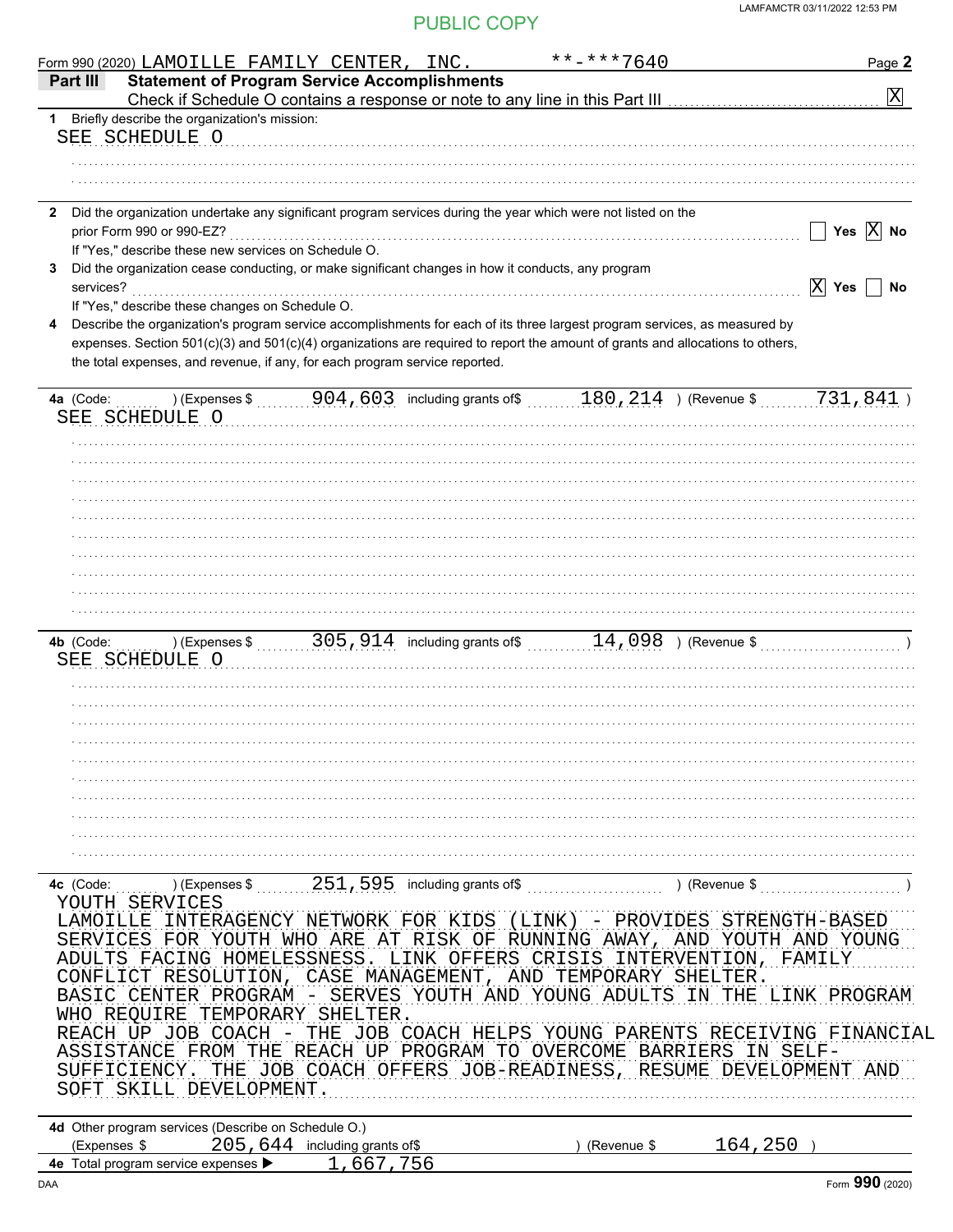|     | **-***7640<br>Form 990 (2020) LAMOILLE FAMILY CENTER,<br>INC.<br><b>Checklist of Required Schedules</b><br><b>Part IV</b>                                                                       |                    |            | Page 3   |
|-----|-------------------------------------------------------------------------------------------------------------------------------------------------------------------------------------------------|--------------------|------------|----------|
|     |                                                                                                                                                                                                 |                    | <b>Yes</b> | No       |
| 1   | Is the organization described in section $501(c)(3)$ or $4947(a)(1)$ (other than a private foundation)? If "Yes,"                                                                               |                    |            |          |
|     | complete Schedule A                                                                                                                                                                             | 1                  | Χ          |          |
| 2   | Is the organization required to complete Schedule B, Schedule of Contributors (see instructions)?                                                                                               | $\overline{2}$     | X          |          |
| 3   | Did the organization engage in direct or indirect political campaign activities on behalf of or in opposition to                                                                                |                    |            |          |
|     | candidates for public office? If "Yes," complete Schedule C, Part I                                                                                                                             | 3                  |            | X        |
| 4   | Section 501(c)(3) organizations. Did the organization engage in lobbying activities, or have a section 501(h)<br>election in effect during the tax year? If "Yes," complete Schedule C, Part II | 4                  | Χ          |          |
| 5   | Is the organization a section $501(c)(4)$ , $501(c)(5)$ , or $501(c)(6)$ organization that receives membership dues,                                                                            |                    |            |          |
|     | assessments, or similar amounts as defined in Revenue Procedure 98-19? If "Yes," complete Schedule C, Part III                                                                                  | 5                  |            | Χ        |
| 6   | Did the organization maintain any donor advised funds or any similar funds or accounts for which donors                                                                                         |                    |            |          |
|     | have the right to provide advice on the distribution or investment of amounts in such funds or accounts? If                                                                                     |                    |            |          |
|     | "Yes," complete Schedule D, Part I                                                                                                                                                              | 6                  |            | Χ        |
| 7   | Did the organization receive or hold a conservation easement, including easements to preserve open space,                                                                                       |                    |            |          |
|     | the environment, historic land areas, or historic structures? If "Yes," complete Schedule D, Part II                                                                                            | 7                  |            | Χ        |
| 8   | Did the organization maintain collections of works of art, historical treasures, or other similar assets? If "Yes,"                                                                             |                    |            |          |
|     | complete Schedule D, Part III                                                                                                                                                                   | 8                  |            | Χ        |
| 9   | Did the organization report an amount in Part X, line 21, for escrow or custodial account liability, serve as a                                                                                 |                    |            |          |
|     | custodian for amounts not listed in Part X; or provide credit counseling, debt management, credit repair, or                                                                                    |                    |            |          |
|     | debt negotiation services? If "Yes," complete Schedule D, Part IV                                                                                                                               | 9                  | Χ          |          |
| 10  | Did the organization, directly or through a related organization, hold assets in donor-restricted endowments                                                                                    |                    |            |          |
|     | or in quasi endowments? If "Yes," complete Schedule D, Part V                                                                                                                                   | 10                 |            | Χ        |
| 11  | If the organization's answer to any of the following questions is "Yes," then complete Schedule D, Parts VI,<br>VII, VIII, IX, or X as applicable.                                              |                    |            |          |
| a   | Did the organization report an amount for land, buildings, and equipment in Part X, line 10? If "Yes,"                                                                                          |                    |            |          |
|     | complete Schedule D, Part VI                                                                                                                                                                    | 11a                | Χ          |          |
|     | <b>b</b> Did the organization report an amount for investments—other securities in Part X, line 12, that is 5% or more                                                                          |                    |            |          |
|     | of its total assets reported in Part X, line 16? If "Yes," complete Schedule D, Part VII                                                                                                        | 11b                |            | X        |
| C   | Did the organization report an amount for investments—program related in Part X, line 13, that is 5% or more                                                                                    |                    |            |          |
|     | of its total assets reported in Part X, line 16? If "Yes," complete Schedule D, Part VIII                                                                                                       | 11c                |            | X        |
|     | d Did the organization report an amount for other assets in Part X, line 15, that is 5% or more of its total assets                                                                             |                    |            |          |
|     | reported in Part X, line 16? If "Yes," complete Schedule D, Part IX                                                                                                                             | 11d                |            | <u>X</u> |
| е   | Did the organization report an amount for other liabilities in Part X, line 25? If "Yes," complete Schedule D, Part X                                                                           | 11e                |            | X        |
|     | Did the organization's separate or consolidated financial statements for the tax year include a footnote that addresses                                                                         |                    |            |          |
|     | the organization's liability for uncertain tax positions under FIN 48 (ASC 740)? If "Yes," complete Schedule D, Part X                                                                          | 11f $\overline{X}$ |            |          |
|     | 12a Did the organization obtain separate, independent audited financial statements for the tax year? If "Yes," complete                                                                         |                    |            |          |
|     |                                                                                                                                                                                                 | 12a                | Χ          |          |
|     | <b>b</b> Was the organization included in consolidated, independent audited financial statements for the tax year? If                                                                           |                    |            |          |
|     | "Yes," and if the organization answered "No" to line 12a, then completing Schedule D, Parts XI and XII is optional                                                                              | 12b                |            | <u>X</u> |
| 13  | Is the organization a school described in section 170(b)(1)(A)(ii)? If "Yes," complete Schedule E                                                                                               | 13                 |            | Χ<br>Χ   |
| 14a | Did the organization maintain an office, employees, or agents outside of the United States?<br>Did the organization have aggregate revenues or expenses of more than \$10,000 from grantmaking, | 14a                |            |          |
| b   | fundraising, business, investment, and program service activities outside the United States, or aggregate                                                                                       |                    |            |          |
|     | foreign investments valued at \$100,000 or more? If "Yes," complete Schedule F, Parts I and IV [[[[[[[[[[[[[[[                                                                                  | 14b                |            | Χ        |
| 15  | Did the organization report on Part IX, column (A), line 3, more than \$5,000 of grants or other assistance to or                                                                               |                    |            |          |
|     | for any foreign organization? If "Yes," complete Schedule F, Parts II and IV                                                                                                                    | 15                 |            | Χ        |
| 16  | Did the organization report on Part IX, column (A), line 3, more than \$5,000 of aggregate grants or other                                                                                      |                    |            |          |
|     | assistance to or for foreign individuals? If "Yes," complete Schedule F, Parts III and IV                                                                                                       | 16                 |            | Χ        |
| 17  | Did the organization report a total of more than \$15,000 of expenses for professional fundraising services on                                                                                  |                    |            |          |
|     |                                                                                                                                                                                                 | 17                 |            | <u>X</u> |
| 18  | Did the organization report more than \$15,000 total of fundraising event gross income and contributions on                                                                                     |                    |            |          |
|     |                                                                                                                                                                                                 | 18                 |            | <u>X</u> |
| 19  | Did the organization report more than \$15,000 of gross income from gaming activities on Part VIII, line 9a?                                                                                    |                    |            |          |
|     |                                                                                                                                                                                                 | 19                 |            | <u>X</u> |
| 20a | Did the organization operate one or more hospital facilities? If "Yes," complete Schedule H                                                                                                     | 20a                |            | X        |
| b   |                                                                                                                                                                                                 | 20 <sub>b</sub>    |            |          |
| 21  | Did the organization report more than \$5,000 of grants or other assistance to any domestic organization or                                                                                     |                    |            |          |

domestic government on Part IX, column (A), line 1? If "Yes," complete Schedule I, Parts I and II

**21**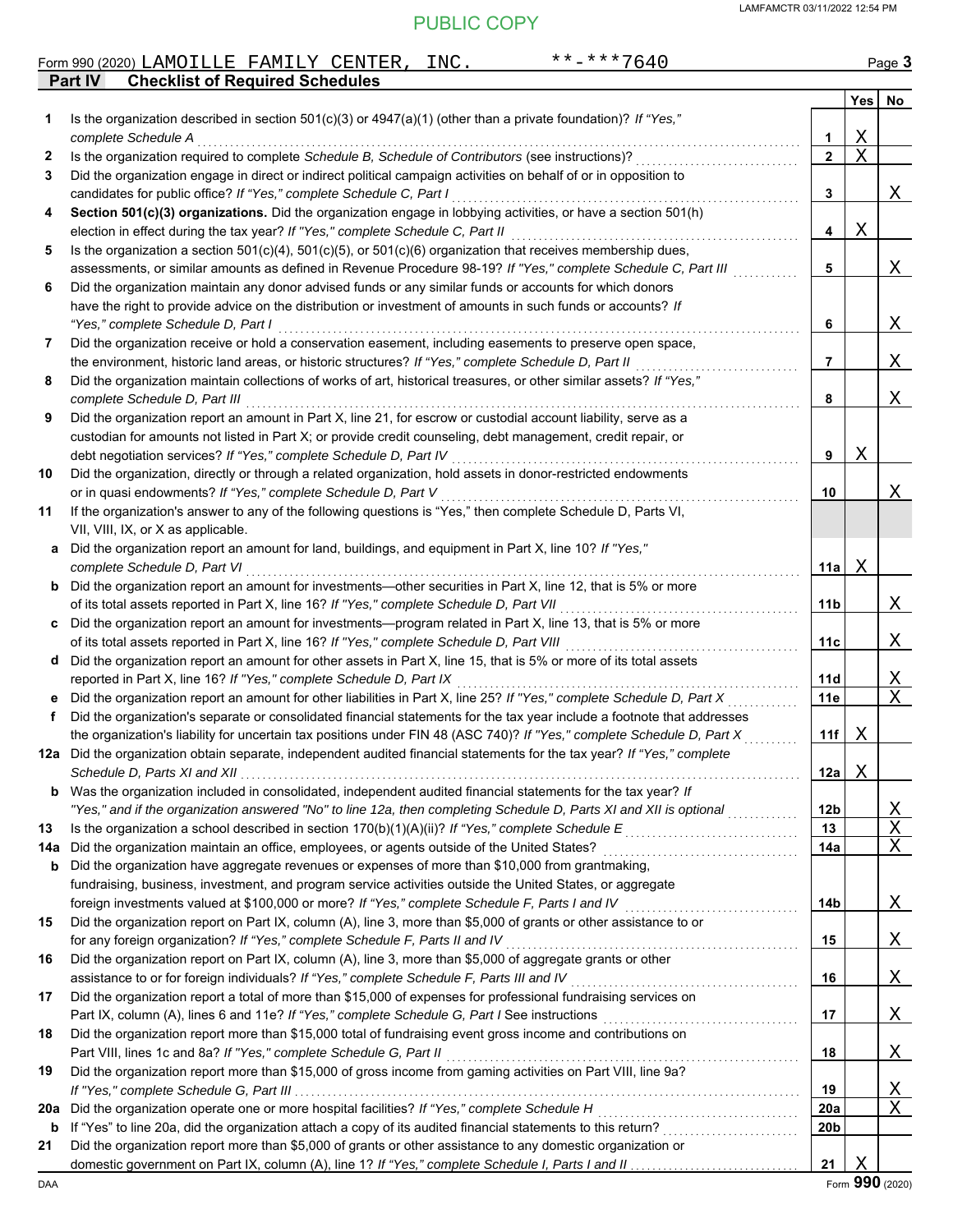|          | **-***7640<br>Form 990 (2020) LAMOILLE FAMILY CENTER, INC.                                                                                                                                                        |                 |     | Page 4                     |
|----------|-------------------------------------------------------------------------------------------------------------------------------------------------------------------------------------------------------------------|-----------------|-----|----------------------------|
|          | <b>Checklist of Required Schedules (continued)</b><br>Part IV                                                                                                                                                     |                 |     |                            |
|          |                                                                                                                                                                                                                   |                 | Yes | No                         |
| 22       | Did the organization report more than \$5,000 of grants or other assistance to or for domestic individuals on<br>Part IX, column (A), line 2? If "Yes," complete Schedule I, Parts I and III                      | 22              |     | X                          |
| 23       | Did the organization answer "Yes" to Part VII, Section A, line 3, 4, or 5 about compensation of the                                                                                                               |                 |     |                            |
|          | organization's current and former officers, directors, trustees, key employees, and highest compensated                                                                                                           |                 |     |                            |
|          | employees? If "Yes," complete Schedule J                                                                                                                                                                          | 23              |     | Χ                          |
|          | 24a Did the organization have a tax-exempt bond issue with an outstanding principal amount of more than                                                                                                           |                 |     |                            |
|          | \$100,000 as of the last day of the year, that was issued after December 31, 2002? If "Yes," answer lines 24b                                                                                                     |                 |     |                            |
|          | through 24d and complete Schedule K. If "No," go to line 25a                                                                                                                                                      | 24a             |     | Χ                          |
| b        | Did the organization invest any proceeds of tax-exempt bonds beyond a temporary period exception?                                                                                                                 | 24b             |     |                            |
| c        | Did the organization maintain an escrow account other than a refunding escrow at any time during the year                                                                                                         |                 |     |                            |
|          | to defease any tax-exempt bonds?                                                                                                                                                                                  | 24c             |     |                            |
| d        | Did the organization act as an "on behalf of" issuer for bonds outstanding at any time during the year?                                                                                                           | 24d             |     |                            |
|          | 25a Section 501(c)(3), 501(c)(4), and 501(c)(29) organizations. Did the organization engage in an excess benefit<br>transaction with a disqualified person during the year? If "Yes," complete Schedule L, Part I | 25a             |     | X                          |
| b        | Is the organization aware that it engaged in an excess benefit transaction with a disqualified person in a prior                                                                                                  |                 |     |                            |
|          | year, and that the transaction has not been reported on any of the organization's prior Forms 990 or 990-EZ?                                                                                                      |                 |     |                            |
|          | If "Yes," complete Schedule L, Part I                                                                                                                                                                             | 25b             |     | X                          |
| 26       | Did the organization report any amount on Part X, line 5 or 22, for receivables from or payables to any current                                                                                                   |                 |     |                            |
|          | or former officer, director, trustee, key employee, creator or founder, substantial contributor, or 35%                                                                                                           |                 |     |                            |
|          | controlled entity or family member of any of these persons? If "Yes," complete Schedule L, Part II                                                                                                                | 26              |     | X                          |
| 27       | Did the organization provide a grant or other assistance to any current or former officer, director, trustee, key                                                                                                 |                 |     |                            |
|          | employee, creator or founder, substantial contributor or employee thereof, a grant selection committee                                                                                                            |                 |     |                            |
|          | member, or to a 35% controlled entity (including an employee thereof) or family member of any of these                                                                                                            |                 |     |                            |
|          | persons? If "Yes," complete Schedule L, Part III                                                                                                                                                                  | 27              |     | Χ                          |
| 28       | Was the organization a party to a business transaction with one of the following parties (see Schedule L, Part                                                                                                    |                 |     |                            |
|          | IV instructions, for applicable filing thresholds, conditions, and exceptions):                                                                                                                                   |                 |     |                            |
| а        | A current or former officer, director, trustee, key employee, creator or founder, or substantial contributor? If<br>"Yes," complete Schedule L, Part IV                                                           | 28a             |     | <u>X</u>                   |
| b        | A family member of any individual described in line 28a? If "Yes," complete Schedule L, Part IV                                                                                                                   | 28 <sub>b</sub> |     | $\overline{X}$             |
| c        | A 35% controlled entity of one or more individuals and/or organizations described in lines 28a or 28b? If                                                                                                         |                 |     |                            |
|          | "Yes," complete Schedule L, Part IV                                                                                                                                                                               | 28c             |     | <u>X</u>                   |
| 29       | Did the organization receive more than \$25,000 in non-cash contributions? If "Yes," complete Schedule M                                                                                                          | 29              |     | $\overline{X}$             |
| 30       | Did the organization receive contributions of art, historical treasures, or other similar assets, or qualified                                                                                                    |                 |     |                            |
|          | conservation contributions? If "Yes," complete Schedule M                                                                                                                                                         | 30              |     | <u>X</u>                   |
| 31       | Did the organization liquidate, terminate, or dissolve and cease operations? If "Yes," complete Schedule N, Part I                                                                                                | 31              |     | $\overline{X}$             |
| 32       | Did the organization sell, exchange, dispose of, or transfer more than 25% of its net assets? If "Yes,"                                                                                                           |                 |     |                            |
|          | complete Schedule N, Part II                                                                                                                                                                                      | 32              |     | Χ                          |
| 33       | Did the organization own 100% of an entity disregarded as separate from the organization under Regulations                                                                                                        |                 |     |                            |
|          | sections 301.7701-2 and 301.7701-3? If "Yes," complete Schedule R, Part I                                                                                                                                         | 33              |     | Χ                          |
| 34       | Was the organization related to any tax-exempt or taxable entity? If "Yes," complete Schedule R, Part II, III,                                                                                                    |                 |     |                            |
|          | or IV, and Part V, line 1<br>Did the organization have a controlled entity within the meaning of section 512(b)(13)?                                                                                              | 34<br>35a       |     | <u>X</u><br>$\overline{X}$ |
| 35а<br>b | If "Yes" to line 35a, did the organization receive any payment from or engage in any transaction with a                                                                                                           |                 |     |                            |
|          | controlled entity within the meaning of section 512(b)(13)? If "Yes," complete Schedule R, Part V, line 2                                                                                                         | 35b             |     |                            |
| 36       | Section 501(c)(3) organizations. Did the organization make any transfers to an exempt non-charitable                                                                                                              |                 |     |                            |
|          | related organization? If "Yes," complete Schedule R, Part V, line 2                                                                                                                                               | 36              |     | Χ                          |
| 37       | Did the organization conduct more than 5% of its activities through an entity that is not a related organization                                                                                                  |                 |     |                            |
|          | and that is treated as a partnership for federal income tax purposes? If "Yes," complete Schedule R, Part VI                                                                                                      | 37              |     | Χ                          |
| 38       | Did the organization complete Schedule O and provide explanations in Schedule O for Part VI, lines 11b and                                                                                                        |                 |     |                            |
|          | 19? Note: All Form 990 filers are required to complete Schedule O.                                                                                                                                                | 38              | Χ   |                            |
|          | <b>Statements Regarding Other IRS Filings and Tax Compliance</b><br>Part V                                                                                                                                        |                 |     |                            |
|          | Check if Schedule O contains a response or note to any line in this Part V                                                                                                                                        |                 |     |                            |
|          |                                                                                                                                                                                                                   |                 | Yes | No                         |
| 1a       | 8<br>Enter the number reported in Box 3 of Form 1096. Enter -0- if not applicable<br>1a<br>$\overline{0}$<br>1 <sub>b</sub><br>Enter the number of Forms W-2G included in line 1a. Enter -0- if not applicable    |                 |     |                            |
| b<br>c   | Did the organization comply with backup withholding rules for reportable payments to vendors and                                                                                                                  |                 |     |                            |
|          |                                                                                                                                                                                                                   | 1c              |     |                            |
| DAA      |                                                                                                                                                                                                                   |                 |     | Form 990 (2020)            |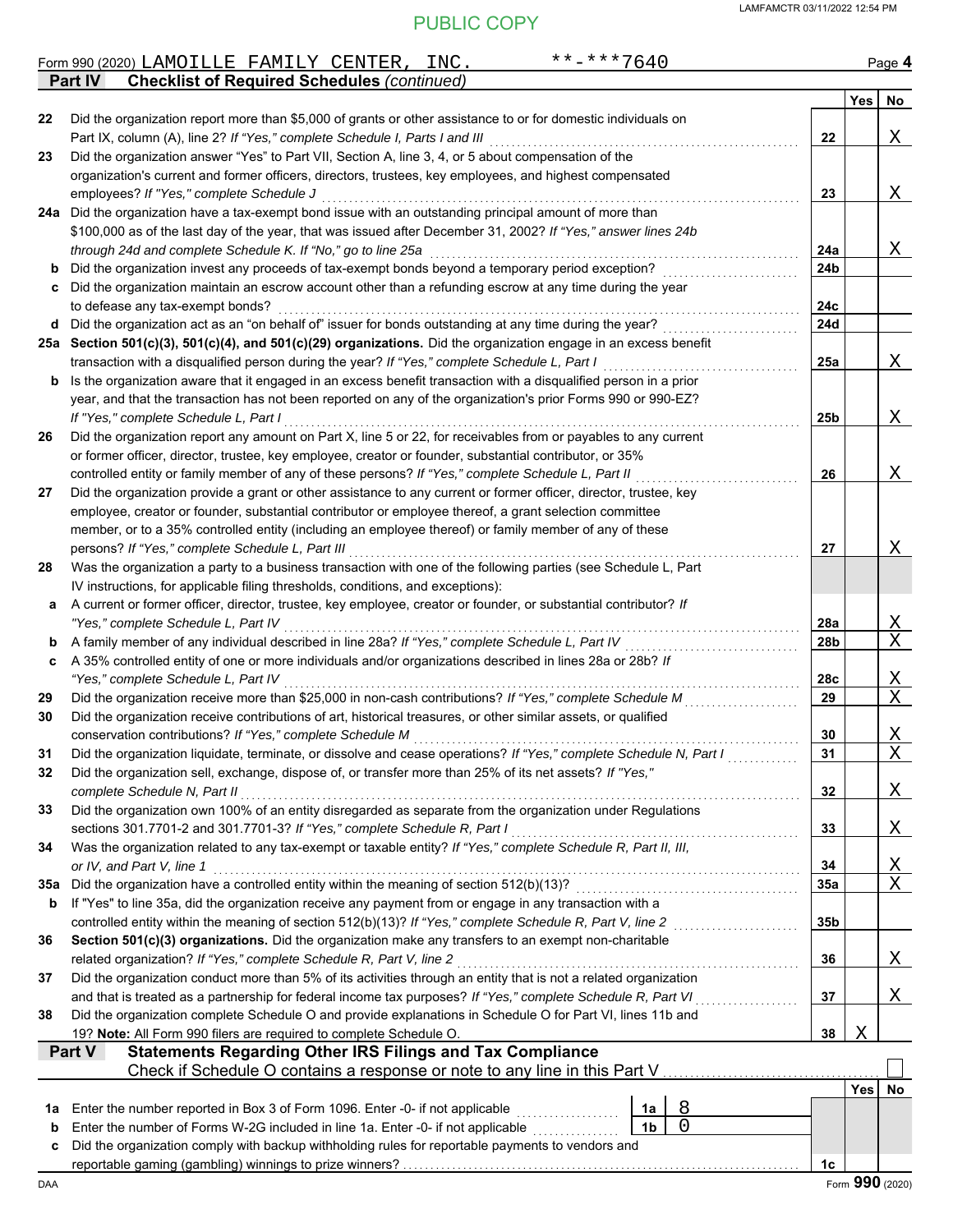|     | **-***7640<br>Form 990 (2020) LAMOILLE FAMILY CENTER, INC.<br>Statements Regarding Other IRS Filings and Tax Compliance (continued)<br><b>Part V</b>                                                        |                |     | Page 5 |
|-----|-------------------------------------------------------------------------------------------------------------------------------------------------------------------------------------------------------------|----------------|-----|--------|
|     |                                                                                                                                                                                                             |                | Yes | No     |
|     | 2a Enter the number of employees reported on Form W-3, Transmittal of Wage and Tax                                                                                                                          |                |     |        |
|     | 44<br>Statements, filed for the calendar year ending with or within the year covered by this return<br>2a                                                                                                   |                |     |        |
| b   | If at least one is reported on line 2a, did the organization file all required federal employment tax returns?                                                                                              | 2b             | Χ   |        |
|     | Note: If the sum of lines 1a and 2a is greater than 250, you may be required to e-file (see instructions)                                                                                                   |                |     |        |
| За  | Did the organization have unrelated business gross income of \$1,000 or more during the year?                                                                                                               | 3a             |     | Χ      |
| b   | If "Yes," has it filed a Form 990-T for this year? If "No" to line 3b, provide an explanation on Schedule O                                                                                                 | 3b             |     |        |
| 4a  | At any time during the calendar year, did the organization have an interest in, or a signature or other authority over,                                                                                     |                |     |        |
|     | a financial account in a foreign country (such as a bank account, securities account, or other financial account)?                                                                                          | 4a             |     | Χ      |
| b   | If "Yes," enter the name of the foreign country ▶                                                                                                                                                           |                |     |        |
|     | See instructions for filing requirements for FinCEN Form 114, Report of Foreign Bank and Financial Accounts (FBAR).                                                                                         |                |     |        |
| 5a  | Was the organization a party to a prohibited tax shelter transaction at any time during the tax year?                                                                                                       | 5a             |     | Χ      |
| b   | Did any taxable party notify the organization that it was or is a party to a prohibited tax shelter transaction?                                                                                            | 5 <sub>b</sub> |     | X      |
| c   | If "Yes" to line 5a or 5b, did the organization file Form 8886-T?                                                                                                                                           | 5c             |     |        |
| 6а  | Does the organization have annual gross receipts that are normally greater than \$100,000, and did the                                                                                                      |                |     |        |
|     | organization solicit any contributions that were not tax deductible as charitable contributions?                                                                                                            | 6a             |     | Χ      |
| b   | If "Yes," did the organization include with every solicitation an express statement that such contributions or                                                                                              |                |     |        |
|     | gifts were not tax deductible?                                                                                                                                                                              | 6b             |     |        |
| 7   | Organizations that may receive deductible contributions under section 170(c).                                                                                                                               |                |     |        |
| a   | Did the organization receive a payment in excess of \$75 made partly as a contribution and partly for goods                                                                                                 |                |     |        |
|     | and services provided to the payor?                                                                                                                                                                         | 7a             |     | Χ      |
| b   | If "Yes," did the organization notify the donor of the value of the goods or services provided?<br>Did the organization sell, exchange, or otherwise dispose of tangible personal property for which it was | 7b             |     |        |
| c   | required to file Form 8282?                                                                                                                                                                                 | 7c             |     | Χ      |
| d   | 7d<br>If "Yes," indicate the number of Forms 8282 filed during the year                                                                                                                                     |                |     |        |
| е   | Did the organization receive any funds, directly or indirectly, to pay premiums on a personal benefit contract?                                                                                             | 7e             |     | Χ      |
| f   | Did the organization, during the year, pay premiums, directly or indirectly, on a personal benefit contract?                                                                                                | 7f             |     | X      |
| g   | If the organization received a contribution of qualified intellectual property, did the organization file Form 8899 as required?                                                                            | 7g             |     |        |
| h.  | If the organization received a contribution of cars, boats, airplanes, or other vehicles, did the organization file a Form 1098-C?                                                                          | 7h             |     |        |
| 8   | Sponsoring organizations maintaining donor advised funds. Did a donor advised fund maintained by the                                                                                                        |                |     |        |
|     | sponsoring organization have excess business holdings at any time during the year?                                                                                                                          | 8              |     |        |
| 9   | Sponsoring organizations maintaining donor advised funds.                                                                                                                                                   |                |     |        |
| a   | Did the sponsoring organization make any taxable distributions under section 4966?                                                                                                                          | 9a             |     |        |
| b   | Did the sponsoring organization make a distribution to a donor, donor advisor, or related person?                                                                                                           | 9b             |     |        |
| 10  | Section 501(c)(7) organizations. Enter:                                                                                                                                                                     |                |     |        |
| а   | Initiation fees and capital contributions included on Part VIII, line 12<br>10a                                                                                                                             |                |     |        |
| b   | Gross receipts, included on Form 990, Part VIII, line 12, for public use of club facilities<br>10 <sub>b</sub>                                                                                              |                |     |        |
| 11  | Section 501(c)(12) organizations. Enter:                                                                                                                                                                    |                |     |        |
| a   | Gross income from members or shareholders<br>11a                                                                                                                                                            |                |     |        |
| b   | Gross income from other sources (Do not net amounts due or paid to other sources                                                                                                                            |                |     |        |
|     | against amounts due or received from them.)<br>11 <sub>b</sub>                                                                                                                                              |                |     |        |
| 12a | Section 4947(a)(1) non-exempt charitable trusts. Is the organization filing Form 990 in lieu of Form 1041?                                                                                                  | 12a            |     |        |
| b   | If "Yes," enter the amount of tax-exempt interest received or accrued during the year<br>12 <sub>b</sub>                                                                                                    |                |     |        |
| 13  | Section 501(c)(29) qualified nonprofit health insurance issuers.                                                                                                                                            | 13а            |     |        |
| а   | Is the organization licensed to issue qualified health plans in more than one state?<br>Note: See the instructions for additional information the organization must report on Schedule O.                   |                |     |        |
| b   | Enter the amount of reserves the organization is required to maintain by the states in which                                                                                                                |                |     |        |
|     | 13 <sub>b</sub>                                                                                                                                                                                             |                |     |        |
| c   | Enter the amount of reserves on hand<br>13с                                                                                                                                                                 |                |     |        |
| 14a | Did the organization receive any payments for indoor tanning services during the tax year?                                                                                                                  | 14a            |     | Χ      |
| b   | If "Yes," has it filed a Form 720 to report these payments? If "No," provide an explanation on Schedule O                                                                                                   | 14b            |     |        |
| 15  | Is the organization subject to the section 4960 tax on payment(s) of more than \$1,000,000 in remuneration or                                                                                               |                |     |        |
|     | excess parachute payment(s) during the year?                                                                                                                                                                | 15             |     | Χ      |
|     | If "Yes," see instructions and file Form 4720, Schedule N.                                                                                                                                                  |                |     |        |
| 16  | Is the organization an educational institution subject to the section 4968 excise tax on net investment income?                                                                                             | 16             |     | Χ      |
|     | If "Yes," complete Form 4720, Schedule O.                                                                                                                                                                   |                |     |        |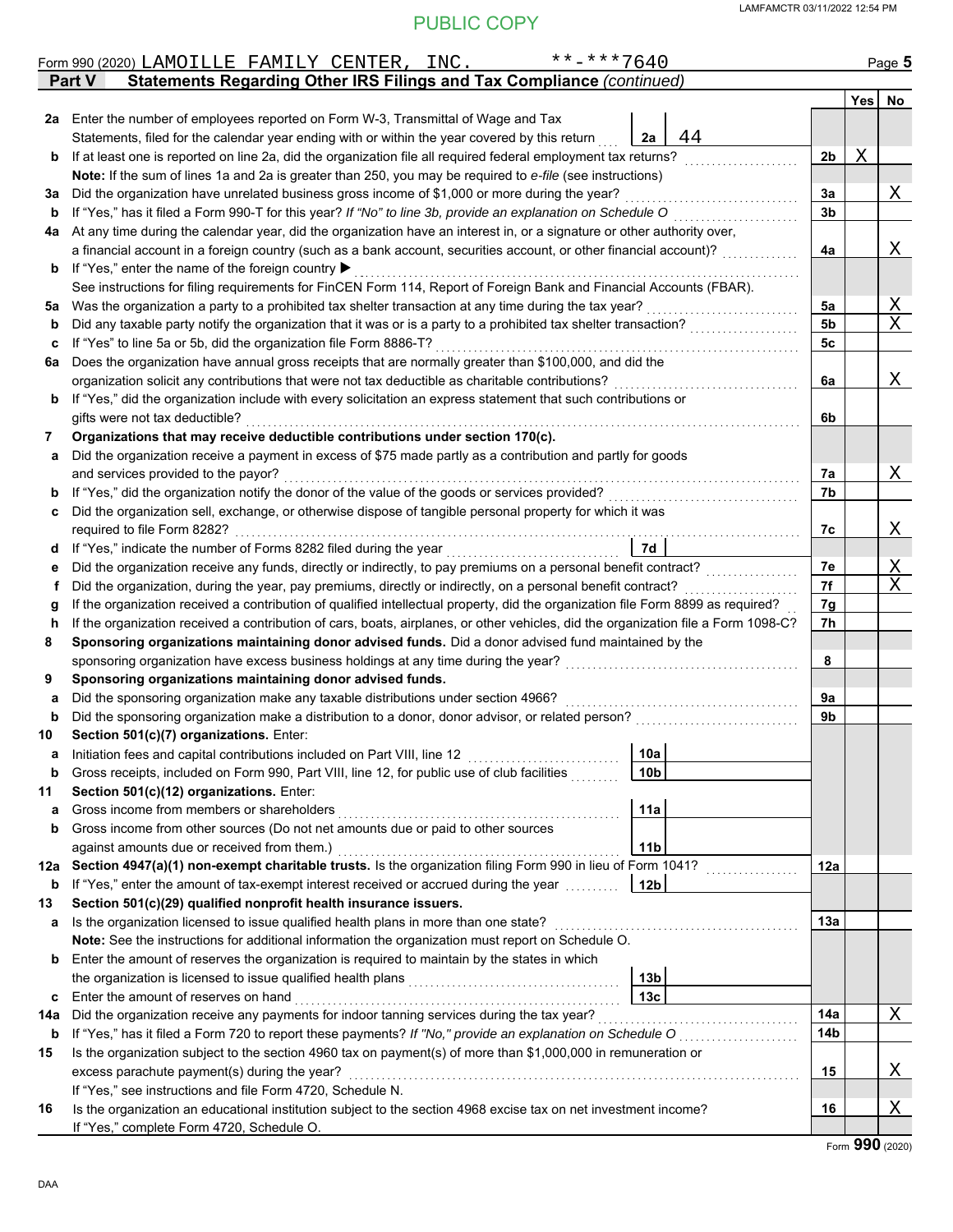| Form 990 (2020). | ---------<br>LAMOILLE | ________<br>FAMILY | CENTER | INC. | $\overline{ }$ | ، صد<br>aue' |
|------------------|-----------------------|--------------------|--------|------|----------------|--------------|
|                  |                       |                    |        |      |                |              |

|     | Part VI<br>Governance, Management, and Disclosure For each "Yes" response to lines 2 through 7b below, and for a "No"               |                 |     |                       |
|-----|-------------------------------------------------------------------------------------------------------------------------------------|-----------------|-----|-----------------------|
|     | response to line 8a, 8b, or 10b below, describe the circumstances, processes, or changes on Schedule O. See instructions.           |                 |     |                       |
|     | Check if Schedule O contains a response or note to any line in this Part VI                                                         |                 |     |                       |
|     | <b>Section A. Governing Body and Management</b>                                                                                     |                 |     |                       |
|     |                                                                                                                                     |                 | Yes | No                    |
| 1a  | 6<br>1a<br>Enter the number of voting members of the governing body at the end of the tax year                                      |                 |     |                       |
|     | If there are material differences in voting rights among members of the governing body, or                                          |                 |     |                       |
|     | if the governing body delegated broad authority to an executive committee or similar                                                |                 |     |                       |
|     | committee, explain on Schedule O.                                                                                                   |                 |     |                       |
| b   | 6<br>Enter the number of voting members included on line 1a, above, who are independent<br>1b                                       |                 |     |                       |
| 2   | Did any officer, director, trustee, or key employee have a family relationship or a business relationship with                      |                 |     |                       |
|     | any other officer, director, trustee, or key employee?                                                                              | 2               |     | Χ                     |
| 3   | Did the organization delegate control over management duties customarily performed by or under the direct                           |                 |     |                       |
|     | supervision of officers, directors, trustees, or key employees to a management company or other person?                             | 3               |     |                       |
| 4   | Did the organization make any significant changes to its governing documents since the prior Form 990 was filed?                    | 4               |     | $\frac{X}{X}$         |
| 5   | Did the organization become aware during the year of a significant diversion of the organization's assets?                          | 5               |     |                       |
| 6   | Did the organization have members or stockholders?                                                                                  | 6               |     | $\overline{\text{X}}$ |
| 7a  | Did the organization have members, stockholders, or other persons who had the power to elect or appoint                             |                 |     |                       |
|     | one or more members of the governing body?                                                                                          | 7a              |     | Χ                     |
| b   | Are any governance decisions of the organization reserved to (or subject to approval by) members,                                   |                 |     |                       |
|     | stockholders, or persons other than the governing body?                                                                             | 7b              |     | Χ                     |
| 8   | Did the organization contemporaneously document the meetings held or written actions undertaken during the year by the following:   |                 |     |                       |
| a   | The governing body?                                                                                                                 | 8a              | Χ   |                       |
| b   | Each committee with authority to act on behalf of the governing body?                                                               | 8b              | X   |                       |
| 9   | Is there any officer, director, trustee, or key employee listed in Part VII, Section A, who cannot be reached at                    |                 |     |                       |
|     | the organization's mailing address? If "Yes," provide the names and addresses on Schedule O                                         | 9               |     | X                     |
|     | Section B. Policies (This Section B requests information about policies not required by the Internal Revenue Code.                  |                 |     |                       |
|     |                                                                                                                                     |                 | Yes | No                    |
|     | 10a Did the organization have local chapters, branches, or affiliates?                                                              | 10a             |     | Χ                     |
| b   | If "Yes," did the organization have written policies and procedures governing the activities of such chapters,                      |                 |     |                       |
|     | affiliates, and branches to ensure their operations are consistent with the organization's exempt purposes?                         | 10 <sub>b</sub> |     |                       |
|     | 11a Has the organization provided a complete copy of this Form 990 to all members of its governing body before filing the form?     | 11a             | Χ   |                       |
| b   | Describe in Schedule O the process, if any, used by the organization to review this Form 990.                                       |                 |     |                       |
|     | 12a Did the organization have a written conflict of interest policy? If "No," go to line 13                                         | 12a             | Χ   |                       |
|     | Were officers, directors, or trustees, and key employees required to disclose annually interests that could give rise to conflicts? | 12 <sub>b</sub> | X   |                       |
|     | Did the organization regularly and consistently monitor and enforce compliance with the policy? If "Yes,"                           |                 |     |                       |
|     | describe in Schedule O how this was done                                                                                            | 12 <sub>c</sub> | Χ   |                       |
| 13  | Did the organization have a written whistleblower policy?                                                                           | 13              | X   |                       |
| 14  | Did the organization have a written document retention and destruction policy?                                                      | 14              | X   |                       |
| 15  | Did the process for determining compensation of the following persons include a review and approval by                              |                 |     |                       |
|     | independent persons, comparability data, and contemporaneous substantiation of the deliberation and decision?                       |                 |     |                       |
|     | The organization's CEO, Executive Director, or top management official                                                              | 15a             | Χ   |                       |
| b   | Other officers or key employees of the organization                                                                                 | 15b             | X   |                       |
|     | If "Yes" to line 15a or 15b, describe the process in Schedule O (see instructions).                                                 |                 |     |                       |
| 16a | Did the organization invest in, contribute assets to, or participate in a joint venture or similar arrangement                      |                 |     |                       |
|     | with a taxable entity during the year?                                                                                              | 16a             |     | Χ                     |
| b   | If "Yes," did the organization follow a written policy or procedure requiring the organization to evaluate its                      |                 |     |                       |
|     | participation in joint venture arrangements under applicable federal tax law, and take steps to safeguard the                       |                 |     |                       |
|     |                                                                                                                                     | 16b             |     |                       |
|     | <b>Section C. Disclosure</b>                                                                                                        |                 |     |                       |
| 17  | List the states with which a copy of this Form 990 is required to be filed $\blacktriangleright$ NONE                               |                 |     |                       |
| 18  | Section 6104 requires an organization to make its Forms 1023 (1024 or 1024-A, if applicable), 990, and 990-T (Section 501(c)        |                 |     |                       |
|     | (3)s only) available for public inspection. Indicate how you made these available. Check all that apply.                            |                 |     |                       |
|     | Another's website $ X $ Upon request<br>Own website<br>Other (explain on Schedule O)                                                |                 |     |                       |
| 19  | Describe on Schedule O whether (and if so, how) the organization made its governing documents, conflict of interest policy, and     |                 |     |                       |

financial statements available to the public during the tax year.

**20** State the name, address, and telephone number of the person who possesses the organization's books and records ▶

DEAN BURNELL 1999 180 480 CADYS FALLS ROAD MORRISVILLE

DAA Form **990** (2020)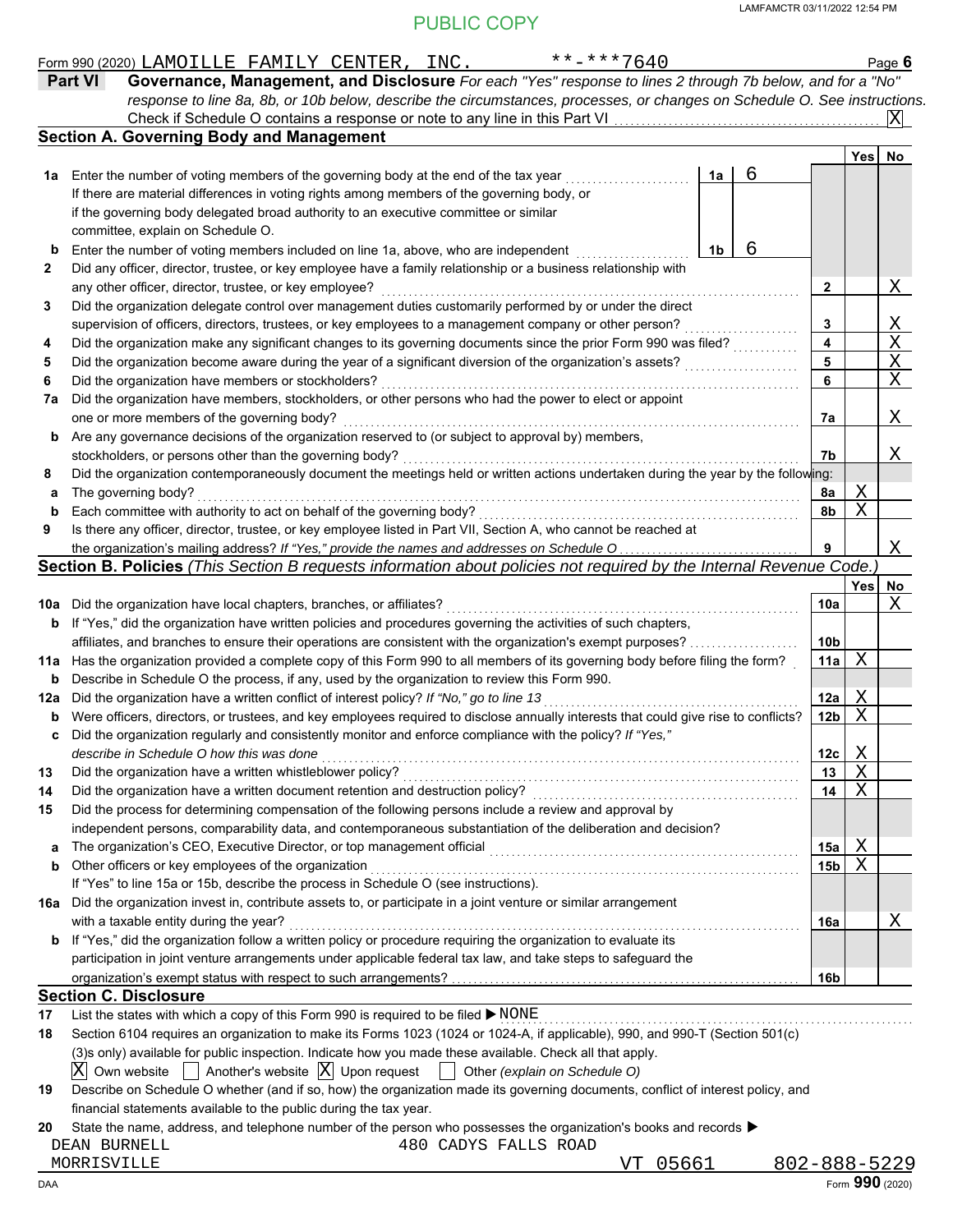| Form 990 (2020) LAMOILLE FAMILY CENTER, INC. |  | **-***7640                                                                                                | Page 7 |
|----------------------------------------------|--|-----------------------------------------------------------------------------------------------------------|--------|
| .                                            |  | Part VII Compensation of Officers, Directors, Trustees, Key Employees, Highest Compensated Employees, and |        |

**Independent Contractors** Check if Schedule O contains a response or note to any line in this Part VII

**Section A. Officers, Directors, Trustees, Key Employees, and Highest Compensated Employees**

**1a** Complete this table for all persons required to be listed. Report compensation for the calendar year ending with or within the organization's tax year.

■ List all of the organization's **current** officers, directors, trustees (whether individuals or organizations), regardless of amount of compensation. Enter -0- in columns (D), (E), and (F) if no compensation was paid.

List all of the organization's **current** key employees, if any. See instructions for definition of "key employee."

■ List all of the organization's **current** key employees, if any. See instructions for definition of "key employee."<br>■ List the organization's five **current** highest compensated employees (other than an officer, director,

who received reportable compensation (Box 5 of Form W-2 and/or Box 7 of Form 1099-MISC) of more than \$100,000 from the organization and any related organizations.

• List all of the organization's **former** officers, key employees, and highest compensated employees who received more than<br>00,000 of reportable compensation from the organization and any related organizations. \$100,000 of reportable compensation from the organization and any related organizations.

• List all of the organization's **former directors or trustees** that received, in the capacity as a former director or trustee of the prization more than \$10,000 of reportable compensation from the organization and any rel organization, more than \$10,000 of reportable compensation from the organization and any related organizations. See instructions for the order in which to list the persons above.

Check this box if neither the organization nor any related organization compensated any current officer, director, or trustee.

| (A)<br>Name and title                    | (B)<br>Average<br>hours<br>per week<br>(list any<br>hours for |                                   |                       | (C)<br>Position |              | (do not check more than one<br>box, unless person is both an<br>officer and a director/trustee) |        | (D)<br>Reportable<br>compensation<br>from the<br>organization<br>(W-2/1099-MISC) | (E)<br>Reportable<br>compensation<br>from related<br>organizations<br>(W-2/1099-MISC) | (F)<br>Estimated amount<br>of other<br>compensation<br>from the<br>organization and |
|------------------------------------------|---------------------------------------------------------------|-----------------------------------|-----------------------|-----------------|--------------|-------------------------------------------------------------------------------------------------|--------|----------------------------------------------------------------------------------|---------------------------------------------------------------------------------------|-------------------------------------------------------------------------------------|
|                                          | related<br>organizations<br>below<br>dotted line)             | Individual trustee<br>or director | Institutional trustee | Officer         | Key employee | Highest compensated<br>employee                                                                 | Former |                                                                                  |                                                                                       | related organizations                                                               |
| (1) FLOYD NEASE                          | 40.00                                                         |                                   |                       |                 |              |                                                                                                 |        |                                                                                  |                                                                                       |                                                                                     |
| EXECUTIVE DIRECTOR                       | 0.00                                                          |                                   |                       | $\mathbf X$     |              |                                                                                                 |        | 72,893                                                                           | 0                                                                                     | 729                                                                                 |
| (2) MARILYN MAY                          |                                                               |                                   |                       |                 |              |                                                                                                 |        |                                                                                  |                                                                                       |                                                                                     |
|                                          | 0.50                                                          |                                   |                       |                 |              |                                                                                                 |        |                                                                                  |                                                                                       |                                                                                     |
| CHAIR                                    | 0.00                                                          | X                                 |                       | X               |              |                                                                                                 |        | 0                                                                                | 0                                                                                     | $\overline{0}$                                                                      |
| (3) SANDY PAQUETTE                       | 0.50                                                          |                                   |                       |                 |              |                                                                                                 |        |                                                                                  |                                                                                       |                                                                                     |
| TREASURER                                | 0.00                                                          | $\mathbf X$                       |                       | $\mathbf X$     |              |                                                                                                 |        | 0                                                                                | 0                                                                                     | $\mathbf 0$                                                                         |
| (4) BRENDA CHRISTIE                      |                                                               |                                   |                       |                 |              |                                                                                                 |        |                                                                                  |                                                                                       |                                                                                     |
|                                          | 0.50                                                          |                                   |                       |                 |              |                                                                                                 |        |                                                                                  |                                                                                       |                                                                                     |
| SECRETARY                                | 0.00                                                          | $\mathbf X$                       |                       | $\mathbf X$     |              |                                                                                                 |        | 0                                                                                | 0                                                                                     | $\overline{0}$                                                                      |
| (5) ADAM LORY                            | 0.50                                                          |                                   |                       |                 |              |                                                                                                 |        |                                                                                  |                                                                                       |                                                                                     |
| <b>DIRECTOR</b>                          | 0.00                                                          | X                                 |                       |                 |              |                                                                                                 |        | 0                                                                                | 0                                                                                     | $\mathbf 0$                                                                         |
| (6) KERRI JOHNSON                        |                                                               |                                   |                       |                 |              |                                                                                                 |        |                                                                                  |                                                                                       |                                                                                     |
|                                          | 0.50                                                          |                                   |                       |                 |              |                                                                                                 |        |                                                                                  |                                                                                       |                                                                                     |
| <b>DIRECTOR</b>                          | 0.00                                                          | X                                 |                       |                 |              |                                                                                                 |        | 0                                                                                | 0                                                                                     | $\overline{0}$                                                                      |
| (7) EILEEN PAUS                          |                                                               |                                   |                       |                 |              |                                                                                                 |        |                                                                                  |                                                                                       |                                                                                     |
| <b>DIRECTOR</b>                          | 0.50<br>0.00                                                  |                                   |                       |                 |              |                                                                                                 |        | 0                                                                                | 0                                                                                     | $\overline{0}$                                                                      |
| (8) CAT GALLAGHER                        | UNTIL NØV                                                     | Χ                                 |                       | 2020)           |              |                                                                                                 |        |                                                                                  |                                                                                       |                                                                                     |
|                                          | 0.50                                                          |                                   |                       |                 |              |                                                                                                 |        |                                                                                  |                                                                                       |                                                                                     |
| <b>DIRECTOR</b>                          | 0.00                                                          | X                                 |                       |                 |              |                                                                                                 |        | 0                                                                                | 0                                                                                     | $\mathbf 0$                                                                         |
| (9) REEVA MURPHY                         | (UNTIL<br>OCT                                                 |                                   | 2020                  |                 |              |                                                                                                 |        |                                                                                  |                                                                                       |                                                                                     |
|                                          | 0.50                                                          |                                   |                       |                 |              |                                                                                                 |        |                                                                                  |                                                                                       |                                                                                     |
| <b>DIRECTOR</b><br>(10) CAJSA SCHUMACHER | 0.00<br>(UNTIL                                                | X                                 | <b>SEPT</b>           |                 |              | 2020)                                                                                           |        | 0                                                                                | 0                                                                                     | $\mathbf 0$                                                                         |
|                                          | 0.50                                                          |                                   |                       |                 |              |                                                                                                 |        |                                                                                  |                                                                                       |                                                                                     |
| DIRECTOR                                 | 0.00                                                          | $\mathbf X$                       |                       |                 |              |                                                                                                 |        | 0                                                                                | 0                                                                                     | $\overline{0}$                                                                      |
| (11)                                     |                                                               |                                   |                       |                 |              |                                                                                                 |        |                                                                                  |                                                                                       |                                                                                     |
|                                          |                                                               |                                   |                       |                 |              |                                                                                                 |        |                                                                                  |                                                                                       |                                                                                     |
|                                          |                                                               |                                   |                       |                 |              |                                                                                                 |        |                                                                                  |                                                                                       |                                                                                     |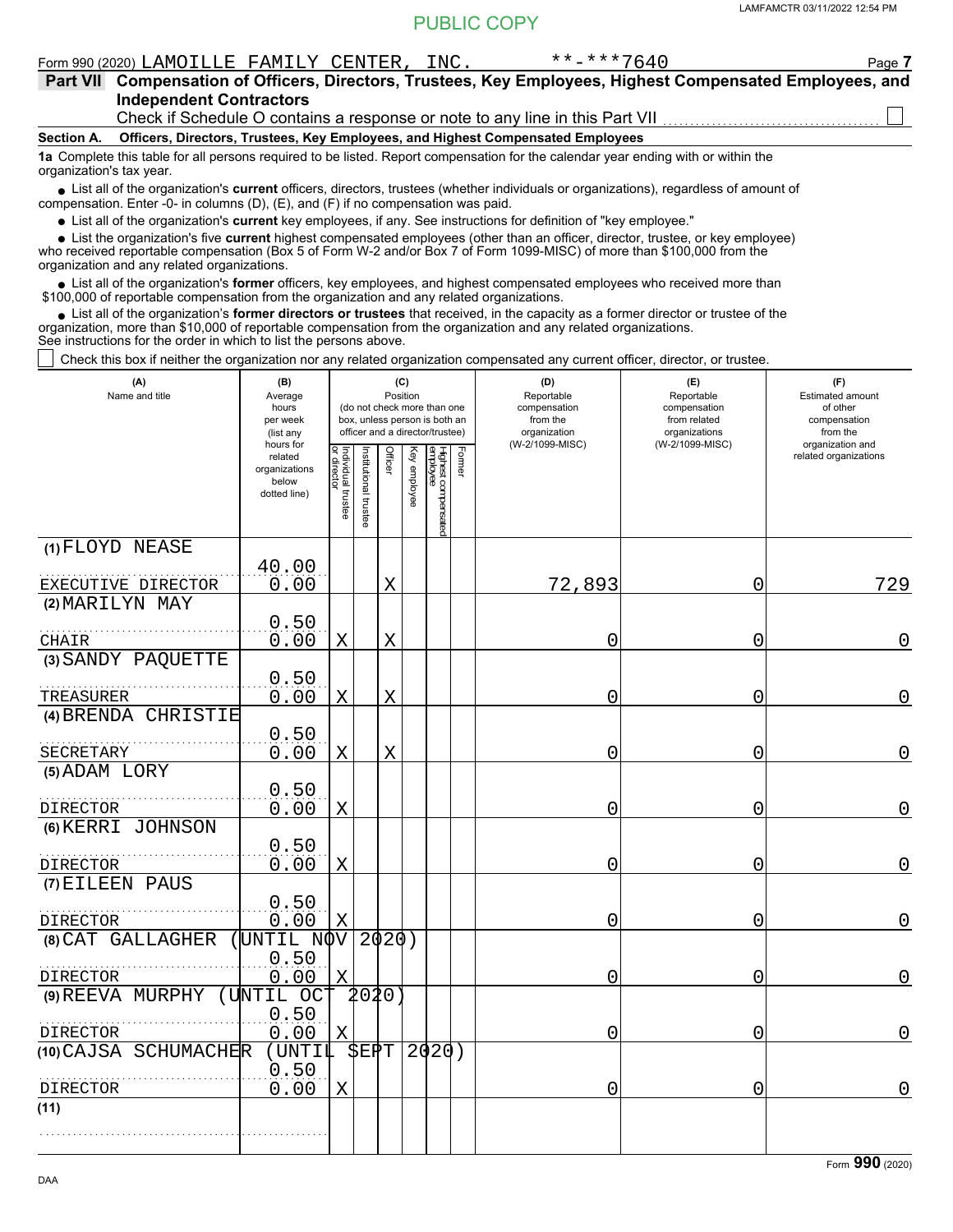|              | Form 990 (2020) LAMOILLE FAMILY CENTER, INC.                                                                                                                                                                                                                                                                                                                                                                                                                                                                                                                                                                     |                                                                |                                   |                      |         |                 |                                                                                                 |        | **-***7640                                                    |                                                                                                        | Page 8                                                          |
|--------------|------------------------------------------------------------------------------------------------------------------------------------------------------------------------------------------------------------------------------------------------------------------------------------------------------------------------------------------------------------------------------------------------------------------------------------------------------------------------------------------------------------------------------------------------------------------------------------------------------------------|----------------------------------------------------------------|-----------------------------------|----------------------|---------|-----------------|-------------------------------------------------------------------------------------------------|--------|---------------------------------------------------------------|--------------------------------------------------------------------------------------------------------|-----------------------------------------------------------------|
|              | <b>Part VII</b>                                                                                                                                                                                                                                                                                                                                                                                                                                                                                                                                                                                                  |                                                                |                                   |                      |         |                 |                                                                                                 |        |                                                               | Section A. Officers, Directors, Trustees, Key Employees, and Highest Compensated Employees (continued) |                                                                 |
|              | (A)<br>Name and title                                                                                                                                                                                                                                                                                                                                                                                                                                                                                                                                                                                            | (B)<br>Average<br>hours<br>per week<br>(list any               |                                   |                      |         | (C)<br>Position | (do not check more than one<br>box, unless person is both an<br>officer and a director/trustee) |        | (D)<br>Reportable<br>compensation<br>from the<br>organization | (E)<br>Reportable<br>compensation<br>from related<br>organizations                                     | (F)<br>Estimated amount<br>of other<br>compensation<br>from the |
|              |                                                                                                                                                                                                                                                                                                                                                                                                                                                                                                                                                                                                                  | hours for<br>related<br>organizations<br>below<br>dotted line) | Individual trustee<br>or director | nstitutional trustee | Officer | Key employee    | Highest compensatec<br>employee                                                                 | Former | (W-2/1099-MISC)                                               | (W-2/1099-MISC)                                                                                        | organization and<br>related organizations                       |
|              |                                                                                                                                                                                                                                                                                                                                                                                                                                                                                                                                                                                                                  |                                                                |                                   |                      |         |                 |                                                                                                 |        |                                                               |                                                                                                        |                                                                 |
|              |                                                                                                                                                                                                                                                                                                                                                                                                                                                                                                                                                                                                                  |                                                                |                                   |                      |         |                 |                                                                                                 |        |                                                               |                                                                                                        |                                                                 |
|              |                                                                                                                                                                                                                                                                                                                                                                                                                                                                                                                                                                                                                  |                                                                |                                   |                      |         |                 |                                                                                                 |        |                                                               |                                                                                                        |                                                                 |
|              |                                                                                                                                                                                                                                                                                                                                                                                                                                                                                                                                                                                                                  |                                                                |                                   |                      |         |                 |                                                                                                 |        |                                                               |                                                                                                        |                                                                 |
|              |                                                                                                                                                                                                                                                                                                                                                                                                                                                                                                                                                                                                                  |                                                                |                                   |                      |         |                 |                                                                                                 |        |                                                               |                                                                                                        |                                                                 |
|              |                                                                                                                                                                                                                                                                                                                                                                                                                                                                                                                                                                                                                  |                                                                |                                   |                      |         |                 |                                                                                                 |        |                                                               |                                                                                                        |                                                                 |
|              |                                                                                                                                                                                                                                                                                                                                                                                                                                                                                                                                                                                                                  |                                                                |                                   |                      |         |                 |                                                                                                 |        |                                                               |                                                                                                        |                                                                 |
|              |                                                                                                                                                                                                                                                                                                                                                                                                                                                                                                                                                                                                                  |                                                                |                                   |                      |         |                 |                                                                                                 |        |                                                               |                                                                                                        |                                                                 |
| c            | 1b Subtotal<br>Total from continuation sheets to Part VII, Section A manuscript                                                                                                                                                                                                                                                                                                                                                                                                                                                                                                                                  |                                                                |                                   |                      |         |                 |                                                                                                 |        | 72,893                                                        |                                                                                                        | 729<br>729                                                      |
| $\mathbf{2}$ | Total number of individuals (including but not limited to those listed above) who received more than \$100,000 of<br>reportable compensation from the organization $\blacktriangleright$ 0                                                                                                                                                                                                                                                                                                                                                                                                                       |                                                                |                                   |                      |         |                 |                                                                                                 |        | 72,893                                                        |                                                                                                        |                                                                 |
| 3<br>4       | Did the organization list any former officer, director, trustee, key employee, or highest compensated<br>employee on line 1a? If "Yes," complete Schedule J for such individual<br>employee on line 1a? If "Yes," complete Schedule J for such individual<br>For any individual listed on line 1a, is the sum of reportable compensation and other compensation from the<br>organization and related organizations greater than \$150,000? If "Yes," complete Schedule J for such<br>individual<br>Did any person listed on line 1a receive or accrue compensation from any unrelated organization or individual |                                                                |                                   |                      |         |                 |                                                                                                 |        |                                                               |                                                                                                        | Yes<br>No<br>Χ<br>3<br>X<br>4                                   |
| 5            | for services rendered to the organization? If "Yes," complete Schedule J for such person.                                                                                                                                                                                                                                                                                                                                                                                                                                                                                                                        |                                                                |                                   |                      |         |                 |                                                                                                 |        |                                                               |                                                                                                        | 5<br>Χ                                                          |
| 1            | <b>Section B. Independent Contractors</b><br>Complete this table for your five highest compensated independent contractors that received more than \$100,000 of<br>compensation from the organization. Report compensation for the calendar year ending with or within the organization's tax year.                                                                                                                                                                                                                                                                                                              |                                                                |                                   |                      |         |                 |                                                                                                 |        |                                                               |                                                                                                        |                                                                 |
|              |                                                                                                                                                                                                                                                                                                                                                                                                                                                                                                                                                                                                                  | (A)<br>Name and business address                               |                                   |                      |         |                 |                                                                                                 |        |                                                               | (B)<br>Description of services                                                                         | (C)<br>Compensation                                             |
|              |                                                                                                                                                                                                                                                                                                                                                                                                                                                                                                                                                                                                                  |                                                                |                                   |                      |         |                 |                                                                                                 |        |                                                               |                                                                                                        |                                                                 |
|              |                                                                                                                                                                                                                                                                                                                                                                                                                                                                                                                                                                                                                  |                                                                |                                   |                      |         |                 |                                                                                                 |        |                                                               |                                                                                                        |                                                                 |
|              |                                                                                                                                                                                                                                                                                                                                                                                                                                                                                                                                                                                                                  |                                                                |                                   |                      |         |                 |                                                                                                 |        |                                                               |                                                                                                        |                                                                 |
| 2            | Total number of independent contractors (including but not limited to those listed above) who<br>received more than \$100,000 of compensation from the organization ▶                                                                                                                                                                                                                                                                                                                                                                                                                                            |                                                                |                                   |                      |         |                 |                                                                                                 |        |                                                               | 0                                                                                                      |                                                                 |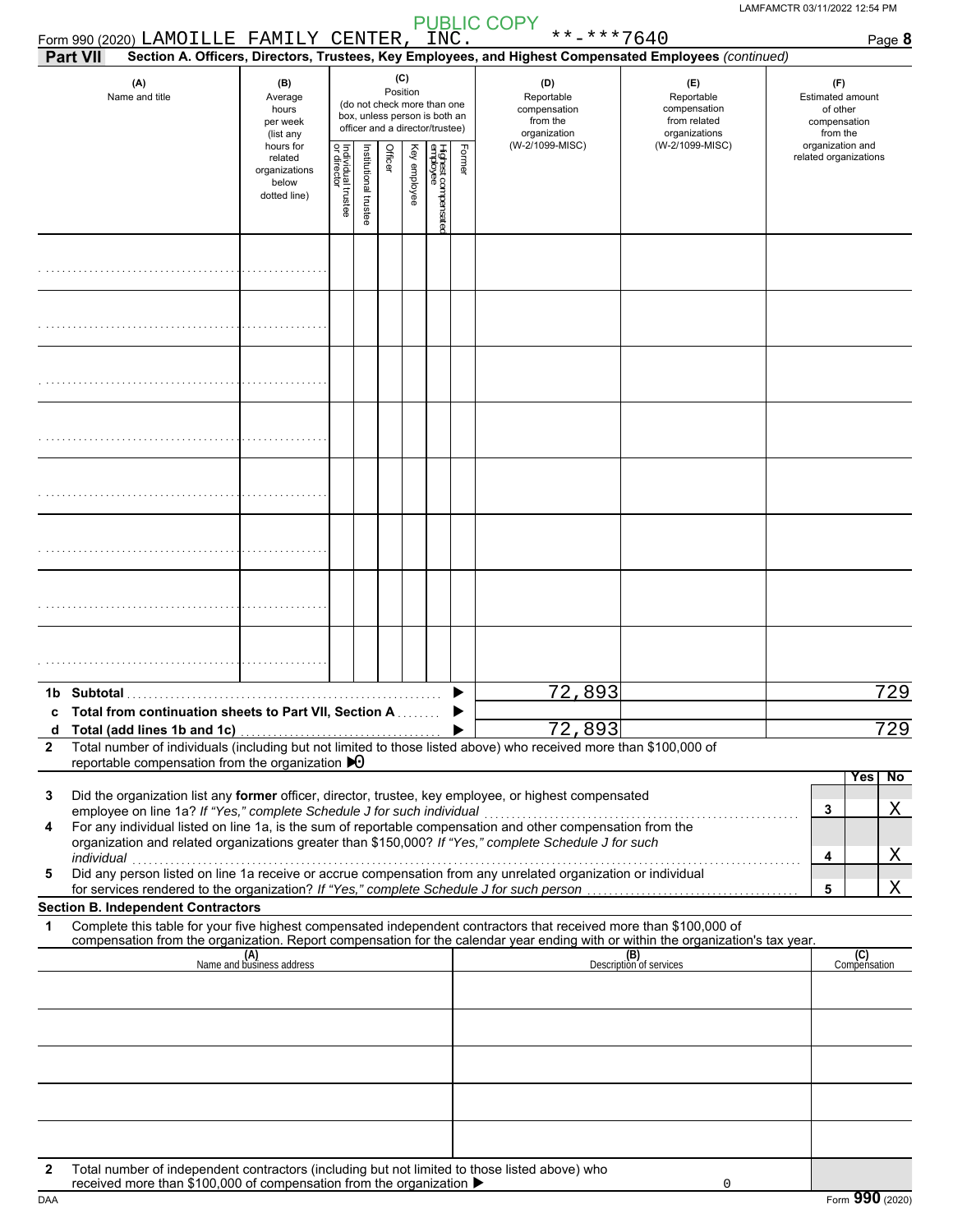| <b>Statement of Revenue</b><br><b>Part VIII</b><br>Check if Schedule O contains a response or note to any line in this Part VIII<br>$\overline{C}$<br>(A)<br>(D)<br>(B)<br>Related or exempt<br>Revenue excluded<br>Unrelated<br>Total revenue<br>function revenue<br>from tax under<br>business revenue<br>sections 512-514<br>Contributions, Gifts, Grants<br>and Other Similar Amounts<br>1a Federated campaigns<br>1a<br><b>b</b> Membership dues<br>1 <sub>b</sub><br>.<br>c Fundraising events<br>1 <sub>c</sub><br><u>.</u><br>1986 - Paul Barbara, papa pada ang pangangang pang<br>d Related organizations<br>1 <sub>d</sub><br>772,975<br><b>e</b> Government grants (contributions)<br>1e<br>f All other contributions, gifts, grants,<br>and similar amounts not included above<br>355,914<br>1f<br>$1g \,$ \$<br><b>q</b> Noncash contributions included in lines 1a-1f<br>$\blacktriangleright$<br>1,128,889<br><b>Business Code</b><br>624100<br>896,091<br>896,091<br>Program Service<br>Revenue<br>2a<br>PROGRAM SERVICE FEES<br>b<br>f All other program service revenue<br>896,091<br>$\blacktriangleright$<br>Investment income (including dividends, interest, and<br>3.<br>36,900<br>36,900<br>other similar amounts)<br>Income from investment of tax-exempt bond proceeds<br>4<br>5<br>(i) Real<br>(ii) Personal<br>Gross rents<br>6a<br>6а<br>Less: rental expenses<br>6b<br>b<br>6c<br>Rental inc. or (loss)<br>d<br><b>7a</b> Gross amount from<br>(i) Securities<br>(ii) Other<br>sales of assets<br>641,099<br>7a<br>other than inventory<br>Revenue<br><b>b</b> Less: cost or other<br>662,046<br>basis and sales exps.<br>7b<br>$-20,947$<br>c Gain or (loss)<br>7c<br>$-20,947$<br>$-20,947$<br>Other<br>8a Gross income from fundraising events<br>(not including \$<br>.<br>of contributions reported on line 1c).<br>See Part IV, line 18<br>8a<br><b>b</b> Less: direct expenses<br>8b<br>Net income or (loss) from fundraising events<br>c<br>9a Gross income from gaming activities.<br>See Part IV, line 19<br>9a<br>.<br><b>b</b> Less: direct expenses<br>9 <sub>b</sub><br>c Net income or (loss) from gaming activities<br>10a Gross sales of inventory, less<br>returns and allowances<br>10a<br><b>b</b> Less: cost of goods sold<br>10 <sub>b</sub><br>c Net income or (loss) from sales of inventory<br><b>Business Code</b><br>Miscellaneous<br>Revenue<br>561000<br>-3<br>-3<br>11a<br>OTHER INCOME<br>b<br><b>d</b> All other revenue $\ldots$ $\ldots$ $\ldots$ $\ldots$ $\ldots$ $\ldots$<br>$-3$<br>▶<br>36,900<br>2,040,930<br>875,141<br>$\mathbf 0$ |  | Form 990 (2020) LAMOILLE FAMILY CENTER, INC. |  |  |  |  | **-***7640 | Page 9 |
|-------------------------------------------------------------------------------------------------------------------------------------------------------------------------------------------------------------------------------------------------------------------------------------------------------------------------------------------------------------------------------------------------------------------------------------------------------------------------------------------------------------------------------------------------------------------------------------------------------------------------------------------------------------------------------------------------------------------------------------------------------------------------------------------------------------------------------------------------------------------------------------------------------------------------------------------------------------------------------------------------------------------------------------------------------------------------------------------------------------------------------------------------------------------------------------------------------------------------------------------------------------------------------------------------------------------------------------------------------------------------------------------------------------------------------------------------------------------------------------------------------------------------------------------------------------------------------------------------------------------------------------------------------------------------------------------------------------------------------------------------------------------------------------------------------------------------------------------------------------------------------------------------------------------------------------------------------------------------------------------------------------------------------------------------------------------------------------------------------------------------------------------------------------------------------------------------------------------------------------------------------------------------------------------------------------------------------------------------------------------------------------------------------------------------------------------------------------------------------------------------------------------------------------------------------------------------------------------------------------|--|----------------------------------------------|--|--|--|--|------------|--------|
|                                                                                                                                                                                                                                                                                                                                                                                                                                                                                                                                                                                                                                                                                                                                                                                                                                                                                                                                                                                                                                                                                                                                                                                                                                                                                                                                                                                                                                                                                                                                                                                                                                                                                                                                                                                                                                                                                                                                                                                                                                                                                                                                                                                                                                                                                                                                                                                                                                                                                                                                                                                                             |  |                                              |  |  |  |  |            |        |
|                                                                                                                                                                                                                                                                                                                                                                                                                                                                                                                                                                                                                                                                                                                                                                                                                                                                                                                                                                                                                                                                                                                                                                                                                                                                                                                                                                                                                                                                                                                                                                                                                                                                                                                                                                                                                                                                                                                                                                                                                                                                                                                                                                                                                                                                                                                                                                                                                                                                                                                                                                                                             |  |                                              |  |  |  |  |            |        |
|                                                                                                                                                                                                                                                                                                                                                                                                                                                                                                                                                                                                                                                                                                                                                                                                                                                                                                                                                                                                                                                                                                                                                                                                                                                                                                                                                                                                                                                                                                                                                                                                                                                                                                                                                                                                                                                                                                                                                                                                                                                                                                                                                                                                                                                                                                                                                                                                                                                                                                                                                                                                             |  |                                              |  |  |  |  |            |        |
|                                                                                                                                                                                                                                                                                                                                                                                                                                                                                                                                                                                                                                                                                                                                                                                                                                                                                                                                                                                                                                                                                                                                                                                                                                                                                                                                                                                                                                                                                                                                                                                                                                                                                                                                                                                                                                                                                                                                                                                                                                                                                                                                                                                                                                                                                                                                                                                                                                                                                                                                                                                                             |  |                                              |  |  |  |  |            |        |
|                                                                                                                                                                                                                                                                                                                                                                                                                                                                                                                                                                                                                                                                                                                                                                                                                                                                                                                                                                                                                                                                                                                                                                                                                                                                                                                                                                                                                                                                                                                                                                                                                                                                                                                                                                                                                                                                                                                                                                                                                                                                                                                                                                                                                                                                                                                                                                                                                                                                                                                                                                                                             |  |                                              |  |  |  |  |            |        |
|                                                                                                                                                                                                                                                                                                                                                                                                                                                                                                                                                                                                                                                                                                                                                                                                                                                                                                                                                                                                                                                                                                                                                                                                                                                                                                                                                                                                                                                                                                                                                                                                                                                                                                                                                                                                                                                                                                                                                                                                                                                                                                                                                                                                                                                                                                                                                                                                                                                                                                                                                                                                             |  |                                              |  |  |  |  |            |        |
|                                                                                                                                                                                                                                                                                                                                                                                                                                                                                                                                                                                                                                                                                                                                                                                                                                                                                                                                                                                                                                                                                                                                                                                                                                                                                                                                                                                                                                                                                                                                                                                                                                                                                                                                                                                                                                                                                                                                                                                                                                                                                                                                                                                                                                                                                                                                                                                                                                                                                                                                                                                                             |  |                                              |  |  |  |  |            |        |
|                                                                                                                                                                                                                                                                                                                                                                                                                                                                                                                                                                                                                                                                                                                                                                                                                                                                                                                                                                                                                                                                                                                                                                                                                                                                                                                                                                                                                                                                                                                                                                                                                                                                                                                                                                                                                                                                                                                                                                                                                                                                                                                                                                                                                                                                                                                                                                                                                                                                                                                                                                                                             |  |                                              |  |  |  |  |            |        |
|                                                                                                                                                                                                                                                                                                                                                                                                                                                                                                                                                                                                                                                                                                                                                                                                                                                                                                                                                                                                                                                                                                                                                                                                                                                                                                                                                                                                                                                                                                                                                                                                                                                                                                                                                                                                                                                                                                                                                                                                                                                                                                                                                                                                                                                                                                                                                                                                                                                                                                                                                                                                             |  |                                              |  |  |  |  |            |        |
|                                                                                                                                                                                                                                                                                                                                                                                                                                                                                                                                                                                                                                                                                                                                                                                                                                                                                                                                                                                                                                                                                                                                                                                                                                                                                                                                                                                                                                                                                                                                                                                                                                                                                                                                                                                                                                                                                                                                                                                                                                                                                                                                                                                                                                                                                                                                                                                                                                                                                                                                                                                                             |  |                                              |  |  |  |  |            |        |
|                                                                                                                                                                                                                                                                                                                                                                                                                                                                                                                                                                                                                                                                                                                                                                                                                                                                                                                                                                                                                                                                                                                                                                                                                                                                                                                                                                                                                                                                                                                                                                                                                                                                                                                                                                                                                                                                                                                                                                                                                                                                                                                                                                                                                                                                                                                                                                                                                                                                                                                                                                                                             |  |                                              |  |  |  |  |            |        |
|                                                                                                                                                                                                                                                                                                                                                                                                                                                                                                                                                                                                                                                                                                                                                                                                                                                                                                                                                                                                                                                                                                                                                                                                                                                                                                                                                                                                                                                                                                                                                                                                                                                                                                                                                                                                                                                                                                                                                                                                                                                                                                                                                                                                                                                                                                                                                                                                                                                                                                                                                                                                             |  |                                              |  |  |  |  |            |        |
|                                                                                                                                                                                                                                                                                                                                                                                                                                                                                                                                                                                                                                                                                                                                                                                                                                                                                                                                                                                                                                                                                                                                                                                                                                                                                                                                                                                                                                                                                                                                                                                                                                                                                                                                                                                                                                                                                                                                                                                                                                                                                                                                                                                                                                                                                                                                                                                                                                                                                                                                                                                                             |  |                                              |  |  |  |  |            |        |
|                                                                                                                                                                                                                                                                                                                                                                                                                                                                                                                                                                                                                                                                                                                                                                                                                                                                                                                                                                                                                                                                                                                                                                                                                                                                                                                                                                                                                                                                                                                                                                                                                                                                                                                                                                                                                                                                                                                                                                                                                                                                                                                                                                                                                                                                                                                                                                                                                                                                                                                                                                                                             |  |                                              |  |  |  |  |            |        |
|                                                                                                                                                                                                                                                                                                                                                                                                                                                                                                                                                                                                                                                                                                                                                                                                                                                                                                                                                                                                                                                                                                                                                                                                                                                                                                                                                                                                                                                                                                                                                                                                                                                                                                                                                                                                                                                                                                                                                                                                                                                                                                                                                                                                                                                                                                                                                                                                                                                                                                                                                                                                             |  |                                              |  |  |  |  |            |        |
|                                                                                                                                                                                                                                                                                                                                                                                                                                                                                                                                                                                                                                                                                                                                                                                                                                                                                                                                                                                                                                                                                                                                                                                                                                                                                                                                                                                                                                                                                                                                                                                                                                                                                                                                                                                                                                                                                                                                                                                                                                                                                                                                                                                                                                                                                                                                                                                                                                                                                                                                                                                                             |  |                                              |  |  |  |  |            |        |
|                                                                                                                                                                                                                                                                                                                                                                                                                                                                                                                                                                                                                                                                                                                                                                                                                                                                                                                                                                                                                                                                                                                                                                                                                                                                                                                                                                                                                                                                                                                                                                                                                                                                                                                                                                                                                                                                                                                                                                                                                                                                                                                                                                                                                                                                                                                                                                                                                                                                                                                                                                                                             |  |                                              |  |  |  |  |            |        |
|                                                                                                                                                                                                                                                                                                                                                                                                                                                                                                                                                                                                                                                                                                                                                                                                                                                                                                                                                                                                                                                                                                                                                                                                                                                                                                                                                                                                                                                                                                                                                                                                                                                                                                                                                                                                                                                                                                                                                                                                                                                                                                                                                                                                                                                                                                                                                                                                                                                                                                                                                                                                             |  |                                              |  |  |  |  |            |        |
|                                                                                                                                                                                                                                                                                                                                                                                                                                                                                                                                                                                                                                                                                                                                                                                                                                                                                                                                                                                                                                                                                                                                                                                                                                                                                                                                                                                                                                                                                                                                                                                                                                                                                                                                                                                                                                                                                                                                                                                                                                                                                                                                                                                                                                                                                                                                                                                                                                                                                                                                                                                                             |  |                                              |  |  |  |  |            |        |
|                                                                                                                                                                                                                                                                                                                                                                                                                                                                                                                                                                                                                                                                                                                                                                                                                                                                                                                                                                                                                                                                                                                                                                                                                                                                                                                                                                                                                                                                                                                                                                                                                                                                                                                                                                                                                                                                                                                                                                                                                                                                                                                                                                                                                                                                                                                                                                                                                                                                                                                                                                                                             |  |                                              |  |  |  |  |            |        |
|                                                                                                                                                                                                                                                                                                                                                                                                                                                                                                                                                                                                                                                                                                                                                                                                                                                                                                                                                                                                                                                                                                                                                                                                                                                                                                                                                                                                                                                                                                                                                                                                                                                                                                                                                                                                                                                                                                                                                                                                                                                                                                                                                                                                                                                                                                                                                                                                                                                                                                                                                                                                             |  |                                              |  |  |  |  |            |        |
|                                                                                                                                                                                                                                                                                                                                                                                                                                                                                                                                                                                                                                                                                                                                                                                                                                                                                                                                                                                                                                                                                                                                                                                                                                                                                                                                                                                                                                                                                                                                                                                                                                                                                                                                                                                                                                                                                                                                                                                                                                                                                                                                                                                                                                                                                                                                                                                                                                                                                                                                                                                                             |  |                                              |  |  |  |  |            |        |
|                                                                                                                                                                                                                                                                                                                                                                                                                                                                                                                                                                                                                                                                                                                                                                                                                                                                                                                                                                                                                                                                                                                                                                                                                                                                                                                                                                                                                                                                                                                                                                                                                                                                                                                                                                                                                                                                                                                                                                                                                                                                                                                                                                                                                                                                                                                                                                                                                                                                                                                                                                                                             |  |                                              |  |  |  |  |            |        |
|                                                                                                                                                                                                                                                                                                                                                                                                                                                                                                                                                                                                                                                                                                                                                                                                                                                                                                                                                                                                                                                                                                                                                                                                                                                                                                                                                                                                                                                                                                                                                                                                                                                                                                                                                                                                                                                                                                                                                                                                                                                                                                                                                                                                                                                                                                                                                                                                                                                                                                                                                                                                             |  |                                              |  |  |  |  |            |        |
|                                                                                                                                                                                                                                                                                                                                                                                                                                                                                                                                                                                                                                                                                                                                                                                                                                                                                                                                                                                                                                                                                                                                                                                                                                                                                                                                                                                                                                                                                                                                                                                                                                                                                                                                                                                                                                                                                                                                                                                                                                                                                                                                                                                                                                                                                                                                                                                                                                                                                                                                                                                                             |  |                                              |  |  |  |  |            |        |
|                                                                                                                                                                                                                                                                                                                                                                                                                                                                                                                                                                                                                                                                                                                                                                                                                                                                                                                                                                                                                                                                                                                                                                                                                                                                                                                                                                                                                                                                                                                                                                                                                                                                                                                                                                                                                                                                                                                                                                                                                                                                                                                                                                                                                                                                                                                                                                                                                                                                                                                                                                                                             |  |                                              |  |  |  |  |            |        |
|                                                                                                                                                                                                                                                                                                                                                                                                                                                                                                                                                                                                                                                                                                                                                                                                                                                                                                                                                                                                                                                                                                                                                                                                                                                                                                                                                                                                                                                                                                                                                                                                                                                                                                                                                                                                                                                                                                                                                                                                                                                                                                                                                                                                                                                                                                                                                                                                                                                                                                                                                                                                             |  |                                              |  |  |  |  |            |        |
|                                                                                                                                                                                                                                                                                                                                                                                                                                                                                                                                                                                                                                                                                                                                                                                                                                                                                                                                                                                                                                                                                                                                                                                                                                                                                                                                                                                                                                                                                                                                                                                                                                                                                                                                                                                                                                                                                                                                                                                                                                                                                                                                                                                                                                                                                                                                                                                                                                                                                                                                                                                                             |  |                                              |  |  |  |  |            |        |
|                                                                                                                                                                                                                                                                                                                                                                                                                                                                                                                                                                                                                                                                                                                                                                                                                                                                                                                                                                                                                                                                                                                                                                                                                                                                                                                                                                                                                                                                                                                                                                                                                                                                                                                                                                                                                                                                                                                                                                                                                                                                                                                                                                                                                                                                                                                                                                                                                                                                                                                                                                                                             |  |                                              |  |  |  |  |            |        |
|                                                                                                                                                                                                                                                                                                                                                                                                                                                                                                                                                                                                                                                                                                                                                                                                                                                                                                                                                                                                                                                                                                                                                                                                                                                                                                                                                                                                                                                                                                                                                                                                                                                                                                                                                                                                                                                                                                                                                                                                                                                                                                                                                                                                                                                                                                                                                                                                                                                                                                                                                                                                             |  |                                              |  |  |  |  |            |        |
|                                                                                                                                                                                                                                                                                                                                                                                                                                                                                                                                                                                                                                                                                                                                                                                                                                                                                                                                                                                                                                                                                                                                                                                                                                                                                                                                                                                                                                                                                                                                                                                                                                                                                                                                                                                                                                                                                                                                                                                                                                                                                                                                                                                                                                                                                                                                                                                                                                                                                                                                                                                                             |  |                                              |  |  |  |  |            |        |
|                                                                                                                                                                                                                                                                                                                                                                                                                                                                                                                                                                                                                                                                                                                                                                                                                                                                                                                                                                                                                                                                                                                                                                                                                                                                                                                                                                                                                                                                                                                                                                                                                                                                                                                                                                                                                                                                                                                                                                                                                                                                                                                                                                                                                                                                                                                                                                                                                                                                                                                                                                                                             |  |                                              |  |  |  |  |            |        |
|                                                                                                                                                                                                                                                                                                                                                                                                                                                                                                                                                                                                                                                                                                                                                                                                                                                                                                                                                                                                                                                                                                                                                                                                                                                                                                                                                                                                                                                                                                                                                                                                                                                                                                                                                                                                                                                                                                                                                                                                                                                                                                                                                                                                                                                                                                                                                                                                                                                                                                                                                                                                             |  |                                              |  |  |  |  |            |        |
|                                                                                                                                                                                                                                                                                                                                                                                                                                                                                                                                                                                                                                                                                                                                                                                                                                                                                                                                                                                                                                                                                                                                                                                                                                                                                                                                                                                                                                                                                                                                                                                                                                                                                                                                                                                                                                                                                                                                                                                                                                                                                                                                                                                                                                                                                                                                                                                                                                                                                                                                                                                                             |  |                                              |  |  |  |  |            |        |
|                                                                                                                                                                                                                                                                                                                                                                                                                                                                                                                                                                                                                                                                                                                                                                                                                                                                                                                                                                                                                                                                                                                                                                                                                                                                                                                                                                                                                                                                                                                                                                                                                                                                                                                                                                                                                                                                                                                                                                                                                                                                                                                                                                                                                                                                                                                                                                                                                                                                                                                                                                                                             |  |                                              |  |  |  |  |            |        |
|                                                                                                                                                                                                                                                                                                                                                                                                                                                                                                                                                                                                                                                                                                                                                                                                                                                                                                                                                                                                                                                                                                                                                                                                                                                                                                                                                                                                                                                                                                                                                                                                                                                                                                                                                                                                                                                                                                                                                                                                                                                                                                                                                                                                                                                                                                                                                                                                                                                                                                                                                                                                             |  |                                              |  |  |  |  |            |        |
|                                                                                                                                                                                                                                                                                                                                                                                                                                                                                                                                                                                                                                                                                                                                                                                                                                                                                                                                                                                                                                                                                                                                                                                                                                                                                                                                                                                                                                                                                                                                                                                                                                                                                                                                                                                                                                                                                                                                                                                                                                                                                                                                                                                                                                                                                                                                                                                                                                                                                                                                                                                                             |  |                                              |  |  |  |  |            |        |
|                                                                                                                                                                                                                                                                                                                                                                                                                                                                                                                                                                                                                                                                                                                                                                                                                                                                                                                                                                                                                                                                                                                                                                                                                                                                                                                                                                                                                                                                                                                                                                                                                                                                                                                                                                                                                                                                                                                                                                                                                                                                                                                                                                                                                                                                                                                                                                                                                                                                                                                                                                                                             |  |                                              |  |  |  |  |            |        |
|                                                                                                                                                                                                                                                                                                                                                                                                                                                                                                                                                                                                                                                                                                                                                                                                                                                                                                                                                                                                                                                                                                                                                                                                                                                                                                                                                                                                                                                                                                                                                                                                                                                                                                                                                                                                                                                                                                                                                                                                                                                                                                                                                                                                                                                                                                                                                                                                                                                                                                                                                                                                             |  |                                              |  |  |  |  |            |        |
|                                                                                                                                                                                                                                                                                                                                                                                                                                                                                                                                                                                                                                                                                                                                                                                                                                                                                                                                                                                                                                                                                                                                                                                                                                                                                                                                                                                                                                                                                                                                                                                                                                                                                                                                                                                                                                                                                                                                                                                                                                                                                                                                                                                                                                                                                                                                                                                                                                                                                                                                                                                                             |  |                                              |  |  |  |  |            |        |
|                                                                                                                                                                                                                                                                                                                                                                                                                                                                                                                                                                                                                                                                                                                                                                                                                                                                                                                                                                                                                                                                                                                                                                                                                                                                                                                                                                                                                                                                                                                                                                                                                                                                                                                                                                                                                                                                                                                                                                                                                                                                                                                                                                                                                                                                                                                                                                                                                                                                                                                                                                                                             |  |                                              |  |  |  |  |            |        |
|                                                                                                                                                                                                                                                                                                                                                                                                                                                                                                                                                                                                                                                                                                                                                                                                                                                                                                                                                                                                                                                                                                                                                                                                                                                                                                                                                                                                                                                                                                                                                                                                                                                                                                                                                                                                                                                                                                                                                                                                                                                                                                                                                                                                                                                                                                                                                                                                                                                                                                                                                                                                             |  |                                              |  |  |  |  |            |        |
|                                                                                                                                                                                                                                                                                                                                                                                                                                                                                                                                                                                                                                                                                                                                                                                                                                                                                                                                                                                                                                                                                                                                                                                                                                                                                                                                                                                                                                                                                                                                                                                                                                                                                                                                                                                                                                                                                                                                                                                                                                                                                                                                                                                                                                                                                                                                                                                                                                                                                                                                                                                                             |  |                                              |  |  |  |  |            |        |
|                                                                                                                                                                                                                                                                                                                                                                                                                                                                                                                                                                                                                                                                                                                                                                                                                                                                                                                                                                                                                                                                                                                                                                                                                                                                                                                                                                                                                                                                                                                                                                                                                                                                                                                                                                                                                                                                                                                                                                                                                                                                                                                                                                                                                                                                                                                                                                                                                                                                                                                                                                                                             |  |                                              |  |  |  |  |            |        |
|                                                                                                                                                                                                                                                                                                                                                                                                                                                                                                                                                                                                                                                                                                                                                                                                                                                                                                                                                                                                                                                                                                                                                                                                                                                                                                                                                                                                                                                                                                                                                                                                                                                                                                                                                                                                                                                                                                                                                                                                                                                                                                                                                                                                                                                                                                                                                                                                                                                                                                                                                                                                             |  |                                              |  |  |  |  |            |        |
|                                                                                                                                                                                                                                                                                                                                                                                                                                                                                                                                                                                                                                                                                                                                                                                                                                                                                                                                                                                                                                                                                                                                                                                                                                                                                                                                                                                                                                                                                                                                                                                                                                                                                                                                                                                                                                                                                                                                                                                                                                                                                                                                                                                                                                                                                                                                                                                                                                                                                                                                                                                                             |  |                                              |  |  |  |  |            |        |
|                                                                                                                                                                                                                                                                                                                                                                                                                                                                                                                                                                                                                                                                                                                                                                                                                                                                                                                                                                                                                                                                                                                                                                                                                                                                                                                                                                                                                                                                                                                                                                                                                                                                                                                                                                                                                                                                                                                                                                                                                                                                                                                                                                                                                                                                                                                                                                                                                                                                                                                                                                                                             |  |                                              |  |  |  |  |            |        |
|                                                                                                                                                                                                                                                                                                                                                                                                                                                                                                                                                                                                                                                                                                                                                                                                                                                                                                                                                                                                                                                                                                                                                                                                                                                                                                                                                                                                                                                                                                                                                                                                                                                                                                                                                                                                                                                                                                                                                                                                                                                                                                                                                                                                                                                                                                                                                                                                                                                                                                                                                                                                             |  |                                              |  |  |  |  |            |        |
|                                                                                                                                                                                                                                                                                                                                                                                                                                                                                                                                                                                                                                                                                                                                                                                                                                                                                                                                                                                                                                                                                                                                                                                                                                                                                                                                                                                                                                                                                                                                                                                                                                                                                                                                                                                                                                                                                                                                                                                                                                                                                                                                                                                                                                                                                                                                                                                                                                                                                                                                                                                                             |  |                                              |  |  |  |  |            |        |
|                                                                                                                                                                                                                                                                                                                                                                                                                                                                                                                                                                                                                                                                                                                                                                                                                                                                                                                                                                                                                                                                                                                                                                                                                                                                                                                                                                                                                                                                                                                                                                                                                                                                                                                                                                                                                                                                                                                                                                                                                                                                                                                                                                                                                                                                                                                                                                                                                                                                                                                                                                                                             |  |                                              |  |  |  |  |            |        |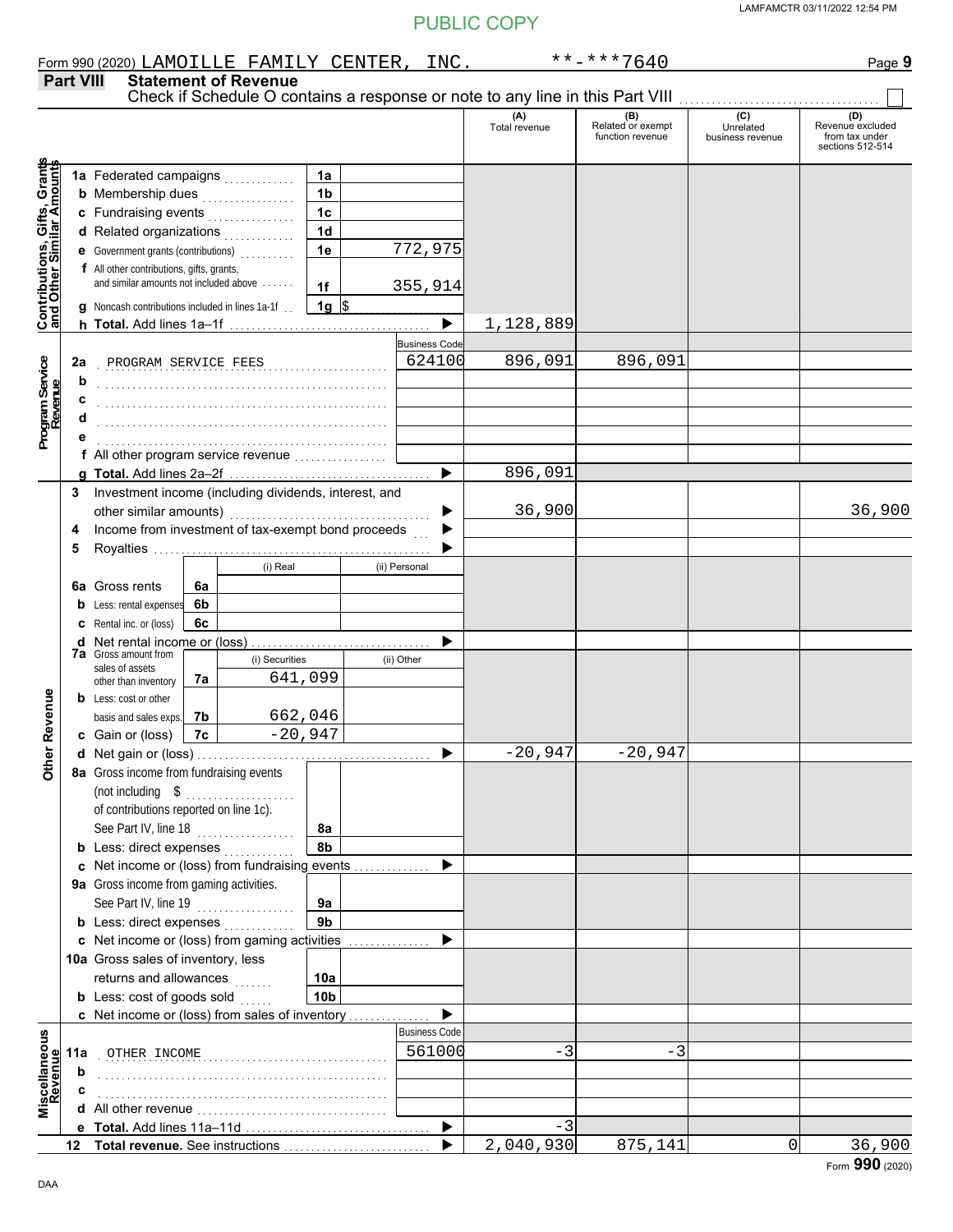#### Form 990 (2020) Page **10** LAMOILLE FAMILY CENTER, INC. \*\*-\*\*\*7640

**Part IX Statement of Functional Expenses** *Section 501(c)(3) and 501(c)(4) organizations must complete all columns. All other organizations must complete column (A). Do not include amounts reported on lines 6b, 7b, 8b, 9b, and 10b of Part VIII.* **1 2 3 4 5 6 7 8 9 10 11 a** Management . . . . . . . . . . . . . . . . . . . . . . . . . . . . . . **b** Legal **c** Accounting . . . . . . . . . . . . . . . . . . . . . . . . . . . . . . . . **d** Lobbying . . . . . . . . . . . . . . . . . . . . . . . . . . . . . . . . . . . **e f g** Other. (If line 11g amount exceeds 10% of line 25, column **12** Advertising and promotion **. . . . . . . . . . . .** . . **13 14 15 16 17 18 19 20 21 22 23 24 a** . . . . . . . . . . . . . . . . . . . . . . . . . . . . . . . . . . . . . . . . . . . . . PROGRAM MATERIALS 72,733 53,132 17,251 2,350 **b c d e** All other expenses . . . . . . . . . . . . . . . . . . . . . . . . **25 Total functional expenses.** Add lines 1 through 24e . . . **26** Grants and other assistance to domestic organizations and domestic governments. See Part IV, line 21 . . . . . . . . Grants and other assistance to domestic individuals. See Part IV, line 22 Grants and other assistance to foreign organizations, foreign governments, and foreign individuals. See Part IV, lines 15 and 16 Benefits paid to or for members . . . . . . . . . . Compensation of current officers, directors, trustees, and key employees . . . . . . . . Compensation not included above to disqualified persons (as defined under section 4958(f)(1)) and persons described in section  $4958(c)(3)(B)$ Other salaries and wages .................. Pension plan accruals and contributions (include section 401(k) and 403(b) employer contributions) Other employee benefits ................... Payroll taxes . . . . . . . . . . . . . . . . . . . . . . . . . . . . . . Fees for services (nonemployees): Legal . . . . . . . . . . . . . . . . . . . . . . . . . . . . . . . . . . . . . . Professional fundraising services. See Part IV, line 17 Investment management fees ............. Office expenses . . . . . . . . . . . . . . . . . . . . . . . . . . . Information technology . . . . . . . . . . . . . . . . . . . . Royalties . . . . . . . . . . . . . . . . . . . . . . . . . . . . . . . . . . Occupancy . . . . . . . . . . . . . . . . . . . . . . . . . . . . . . . . Travel . . . . . . . . . . . . . . . . . . . . . . . . . . . . . . . . . . . . . . Payments of travel or entertainment expenses for any federal, state, or local public officials Conferences, conventions, and meetings . Interest . . . . . . . . . . . . . . . . . . . . . . . . . . . . . . . . . . . . Payments to affiliates . . . . . . . . . . . . . . . . . . . . . Depreciation, depletion, and amortization . Insurance . . . . . . . . . . . . . . . . . . . . . . . . . . . . . . . . . . Other expenses. Itemize expenses not covered above (List miscellaneous expenses on line 24e. If line 24e amount exceeds 10% of line 25, column (A) amount, list line 24e expenses on Schedule O.) fundraising solicitation. Check here  $\blacktriangleright$  | if organization reported in column (B) joint costs from a combined educational campaign and **(A)** (B) (B) (B) (C) (C) (A) (D)<br>Total expenses Program service Management and Fundrai expenses general expenses (D)<br>Fundraising expenses . . . . . . . . . . . . . . . . . . . . . . . . . . . . . . . . . . . . . . . . . . . . . EVENTS & ACTIVITIES 51,175 50,125 400 650 . . . . . . . . . . . . . . . . . . . . . . . . . . . . . . . . . . . . . . . . . . . . . OTHER EXPENSES 6,570 1,413 3,535 1,622 . . . . . . . . . . . . . . . . . . . . . . . . . . . . . . . . . . . . . . . . . . . . . FUNDRAISING EXPENSES 4,792 4,792 Check if Schedule O contains a response or note to any line in this Part IX **Joint costs.** Complete this line only if the (A) amount, list line 11g expenses on Schedule O.) . . . . . . 194,312 194,312 72,657 7,629 61,468 3,560 1,206,536 1,024,293 106,102 76,141 6,727 6,040 260 427 1<u>53,005 | 125,674 | 17,840 | 9,491</u><br>| 96.721 | 77.820 | 12.871 | 6.030 <u>96,721 77,820 12,871 6,030</u> 9,507 9,507 8,000 8,000 13,014 13,014 50,481 32,949 17,532<br>3,433 1,814 1,619 <u>1,814 1,619</u><br>11,698 10,708 22,713 11,698 10,708 307<br>14,615 12,397 2,094 124 <u>12</u>,397 25,975 20,758 3,897 1,320 19,326 18,920 357 49 8,648 8,445 203 10,639 6,115 4,135 389<br>8,116 4,715 3,026 375 8,116 4,715 3,026 375 2,059,695 1,667,756 284,312 107,627

following SOP 98-2 (ASC 958-720)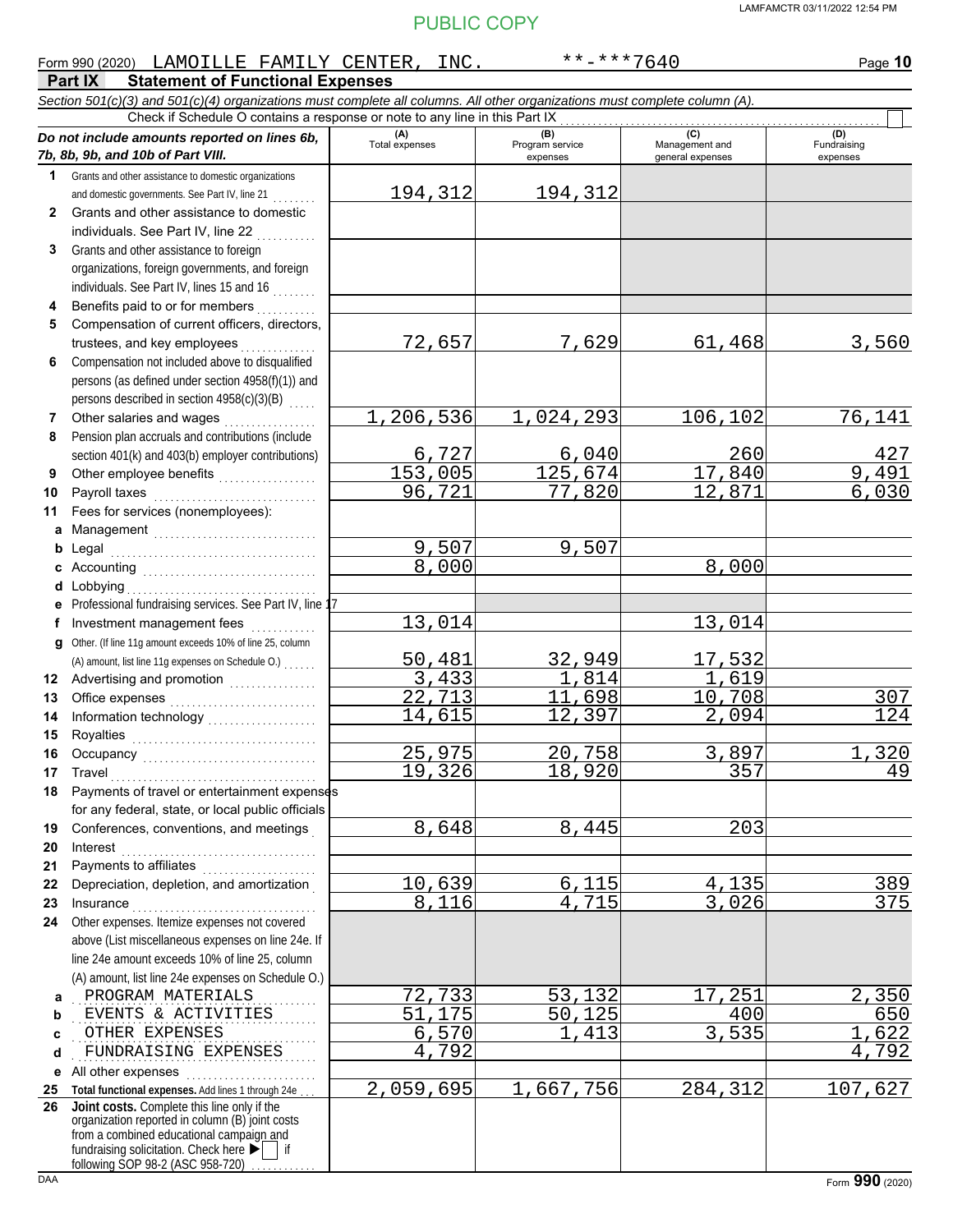|                             |        | Form 990 (2020) LAMOILLE FAMILY CENTER, INC.                                                                                                                                                                                        |                           |                                                                                                                           | **-***7640                |                              | Page 11            |
|-----------------------------|--------|-------------------------------------------------------------------------------------------------------------------------------------------------------------------------------------------------------------------------------------|---------------------------|---------------------------------------------------------------------------------------------------------------------------|---------------------------|------------------------------|--------------------|
|                             | Part X | <b>Balance Sheet</b>                                                                                                                                                                                                                |                           |                                                                                                                           |                           |                              |                    |
|                             |        | Check if Schedule O contains a response or note to any line in this Part X                                                                                                                                                          |                           |                                                                                                                           |                           |                              |                    |
|                             |        |                                                                                                                                                                                                                                     |                           |                                                                                                                           | (A)<br>Beginning of year  |                              | (B)<br>End of year |
|                             |        |                                                                                                                                                                                                                                     |                           |                                                                                                                           |                           |                              |                    |
|                             | 1      | Cash-non-interest-bearing                                                                                                                                                                                                           |                           |                                                                                                                           | 648,978                   | 1                            | 502,915            |
|                             | 2      |                                                                                                                                                                                                                                     | 22,450                    | $\mathbf{2}$                                                                                                              | 9,479                     |                              |                    |
|                             | 3      |                                                                                                                                                                                                                                     |                           |                                                                                                                           | 200,115                   | 3<br>$\overline{\mathbf{4}}$ | 288,942            |
|                             | 4      | Accounts receivable, net<br>Loans and other receivables from any current or former officer, director,                                                                                                                               |                           |                                                                                                                           |                           |                              |                    |
|                             | 5      | trustee, key employee, creator or founder, substantial contributor, or 35%                                                                                                                                                          |                           |                                                                                                                           |                           |                              |                    |
|                             |        | controlled entity or family member of any of these persons                                                                                                                                                                          |                           |                                                                                                                           |                           | 5                            |                    |
|                             | 6      | Loans and other receivables from other disqualified persons (as defined                                                                                                                                                             |                           |                                                                                                                           |                           |                              |                    |
|                             |        | under section 4958(f)(1)), and persons described in section 4958(c)(3)(B)                                                                                                                                                           |                           |                                                                                                                           |                           | 6                            |                    |
| Assets                      | 7      | Notes and loans receivable, net <b>construction</b> and in the second section of the section of the section of the section of the section of the section of the section of the section of the section of the section of the section |                           |                                                                                                                           |                           | $\overline{7}$               |                    |
|                             | 8      | Inventories for sale or use                                                                                                                                                                                                         |                           |                                                                                                                           |                           | 8                            |                    |
|                             | 9      | Prepaid expenses and deferred charges                                                                                                                                                                                               |                           |                                                                                                                           | 23,236                    | 9                            | 23,856             |
|                             |        | 10a Land, buildings, and equipment: cost or other                                                                                                                                                                                   |                           |                                                                                                                           |                           |                              |                    |
|                             |        | basis. Complete Part VI of Schedule D                                                                                                                                                                                               | 10a                       | 731,932<br>375,832                                                                                                        |                           |                              |                    |
|                             |        | <b>b</b> Less: accumulated depreciation                                                                                                                                                                                             | 366,741                   | 10 <sub>c</sub>                                                                                                           | 356,100                   |                              |                    |
|                             | 11     | Investments-publicly traded securities                                                                                                                                                                                              | 1,517,644                 | 11                                                                                                                        | 1,792,207                 |                              |                    |
|                             | 12     | Investments-other securities. See Part IV, line 11                                                                                                                                                                                  |                           | 12                                                                                                                        |                           |                              |                    |
|                             | 13     |                                                                                                                                                                                                                                     |                           | 13                                                                                                                        |                           |                              |                    |
|                             | 14     | Intangible assets                                                                                                                                                                                                                   |                           |                                                                                                                           |                           | 14                           |                    |
|                             | 15     | Other assets. See Part IV, line 11                                                                                                                                                                                                  |                           |                                                                                                                           |                           | 15                           |                    |
|                             | 16     |                                                                                                                                                                                                                                     |                           |                                                                                                                           | $\overline{2.779.164}$    | 16                           | 2,973,499          |
|                             | 17     |                                                                                                                                                                                                                                     | 103,901                   | 17                                                                                                                        | 105,550                   |                              |                    |
|                             | 18     | Grants payable                                                                                                                                                                                                                      |                           | 18                                                                                                                        |                           |                              |                    |
|                             | 19     | Deferred revenue                                                                                                                                                                                                                    |                           |                                                                                                                           | 37,005                    | 19                           |                    |
|                             | 20     | Tax-exempt bond liabilities                                                                                                                                                                                                         |                           |                                                                                                                           |                           | 20                           |                    |
|                             | 21     | Escrow or custodial account liability. Complete Part IV of Schedule D                                                                                                                                                               |                           |                                                                                                                           | 50,302                    | 21                           | 50,302             |
| Liabilities                 | 22     | Loans and other payables to any current or former officer, director,                                                                                                                                                                |                           |                                                                                                                           |                           |                              |                    |
|                             |        | trustee, key employee, creator or founder, substantial contributor, or 35%                                                                                                                                                          |                           |                                                                                                                           |                           |                              |                    |
|                             |        | controlled entity or family member of any of these persons                                                                                                                                                                          |                           | <u> 1966 - Johann Stoff, Amerikaansk kanton en </u>                                                                       |                           | 22                           |                    |
|                             | 23     | Secured mortgages and notes payable to unrelated third parties                                                                                                                                                                      |                           | <u> 1999 - Johann Stoff, martin Stoff, martin Stoff, martin Stoff, martin Stoff, martin Stoff, martin Stoff, martin S</u> |                           | 23                           |                    |
|                             | 24     | Unsecured notes and loans payable to unrelated third parties                                                                                                                                                                        |                           | .                                                                                                                         |                           | 24                           |                    |
|                             | 25     | Other liabilities (including federal income tax, payables to related third<br>parties, and other liabilities not included on lines 17-24). Complete Part X                                                                          |                           |                                                                                                                           |                           |                              |                    |
|                             |        | of Schedule D                                                                                                                                                                                                                       |                           |                                                                                                                           |                           | 25                           |                    |
|                             | 26     |                                                                                                                                                                                                                                     |                           |                                                                                                                           | 191,208                   | 26                           | 155,852            |
|                             |        | Organizations that follow FASB ASC 958, check here $\boxed{\mathrm{X}}$                                                                                                                                                             |                           |                                                                                                                           |                           |                              |                    |
|                             |        | and complete lines 27, 28, 32, and 33.                                                                                                                                                                                              |                           |                                                                                                                           |                           |                              |                    |
|                             | 27     | Net assets without donor restrictions                                                                                                                                                                                               |                           |                                                                                                                           | 2,535,376                 | 27                           | 2,693,883          |
|                             | 28     | Net assets with donor restrictions                                                                                                                                                                                                  |                           |                                                                                                                           | 52,580                    | 28                           | 123,764            |
|                             |        | Organizations that do not follow FASB ASC 958, check here ▶                                                                                                                                                                         |                           |                                                                                                                           |                           |                              |                    |
|                             |        | and complete lines 29 through 33.                                                                                                                                                                                                   |                           |                                                                                                                           |                           |                              |                    |
|                             | 29     | Capital stock or trust principal, or current funds                                                                                                                                                                                  |                           |                                                                                                                           |                           | 29                           |                    |
|                             | 30     |                                                                                                                                                                                                                                     |                           |                                                                                                                           |                           | 30                           |                    |
|                             | 31     | Retained earnings, endowment, accumulated income, or other funds                                                                                                                                                                    |                           |                                                                                                                           |                           | 31                           |                    |
| Net Assets or Fund Balances | 32     | Total net assets or fund balances                                                                                                                                                                                                   |                           |                                                                                                                           | $\overline{2}$ , 587, 956 | 32                           | 2,817,647          |
|                             | 33     |                                                                                                                                                                                                                                     | $\overline{2,779,164}$ 33 |                                                                                                                           | 2,973,499                 |                              |                    |

Form **990** (2020)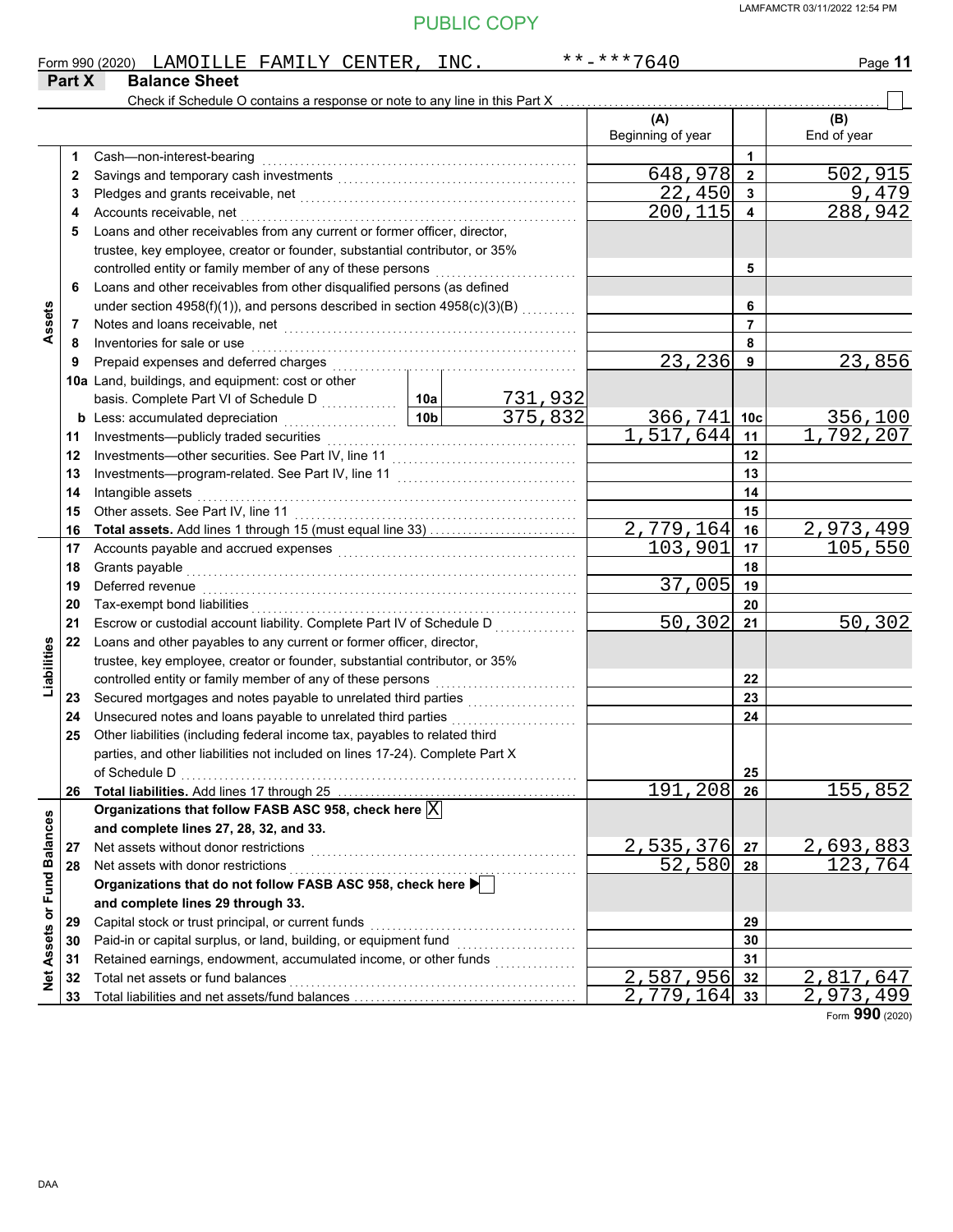|    | **-***7640<br>Form 990 (2020) LAMOILLE FAMILY CENTER, INC.                                                                                                                                                                           |                         |                |            | Page 12   |
|----|--------------------------------------------------------------------------------------------------------------------------------------------------------------------------------------------------------------------------------------|-------------------------|----------------|------------|-----------|
|    | <b>Reconciliation of Net Assets</b><br><b>Part XI</b>                                                                                                                                                                                |                         |                |            |           |
|    |                                                                                                                                                                                                                                      |                         |                |            |           |
| 1  |                                                                                                                                                                                                                                      | $\mathbf{1}$            | 2,040,930      |            |           |
| 2  |                                                                                                                                                                                                                                      | $\overline{2}$          | 2,059,695      |            |           |
| 3  | Revenue less expenses. Subtract line 2 from line 1                                                                                                                                                                                   | $\overline{3}$          |                |            | $-18,765$ |
| 4  | Net assets or fund balances at beginning of year (must equal Part X, line 32, column (A)) [[[[[[[[[[[[[[[[[[[                                                                                                                        | $\overline{\mathbf{4}}$ | 2,587,956      |            |           |
| 5  | Net unrealized gains (losses) on investments                                                                                                                                                                                         | 5                       |                |            | 248,456   |
| 6  | Donated services and use of facilities <b>constant of the constant of the constant of the constant of the constant of the constant of the constant of the constant of the constant of the constant of the constant of the consta</b> | 6                       |                |            |           |
| 7  | Investment expenses                                                                                                                                                                                                                  | $\overline{7}$          |                |            |           |
| 8  | Prior period adjustments                                                                                                                                                                                                             | 8                       |                |            |           |
| 9  | Other changes in net assets or fund balances (explain on Schedule O)                                                                                                                                                                 | $\mathbf{9}$            |                |            |           |
| 10 | Net assets or fund balances at end of year. Combine lines 3 through 9 (must equal Part X, line                                                                                                                                       |                         |                |            |           |
|    | 32, column (B))                                                                                                                                                                                                                      | 10                      | 2,817,647      |            |           |
|    | <b>Part XII</b>                                                                                                                                                                                                                      |                         |                |            |           |
|    |                                                                                                                                                                                                                                      |                         |                |            |           |
|    |                                                                                                                                                                                                                                      |                         |                | <b>Yes</b> | <b>No</b> |
| 1  | X <br>Accounting method used to prepare the Form 990:    <br>Cash<br>Accrual<br>Other                                                                                                                                                |                         |                |            |           |
|    | If the organization changed its method of accounting from a prior year or checked "Other," explain in                                                                                                                                |                         |                |            |           |
|    | Schedule O.                                                                                                                                                                                                                          |                         |                |            |           |
|    | 2a Were the organization's financial statements compiled or reviewed by an independent accountant?                                                                                                                                   |                         | 2a             |            | Χ         |
|    | If "Yes," check a box below to indicate whether the financial statements for the year were compiled or                                                                                                                               |                         |                |            |           |
|    | reviewed on a separate basis, consolidated basis, or both:                                                                                                                                                                           |                         |                |            |           |
|    | Separate basis   Consolidated basis<br>Both consolidated and separate basis<br>$\mathbf{1}$                                                                                                                                          |                         |                |            |           |
|    | b Were the organization's financial statements audited by an independent accountant?                                                                                                                                                 |                         | 2 <sub>b</sub> | Χ          |           |
|    | If "Yes," check a box below to indicate whether the financial statements for the year were audited on a                                                                                                                              |                         |                |            |           |
|    | separate basis, consolidated basis, or both:                                                                                                                                                                                         |                         |                |            |           |
|    | $ X $ Separate basis<br>  Consolidated basis<br>Both consolidated and separate basis                                                                                                                                                 |                         |                |            |           |
|    | c If "Yes" to line 2a or 2b, does the organization have a committee that assumes responsibility for oversight of                                                                                                                     |                         |                |            |           |
|    | the audit, review, or compilation of its financial statements and selection of an independent accountant?                                                                                                                            |                         | 2c             | X          |           |
|    | If the organization changed either its oversight process or selection process during the tax year, explain on                                                                                                                        |                         |                |            |           |
|    | Schedule O.                                                                                                                                                                                                                          |                         |                |            |           |
|    | 3a As a result of a federal award, was the organization required to undergo an audit or audits as set forth in the                                                                                                                   |                         |                |            |           |
|    | Single Audit Act and OMB Circular A-133?                                                                                                                                                                                             |                         | За             |            | Χ         |
|    | <b>b</b> If "Yes," did the organization undergo the required audit or audits? If the organization did not undergo the                                                                                                                |                         |                |            |           |
|    | required audit or audits, explain why on Schedule O and describe any steps taken to undergo such audits                                                                                                                              |                         | 3b             |            |           |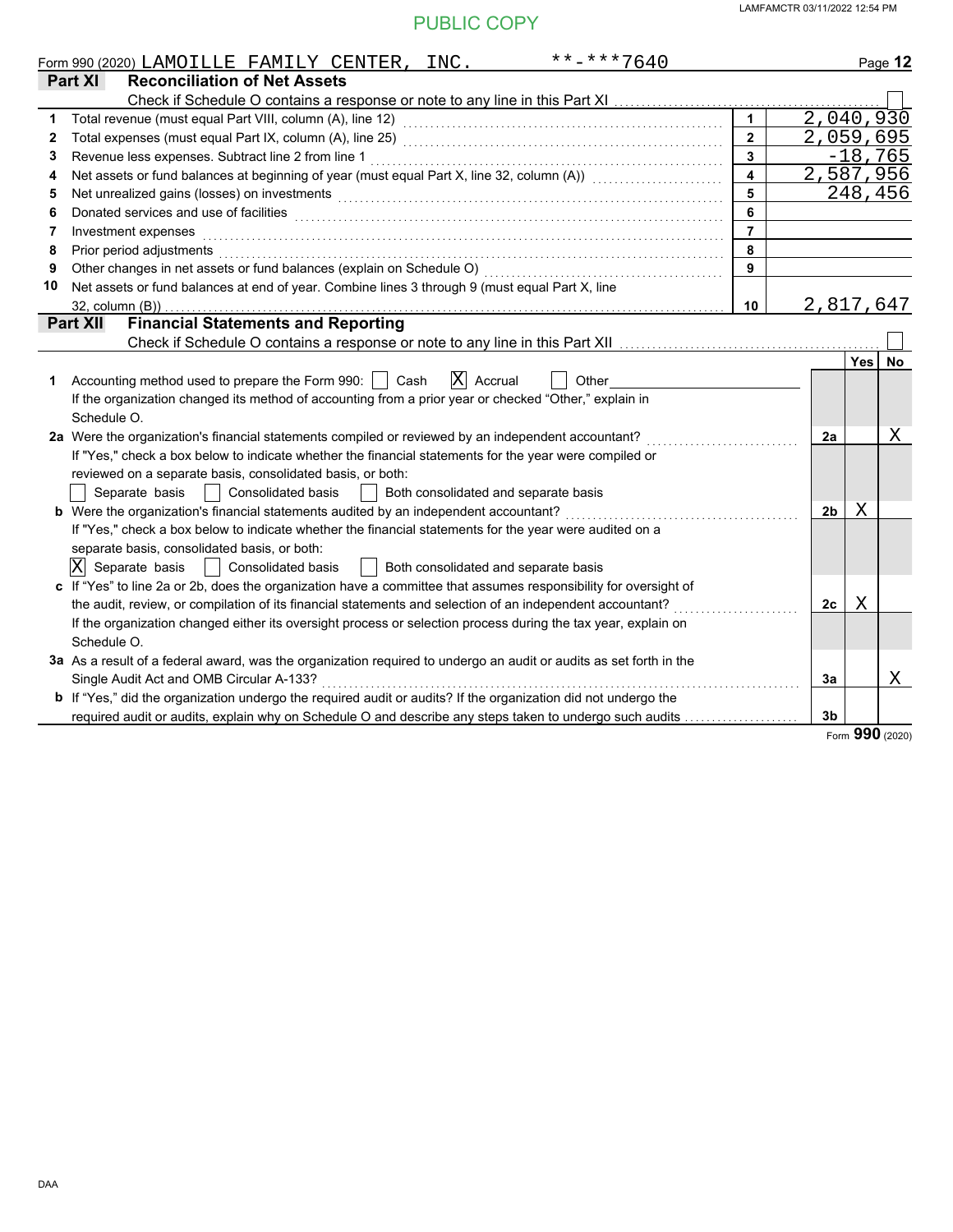| <b>SCHEDULE A</b>                                                                                      |                                                                                                                                                                                                                                                                                                                                                                                                                                                                                  | <b>Public Charity Status and Public Support</b>                                                                                                                                                                                                                                                                                                       |     |                          |                                        | OMB No. 1545-0047                     |  |  |
|--------------------------------------------------------------------------------------------------------|----------------------------------------------------------------------------------------------------------------------------------------------------------------------------------------------------------------------------------------------------------------------------------------------------------------------------------------------------------------------------------------------------------------------------------------------------------------------------------|-------------------------------------------------------------------------------------------------------------------------------------------------------------------------------------------------------------------------------------------------------------------------------------------------------------------------------------------------------|-----|--------------------------|----------------------------------------|---------------------------------------|--|--|
| (Form 990 or 990-EZ)                                                                                   |                                                                                                                                                                                                                                                                                                                                                                                                                                                                                  | Complete if the organization is a section 501(c)(3) organization or a section 4947(a)(1) nonexempt charitable trust.                                                                                                                                                                                                                                  |     |                          |                                        | 2020                                  |  |  |
| Department of the Treasury                                                                             |                                                                                                                                                                                                                                                                                                                                                                                                                                                                                  | <b>Open to Public</b>                                                                                                                                                                                                                                                                                                                                 |     |                          |                                        |                                       |  |  |
| Internal Revenue Service                                                                               |                                                                                                                                                                                                                                                                                                                                                                                                                                                                                  | Go to www.irs.gov/Form990 for instructions and the latest information.                                                                                                                                                                                                                                                                                |     |                          |                                        | Inspection                            |  |  |
| Name of the organization                                                                               |                                                                                                                                                                                                                                                                                                                                                                                                                                                                                  |                                                                                                                                                                                                                                                                                                                                                       |     |                          |                                        | <b>Employer identification number</b> |  |  |
| Part I                                                                                                 |                                                                                                                                                                                                                                                                                                                                                                                                                                                                                  | LAMOILLE FAMILY CENTER, INC.<br>Reason for Public Charity Status. (All organizations must complete this part.) See instructions.                                                                                                                                                                                                                      |     |                          | **-***7640                             |                                       |  |  |
|                                                                                                        |                                                                                                                                                                                                                                                                                                                                                                                                                                                                                  | The organization is not a private foundation because it is: (For lines 1 through 12, check only one box.)                                                                                                                                                                                                                                             |     |                          |                                        |                                       |  |  |
| 1                                                                                                      |                                                                                                                                                                                                                                                                                                                                                                                                                                                                                  | A church, convention of churches, or association of churches described in section 170(b)(1)(A)(i).                                                                                                                                                                                                                                                    |     |                          |                                        |                                       |  |  |
| $\mathbf 2$                                                                                            |                                                                                                                                                                                                                                                                                                                                                                                                                                                                                  | A school described in section 170(b)(1)(A)(ii). (Attach Schedule E (Form 990 or 990-EZ).)                                                                                                                                                                                                                                                             |     |                          |                                        |                                       |  |  |
| 3<br>A hospital or a cooperative hospital service organization described in section 170(b)(1)(A)(iii). |                                                                                                                                                                                                                                                                                                                                                                                                                                                                                  |                                                                                                                                                                                                                                                                                                                                                       |     |                          |                                        |                                       |  |  |
| 4                                                                                                      |                                                                                                                                                                                                                                                                                                                                                                                                                                                                                  | A medical research organization operated in conjunction with a hospital described in section 170(b)(1)(A)(iii). Enter the hospital's name,                                                                                                                                                                                                            |     |                          |                                        |                                       |  |  |
| city, and state:                                                                                       |                                                                                                                                                                                                                                                                                                                                                                                                                                                                                  |                                                                                                                                                                                                                                                                                                                                                       |     |                          |                                        |                                       |  |  |
| 5                                                                                                      |                                                                                                                                                                                                                                                                                                                                                                                                                                                                                  | An organization operated for the benefit of a college or university owned or operated by a governmental unit described in                                                                                                                                                                                                                             |     |                          |                                        |                                       |  |  |
| 6                                                                                                      | section 170(b)(1)(A)(iv). (Complete Part II.)                                                                                                                                                                                                                                                                                                                                                                                                                                    | A federal, state, or local government or governmental unit described in section 170(b)(1)(A)(v).                                                                                                                                                                                                                                                      |     |                          |                                        |                                       |  |  |
| $ \mathbf{X} $<br>7                                                                                    | described in section 170(b)(1)(A)(vi). (Complete Part II.)                                                                                                                                                                                                                                                                                                                                                                                                                       | An organization that normally receives a substantial part of its support from a governmental unit or from the general public                                                                                                                                                                                                                          |     |                          |                                        |                                       |  |  |
| 8                                                                                                      |                                                                                                                                                                                                                                                                                                                                                                                                                                                                                  | A community trust described in section 170(b)(1)(A)(vi). (Complete Part II.)                                                                                                                                                                                                                                                                          |     |                          |                                        |                                       |  |  |
| 9<br>university:                                                                                       |                                                                                                                                                                                                                                                                                                                                                                                                                                                                                  | An agricultural research organization described in section 170(b)(1)(A)(ix) operated in conjunction with a land-grant college<br>or university or a non-land-grant college of agriculture (see instructions). Enter the name, city, and state of the college or                                                                                       |     |                          |                                        |                                       |  |  |
| 10                                                                                                     | An organization that normally receives: (1) more than 33 1/3% of its support from contributions, membership fees, and gross<br>receipts from activities related to its exempt functions, subject to certain exceptions; and (2) no more than 331/3% of its<br>support from gross investment income and unrelated business taxable income (less section 511 tax) from businesses<br>acquired by the organization after June 30, 1975. See section 509(a)(2). (Complete Part III.) |                                                                                                                                                                                                                                                                                                                                                       |     |                          |                                        |                                       |  |  |
| 11                                                                                                     |                                                                                                                                                                                                                                                                                                                                                                                                                                                                                  | An organization organized and operated exclusively to test for public safety. See section 509(a)(4).                                                                                                                                                                                                                                                  |     |                          |                                        |                                       |  |  |
| 12                                                                                                     |                                                                                                                                                                                                                                                                                                                                                                                                                                                                                  | An organization organized and operated exclusively for the benefit of, to perform the functions of, or to carry out the purposes                                                                                                                                                                                                                      |     |                          |                                        |                                       |  |  |
|                                                                                                        |                                                                                                                                                                                                                                                                                                                                                                                                                                                                                  | of one or more publicly supported organizations described in section 509(a)(1) or section 509(a)(2). See section 509(a)(3).<br>Check the box in lines 12a through 12d that describes the type of supporting organization and complete lines 12e, 12f, and 12g.                                                                                        |     |                          |                                        |                                       |  |  |
| a                                                                                                      |                                                                                                                                                                                                                                                                                                                                                                                                                                                                                  | Type I. A supporting organization operated, supervised, or controlled by its supported organization(s), typically by giving<br>the supported organization(s) the power to regularly appoint or elect a majority of the directors or trustees of the<br>supporting organization. You must complete Part IV, Sections A and B.                          |     |                          |                                        |                                       |  |  |
| b                                                                                                      |                                                                                                                                                                                                                                                                                                                                                                                                                                                                                  | Type II. A supporting organization supervised or controlled in connection with its supported organization(s), by having                                                                                                                                                                                                                               |     |                          |                                        |                                       |  |  |
|                                                                                                        |                                                                                                                                                                                                                                                                                                                                                                                                                                                                                  | control or management of the supporting organization vested in the same persons that control or manage the supported<br>organization(s). You must complete Part IV, Sections A and C.                                                                                                                                                                 |     |                          |                                        |                                       |  |  |
| c                                                                                                      |                                                                                                                                                                                                                                                                                                                                                                                                                                                                                  | Type III functionally integrated. A supporting organization operated in connection with, and functionally integrated with,<br>its supported organization(s) (see instructions). You must complete Part IV, Sections A, D, and E.                                                                                                                      |     |                          |                                        |                                       |  |  |
| d                                                                                                      |                                                                                                                                                                                                                                                                                                                                                                                                                                                                                  | Type III non-functionally integrated. A supporting organization operated in connection with its supported organization(s)<br>that is not functionally integrated. The organization generally must satisfy a distribution requirement and an attentiveness<br>requirement (see instructions). You must complete Part IV, Sections A and D, and Part V. |     |                          |                                        |                                       |  |  |
| е                                                                                                      |                                                                                                                                                                                                                                                                                                                                                                                                                                                                                  | Check this box if the organization received a written determination from the IRS that it is a Type I, Type II, Type III<br>functionally integrated, or Type III non-functionally integrated supporting organization.                                                                                                                                  |     |                          |                                        |                                       |  |  |
| f                                                                                                      | Enter the number of supported organizations                                                                                                                                                                                                                                                                                                                                                                                                                                      |                                                                                                                                                                                                                                                                                                                                                       |     |                          |                                        |                                       |  |  |
| g                                                                                                      |                                                                                                                                                                                                                                                                                                                                                                                                                                                                                  | Provide the following information about the supported organization(s).                                                                                                                                                                                                                                                                                |     | (iv) Is the organization |                                        |                                       |  |  |
| (i) Name of supported<br>organization                                                                  | (ii) EIN                                                                                                                                                                                                                                                                                                                                                                                                                                                                         | (iii) Type of organization<br>(described on lines 1-10                                                                                                                                                                                                                                                                                                |     | listed in your governing | (v) Amount of monetary<br>support (see | (vi) Amount of<br>other support (see  |  |  |
|                                                                                                        |                                                                                                                                                                                                                                                                                                                                                                                                                                                                                  | above (see instructions))                                                                                                                                                                                                                                                                                                                             |     | document?                | instructions)                          | instructions)                         |  |  |
|                                                                                                        |                                                                                                                                                                                                                                                                                                                                                                                                                                                                                  |                                                                                                                                                                                                                                                                                                                                                       | Yes | No                       |                                        |                                       |  |  |
| (A)                                                                                                    |                                                                                                                                                                                                                                                                                                                                                                                                                                                                                  |                                                                                                                                                                                                                                                                                                                                                       |     |                          |                                        |                                       |  |  |
| (B)                                                                                                    |                                                                                                                                                                                                                                                                                                                                                                                                                                                                                  |                                                                                                                                                                                                                                                                                                                                                       |     |                          |                                        |                                       |  |  |
|                                                                                                        |                                                                                                                                                                                                                                                                                                                                                                                                                                                                                  |                                                                                                                                                                                                                                                                                                                                                       |     |                          |                                        |                                       |  |  |
| (C)                                                                                                    |                                                                                                                                                                                                                                                                                                                                                                                                                                                                                  |                                                                                                                                                                                                                                                                                                                                                       |     |                          |                                        |                                       |  |  |
| (D)                                                                                                    |                                                                                                                                                                                                                                                                                                                                                                                                                                                                                  |                                                                                                                                                                                                                                                                                                                                                       |     |                          |                                        |                                       |  |  |
| (E)                                                                                                    |                                                                                                                                                                                                                                                                                                                                                                                                                                                                                  |                                                                                                                                                                                                                                                                                                                                                       |     |                          |                                        |                                       |  |  |
|                                                                                                        |                                                                                                                                                                                                                                                                                                                                                                                                                                                                                  |                                                                                                                                                                                                                                                                                                                                                       |     |                          |                                        |                                       |  |  |
| Total                                                                                                  |                                                                                                                                                                                                                                                                                                                                                                                                                                                                                  |                                                                                                                                                                                                                                                                                                                                                       |     |                          |                                        |                                       |  |  |
|                                                                                                        |                                                                                                                                                                                                                                                                                                                                                                                                                                                                                  | For Paperwork Reduction Act Notice, see the Instructions for Form 990 or 990-EZ.                                                                                                                                                                                                                                                                      |     |                          |                                        | Schedule A (Form 990 or 990-EZ) 2020  |  |  |

**Iotice, see the Instructions for Form 990 or 990**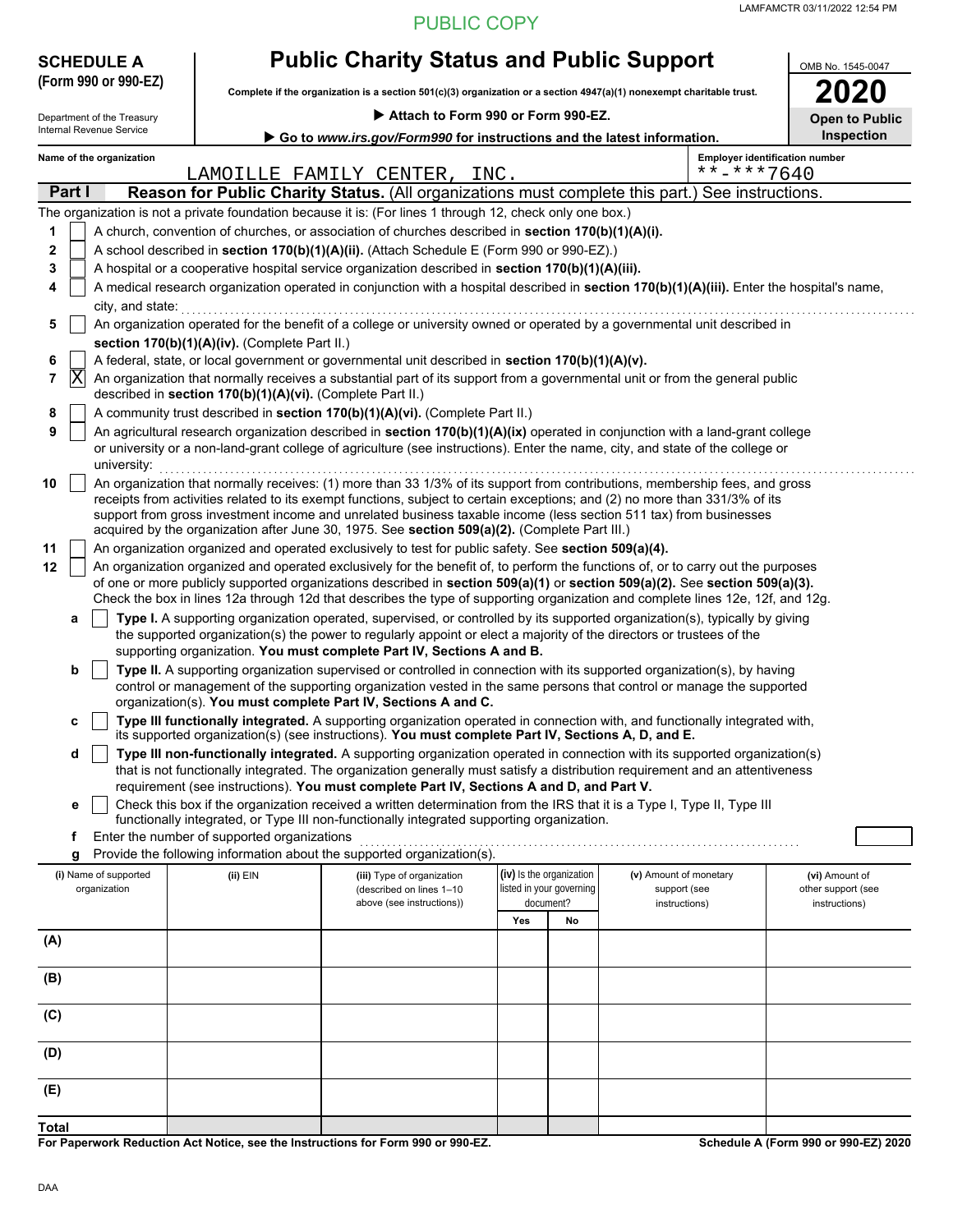| Schedule A | A (Form 990 or 990-EZ) 2020 | LAMOILLE | AMILI | CENTER. | INC. | .<br>--<br>$\sim$<br>$\mathbf{v}$<br>$\overline{\phantom{a}}$<br>$\pm \cup$<br>ີ | Page 7 |
|------------|-----------------------------|----------|-------|---------|------|----------------------------------------------------------------------------------|--------|
|            |                             |          |       |         |      |                                                                                  |        |

(Complete only if you checked the box on line 5, 7, or 8 of Part I or if the organization failed to qualify under **Part II Support Schedule for Organizations Described in Sections 170(b)(1)(A)(iv) and 170(b)(1)(A)(vi)** Part III. If the organization fails to qualify under the tests listed below, please complete Part III.)

|        | <b>Section A. Public Support</b>                                                                                                                                                                                                                                                                                                                                                                    |                   |                   |                   |                     |                     |                                          |  |
|--------|-----------------------------------------------------------------------------------------------------------------------------------------------------------------------------------------------------------------------------------------------------------------------------------------------------------------------------------------------------------------------------------------------------|-------------------|-------------------|-------------------|---------------------|---------------------|------------------------------------------|--|
|        | Calendar year (or fiscal year beginning in) $\blacktriangleright$                                                                                                                                                                                                                                                                                                                                   | (a) 2016          | (b) 2017          | $(c)$ 2018        | $(d)$ 2019          | (e) 2020            | (f) Total                                |  |
| 1      | Gifts, grants, contributions, and<br>membership fees received. (Do not<br>include any "unusual grants.")                                                                                                                                                                                                                                                                                            | 799,152           | 906,231           | 811,632           | 1,062,270           | 1,128,889           | 4,708,174                                |  |
| 2      | Tax revenues levied for the<br>organization's benefit and either paid<br>to or expended on its behalf                                                                                                                                                                                                                                                                                               |                   |                   |                   |                     |                     |                                          |  |
| 3      | The value of services or facilities<br>furnished by a governmental unit to the<br>organization without charge                                                                                                                                                                                                                                                                                       |                   |                   |                   |                     |                     |                                          |  |
| 4<br>5 | Total. Add lines 1 through 3<br>a a a a a a a a .<br>The portion of total contributions by<br>each person (other than a<br>governmental unit or publicly<br>supported organization) included on<br>line 1 that exceeds 2% of the amount                                                                                                                                                             | 799,152           | 906,231           | 811,632           | 1,062,270           | 1,128,889           | 4,708,174                                |  |
|        | shown on line 11, column (f) $\ldots$                                                                                                                                                                                                                                                                                                                                                               |                   |                   |                   |                     |                     | 105,826                                  |  |
| 6      | Public support. Subtract line 5 from line 4.                                                                                                                                                                                                                                                                                                                                                        |                   |                   |                   |                     |                     | 4,602,348                                |  |
|        | <b>Section B. Total Support</b><br>Calendar year (or fiscal year beginning in) $\blacktriangleright$                                                                                                                                                                                                                                                                                                |                   |                   |                   |                     |                     |                                          |  |
|        | Amounts from line 4                                                                                                                                                                                                                                                                                                                                                                                 | (a) 2016          | (b) 2017          | $(c)$ 2018        | $(d)$ 2019          | (e) 2020            | (f) Total                                |  |
| 7<br>8 | <u> 1966 - Johann Stoff, Amerikaansk kanton (</u><br>Gross income from interest, dividends,<br>payments received on securities loans,<br>rents, royalties, and income from<br>similar sources                                                                                                                                                                                                       | 799,152<br>30,512 | 906,231<br>37,929 | 811,632<br>43,056 | 1,062,270<br>47,763 | 1,128,889<br>36,900 | 4,708,174<br>196,160                     |  |
| 9      | Net income from unrelated business<br>activities, whether or not the business<br>is regularly carried on                                                                                                                                                                                                                                                                                            |                   |                   |                   |                     |                     |                                          |  |
| 10     | Other income. Do not include gain or<br>loss from the sale of capital assets<br>(Explain in Part VI.)                                                                                                                                                                                                                                                                                               |                   |                   |                   |                     |                     |                                          |  |
| 11     | Total support. Add lines 7 through 10                                                                                                                                                                                                                                                                                                                                                               |                   |                   |                   |                     |                     | 4,904,334                                |  |
| 12     | Gross receipts from related activities, etc. (see instructions)                                                                                                                                                                                                                                                                                                                                     |                   |                   |                   |                     | 12                  | 5,534,965                                |  |
| 13     | First 5 years. If the Form 990 is for the organization's first, second, third, fourth, or fifth tax year as a section 501(c)(3)                                                                                                                                                                                                                                                                     |                   |                   |                   |                     |                     |                                          |  |
|        | organization, check this box and stop here                                                                                                                                                                                                                                                                                                                                                          |                   |                   |                   |                     |                     |                                          |  |
|        | <b>Section C. Computation of Public Support Percentage</b>                                                                                                                                                                                                                                                                                                                                          |                   |                   |                   |                     |                     |                                          |  |
| 14     |                                                                                                                                                                                                                                                                                                                                                                                                     |                   |                   |                   |                     | 14                  | 93.84%                                   |  |
| 15     | Public support percentage from 2019 Schedule A, Part II, line 14                                                                                                                                                                                                                                                                                                                                    |                   |                   |                   |                     | 15                  | 95.34%                                   |  |
|        | 16a 33 1/3% support test-2020. If the organization did not check the box on line 13, and line 14 is 33 1/3% or more, check this                                                                                                                                                                                                                                                                     |                   |                   |                   |                     |                     |                                          |  |
|        | box and stop here. The organization qualifies as a publicly supported organization                                                                                                                                                                                                                                                                                                                  |                   |                   |                   |                     |                     | $\blacktriangleright$ $\boxed{\text{X}}$ |  |
| b      | 33 1/3% support test-2019. If the organization did not check a box on line 13 or 16a, and line 15 is 33 1/3% or more, check<br>this box and stop here. The organization qualifies as a publicly supported organization                                                                                                                                                                              |                   |                   |                   |                     |                     |                                          |  |
| 17a    | 10%-facts-and-circumstances test-2020. If the organization did not check a box on line 13, 16a, or 16b, and line 14 is                                                                                                                                                                                                                                                                              |                   |                   |                   |                     |                     |                                          |  |
|        | 10% or more, and if the organization meets the "facts-and-circumstances" test, check this box and stop here. Explain in<br>Part VI how the organization meets the "facts-and-circumstances" test. The organization qualifies as a publicly supported                                                                                                                                                |                   |                   |                   |                     |                     |                                          |  |
| b      | organization<br>10%-facts-and-circumstances test-2019. If the organization did not check a box on line 13, 16a, 16b, or 17a, and line<br>15 is 10% or more, and if the organization meets the "facts-and-circumstances" test, check this box and stop here. Explain<br>in Part VI how the organization meets the "facts-and-circumstances" test. The organization qualifies as a publicly supported |                   |                   |                   |                     |                     |                                          |  |
| 18     | organization<br>Private foundation. If the organization did not check a box on line 13, 16a, 16b, 17a, or 17b, check this box and see<br>instructions                                                                                                                                                                                                                                               |                   |                   |                   |                     |                     |                                          |  |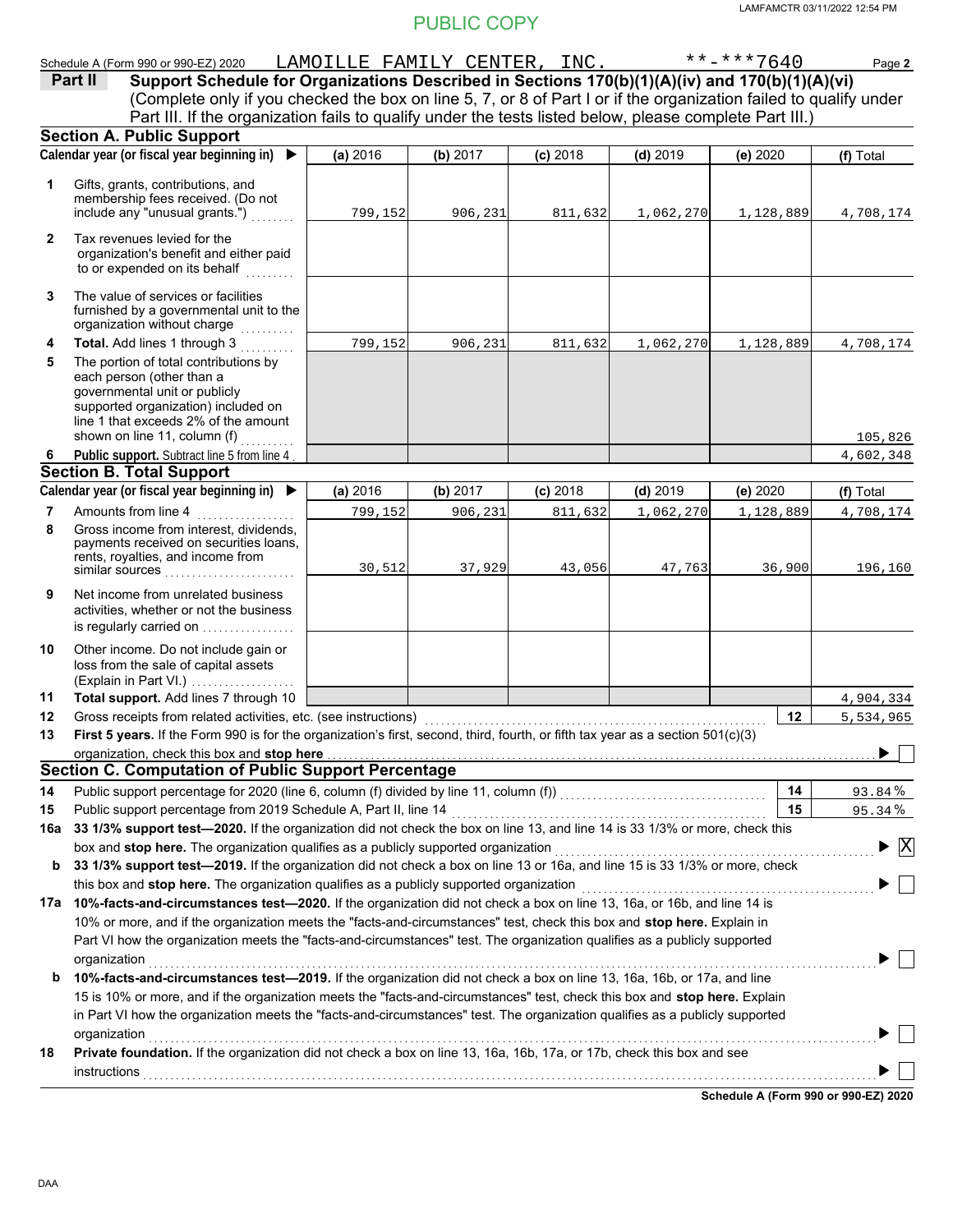|              | Schedule A (Form 990 or 990-EZ) 2020                                                                                                                                                                                                                             |          | LAMOILLE FAMILY CENTER, INC. |            |            | **-***7640 |    | Page 3    |
|--------------|------------------------------------------------------------------------------------------------------------------------------------------------------------------------------------------------------------------------------------------------------------------|----------|------------------------------|------------|------------|------------|----|-----------|
|              | Support Schedule for Organizations Described in Section 509(a)(2)<br>Part III                                                                                                                                                                                    |          |                              |            |            |            |    |           |
|              | (Complete only if you checked the box on line 10 of Part I or if the organization failed to qualify under Part II.                                                                                                                                               |          |                              |            |            |            |    |           |
|              | If the organization fails to qualify under the tests listed below, please complete Part II.)                                                                                                                                                                     |          |                              |            |            |            |    |           |
|              | <b>Section A. Public Support</b>                                                                                                                                                                                                                                 |          |                              |            |            |            |    |           |
|              | Calendar year (or fiscal year beginning in)<br>▶                                                                                                                                                                                                                 | (a) 2016 | (b) 2017                     | $(c)$ 2018 | $(d)$ 2019 | (e) 2020   |    | (f) Total |
| 1            | Gifts, grants, contributions, and membership fees<br>received. (Do not include any "unusual grants.")                                                                                                                                                            |          |                              |            |            |            |    |           |
| $\mathbf{2}$ | Gross receipts from admissions, merchandise<br>sold or services performed, or facilities<br>furnished in any activity that is related to the<br>organization's fax-exempt purpose                                                                                |          |                              |            |            |            |    |           |
| 3            | Gross receipts from activities that are not an<br>unrelated trade or business under section 513                                                                                                                                                                  |          |                              |            |            |            |    |           |
| 4            | Tax revenues levied for the<br>organization's benefit and either paid<br>to or expended on its behalf                                                                                                                                                            |          |                              |            |            |            |    |           |
| 5            | The value of services or facilities<br>furnished by a governmental unit to the<br>organization without charge<br>.                                                                                                                                               |          |                              |            |            |            |    |           |
| 6            | Total. Add lines 1 through 5                                                                                                                                                                                                                                     |          |                              |            |            |            |    |           |
|              | 7a Amounts included on lines 1, 2, and 3<br>received from disqualified persons                                                                                                                                                                                   |          |                              |            |            |            |    |           |
| b            | Amounts included on lines 2 and 3<br>received from other than disqualified<br>persons that exceed the greater of \$5,000<br>or 1% of the amount on line 13 for the year                                                                                          |          |                              |            |            |            |    |           |
| c            | Add lines 7a and 7b                                                                                                                                                                                                                                              |          |                              |            |            |            |    |           |
| 8            | Public support. (Subtract line 7c from                                                                                                                                                                                                                           |          |                              |            |            |            |    |           |
|              | line $6.$ )                                                                                                                                                                                                                                                      |          |                              |            |            |            |    |           |
|              | <b>Section B. Total Support</b>                                                                                                                                                                                                                                  |          |                              |            |            |            |    |           |
|              | Calendar year (or fiscal year beginning in) $\blacktriangleright$                                                                                                                                                                                                | (a) 2016 | (b) 2017                     | $(c)$ 2018 | $(d)$ 2019 | (e) 2020   |    | (f) Total |
| 9            | Amounts from line 6                                                                                                                                                                                                                                              |          |                              |            |            |            |    |           |
| 10a          | Gross income from interest, dividends,<br>payments received on securities loans, rents,<br>royalties, and income from similar sources                                                                                                                            |          |                              |            |            |            |    |           |
| b            | Unrelated business taxable income (less<br>section 511 taxes) from businesses<br>acquired after June 30, 1975                                                                                                                                                    |          |                              |            |            |            |    |           |
| c            | Add lines 10a and 10b                                                                                                                                                                                                                                            |          |                              |            |            |            |    |           |
| 11           | Net income from unrelated business<br>activities not included in line 10b, whether<br>or not the business is regularly carried on                                                                                                                                |          |                              |            |            |            |    |           |
| 12           | Other income. Do not include gain or<br>loss from the sale of capital assets<br>(Explain in Part VI.)                                                                                                                                                            |          |                              |            |            |            |    |           |
| 13           | Total support. (Add lines 9, 10c, 11,<br>and 12.)                                                                                                                                                                                                                |          |                              |            |            |            |    |           |
| 14           | First 5 years. If the Form 990 is for the organization's first, second, third, fourth, or fifth tax year as a section 501(c)(3)<br>organization, check this box and stop here                                                                                    |          |                              |            |            |            |    |           |
|              | <b>Section C. Computation of Public Support Percentage</b>                                                                                                                                                                                                       |          |                              |            |            |            |    |           |
| 15           | Public support percentage for 2020 (line 8, column (f), divided by line 13, column (f)) [[[[[[[[[[[[[[[[[[[[[                                                                                                                                                    |          |                              |            |            |            | 15 | %         |
| 16           |                                                                                                                                                                                                                                                                  |          |                              |            |            |            | 16 | $\%$      |
|              | Section D. Computation of Investment Income Percentage                                                                                                                                                                                                           |          |                              |            |            |            |    |           |
| 17           | Investment income percentage for 2020 (line 10c, column (f), divided by line 13, column (f)) [[[[[[[[[[[[[[[[[                                                                                                                                                   |          |                              |            |            |            | 17 | %         |
|              | 18 Investment income percentage from 2019 Schedule A, Part III, line 17                                                                                                                                                                                          |          |                              |            |            |            | 18 | $\%$      |
|              | 19a 33 1/3% support tests-2020. If the organization did not check the box on line 14, and line 15 is more than 33 1/3%, and line                                                                                                                                 |          |                              |            |            |            |    |           |
| b            | 17 is not more than 33 1/3%, check this box and stop here. The organization qualifies as a publicly supported organization.<br>33 1/3% support tests-2019. If the organization did not check a box on line 14 or line 19a, and line 16 is more than 33 1/3%, and |          |                              |            |            |            |    |           |
|              | line 18 is not more than 33 1/3%, check this box and stop here. The organization qualifies as a publicly supported organization                                                                                                                                  |          |                              |            |            |            |    |           |

**20 Private foundation.** If the organization did not check a box on line 14, 19a, or 19b, check this box and see instructions . . . . . . . . . . . . . . . . . . .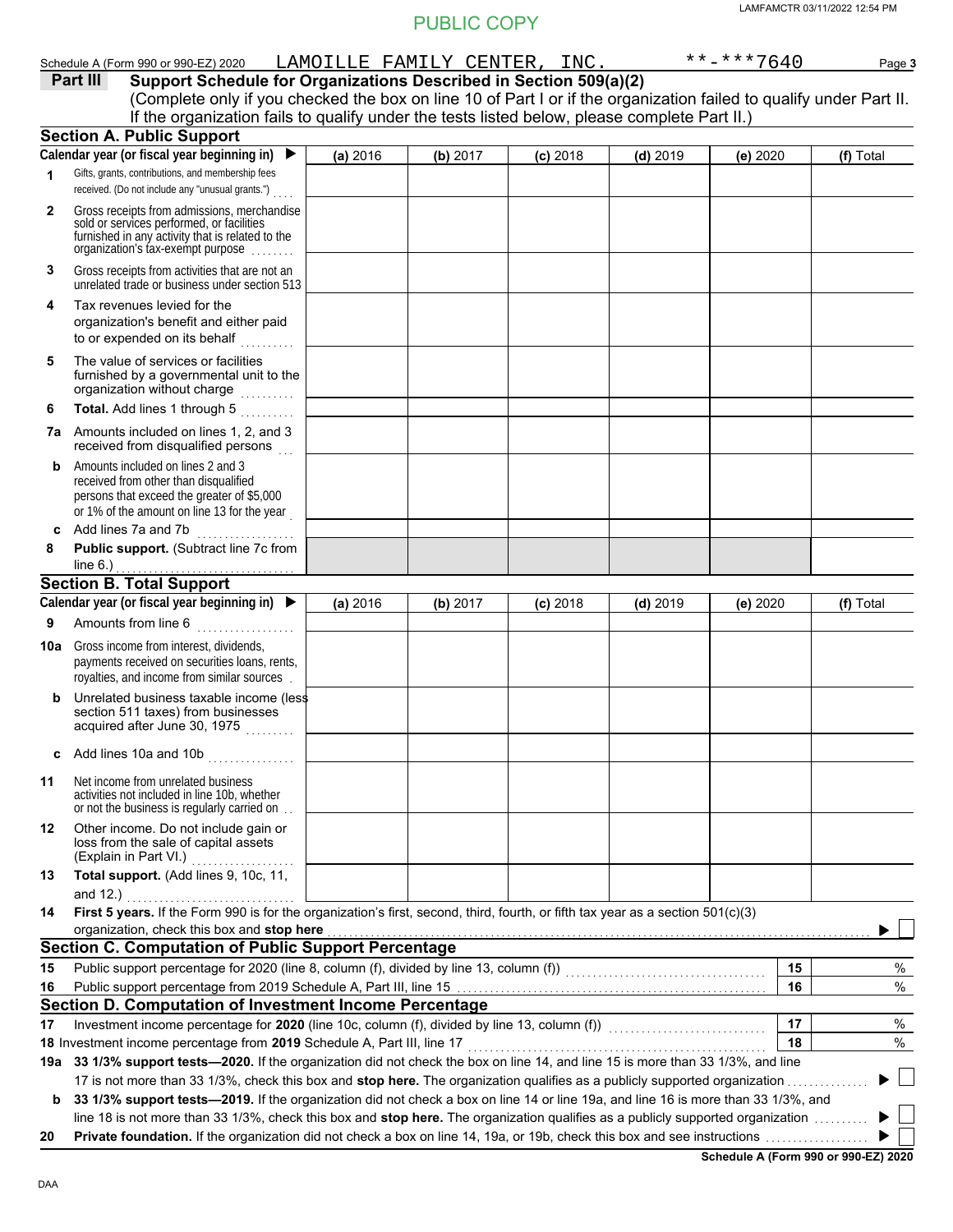|              | **-***7640<br>LAMOILLE FAMILY CENTER, INC.<br>Schedule A (Form 990 or 990-EZ) 2020                                                                                                                                              |                 |            | Page 4 |
|--------------|---------------------------------------------------------------------------------------------------------------------------------------------------------------------------------------------------------------------------------|-----------------|------------|--------|
|              | <b>Part IV</b><br><b>Supporting Organizations</b>                                                                                                                                                                               |                 |            |        |
|              | (Complete only if you checked a box in line 12 on Part I. If you checked box 12a, Part I, complete Sections A<br>and B. If you checked box 12b, Part I, complete Sections A and C. If you checked box 12c, Part I, complete     |                 |            |        |
|              | Sections A, D, and E. If you checked box 12d, Part I, complete Sections A and D, and complete Part V.)                                                                                                                          |                 |            |        |
|              | <b>Section A. All Supporting Organizations</b>                                                                                                                                                                                  |                 |            |        |
|              |                                                                                                                                                                                                                                 |                 | <b>Yes</b> | No     |
| 1            | Are all of the organization's supported organizations listed by name in the organization's governing                                                                                                                            |                 |            |        |
|              | documents? If "No," describe in Part VI how the supported organizations are designated. If designated by                                                                                                                        |                 |            |        |
|              | class or purpose, describe the designation. If historic and continuing relationship, explain.                                                                                                                                   | 1               |            |        |
| $\mathbf{2}$ | Did the organization have any supported organization that does not have an IRS determination of status                                                                                                                          |                 |            |        |
|              | under section 509(a)(1) or (2)? If "Yes," explain in Part VI how the organization determined that the supported                                                                                                                 |                 |            |        |
| За           | organization was described in section 509(a)(1) or (2).<br>Did the organization have a supported organization described in section 501(c)(4), (5), or (6)? If "Yes," answer                                                     | $\mathbf{2}$    |            |        |
|              | lines 3b and 3c below.                                                                                                                                                                                                          | 3a              |            |        |
| b            | Did the organization confirm that each supported organization qualified under section 501(c)(4), (5), or (6) and                                                                                                                |                 |            |        |
|              | satisfied the public support tests under section 509(a)(2)? If "Yes," describe in Part VI when and how the                                                                                                                      |                 |            |        |
|              | organization made the determination.                                                                                                                                                                                            | 3b              |            |        |
| c            | Did the organization ensure that all support to such organizations was used exclusively for section $170(c)(2)(B)$                                                                                                              |                 |            |        |
|              | purposes? If "Yes," explain in Part VI what controls the organization put in place to ensure such use.                                                                                                                          | 3 <sub>c</sub>  |            |        |
| 4a           | Was any supported organization not organized in the United States ("foreign supported organization")? If                                                                                                                        |                 |            |        |
|              | "Yes," and if you checked 12a or 12b in Part I, answer (b) and (c) below.                                                                                                                                                       | 4a              |            |        |
| b            | Did the organization have ultimate control and discretion in deciding whether to make grants to the foreign<br>supported organization? If "Yes," describe in Part VI how the organization had such control and discretion       |                 |            |        |
|              | despite being controlled or supervised by or in connection with its supported organizations.                                                                                                                                    | 4b              |            |        |
| c            | Did the organization support any foreign supported organization that does not have an IRS determination                                                                                                                         |                 |            |        |
|              | under sections 501(c)(3) and 509(a)(1) or (2)? If "Yes," explain in Part VI what controls the organization used                                                                                                                 |                 |            |        |
|              | to ensure that all support to the foreign supported organization was used exclusively for section $170(c)(2)(B)$                                                                                                                |                 |            |        |
|              | purposes.                                                                                                                                                                                                                       | 4c              |            |        |
| 5а           | Did the organization add, substitute, or remove any supported organizations during the tax year? If "Yes,"                                                                                                                      |                 |            |        |
|              | answer lines 5b and 5c below (if applicable). Also, provide detail in Part VI, including (i) the names and EIN                                                                                                                  |                 |            |        |
|              | numbers of the supported organizations added, substituted, or removed; (ii) the reasons for each such action;                                                                                                                   |                 |            |        |
|              | (iii) the authority under the organization's organizing document authorizing such action; and (iv) how the action<br>was accomplished (such as by amendment to the organizing document).                                        | 5a              |            |        |
| b            | Type I or Type II only. Was any added or substituted supported organization part of a class already                                                                                                                             |                 |            |        |
|              | designated in the organization's organizing document?                                                                                                                                                                           | 5b              |            |        |
|              | Substitutions only. Was the substitution the result of an event beyond the organization's control?                                                                                                                              | 5 <sub>c</sub>  |            |        |
| 6            | Did the organization provide support (whether in the form of grants or the provision of services or facilities) to                                                                                                              |                 |            |        |
|              | anyone other than (i) its supported organizations, (ii) individuals that are part of the charitable class benefited                                                                                                             |                 |            |        |
|              | by one or more of its supported organizations, or (iii) other supporting organizations that also support or                                                                                                                     |                 |            |        |
|              | benefit one or more of the filing organization's supported organizations? If "Yes," provide detail in Part VI.                                                                                                                  | 6               |            |        |
| 7            | Did the organization provide a grant, loan, compensation, or other similar payment to a substantial contributor                                                                                                                 |                 |            |        |
|              | (as defined in section 4958(c)(3)(C)), a family member of a substantial contributor, or a 35% controlled entity<br>with regard to a substantial contributor? If "Yes," complete Part I of Schedule L (Form 990 or 990-EZ).      | 7               |            |        |
| 8            | Did the organization make a loan to a disqualified person (as defined in section 4958) not described in line 7?                                                                                                                 |                 |            |        |
|              | If "Yes," complete Part I of Schedule L (Form 990 or 990-EZ).                                                                                                                                                                   | 8               |            |        |
| 9a           | Was the organization controlled directly or indirectly at any time during the tax year by one or more                                                                                                                           |                 |            |        |
|              | disqualified persons, as defined in section 4946 (other than foundation managers and organizations                                                                                                                              |                 |            |        |
|              | described in section 509(a)(1) or (2))? If "Yes," provide detail in Part VI.                                                                                                                                                    | 9a              |            |        |
| b            | Did one or more disqualified persons (as defined in line 9a) hold a controlling interest in any entity in which                                                                                                                 |                 |            |        |
|              | the supporting organization had an interest? If "Yes," provide detail in Part VI.                                                                                                                                               | 9b              |            |        |
| c            | Did a disqualified person (as defined in line 9a) have an ownership interest in, or derive any personal benefit<br>from, assets in which the supporting organization also had an interest? If "Yes," provide detail in Part VI. | 9c              |            |        |
| 10a          | Was the organization subject to the excess business holdings rules of section 4943 because of section                                                                                                                           |                 |            |        |
|              | 4943(f) (regarding certain Type II supporting organizations, and all Type III non-functionally integrated                                                                                                                       |                 |            |        |
|              | supporting organizations)? If "Yes," answer line 10b below.                                                                                                                                                                     | 10a             |            |        |
| b            | Did the organization have any excess business holdings in the tax year? (Use Schedule C, Form 4720, to                                                                                                                          |                 |            |        |
|              | determine whether the organization had excess business holdings.)                                                                                                                                                               | 10 <sub>b</sub> |            |        |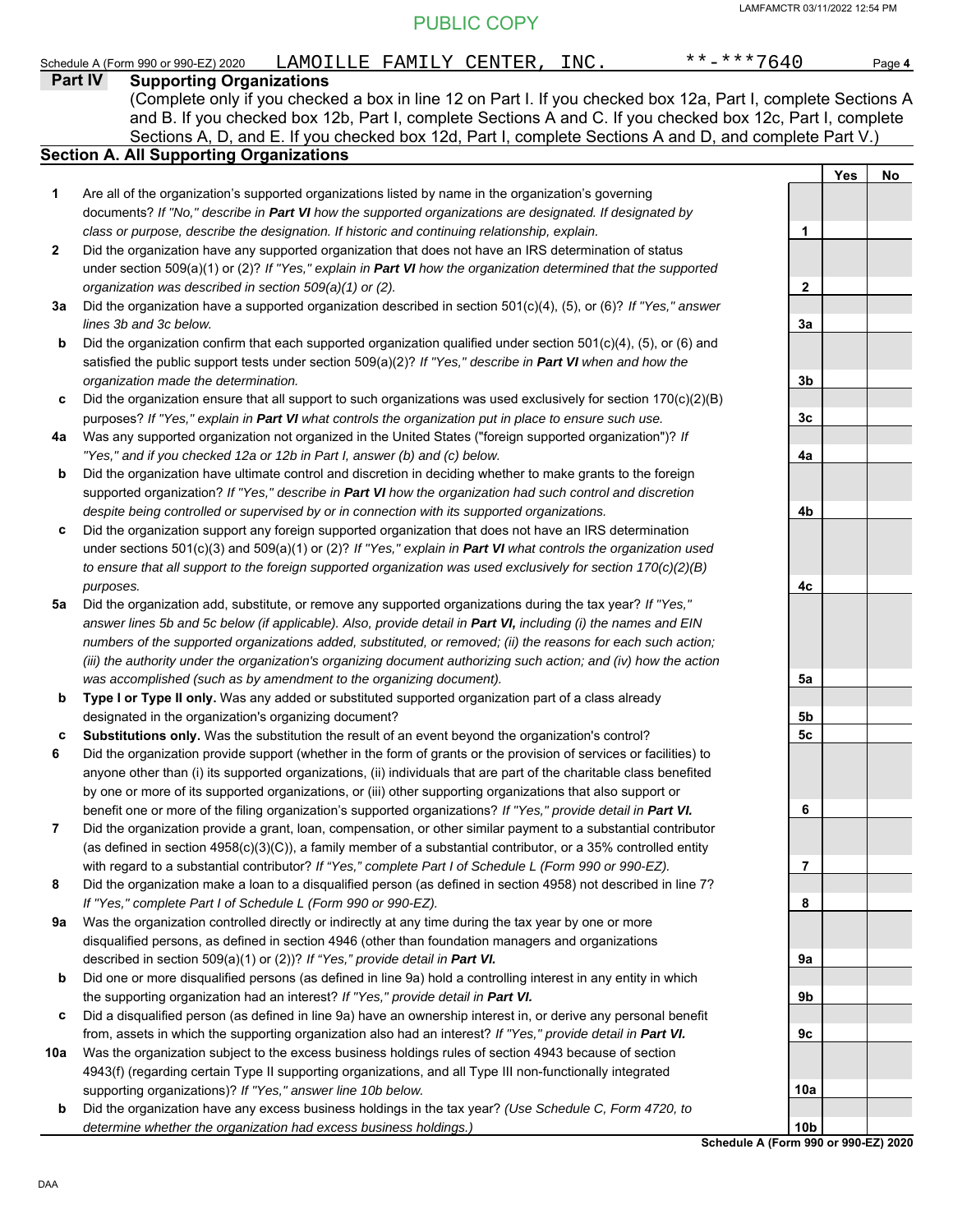|                  | <b>PUBLIC COPY</b>                                                                                                                                                                                                                                                                                                                                                                                                                                                                                                       | LAMFAMCTR 03/11/2022 12:54 PM |     |        |
|------------------|--------------------------------------------------------------------------------------------------------------------------------------------------------------------------------------------------------------------------------------------------------------------------------------------------------------------------------------------------------------------------------------------------------------------------------------------------------------------------------------------------------------------------|-------------------------------|-----|--------|
|                  | **-***7640<br>LAMOILLE FAMILY CENTER,<br>INC.<br>Schedule A (Form 990 or 990-EZ) 2020                                                                                                                                                                                                                                                                                                                                                                                                                                    |                               |     | Page 5 |
|                  | <b>Supporting Organizations (continued)</b><br><b>Part IV</b>                                                                                                                                                                                                                                                                                                                                                                                                                                                            |                               |     |        |
| 11               | Has the organization accepted a gift or contribution from any of the following persons?<br>A person who directly or indirectly controls, either alone or together with persons described in lines 11b and                                                                                                                                                                                                                                                                                                                |                               | Yes | No     |
| а                | 11c below, the governing body of a supported organization?                                                                                                                                                                                                                                                                                                                                                                                                                                                               | 11a                           |     |        |
| b                | A family member of a person described in line 11a above?<br>c A 35% controlled entity of a person described in line 11a or 11b above? If "Yes" to line 11a, 11b, or 11c, provide                                                                                                                                                                                                                                                                                                                                         | 11 <sub>b</sub>               |     |        |
|                  | detail in <b>Part VI.</b>                                                                                                                                                                                                                                                                                                                                                                                                                                                                                                | 11c                           |     |        |
|                  | <b>Section B. Type I Supporting Organizations</b>                                                                                                                                                                                                                                                                                                                                                                                                                                                                        |                               |     |        |
| 1                | Did the governing body, members of the governing body, officers acting in their official capacity, or membership of one or<br>more supported organizations have the power to regularly appoint or elect at least a majority of the organization's officers,<br>directors, or trustees at all times during the tax year? If "No," describe in Part VI how the supported organization(s)<br>effectively operated, supervised, or controlled the organization's activities. If the organization had more than one supported |                               | Yes | No     |
|                  | organization, describe how the powers to appoint and/or remove officers, directors, or trustees were allocated among the<br>supported organizations and what conditions or restrictions, if any, applied to such powers during the tax year.                                                                                                                                                                                                                                                                             | 1                             |     |        |
| $\mathbf{2}$     | Did the organization operate for the benefit of any supported organization other than the supported                                                                                                                                                                                                                                                                                                                                                                                                                      |                               |     |        |
|                  | organization(s) that operated, supervised, or controlled the supporting organization? If "Yes," explain in Part<br>VI how providing such benefit carried out the purposes of the supported organization(s) that operated,                                                                                                                                                                                                                                                                                                |                               |     |        |
|                  | supervised, or controlled the supporting organization.                                                                                                                                                                                                                                                                                                                                                                                                                                                                   | 2                             |     |        |
|                  | <b>Section C. Type II Supporting Organizations</b>                                                                                                                                                                                                                                                                                                                                                                                                                                                                       |                               |     |        |
| 1                | Were a majority of the organization's directors or trustees during the tax year also a majority of the directors<br>or trustees of each of the organization's supported organization(s)? If "No," describe in Part VI how control                                                                                                                                                                                                                                                                                        |                               | Yes | No     |
|                  | or management of the supporting organization was vested in the same persons that controlled or managed                                                                                                                                                                                                                                                                                                                                                                                                                   |                               |     |        |
|                  | the supported organization(s).                                                                                                                                                                                                                                                                                                                                                                                                                                                                                           | 1                             |     |        |
|                  | <b>Section D. All Type III Supporting Organizations</b>                                                                                                                                                                                                                                                                                                                                                                                                                                                                  |                               |     |        |
| 1                | Did the organization provide to each of its supported organizations, by the last day of the fifth month of the                                                                                                                                                                                                                                                                                                                                                                                                           |                               | Yes | No     |
|                  | organization's tax year, (i) a written notice describing the type and amount of support provided during the prior tax                                                                                                                                                                                                                                                                                                                                                                                                    |                               |     |        |
|                  | year, (ii) a copy of the Form 990 that was most recently filed as of the date of notification, and (iii) copies of the                                                                                                                                                                                                                                                                                                                                                                                                   |                               |     |        |
|                  | organization's governing documents in effect on the date of notification, to the extent not previously provided?                                                                                                                                                                                                                                                                                                                                                                                                         | 1                             |     |        |
| 2                | Were any of the organization's officers, directors, or trustees either (i) appointed or elected by the supported                                                                                                                                                                                                                                                                                                                                                                                                         |                               |     |        |
|                  | organization(s) or (ii) serving on the governing body of a supported organization? If "No," explain in Part VI how                                                                                                                                                                                                                                                                                                                                                                                                       |                               |     |        |
|                  | the organization maintained a close and continuous working relationship with the supported organization(s).                                                                                                                                                                                                                                                                                                                                                                                                              | $\mathbf{2}$                  |     |        |
| 3                | By reason of the relationship described in line 2, above, did the organization's supported organizations have                                                                                                                                                                                                                                                                                                                                                                                                            |                               |     |        |
|                  | a significant voice in the organization's investment policies and in directing the use of the organization's                                                                                                                                                                                                                                                                                                                                                                                                             |                               |     |        |
|                  | income or assets at all times during the tax year? If "Yes," describe in Part VI the role the organization's                                                                                                                                                                                                                                                                                                                                                                                                             |                               |     |        |
|                  | supported organizations played in this regard.                                                                                                                                                                                                                                                                                                                                                                                                                                                                           | 3                             |     |        |
|                  | Section E. Type III Functionally-Integrated Supporting Organizations                                                                                                                                                                                                                                                                                                                                                                                                                                                     |                               |     |        |
| 1<br>а<br>b<br>c | Check the box next to the method that the organization used to satisfy the Integral Part Test during the year (see instructions).<br>The organization satisfied the Activities Test. Complete line 2 below.<br>The organization is the parent of each of its supported organizations. Complete line 3 below.<br>The organization supported a governmental entity. Describe in Part VI how you supported a governmental entity (see instructions).                                                                        |                               |     |        |
| 2                | Activities Test. Answer lines 2a and 2b below.                                                                                                                                                                                                                                                                                                                                                                                                                                                                           |                               | Yes | No     |
| а                | Did substantially all of the organization's activities during the tax year directly further the exempt purposes of<br>the supported organization(s) to which the organization was responsive? If "Yes," then in Part VI identify                                                                                                                                                                                                                                                                                         |                               |     |        |
|                  | those supported organizations and explain how these activities directly furthered their exempt purposes,                                                                                                                                                                                                                                                                                                                                                                                                                 |                               |     |        |
|                  | how the organization was responsive to those supported organizations, and how the organization determined                                                                                                                                                                                                                                                                                                                                                                                                                |                               |     |        |
|                  | that these activities constituted substantially all of its activities.                                                                                                                                                                                                                                                                                                                                                                                                                                                   | 2a                            |     |        |
| b                | Did the activities described in line 2a, above, constitute activities that, but for the organization's involvement,                                                                                                                                                                                                                                                                                                                                                                                                      |                               |     |        |
|                  | one or more of the organization's supported organization(s) would have been engaged in? If "Yes," explain in                                                                                                                                                                                                                                                                                                                                                                                                             |                               |     |        |
|                  | Part VI the reasons for the organization's position that its supported organization(s) would have engaged in                                                                                                                                                                                                                                                                                                                                                                                                             |                               |     |        |
|                  | these activities but for the organization's involvement.                                                                                                                                                                                                                                                                                                                                                                                                                                                                 | 2b                            |     |        |

- **3** Parent of Supported Organizations. *Answer lines 3a and 3b below.*
- **a** Did the organization have the power to regularly appoint or elect a majority of the officers, directors, or trustees of each of the supported organizations? *If "Yes" or "No," provide details in Part VI.*
- **b** Did the organization exercise a substantial degree of direction over the policies, programs, and activities of each of its supported organizations? *If "Yes," describe in Part VI the role played by the organization in this regard.*

DAA **Schedule A (Form 990 or 990-EZ) 2020 3b**

**3a**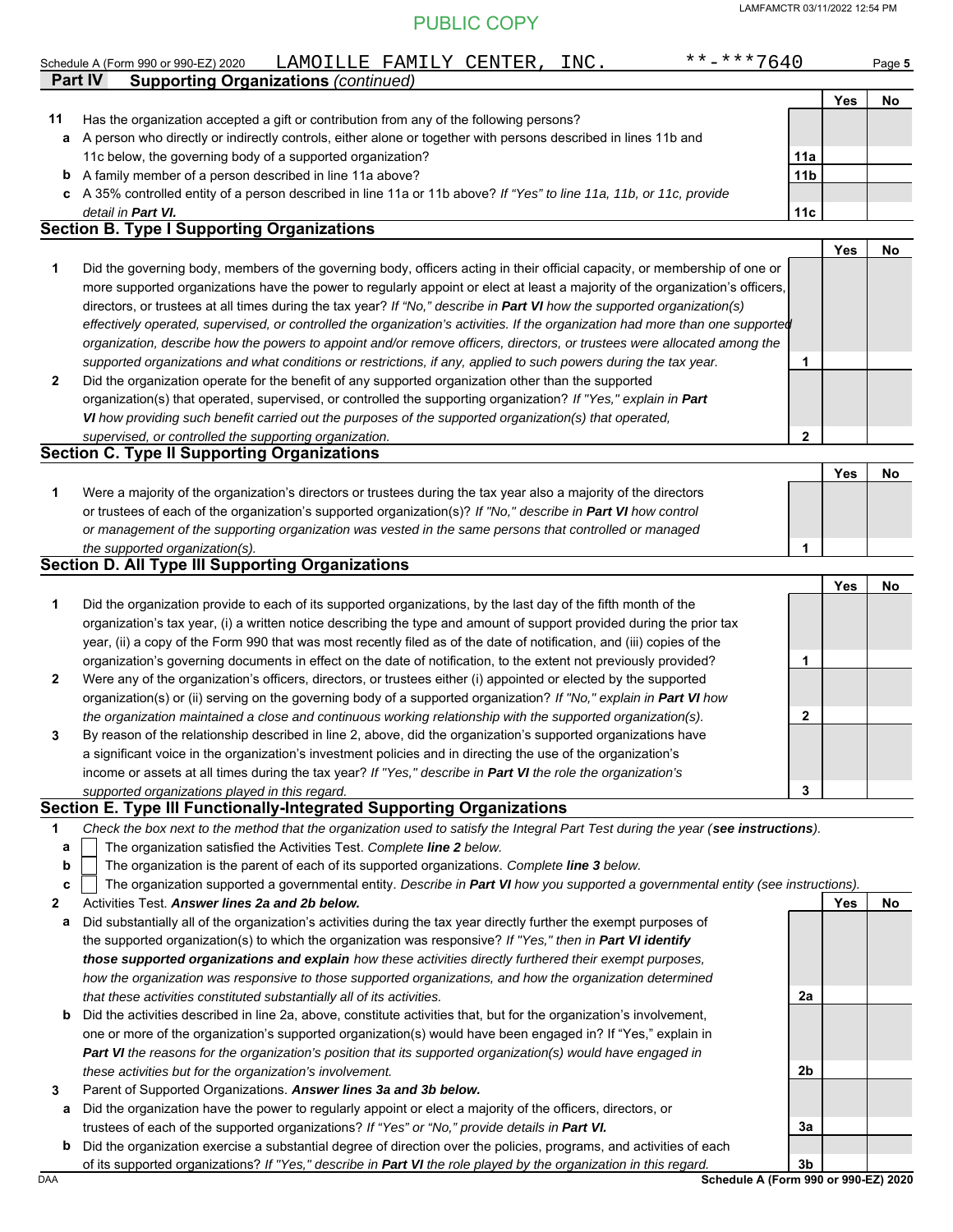|                | LAMOILLE FAMILY CENTER, INC.<br>Schedule A (Form 990 or 990-EZ) 2020                                                                                         |                | **-***7640     | Page 6                         |
|----------------|--------------------------------------------------------------------------------------------------------------------------------------------------------------|----------------|----------------|--------------------------------|
| <b>Part V</b>  | Type III Non-Functionally Integrated 509(a)(3) Supporting Organizations                                                                                      |                |                |                                |
| 1              | Check here if the organization satisfied the Integral Part Test as a qualifying trust on Nov. 20, 1970 (explain in Part VI). See                             |                |                |                                |
|                | instructions. All other Type III non-functionally integrated supporting organizations must complete Sections A through E.<br>Section A - Adjusted Net Income |                | (A) Prior Year | (B) Current Year<br>(optional) |
| 1              | Net short-term capital gain                                                                                                                                  | 1              |                |                                |
| $\mathbf{2}$   | Recoveries of prior-year distributions                                                                                                                       | $\mathbf{2}$   |                |                                |
| 3              | Other gross income (see instructions)                                                                                                                        | 3              |                |                                |
|                | 4 Add lines 1 through 3.                                                                                                                                     | 4              |                |                                |
| 5              | Depreciation and depletion                                                                                                                                   | 5              |                |                                |
| 6              | Portion of operating expenses paid or incurred for production or collection of                                                                               |                |                |                                |
|                | gross income or for management, conservation, or maintenance of property                                                                                     |                |                |                                |
|                | held for production of income (see instructions)                                                                                                             | 6              |                |                                |
| 7              | Other expenses (see instructions)                                                                                                                            | $\overline{7}$ |                |                                |
| 8              | Adjusted Net Income (subtract lines 5, 6, and 7 from line 4)                                                                                                 | 8              |                |                                |
|                | <b>Section B - Minimum Asset Amount</b>                                                                                                                      |                | (A) Prior Year | (B) Current Year<br>(optional) |
| 1.             | Aggregate fair market value of all non-exempt-use assets (see                                                                                                |                |                |                                |
|                | instructions for short tax year or assets held for part of year):                                                                                            |                |                |                                |
|                | a Average monthly value of securities                                                                                                                        | 1a             |                |                                |
|                | <b>b</b> Average monthly cash balances                                                                                                                       | 1b             |                |                                |
|                | c Fair market value of other non-exempt-use assets                                                                                                           | 1 <sub>c</sub> |                |                                |
|                | d Total (add lines 1a, 1b, and 1c)                                                                                                                           | 1 <sub>d</sub> |                |                                |
|                | e Discount claimed for blockage or other factors                                                                                                             |                |                |                                |
|                | (explain in detail in Part VI):                                                                                                                              |                |                |                                |
|                | 2 Acquisition indebtedness applicable to non-exempt-use assets                                                                                               | $\mathbf{2}$   |                |                                |
| 3              | Subtract line 2 from line 1d.                                                                                                                                | 3              |                |                                |
| 4              | Cash deemed held for exempt use. Enter 0.015 of line 3 (for greater amount,                                                                                  |                |                |                                |
|                | see instructions)                                                                                                                                            | 4              |                |                                |
| 5              | Net value of non-exempt-use assets (subtract line 4 from line 3)                                                                                             | 5              |                |                                |
| 6.             | Multiply line 5 by 0.035.                                                                                                                                    | 6              |                |                                |
| 7              | Recoveries of prior-year distributions                                                                                                                       | $\overline{7}$ |                |                                |
| 8              | Minimum Asset Amount (add line 7 to line 6)                                                                                                                  | 8              |                |                                |
|                | Section C - Distributable Amount                                                                                                                             |                |                | <b>Current Year</b>            |
| 1              | Adjusted net income for prior year (from Section A, line 8, column A)                                                                                        | 1              |                |                                |
| $\mathbf{2}$   | Enter 0.85 of line 1.                                                                                                                                        | 2              |                |                                |
| 3              | Minimum asset amount for prior year (from Section B, line 8, column A)                                                                                       | 3              |                |                                |
| 4              | Enter greater of line 2 or line 3.                                                                                                                           | 4              |                |                                |
| 5              | Income tax imposed in prior year                                                                                                                             | 5              |                |                                |
| 6              | Distributable Amount. Subtract line 5 from line 4, unless subject to                                                                                         |                |                |                                |
|                | emergency temporary reduction (see instructions).                                                                                                            | 6              |                |                                |
| $\overline{7}$ | Check here if the current year is the organization's first as a non-functionally integrated Type III supporting organization                                 |                |                |                                |

(see instructions).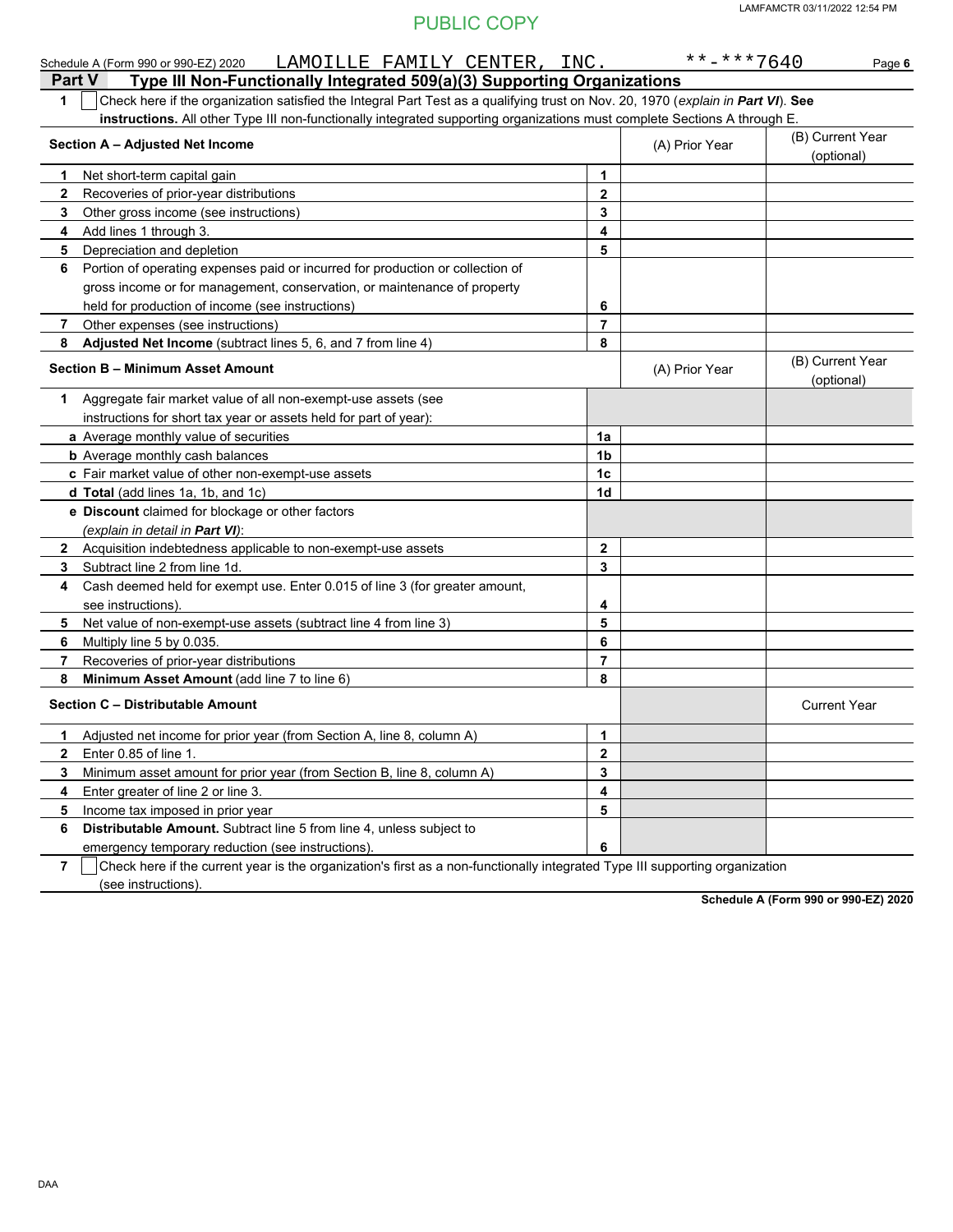|               | LAMOILLE FAMILY CENTER, INC.<br>Schedule A (Form 990 or 990-EZ) 2020                                                                      |                             | **-***7640                            | Page 7                                         |  |  |  |  |
|---------------|-------------------------------------------------------------------------------------------------------------------------------------------|-----------------------------|---------------------------------------|------------------------------------------------|--|--|--|--|
| <b>Part V</b> | Type III Non-Functionally Integrated 509(a)(3) Supporting Organizations (continued)                                                       |                             |                                       |                                                |  |  |  |  |
|               | <b>Section D - Distributions</b>                                                                                                          |                             |                                       | <b>Current Year</b>                            |  |  |  |  |
| 1             |                                                                                                                                           |                             |                                       |                                                |  |  |  |  |
| $\mathbf{2}$  |                                                                                                                                           |                             |                                       |                                                |  |  |  |  |
|               |                                                                                                                                           |                             |                                       |                                                |  |  |  |  |
| 3             | organizations, in excess of income from activity<br>Administrative expenses paid to accomplish exempt purposes of supported organizations |                             |                                       |                                                |  |  |  |  |
| 4             | Amounts paid to acquire exempt-use assets                                                                                                 |                             |                                       |                                                |  |  |  |  |
| 5             | Qualified set-aside amounts (prior IRS approval required— <i>provide details in Part VI</i> )                                             |                             |                                       |                                                |  |  |  |  |
| 6             | Other distributions ( <i>describe in <b>Part VI</b></i> ). See instructions.                                                              |                             |                                       |                                                |  |  |  |  |
| 7             | Total annual distributions. Add lines 1 through 6.                                                                                        |                             |                                       |                                                |  |  |  |  |
| 8             | Distributions to attentive supported organizations to which the organization is responsive                                                |                             |                                       |                                                |  |  |  |  |
|               | (provide details in Part VI). See instructions.                                                                                           |                             |                                       |                                                |  |  |  |  |
| 9             | Distributable amount for 2020 from Section C, line 6                                                                                      |                             |                                       |                                                |  |  |  |  |
| 10            | Line 8 amount divided by line 9 amount                                                                                                    |                             |                                       |                                                |  |  |  |  |
|               |                                                                                                                                           | (i)                         | (ii)                                  | (iii)                                          |  |  |  |  |
|               | <b>Section E - Distribution Allocations</b> (see instructions)                                                                            | <b>Excess Distributions</b> | <b>Underdistributions</b><br>Pre-2020 | <b>Distributable</b><br><b>Amount for 2020</b> |  |  |  |  |
| 1             | Distributable amount for 2020 from Section C, line 6                                                                                      |                             |                                       |                                                |  |  |  |  |
| $\mathbf{2}$  | Underdistributions, if any, for years prior to 2020                                                                                       |                             |                                       |                                                |  |  |  |  |
|               | (reasonable cause required-explain in Part VI). See                                                                                       |                             |                                       |                                                |  |  |  |  |
|               | instructions.                                                                                                                             |                             |                                       |                                                |  |  |  |  |
| 3             | Excess distributions carryover, if any, to 2020                                                                                           |                             |                                       |                                                |  |  |  |  |
|               | a From 2015                                                                                                                               |                             |                                       |                                                |  |  |  |  |
|               | $b$ From 2016                                                                                                                             |                             |                                       |                                                |  |  |  |  |
|               | c From 2017                                                                                                                               |                             |                                       |                                                |  |  |  |  |
|               | d From 2018                                                                                                                               |                             |                                       |                                                |  |  |  |  |
|               | e From 2019                                                                                                                               |                             |                                       |                                                |  |  |  |  |
|               | f Total of lines 3a through 3e                                                                                                            |                             |                                       |                                                |  |  |  |  |
|               | g Applied to underdistributions of prior years                                                                                            |                             |                                       |                                                |  |  |  |  |
|               | h Applied to 2020 distributable amount                                                                                                    |                             |                                       |                                                |  |  |  |  |
|               | Carryover from 2015 not applied (see instructions)                                                                                        |                             |                                       |                                                |  |  |  |  |
|               | Remainder. Subtract lines 3g, 3h, and 3i from line 3f.                                                                                    |                             |                                       |                                                |  |  |  |  |
| 4             | Distributions for 2020 from                                                                                                               |                             |                                       |                                                |  |  |  |  |
|               | Section D, line 7:<br>\$                                                                                                                  |                             |                                       |                                                |  |  |  |  |
|               | a Applied to underdistributions of prior years                                                                                            |                             |                                       |                                                |  |  |  |  |
|               | <b>b</b> Applied to 2020 distributable amount                                                                                             |                             |                                       |                                                |  |  |  |  |
|               | c Remainder. Subtract lines 4a and 4b from line 4.                                                                                        |                             |                                       |                                                |  |  |  |  |
| 5             | Remaining underdistributions for years prior to 2020, if                                                                                  |                             |                                       |                                                |  |  |  |  |
|               | any. Subtract lines 3g and 4a from line 2. For result                                                                                     |                             |                                       |                                                |  |  |  |  |
|               | greater than zero, explain in Part VI. See instructions.                                                                                  |                             |                                       |                                                |  |  |  |  |
| 6             | Remaining underdistributions for 2020 Subtract lines 3h                                                                                   |                             |                                       |                                                |  |  |  |  |
|               | and 4b from line 1. For result greater than zero, explain in                                                                              |                             |                                       |                                                |  |  |  |  |
|               | <b>Part VI</b> See instructions.                                                                                                          |                             |                                       |                                                |  |  |  |  |
| 7             | Excess distributions carryover to 2021. Add lines 3j                                                                                      |                             |                                       |                                                |  |  |  |  |
|               | and 4c.                                                                                                                                   |                             |                                       |                                                |  |  |  |  |
| 8             | Breakdown of line 7:                                                                                                                      |                             |                                       |                                                |  |  |  |  |
|               | a Excess from 2016                                                                                                                        |                             |                                       |                                                |  |  |  |  |
|               | <b>b</b> Excess from 2017                                                                                                                 |                             |                                       |                                                |  |  |  |  |
|               | c Excess from 2018                                                                                                                        |                             |                                       |                                                |  |  |  |  |
|               | d Excess from 2019                                                                                                                        |                             |                                       |                                                |  |  |  |  |
|               | e Excess from 2020                                                                                                                        |                             |                                       |                                                |  |  |  |  |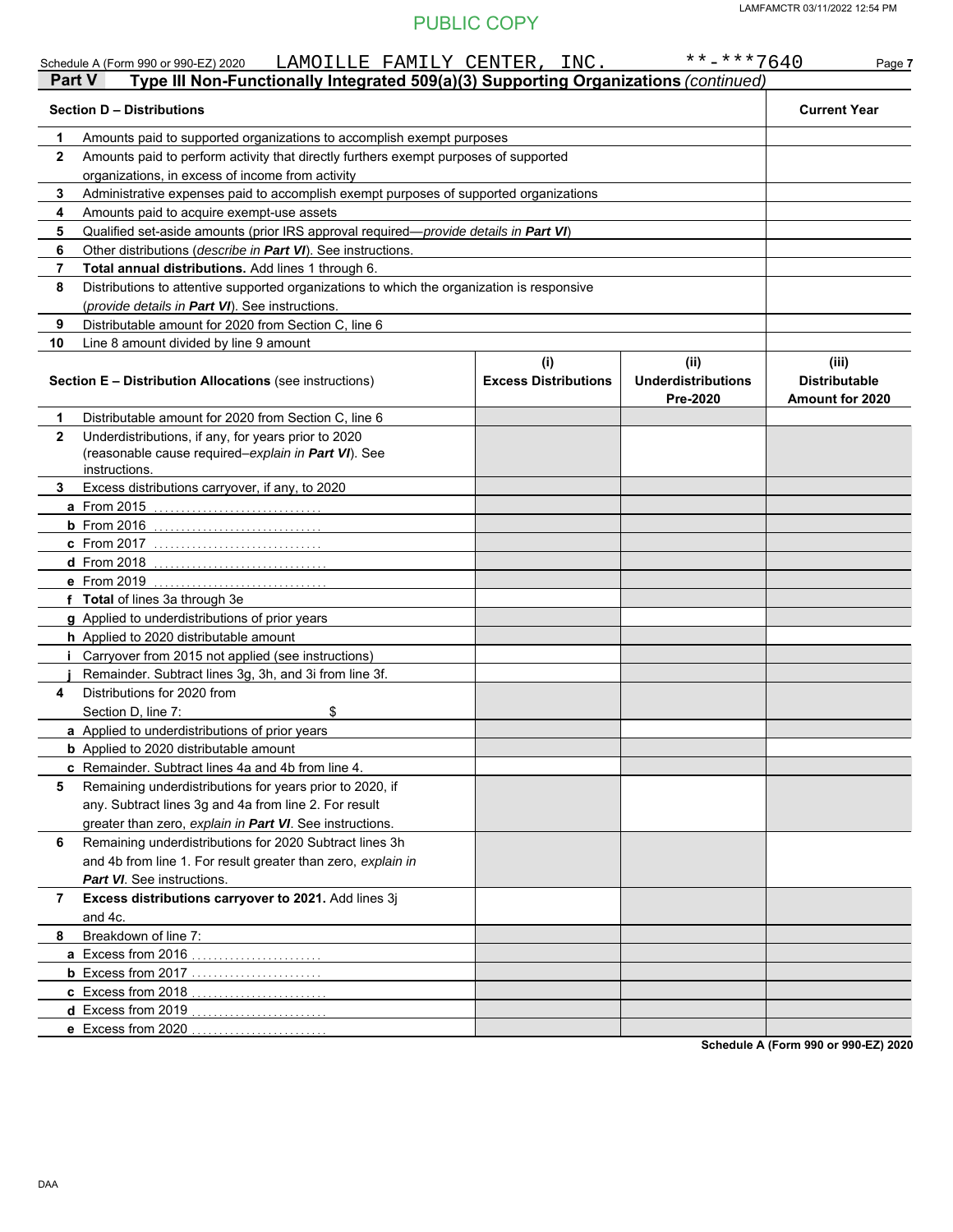|         | Schedule A (Form 990 or 990-EZ) 2020 LAMOILLE FAMILY CENTER, INC. |  |  | **-***7640                                                                                                                                                                                                                                                                                                                                                                                                                                                                                                                                                                                  | Page 8 |
|---------|-------------------------------------------------------------------|--|--|---------------------------------------------------------------------------------------------------------------------------------------------------------------------------------------------------------------------------------------------------------------------------------------------------------------------------------------------------------------------------------------------------------------------------------------------------------------------------------------------------------------------------------------------------------------------------------------------|--------|
| Part VI |                                                                   |  |  | Supplemental Information. Provide the explanations required by Part II, line 10; Part II, line 17a or 17b; Part<br>III, line 12; Part IV, Section A, lines 1, 2, 3b, 3c, 4b, 4c, 5a, 6, 9a, 9b, 9c, 11a, 11b, and 11c; Part IV, Section<br>B, lines 1 and 2; Part IV, Section C, line 1; Part IV, Section D, lines 2 and 3; Part IV, Section E, lines 1c, 2a, 2b,<br>3a, and 3b; Part V, line 1; Part V, Section B, line 1e; Part V, Section D, lines 5, 6, and 8; and Part V, Section E,<br>lines 2, 5, and 6. Also complete this part for any additional information. (See instructions.) |        |
|         |                                                                   |  |  |                                                                                                                                                                                                                                                                                                                                                                                                                                                                                                                                                                                             |        |
|         |                                                                   |  |  |                                                                                                                                                                                                                                                                                                                                                                                                                                                                                                                                                                                             |        |
|         |                                                                   |  |  |                                                                                                                                                                                                                                                                                                                                                                                                                                                                                                                                                                                             |        |
|         |                                                                   |  |  |                                                                                                                                                                                                                                                                                                                                                                                                                                                                                                                                                                                             |        |
|         |                                                                   |  |  |                                                                                                                                                                                                                                                                                                                                                                                                                                                                                                                                                                                             |        |
|         |                                                                   |  |  |                                                                                                                                                                                                                                                                                                                                                                                                                                                                                                                                                                                             |        |
|         |                                                                   |  |  |                                                                                                                                                                                                                                                                                                                                                                                                                                                                                                                                                                                             |        |
|         |                                                                   |  |  |                                                                                                                                                                                                                                                                                                                                                                                                                                                                                                                                                                                             |        |
|         |                                                                   |  |  |                                                                                                                                                                                                                                                                                                                                                                                                                                                                                                                                                                                             |        |
|         |                                                                   |  |  |                                                                                                                                                                                                                                                                                                                                                                                                                                                                                                                                                                                             |        |
|         |                                                                   |  |  |                                                                                                                                                                                                                                                                                                                                                                                                                                                                                                                                                                                             |        |
|         |                                                                   |  |  |                                                                                                                                                                                                                                                                                                                                                                                                                                                                                                                                                                                             |        |
|         |                                                                   |  |  |                                                                                                                                                                                                                                                                                                                                                                                                                                                                                                                                                                                             |        |
|         |                                                                   |  |  |                                                                                                                                                                                                                                                                                                                                                                                                                                                                                                                                                                                             |        |
|         |                                                                   |  |  |                                                                                                                                                                                                                                                                                                                                                                                                                                                                                                                                                                                             |        |
|         |                                                                   |  |  |                                                                                                                                                                                                                                                                                                                                                                                                                                                                                                                                                                                             |        |
|         |                                                                   |  |  |                                                                                                                                                                                                                                                                                                                                                                                                                                                                                                                                                                                             |        |
|         |                                                                   |  |  |                                                                                                                                                                                                                                                                                                                                                                                                                                                                                                                                                                                             |        |
|         |                                                                   |  |  |                                                                                                                                                                                                                                                                                                                                                                                                                                                                                                                                                                                             |        |
|         |                                                                   |  |  |                                                                                                                                                                                                                                                                                                                                                                                                                                                                                                                                                                                             |        |
|         |                                                                   |  |  |                                                                                                                                                                                                                                                                                                                                                                                                                                                                                                                                                                                             |        |
|         |                                                                   |  |  |                                                                                                                                                                                                                                                                                                                                                                                                                                                                                                                                                                                             |        |
|         |                                                                   |  |  |                                                                                                                                                                                                                                                                                                                                                                                                                                                                                                                                                                                             |        |
|         |                                                                   |  |  |                                                                                                                                                                                                                                                                                                                                                                                                                                                                                                                                                                                             |        |
|         |                                                                   |  |  |                                                                                                                                                                                                                                                                                                                                                                                                                                                                                                                                                                                             |        |
|         |                                                                   |  |  |                                                                                                                                                                                                                                                                                                                                                                                                                                                                                                                                                                                             |        |
|         |                                                                   |  |  |                                                                                                                                                                                                                                                                                                                                                                                                                                                                                                                                                                                             |        |
|         |                                                                   |  |  |                                                                                                                                                                                                                                                                                                                                                                                                                                                                                                                                                                                             |        |
|         |                                                                   |  |  |                                                                                                                                                                                                                                                                                                                                                                                                                                                                                                                                                                                             |        |
|         |                                                                   |  |  |                                                                                                                                                                                                                                                                                                                                                                                                                                                                                                                                                                                             |        |
|         |                                                                   |  |  |                                                                                                                                                                                                                                                                                                                                                                                                                                                                                                                                                                                             |        |
|         |                                                                   |  |  |                                                                                                                                                                                                                                                                                                                                                                                                                                                                                                                                                                                             |        |
|         |                                                                   |  |  |                                                                                                                                                                                                                                                                                                                                                                                                                                                                                                                                                                                             |        |
|         |                                                                   |  |  |                                                                                                                                                                                                                                                                                                                                                                                                                                                                                                                                                                                             |        |
|         |                                                                   |  |  |                                                                                                                                                                                                                                                                                                                                                                                                                                                                                                                                                                                             |        |
|         |                                                                   |  |  |                                                                                                                                                                                                                                                                                                                                                                                                                                                                                                                                                                                             |        |
|         |                                                                   |  |  |                                                                                                                                                                                                                                                                                                                                                                                                                                                                                                                                                                                             |        |
|         |                                                                   |  |  |                                                                                                                                                                                                                                                                                                                                                                                                                                                                                                                                                                                             |        |
|         |                                                                   |  |  |                                                                                                                                                                                                                                                                                                                                                                                                                                                                                                                                                                                             |        |
|         |                                                                   |  |  |                                                                                                                                                                                                                                                                                                                                                                                                                                                                                                                                                                                             |        |
|         |                                                                   |  |  |                                                                                                                                                                                                                                                                                                                                                                                                                                                                                                                                                                                             |        |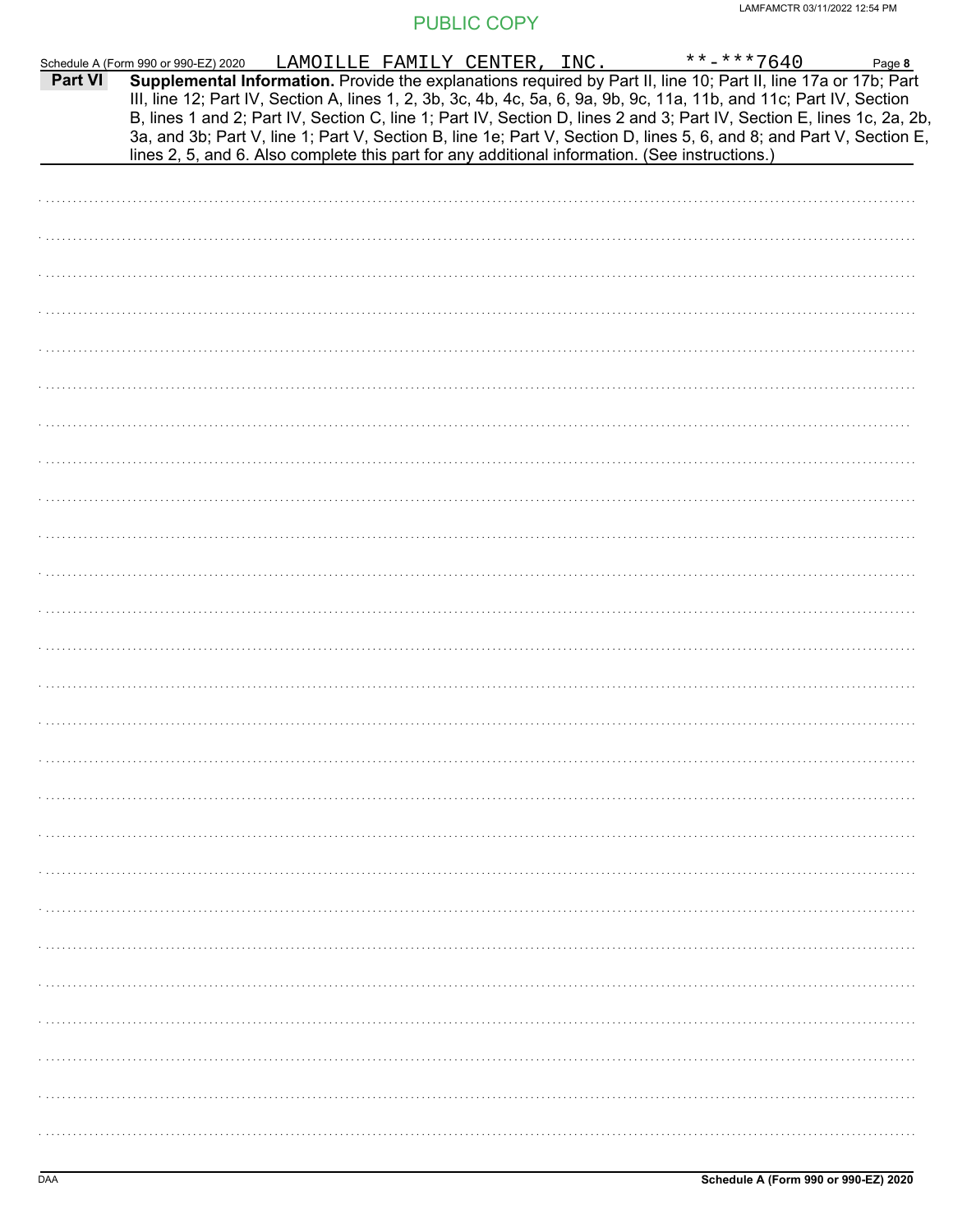| (Form 990 or 990-EZ)<br>For Organizations Exempt From Income Tax Under section 501(c) and section 527<br><b>Open to Public</b><br>Complete if the organization is described below.<br>Attach to Form 990 or Form 990-EZ.<br>Department of the Treasury<br>Internal Revenue Service<br><b>Inspection</b><br>Go to www.irs.gov/Form990 for instructions and the latest information.<br>If the organization answered "Yes," on Form 990, Part IV, line 3, or Form 990-EZ, Part V, line 46 (Political Campaign Activities), then<br>• Section 501(c)(3) organizations: Complete Parts I-A and B. Do not complete Part I-C.<br>• Section 501(c) (other than section 501(c)(3)) organizations: Complete Parts I-A and C below. Do not complete Part I-B.<br>• Section 527 organizations: Complete Part I-A only.<br>If the organization answered "Yes," on Form 990, Part IV, line 4, or Form 990-EZ, Part VI, line 47 (Lobbying Activities), then<br>· Section 501(c)(3) organizations that have filed Form 5768 (election under section 501(h)): Complete Part II-A. Do not complete Part II-B.<br>• Section 501(c)(3) organizations that have NOT filed Form 5768 (election under section 501(h)): Complete Part II-B. Do not complete Part II-A.<br>If the organization answered "Yes," on Form 990, Part IV, line 5 (Proxy Tax) (See separate instructions) or Form 990-EZ, Part V, line 35c (Proxy<br>Tax) (See separate instructions), then<br>• Section 501(c)(4), (5), or (6) organizations: Complete Part III.<br><b>Employer identification number</b><br>Name of organization<br>**-***7640<br>LAMOILLE FAMILY CENTER, INC.<br>Complete if the organization is exempt under section 501(c) or is a section 527 organization.<br>Part I-A<br>Provide a description of the organization's direct and indirect political campaign activities in Part IV. (See instructions for<br>1<br>definition of "political campaign activities")<br>Political campaign activity expenditures (See instructions)<br>2<br>$\triangleright$ s<br>3<br>Complete if the organization is exempt under section 501(c)(3).<br>Part I-B<br>Enter the amount of any excise tax incurred by the organization under section 4955<br>$\blacktriangleright$ \$<br>1<br>Enter the amount of any excise tax incurred by organization managers under section 4955<br>2<br>If the organization incurred a section 4955 tax, did it file Form 4720 for this year?<br>3<br>Yes<br>No<br>and a complete the contract of the complete the complete the complete the complete the complete the complete t<br>4a Was a correction made?<br>Yes<br>No<br><b>b</b> If "Yes," describe in Part IV.<br>Complete if the organization is exempt under section 501(c), except section 501(c)(3).<br>Part I-C<br>Enter the amount directly expended by the filing organization for section 527 exempt function<br>1<br>activities<br>$\blacktriangleright$ \$<br>Enter the amount of the filing organization's funds contributed to other organizations for section<br>$\mathbf{2}^{\circ}$<br>527 exempt function activities<br>$\blacktriangleright$ \$<br>Total exempt function expenditures. Add lines 1 and 2. Enter here and on Form 1120-POL,<br>3<br>line 17b<br>$\blacktriangleright$ s<br>Did the filing organization file Form 1120-POL for this year?<br>Yes<br>No<br>Enter the names, addresses and employer identification number (EIN) of all section 527 political organizations to which the filing<br>5<br>organization made payments. For each organization listed, enter the amount paid from the filing organization's funds. Also enter<br>the amount of political contributions received that were promptly and directly delivered to a separate political organization, such<br>as a separate segregated fund or a political action committee (PAC). If additional space is needed, provide information in Part IV.<br>(e) Amount of political<br>(a) Name<br>(b) Address<br>$(c)$ EIN<br>(d) Amount paid from<br>contributions received and<br>filing organization's<br>promptly and directly<br>funds. If none, enter -0-.<br>delivered to a separate<br>political organization.<br>If none, enter -0-.<br>(1) | <b>SCHEDULE C</b> | <b>Political Campaign and Lobbying Activities</b> | OMB No. 1545-0047 |  |  |
|--------------------------------------------------------------------------------------------------------------------------------------------------------------------------------------------------------------------------------------------------------------------------------------------------------------------------------------------------------------------------------------------------------------------------------------------------------------------------------------------------------------------------------------------------------------------------------------------------------------------------------------------------------------------------------------------------------------------------------------------------------------------------------------------------------------------------------------------------------------------------------------------------------------------------------------------------------------------------------------------------------------------------------------------------------------------------------------------------------------------------------------------------------------------------------------------------------------------------------------------------------------------------------------------------------------------------------------------------------------------------------------------------------------------------------------------------------------------------------------------------------------------------------------------------------------------------------------------------------------------------------------------------------------------------------------------------------------------------------------------------------------------------------------------------------------------------------------------------------------------------------------------------------------------------------------------------------------------------------------------------------------------------------------------------------------------------------------------------------------------------------------------------------------------------------------------------------------------------------------------------------------------------------------------------------------------------------------------------------------------------------------------------------------------------------------------------------------------------------------------------------------------------------------------------------------------------------------------------------------------------------------------------------------------------------------------------------------------------------------------------------------------------------------------------------------------------------------------------------------------------------------------------------------------------------------------------------------------------------------------------------------------------------------------------------------------------------------------------------------------------------------------------------------------------------------------------------------------------------------------------------------------------------------------------------------------------------------------------------------------------------------------------------------------------------------------------------------------------------------------------------------------------------------------------------------------------------------------------------------------------------------------------------------------------------------------------------------------------------------------------------------------------------------------------------------------------------------------------------------------------------------------------------------------------------------------------------------------------------------------------------------------------------------------------------------------------------------------------------------------------------------------------------------------------------------------------|-------------------|---------------------------------------------------|-------------------|--|--|
|                                                                                                                                                                                                                                                                                                                                                                                                                                                                                                                                                                                                                                                                                                                                                                                                                                                                                                                                                                                                                                                                                                                                                                                                                                                                                                                                                                                                                                                                                                                                                                                                                                                                                                                                                                                                                                                                                                                                                                                                                                                                                                                                                                                                                                                                                                                                                                                                                                                                                                                                                                                                                                                                                                                                                                                                                                                                                                                                                                                                                                                                                                                                                                                                                                                                                                                                                                                                                                                                                                                                                                                                                                                                                                                                                                                                                                                                                                                                                                                                                                                                                                                                                                                                  |                   |                                                   |                   |  |  |
|                                                                                                                                                                                                                                                                                                                                                                                                                                                                                                                                                                                                                                                                                                                                                                                                                                                                                                                                                                                                                                                                                                                                                                                                                                                                                                                                                                                                                                                                                                                                                                                                                                                                                                                                                                                                                                                                                                                                                                                                                                                                                                                                                                                                                                                                                                                                                                                                                                                                                                                                                                                                                                                                                                                                                                                                                                                                                                                                                                                                                                                                                                                                                                                                                                                                                                                                                                                                                                                                                                                                                                                                                                                                                                                                                                                                                                                                                                                                                                                                                                                                                                                                                                                                  |                   |                                                   |                   |  |  |
|                                                                                                                                                                                                                                                                                                                                                                                                                                                                                                                                                                                                                                                                                                                                                                                                                                                                                                                                                                                                                                                                                                                                                                                                                                                                                                                                                                                                                                                                                                                                                                                                                                                                                                                                                                                                                                                                                                                                                                                                                                                                                                                                                                                                                                                                                                                                                                                                                                                                                                                                                                                                                                                                                                                                                                                                                                                                                                                                                                                                                                                                                                                                                                                                                                                                                                                                                                                                                                                                                                                                                                                                                                                                                                                                                                                                                                                                                                                                                                                                                                                                                                                                                                                                  |                   |                                                   |                   |  |  |
|                                                                                                                                                                                                                                                                                                                                                                                                                                                                                                                                                                                                                                                                                                                                                                                                                                                                                                                                                                                                                                                                                                                                                                                                                                                                                                                                                                                                                                                                                                                                                                                                                                                                                                                                                                                                                                                                                                                                                                                                                                                                                                                                                                                                                                                                                                                                                                                                                                                                                                                                                                                                                                                                                                                                                                                                                                                                                                                                                                                                                                                                                                                                                                                                                                                                                                                                                                                                                                                                                                                                                                                                                                                                                                                                                                                                                                                                                                                                                                                                                                                                                                                                                                                                  |                   |                                                   |                   |  |  |
|                                                                                                                                                                                                                                                                                                                                                                                                                                                                                                                                                                                                                                                                                                                                                                                                                                                                                                                                                                                                                                                                                                                                                                                                                                                                                                                                                                                                                                                                                                                                                                                                                                                                                                                                                                                                                                                                                                                                                                                                                                                                                                                                                                                                                                                                                                                                                                                                                                                                                                                                                                                                                                                                                                                                                                                                                                                                                                                                                                                                                                                                                                                                                                                                                                                                                                                                                                                                                                                                                                                                                                                                                                                                                                                                                                                                                                                                                                                                                                                                                                                                                                                                                                                                  |                   |                                                   |                   |  |  |
|                                                                                                                                                                                                                                                                                                                                                                                                                                                                                                                                                                                                                                                                                                                                                                                                                                                                                                                                                                                                                                                                                                                                                                                                                                                                                                                                                                                                                                                                                                                                                                                                                                                                                                                                                                                                                                                                                                                                                                                                                                                                                                                                                                                                                                                                                                                                                                                                                                                                                                                                                                                                                                                                                                                                                                                                                                                                                                                                                                                                                                                                                                                                                                                                                                                                                                                                                                                                                                                                                                                                                                                                                                                                                                                                                                                                                                                                                                                                                                                                                                                                                                                                                                                                  |                   |                                                   |                   |  |  |
|                                                                                                                                                                                                                                                                                                                                                                                                                                                                                                                                                                                                                                                                                                                                                                                                                                                                                                                                                                                                                                                                                                                                                                                                                                                                                                                                                                                                                                                                                                                                                                                                                                                                                                                                                                                                                                                                                                                                                                                                                                                                                                                                                                                                                                                                                                                                                                                                                                                                                                                                                                                                                                                                                                                                                                                                                                                                                                                                                                                                                                                                                                                                                                                                                                                                                                                                                                                                                                                                                                                                                                                                                                                                                                                                                                                                                                                                                                                                                                                                                                                                                                                                                                                                  |                   |                                                   |                   |  |  |
|                                                                                                                                                                                                                                                                                                                                                                                                                                                                                                                                                                                                                                                                                                                                                                                                                                                                                                                                                                                                                                                                                                                                                                                                                                                                                                                                                                                                                                                                                                                                                                                                                                                                                                                                                                                                                                                                                                                                                                                                                                                                                                                                                                                                                                                                                                                                                                                                                                                                                                                                                                                                                                                                                                                                                                                                                                                                                                                                                                                                                                                                                                                                                                                                                                                                                                                                                                                                                                                                                                                                                                                                                                                                                                                                                                                                                                                                                                                                                                                                                                                                                                                                                                                                  |                   |                                                   |                   |  |  |
|                                                                                                                                                                                                                                                                                                                                                                                                                                                                                                                                                                                                                                                                                                                                                                                                                                                                                                                                                                                                                                                                                                                                                                                                                                                                                                                                                                                                                                                                                                                                                                                                                                                                                                                                                                                                                                                                                                                                                                                                                                                                                                                                                                                                                                                                                                                                                                                                                                                                                                                                                                                                                                                                                                                                                                                                                                                                                                                                                                                                                                                                                                                                                                                                                                                                                                                                                                                                                                                                                                                                                                                                                                                                                                                                                                                                                                                                                                                                                                                                                                                                                                                                                                                                  |                   |                                                   |                   |  |  |
|                                                                                                                                                                                                                                                                                                                                                                                                                                                                                                                                                                                                                                                                                                                                                                                                                                                                                                                                                                                                                                                                                                                                                                                                                                                                                                                                                                                                                                                                                                                                                                                                                                                                                                                                                                                                                                                                                                                                                                                                                                                                                                                                                                                                                                                                                                                                                                                                                                                                                                                                                                                                                                                                                                                                                                                                                                                                                                                                                                                                                                                                                                                                                                                                                                                                                                                                                                                                                                                                                                                                                                                                                                                                                                                                                                                                                                                                                                                                                                                                                                                                                                                                                                                                  |                   |                                                   |                   |  |  |
|                                                                                                                                                                                                                                                                                                                                                                                                                                                                                                                                                                                                                                                                                                                                                                                                                                                                                                                                                                                                                                                                                                                                                                                                                                                                                                                                                                                                                                                                                                                                                                                                                                                                                                                                                                                                                                                                                                                                                                                                                                                                                                                                                                                                                                                                                                                                                                                                                                                                                                                                                                                                                                                                                                                                                                                                                                                                                                                                                                                                                                                                                                                                                                                                                                                                                                                                                                                                                                                                                                                                                                                                                                                                                                                                                                                                                                                                                                                                                                                                                                                                                                                                                                                                  |                   |                                                   |                   |  |  |
|                                                                                                                                                                                                                                                                                                                                                                                                                                                                                                                                                                                                                                                                                                                                                                                                                                                                                                                                                                                                                                                                                                                                                                                                                                                                                                                                                                                                                                                                                                                                                                                                                                                                                                                                                                                                                                                                                                                                                                                                                                                                                                                                                                                                                                                                                                                                                                                                                                                                                                                                                                                                                                                                                                                                                                                                                                                                                                                                                                                                                                                                                                                                                                                                                                                                                                                                                                                                                                                                                                                                                                                                                                                                                                                                                                                                                                                                                                                                                                                                                                                                                                                                                                                                  |                   |                                                   |                   |  |  |
|                                                                                                                                                                                                                                                                                                                                                                                                                                                                                                                                                                                                                                                                                                                                                                                                                                                                                                                                                                                                                                                                                                                                                                                                                                                                                                                                                                                                                                                                                                                                                                                                                                                                                                                                                                                                                                                                                                                                                                                                                                                                                                                                                                                                                                                                                                                                                                                                                                                                                                                                                                                                                                                                                                                                                                                                                                                                                                                                                                                                                                                                                                                                                                                                                                                                                                                                                                                                                                                                                                                                                                                                                                                                                                                                                                                                                                                                                                                                                                                                                                                                                                                                                                                                  |                   |                                                   |                   |  |  |
|                                                                                                                                                                                                                                                                                                                                                                                                                                                                                                                                                                                                                                                                                                                                                                                                                                                                                                                                                                                                                                                                                                                                                                                                                                                                                                                                                                                                                                                                                                                                                                                                                                                                                                                                                                                                                                                                                                                                                                                                                                                                                                                                                                                                                                                                                                                                                                                                                                                                                                                                                                                                                                                                                                                                                                                                                                                                                                                                                                                                                                                                                                                                                                                                                                                                                                                                                                                                                                                                                                                                                                                                                                                                                                                                                                                                                                                                                                                                                                                                                                                                                                                                                                                                  |                   |                                                   |                   |  |  |
|                                                                                                                                                                                                                                                                                                                                                                                                                                                                                                                                                                                                                                                                                                                                                                                                                                                                                                                                                                                                                                                                                                                                                                                                                                                                                                                                                                                                                                                                                                                                                                                                                                                                                                                                                                                                                                                                                                                                                                                                                                                                                                                                                                                                                                                                                                                                                                                                                                                                                                                                                                                                                                                                                                                                                                                                                                                                                                                                                                                                                                                                                                                                                                                                                                                                                                                                                                                                                                                                                                                                                                                                                                                                                                                                                                                                                                                                                                                                                                                                                                                                                                                                                                                                  |                   |                                                   |                   |  |  |
|                                                                                                                                                                                                                                                                                                                                                                                                                                                                                                                                                                                                                                                                                                                                                                                                                                                                                                                                                                                                                                                                                                                                                                                                                                                                                                                                                                                                                                                                                                                                                                                                                                                                                                                                                                                                                                                                                                                                                                                                                                                                                                                                                                                                                                                                                                                                                                                                                                                                                                                                                                                                                                                                                                                                                                                                                                                                                                                                                                                                                                                                                                                                                                                                                                                                                                                                                                                                                                                                                                                                                                                                                                                                                                                                                                                                                                                                                                                                                                                                                                                                                                                                                                                                  |                   |                                                   |                   |  |  |
|                                                                                                                                                                                                                                                                                                                                                                                                                                                                                                                                                                                                                                                                                                                                                                                                                                                                                                                                                                                                                                                                                                                                                                                                                                                                                                                                                                                                                                                                                                                                                                                                                                                                                                                                                                                                                                                                                                                                                                                                                                                                                                                                                                                                                                                                                                                                                                                                                                                                                                                                                                                                                                                                                                                                                                                                                                                                                                                                                                                                                                                                                                                                                                                                                                                                                                                                                                                                                                                                                                                                                                                                                                                                                                                                                                                                                                                                                                                                                                                                                                                                                                                                                                                                  |                   |                                                   |                   |  |  |
|                                                                                                                                                                                                                                                                                                                                                                                                                                                                                                                                                                                                                                                                                                                                                                                                                                                                                                                                                                                                                                                                                                                                                                                                                                                                                                                                                                                                                                                                                                                                                                                                                                                                                                                                                                                                                                                                                                                                                                                                                                                                                                                                                                                                                                                                                                                                                                                                                                                                                                                                                                                                                                                                                                                                                                                                                                                                                                                                                                                                                                                                                                                                                                                                                                                                                                                                                                                                                                                                                                                                                                                                                                                                                                                                                                                                                                                                                                                                                                                                                                                                                                                                                                                                  |                   |                                                   |                   |  |  |
|                                                                                                                                                                                                                                                                                                                                                                                                                                                                                                                                                                                                                                                                                                                                                                                                                                                                                                                                                                                                                                                                                                                                                                                                                                                                                                                                                                                                                                                                                                                                                                                                                                                                                                                                                                                                                                                                                                                                                                                                                                                                                                                                                                                                                                                                                                                                                                                                                                                                                                                                                                                                                                                                                                                                                                                                                                                                                                                                                                                                                                                                                                                                                                                                                                                                                                                                                                                                                                                                                                                                                                                                                                                                                                                                                                                                                                                                                                                                                                                                                                                                                                                                                                                                  |                   |                                                   |                   |  |  |
|                                                                                                                                                                                                                                                                                                                                                                                                                                                                                                                                                                                                                                                                                                                                                                                                                                                                                                                                                                                                                                                                                                                                                                                                                                                                                                                                                                                                                                                                                                                                                                                                                                                                                                                                                                                                                                                                                                                                                                                                                                                                                                                                                                                                                                                                                                                                                                                                                                                                                                                                                                                                                                                                                                                                                                                                                                                                                                                                                                                                                                                                                                                                                                                                                                                                                                                                                                                                                                                                                                                                                                                                                                                                                                                                                                                                                                                                                                                                                                                                                                                                                                                                                                                                  |                   |                                                   |                   |  |  |
|                                                                                                                                                                                                                                                                                                                                                                                                                                                                                                                                                                                                                                                                                                                                                                                                                                                                                                                                                                                                                                                                                                                                                                                                                                                                                                                                                                                                                                                                                                                                                                                                                                                                                                                                                                                                                                                                                                                                                                                                                                                                                                                                                                                                                                                                                                                                                                                                                                                                                                                                                                                                                                                                                                                                                                                                                                                                                                                                                                                                                                                                                                                                                                                                                                                                                                                                                                                                                                                                                                                                                                                                                                                                                                                                                                                                                                                                                                                                                                                                                                                                                                                                                                                                  |                   |                                                   |                   |  |  |
|                                                                                                                                                                                                                                                                                                                                                                                                                                                                                                                                                                                                                                                                                                                                                                                                                                                                                                                                                                                                                                                                                                                                                                                                                                                                                                                                                                                                                                                                                                                                                                                                                                                                                                                                                                                                                                                                                                                                                                                                                                                                                                                                                                                                                                                                                                                                                                                                                                                                                                                                                                                                                                                                                                                                                                                                                                                                                                                                                                                                                                                                                                                                                                                                                                                                                                                                                                                                                                                                                                                                                                                                                                                                                                                                                                                                                                                                                                                                                                                                                                                                                                                                                                                                  |                   |                                                   |                   |  |  |
|                                                                                                                                                                                                                                                                                                                                                                                                                                                                                                                                                                                                                                                                                                                                                                                                                                                                                                                                                                                                                                                                                                                                                                                                                                                                                                                                                                                                                                                                                                                                                                                                                                                                                                                                                                                                                                                                                                                                                                                                                                                                                                                                                                                                                                                                                                                                                                                                                                                                                                                                                                                                                                                                                                                                                                                                                                                                                                                                                                                                                                                                                                                                                                                                                                                                                                                                                                                                                                                                                                                                                                                                                                                                                                                                                                                                                                                                                                                                                                                                                                                                                                                                                                                                  |                   |                                                   |                   |  |  |
|                                                                                                                                                                                                                                                                                                                                                                                                                                                                                                                                                                                                                                                                                                                                                                                                                                                                                                                                                                                                                                                                                                                                                                                                                                                                                                                                                                                                                                                                                                                                                                                                                                                                                                                                                                                                                                                                                                                                                                                                                                                                                                                                                                                                                                                                                                                                                                                                                                                                                                                                                                                                                                                                                                                                                                                                                                                                                                                                                                                                                                                                                                                                                                                                                                                                                                                                                                                                                                                                                                                                                                                                                                                                                                                                                                                                                                                                                                                                                                                                                                                                                                                                                                                                  |                   |                                                   |                   |  |  |
|                                                                                                                                                                                                                                                                                                                                                                                                                                                                                                                                                                                                                                                                                                                                                                                                                                                                                                                                                                                                                                                                                                                                                                                                                                                                                                                                                                                                                                                                                                                                                                                                                                                                                                                                                                                                                                                                                                                                                                                                                                                                                                                                                                                                                                                                                                                                                                                                                                                                                                                                                                                                                                                                                                                                                                                                                                                                                                                                                                                                                                                                                                                                                                                                                                                                                                                                                                                                                                                                                                                                                                                                                                                                                                                                                                                                                                                                                                                                                                                                                                                                                                                                                                                                  |                   |                                                   |                   |  |  |
|                                                                                                                                                                                                                                                                                                                                                                                                                                                                                                                                                                                                                                                                                                                                                                                                                                                                                                                                                                                                                                                                                                                                                                                                                                                                                                                                                                                                                                                                                                                                                                                                                                                                                                                                                                                                                                                                                                                                                                                                                                                                                                                                                                                                                                                                                                                                                                                                                                                                                                                                                                                                                                                                                                                                                                                                                                                                                                                                                                                                                                                                                                                                                                                                                                                                                                                                                                                                                                                                                                                                                                                                                                                                                                                                                                                                                                                                                                                                                                                                                                                                                                                                                                                                  |                   |                                                   |                   |  |  |
|                                                                                                                                                                                                                                                                                                                                                                                                                                                                                                                                                                                                                                                                                                                                                                                                                                                                                                                                                                                                                                                                                                                                                                                                                                                                                                                                                                                                                                                                                                                                                                                                                                                                                                                                                                                                                                                                                                                                                                                                                                                                                                                                                                                                                                                                                                                                                                                                                                                                                                                                                                                                                                                                                                                                                                                                                                                                                                                                                                                                                                                                                                                                                                                                                                                                                                                                                                                                                                                                                                                                                                                                                                                                                                                                                                                                                                                                                                                                                                                                                                                                                                                                                                                                  |                   |                                                   |                   |  |  |
|                                                                                                                                                                                                                                                                                                                                                                                                                                                                                                                                                                                                                                                                                                                                                                                                                                                                                                                                                                                                                                                                                                                                                                                                                                                                                                                                                                                                                                                                                                                                                                                                                                                                                                                                                                                                                                                                                                                                                                                                                                                                                                                                                                                                                                                                                                                                                                                                                                                                                                                                                                                                                                                                                                                                                                                                                                                                                                                                                                                                                                                                                                                                                                                                                                                                                                                                                                                                                                                                                                                                                                                                                                                                                                                                                                                                                                                                                                                                                                                                                                                                                                                                                                                                  |                   |                                                   |                   |  |  |
|                                                                                                                                                                                                                                                                                                                                                                                                                                                                                                                                                                                                                                                                                                                                                                                                                                                                                                                                                                                                                                                                                                                                                                                                                                                                                                                                                                                                                                                                                                                                                                                                                                                                                                                                                                                                                                                                                                                                                                                                                                                                                                                                                                                                                                                                                                                                                                                                                                                                                                                                                                                                                                                                                                                                                                                                                                                                                                                                                                                                                                                                                                                                                                                                                                                                                                                                                                                                                                                                                                                                                                                                                                                                                                                                                                                                                                                                                                                                                                                                                                                                                                                                                                                                  |                   |                                                   |                   |  |  |
|                                                                                                                                                                                                                                                                                                                                                                                                                                                                                                                                                                                                                                                                                                                                                                                                                                                                                                                                                                                                                                                                                                                                                                                                                                                                                                                                                                                                                                                                                                                                                                                                                                                                                                                                                                                                                                                                                                                                                                                                                                                                                                                                                                                                                                                                                                                                                                                                                                                                                                                                                                                                                                                                                                                                                                                                                                                                                                                                                                                                                                                                                                                                                                                                                                                                                                                                                                                                                                                                                                                                                                                                                                                                                                                                                                                                                                                                                                                                                                                                                                                                                                                                                                                                  |                   |                                                   |                   |  |  |
|                                                                                                                                                                                                                                                                                                                                                                                                                                                                                                                                                                                                                                                                                                                                                                                                                                                                                                                                                                                                                                                                                                                                                                                                                                                                                                                                                                                                                                                                                                                                                                                                                                                                                                                                                                                                                                                                                                                                                                                                                                                                                                                                                                                                                                                                                                                                                                                                                                                                                                                                                                                                                                                                                                                                                                                                                                                                                                                                                                                                                                                                                                                                                                                                                                                                                                                                                                                                                                                                                                                                                                                                                                                                                                                                                                                                                                                                                                                                                                                                                                                                                                                                                                                                  |                   |                                                   |                   |  |  |
|                                                                                                                                                                                                                                                                                                                                                                                                                                                                                                                                                                                                                                                                                                                                                                                                                                                                                                                                                                                                                                                                                                                                                                                                                                                                                                                                                                                                                                                                                                                                                                                                                                                                                                                                                                                                                                                                                                                                                                                                                                                                                                                                                                                                                                                                                                                                                                                                                                                                                                                                                                                                                                                                                                                                                                                                                                                                                                                                                                                                                                                                                                                                                                                                                                                                                                                                                                                                                                                                                                                                                                                                                                                                                                                                                                                                                                                                                                                                                                                                                                                                                                                                                                                                  |                   |                                                   |                   |  |  |
|                                                                                                                                                                                                                                                                                                                                                                                                                                                                                                                                                                                                                                                                                                                                                                                                                                                                                                                                                                                                                                                                                                                                                                                                                                                                                                                                                                                                                                                                                                                                                                                                                                                                                                                                                                                                                                                                                                                                                                                                                                                                                                                                                                                                                                                                                                                                                                                                                                                                                                                                                                                                                                                                                                                                                                                                                                                                                                                                                                                                                                                                                                                                                                                                                                                                                                                                                                                                                                                                                                                                                                                                                                                                                                                                                                                                                                                                                                                                                                                                                                                                                                                                                                                                  |                   |                                                   |                   |  |  |
|                                                                                                                                                                                                                                                                                                                                                                                                                                                                                                                                                                                                                                                                                                                                                                                                                                                                                                                                                                                                                                                                                                                                                                                                                                                                                                                                                                                                                                                                                                                                                                                                                                                                                                                                                                                                                                                                                                                                                                                                                                                                                                                                                                                                                                                                                                                                                                                                                                                                                                                                                                                                                                                                                                                                                                                                                                                                                                                                                                                                                                                                                                                                                                                                                                                                                                                                                                                                                                                                                                                                                                                                                                                                                                                                                                                                                                                                                                                                                                                                                                                                                                                                                                                                  |                   |                                                   |                   |  |  |
|                                                                                                                                                                                                                                                                                                                                                                                                                                                                                                                                                                                                                                                                                                                                                                                                                                                                                                                                                                                                                                                                                                                                                                                                                                                                                                                                                                                                                                                                                                                                                                                                                                                                                                                                                                                                                                                                                                                                                                                                                                                                                                                                                                                                                                                                                                                                                                                                                                                                                                                                                                                                                                                                                                                                                                                                                                                                                                                                                                                                                                                                                                                                                                                                                                                                                                                                                                                                                                                                                                                                                                                                                                                                                                                                                                                                                                                                                                                                                                                                                                                                                                                                                                                                  |                   |                                                   |                   |  |  |
|                                                                                                                                                                                                                                                                                                                                                                                                                                                                                                                                                                                                                                                                                                                                                                                                                                                                                                                                                                                                                                                                                                                                                                                                                                                                                                                                                                                                                                                                                                                                                                                                                                                                                                                                                                                                                                                                                                                                                                                                                                                                                                                                                                                                                                                                                                                                                                                                                                                                                                                                                                                                                                                                                                                                                                                                                                                                                                                                                                                                                                                                                                                                                                                                                                                                                                                                                                                                                                                                                                                                                                                                                                                                                                                                                                                                                                                                                                                                                                                                                                                                                                                                                                                                  |                   |                                                   |                   |  |  |
|                                                                                                                                                                                                                                                                                                                                                                                                                                                                                                                                                                                                                                                                                                                                                                                                                                                                                                                                                                                                                                                                                                                                                                                                                                                                                                                                                                                                                                                                                                                                                                                                                                                                                                                                                                                                                                                                                                                                                                                                                                                                                                                                                                                                                                                                                                                                                                                                                                                                                                                                                                                                                                                                                                                                                                                                                                                                                                                                                                                                                                                                                                                                                                                                                                                                                                                                                                                                                                                                                                                                                                                                                                                                                                                                                                                                                                                                                                                                                                                                                                                                                                                                                                                                  |                   |                                                   |                   |  |  |
|                                                                                                                                                                                                                                                                                                                                                                                                                                                                                                                                                                                                                                                                                                                                                                                                                                                                                                                                                                                                                                                                                                                                                                                                                                                                                                                                                                                                                                                                                                                                                                                                                                                                                                                                                                                                                                                                                                                                                                                                                                                                                                                                                                                                                                                                                                                                                                                                                                                                                                                                                                                                                                                                                                                                                                                                                                                                                                                                                                                                                                                                                                                                                                                                                                                                                                                                                                                                                                                                                                                                                                                                                                                                                                                                                                                                                                                                                                                                                                                                                                                                                                                                                                                                  |                   |                                                   |                   |  |  |
|                                                                                                                                                                                                                                                                                                                                                                                                                                                                                                                                                                                                                                                                                                                                                                                                                                                                                                                                                                                                                                                                                                                                                                                                                                                                                                                                                                                                                                                                                                                                                                                                                                                                                                                                                                                                                                                                                                                                                                                                                                                                                                                                                                                                                                                                                                                                                                                                                                                                                                                                                                                                                                                                                                                                                                                                                                                                                                                                                                                                                                                                                                                                                                                                                                                                                                                                                                                                                                                                                                                                                                                                                                                                                                                                                                                                                                                                                                                                                                                                                                                                                                                                                                                                  |                   |                                                   |                   |  |  |
|                                                                                                                                                                                                                                                                                                                                                                                                                                                                                                                                                                                                                                                                                                                                                                                                                                                                                                                                                                                                                                                                                                                                                                                                                                                                                                                                                                                                                                                                                                                                                                                                                                                                                                                                                                                                                                                                                                                                                                                                                                                                                                                                                                                                                                                                                                                                                                                                                                                                                                                                                                                                                                                                                                                                                                                                                                                                                                                                                                                                                                                                                                                                                                                                                                                                                                                                                                                                                                                                                                                                                                                                                                                                                                                                                                                                                                                                                                                                                                                                                                                                                                                                                                                                  |                   |                                                   |                   |  |  |
|                                                                                                                                                                                                                                                                                                                                                                                                                                                                                                                                                                                                                                                                                                                                                                                                                                                                                                                                                                                                                                                                                                                                                                                                                                                                                                                                                                                                                                                                                                                                                                                                                                                                                                                                                                                                                                                                                                                                                                                                                                                                                                                                                                                                                                                                                                                                                                                                                                                                                                                                                                                                                                                                                                                                                                                                                                                                                                                                                                                                                                                                                                                                                                                                                                                                                                                                                                                                                                                                                                                                                                                                                                                                                                                                                                                                                                                                                                                                                                                                                                                                                                                                                                                                  |                   |                                                   |                   |  |  |
|                                                                                                                                                                                                                                                                                                                                                                                                                                                                                                                                                                                                                                                                                                                                                                                                                                                                                                                                                                                                                                                                                                                                                                                                                                                                                                                                                                                                                                                                                                                                                                                                                                                                                                                                                                                                                                                                                                                                                                                                                                                                                                                                                                                                                                                                                                                                                                                                                                                                                                                                                                                                                                                                                                                                                                                                                                                                                                                                                                                                                                                                                                                                                                                                                                                                                                                                                                                                                                                                                                                                                                                                                                                                                                                                                                                                                                                                                                                                                                                                                                                                                                                                                                                                  |                   |                                                   |                   |  |  |
|                                                                                                                                                                                                                                                                                                                                                                                                                                                                                                                                                                                                                                                                                                                                                                                                                                                                                                                                                                                                                                                                                                                                                                                                                                                                                                                                                                                                                                                                                                                                                                                                                                                                                                                                                                                                                                                                                                                                                                                                                                                                                                                                                                                                                                                                                                                                                                                                                                                                                                                                                                                                                                                                                                                                                                                                                                                                                                                                                                                                                                                                                                                                                                                                                                                                                                                                                                                                                                                                                                                                                                                                                                                                                                                                                                                                                                                                                                                                                                                                                                                                                                                                                                                                  |                   |                                                   |                   |  |  |
|                                                                                                                                                                                                                                                                                                                                                                                                                                                                                                                                                                                                                                                                                                                                                                                                                                                                                                                                                                                                                                                                                                                                                                                                                                                                                                                                                                                                                                                                                                                                                                                                                                                                                                                                                                                                                                                                                                                                                                                                                                                                                                                                                                                                                                                                                                                                                                                                                                                                                                                                                                                                                                                                                                                                                                                                                                                                                                                                                                                                                                                                                                                                                                                                                                                                                                                                                                                                                                                                                                                                                                                                                                                                                                                                                                                                                                                                                                                                                                                                                                                                                                                                                                                                  |                   |                                                   |                   |  |  |
| (2)                                                                                                                                                                                                                                                                                                                                                                                                                                                                                                                                                                                                                                                                                                                                                                                                                                                                                                                                                                                                                                                                                                                                                                                                                                                                                                                                                                                                                                                                                                                                                                                                                                                                                                                                                                                                                                                                                                                                                                                                                                                                                                                                                                                                                                                                                                                                                                                                                                                                                                                                                                                                                                                                                                                                                                                                                                                                                                                                                                                                                                                                                                                                                                                                                                                                                                                                                                                                                                                                                                                                                                                                                                                                                                                                                                                                                                                                                                                                                                                                                                                                                                                                                                                              |                   |                                                   |                   |  |  |
|                                                                                                                                                                                                                                                                                                                                                                                                                                                                                                                                                                                                                                                                                                                                                                                                                                                                                                                                                                                                                                                                                                                                                                                                                                                                                                                                                                                                                                                                                                                                                                                                                                                                                                                                                                                                                                                                                                                                                                                                                                                                                                                                                                                                                                                                                                                                                                                                                                                                                                                                                                                                                                                                                                                                                                                                                                                                                                                                                                                                                                                                                                                                                                                                                                                                                                                                                                                                                                                                                                                                                                                                                                                                                                                                                                                                                                                                                                                                                                                                                                                                                                                                                                                                  |                   |                                                   |                   |  |  |
| (3)                                                                                                                                                                                                                                                                                                                                                                                                                                                                                                                                                                                                                                                                                                                                                                                                                                                                                                                                                                                                                                                                                                                                                                                                                                                                                                                                                                                                                                                                                                                                                                                                                                                                                                                                                                                                                                                                                                                                                                                                                                                                                                                                                                                                                                                                                                                                                                                                                                                                                                                                                                                                                                                                                                                                                                                                                                                                                                                                                                                                                                                                                                                                                                                                                                                                                                                                                                                                                                                                                                                                                                                                                                                                                                                                                                                                                                                                                                                                                                                                                                                                                                                                                                                              |                   |                                                   |                   |  |  |
|                                                                                                                                                                                                                                                                                                                                                                                                                                                                                                                                                                                                                                                                                                                                                                                                                                                                                                                                                                                                                                                                                                                                                                                                                                                                                                                                                                                                                                                                                                                                                                                                                                                                                                                                                                                                                                                                                                                                                                                                                                                                                                                                                                                                                                                                                                                                                                                                                                                                                                                                                                                                                                                                                                                                                                                                                                                                                                                                                                                                                                                                                                                                                                                                                                                                                                                                                                                                                                                                                                                                                                                                                                                                                                                                                                                                                                                                                                                                                                                                                                                                                                                                                                                                  |                   |                                                   |                   |  |  |
| (4)                                                                                                                                                                                                                                                                                                                                                                                                                                                                                                                                                                                                                                                                                                                                                                                                                                                                                                                                                                                                                                                                                                                                                                                                                                                                                                                                                                                                                                                                                                                                                                                                                                                                                                                                                                                                                                                                                                                                                                                                                                                                                                                                                                                                                                                                                                                                                                                                                                                                                                                                                                                                                                                                                                                                                                                                                                                                                                                                                                                                                                                                                                                                                                                                                                                                                                                                                                                                                                                                                                                                                                                                                                                                                                                                                                                                                                                                                                                                                                                                                                                                                                                                                                                              |                   |                                                   |                   |  |  |
|                                                                                                                                                                                                                                                                                                                                                                                                                                                                                                                                                                                                                                                                                                                                                                                                                                                                                                                                                                                                                                                                                                                                                                                                                                                                                                                                                                                                                                                                                                                                                                                                                                                                                                                                                                                                                                                                                                                                                                                                                                                                                                                                                                                                                                                                                                                                                                                                                                                                                                                                                                                                                                                                                                                                                                                                                                                                                                                                                                                                                                                                                                                                                                                                                                                                                                                                                                                                                                                                                                                                                                                                                                                                                                                                                                                                                                                                                                                                                                                                                                                                                                                                                                                                  |                   |                                                   |                   |  |  |
| (5)                                                                                                                                                                                                                                                                                                                                                                                                                                                                                                                                                                                                                                                                                                                                                                                                                                                                                                                                                                                                                                                                                                                                                                                                                                                                                                                                                                                                                                                                                                                                                                                                                                                                                                                                                                                                                                                                                                                                                                                                                                                                                                                                                                                                                                                                                                                                                                                                                                                                                                                                                                                                                                                                                                                                                                                                                                                                                                                                                                                                                                                                                                                                                                                                                                                                                                                                                                                                                                                                                                                                                                                                                                                                                                                                                                                                                                                                                                                                                                                                                                                                                                                                                                                              |                   |                                                   |                   |  |  |
|                                                                                                                                                                                                                                                                                                                                                                                                                                                                                                                                                                                                                                                                                                                                                                                                                                                                                                                                                                                                                                                                                                                                                                                                                                                                                                                                                                                                                                                                                                                                                                                                                                                                                                                                                                                                                                                                                                                                                                                                                                                                                                                                                                                                                                                                                                                                                                                                                                                                                                                                                                                                                                                                                                                                                                                                                                                                                                                                                                                                                                                                                                                                                                                                                                                                                                                                                                                                                                                                                                                                                                                                                                                                                                                                                                                                                                                                                                                                                                                                                                                                                                                                                                                                  |                   |                                                   |                   |  |  |
| (6)                                                                                                                                                                                                                                                                                                                                                                                                                                                                                                                                                                                                                                                                                                                                                                                                                                                                                                                                                                                                                                                                                                                                                                                                                                                                                                                                                                                                                                                                                                                                                                                                                                                                                                                                                                                                                                                                                                                                                                                                                                                                                                                                                                                                                                                                                                                                                                                                                                                                                                                                                                                                                                                                                                                                                                                                                                                                                                                                                                                                                                                                                                                                                                                                                                                                                                                                                                                                                                                                                                                                                                                                                                                                                                                                                                                                                                                                                                                                                                                                                                                                                                                                                                                              |                   |                                                   |                   |  |  |
| For Paperwork Reduction Act Notice, see the Instructions for Form 990 or 990-EZ.<br><b>Cohodulo C (Form 000 or 000 E7) 2020</b>                                                                                                                                                                                                                                                                                                                                                                                                                                                                                                                                                                                                                                                                                                                                                                                                                                                                                                                                                                                                                                                                                                                                                                                                                                                                                                                                                                                                                                                                                                                                                                                                                                                                                                                                                                                                                                                                                                                                                                                                                                                                                                                                                                                                                                                                                                                                                                                                                                                                                                                                                                                                                                                                                                                                                                                                                                                                                                                                                                                                                                                                                                                                                                                                                                                                                                                                                                                                                                                                                                                                                                                                                                                                                                                                                                                                                                                                                                                                                                                                                                                                  |                   |                                                   |                   |  |  |

**For Paperwork Reduction Act Notice, see the Instructions for Form 990 or 990-EZ.**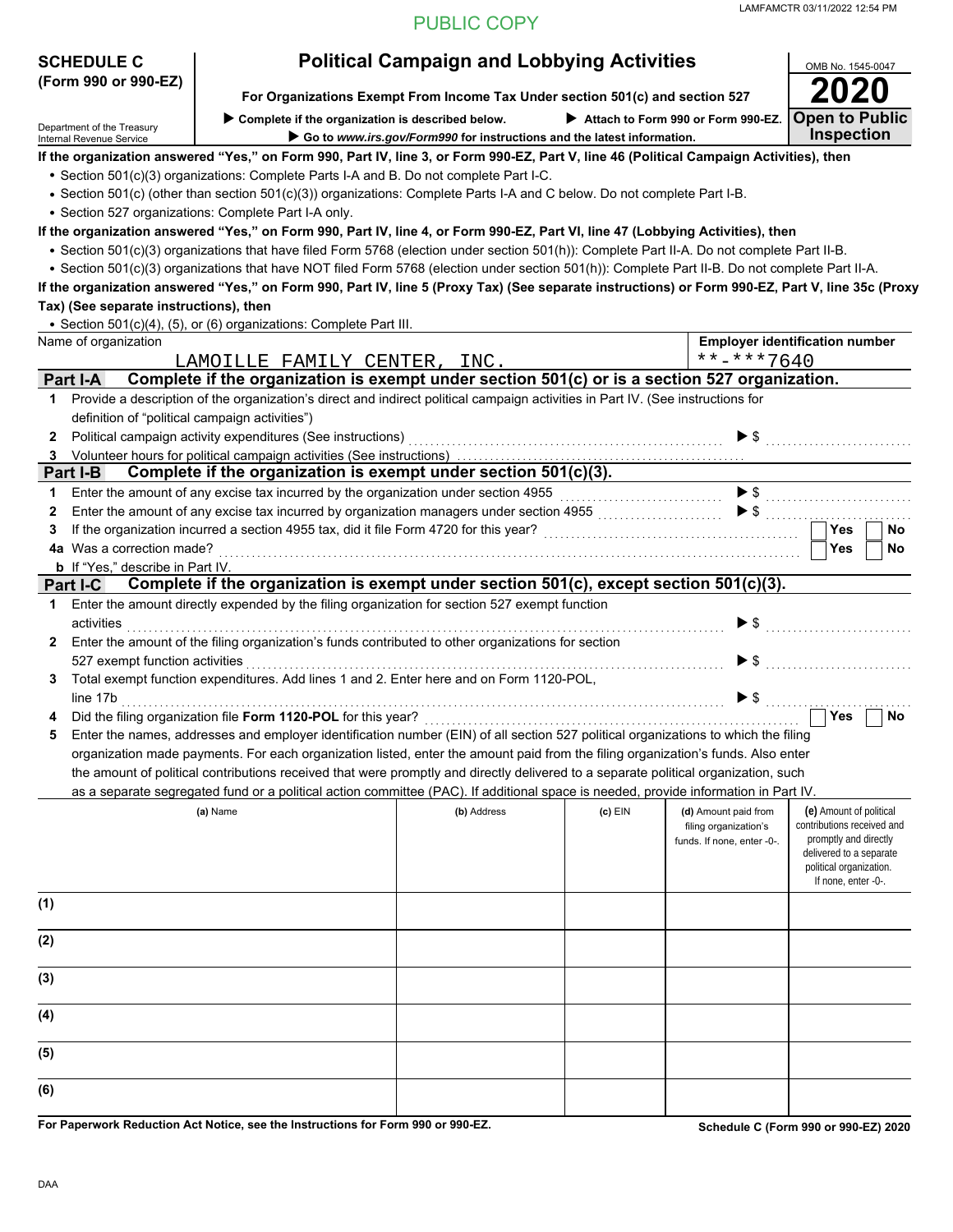|                                  |                                                                                 | Schedule C (Form 990 or 990-EZ) 2020 LAMOILLE FAMILY CENTER, INC.                                                   | **-***7640                          | Page 2                         |
|----------------------------------|---------------------------------------------------------------------------------|---------------------------------------------------------------------------------------------------------------------|-------------------------------------|--------------------------------|
| Part II-A                        |                                                                                 | Complete if the organization is exempt under section 501(c)(3) and filed Form 5768 (election under                  |                                     |                                |
|                                  | section 501(h)).                                                                |                                                                                                                     |                                     |                                |
| A Check $\blacktriangleright$    |                                                                                 | if the filing organization belongs to an affiliated group (and list in Part IV each affiliated group member's name, |                                     |                                |
|                                  |                                                                                 | address, EIN, expenses, and share of excess lobbying expenditures).                                                 |                                     |                                |
| Check $\blacktriangleright$<br>в |                                                                                 | if the filing organization checked box A and "limited control" provisions apply.                                    |                                     |                                |
|                                  |                                                                                 | <b>Limits on Lobbying Expenditures</b><br>(The term "expenditures" means amounts paid or incurred.)                 | (a) Filing<br>organization's totals | (b) Affiliated<br>group totals |
|                                  |                                                                                 | 1a Total lobbying expenditures to influence public opinion (grassroots lobbying) [[[[[[[[[[[[[[[[[[[[[[[[[[[[       |                                     |                                |
|                                  |                                                                                 | Total lobbying expenditures to influence a legislative body (direct lobbying)<br>[[[[[[[[[[[[[[[[[[[[]]]]]]         |                                     |                                |
|                                  |                                                                                 |                                                                                                                     |                                     |                                |
|                                  | Other exempt purpose expenditures                                               |                                                                                                                     |                                     |                                |
|                                  | Total exempt purpose expenditures (add lines 1c and 1d)                         |                                                                                                                     |                                     |                                |
|                                  | f Lobbying nontaxable amount. Enter the amount from the following table in both |                                                                                                                     |                                     |                                |
|                                  | columns.                                                                        |                                                                                                                     |                                     |                                |
|                                  | If the amount on line 1e, column (a) or (b) is:                                 | The lobbying nontaxable amount is:                                                                                  |                                     |                                |
|                                  | Not over \$500,000                                                              | 20% of the amount on line 1e.                                                                                       |                                     |                                |
|                                  | Over \$500,000 but not over \$1,000,000                                         | \$100,000 plus 15% of the excess over \$500,000.                                                                    |                                     |                                |
|                                  | Over \$1,000,000 but not over \$1,500,000                                       | \$175,000 plus 10% of the excess over \$1,000,000.                                                                  |                                     |                                |
|                                  | Over \$1,500,000 but not over \$17,000,000                                      | \$225,000 plus 5% of the excess over \$1,500,000.                                                                   |                                     |                                |
|                                  | Over \$17,000,000                                                               | \$1.000.000.                                                                                                        |                                     |                                |
| q                                |                                                                                 |                                                                                                                     |                                     |                                |
|                                  |                                                                                 |                                                                                                                     |                                     |                                |
|                                  | Subtract line 1f from line 1c. If zero or less, enter -0-                       |                                                                                                                     |                                     |                                |
|                                  |                                                                                 | If there is an amount other than zero on either line 1h or line 1i, did the organization file Form 4720             |                                     |                                |
|                                  |                                                                                 |                                                                                                                     |                                     | <b>Yes</b><br>No               |

**4-Year Averaging Period Under Section 501(h)**

#### **(Some organizations that made a section 501(h) election do not have to complete all of the five columns below. See the separate instructions for lines 2a through 2f.)**

|                                                                                        |          |          | Lobbying Expenditures During 4-Year Averaging Period |            |           |
|----------------------------------------------------------------------------------------|----------|----------|------------------------------------------------------|------------|-----------|
| Calendar year (or fiscal year<br>beginning in)                                         | (a) 2017 | (b) 2018 | $(c)$ 2019                                           | $(d)$ 2020 | (e) Total |
| 2a Lobbying nontaxable amount                                                          |          |          |                                                      |            |           |
| <b>b</b> Lobbying ceiling amount<br>$(150\% \text{ of line } 2a, \text{ column } (e))$ |          |          |                                                      |            |           |
| c Total lobbying expenditures                                                          |          |          |                                                      |            |           |
| <b>d</b> Grassroots nontaxable amount                                                  |          |          |                                                      |            |           |
| e Grassroots ceiling amount<br>(150% of line 2d, column (e))                           |          |          |                                                      |            |           |
| Grassroots lobbying expenditures                                                       |          |          |                                                      |            |           |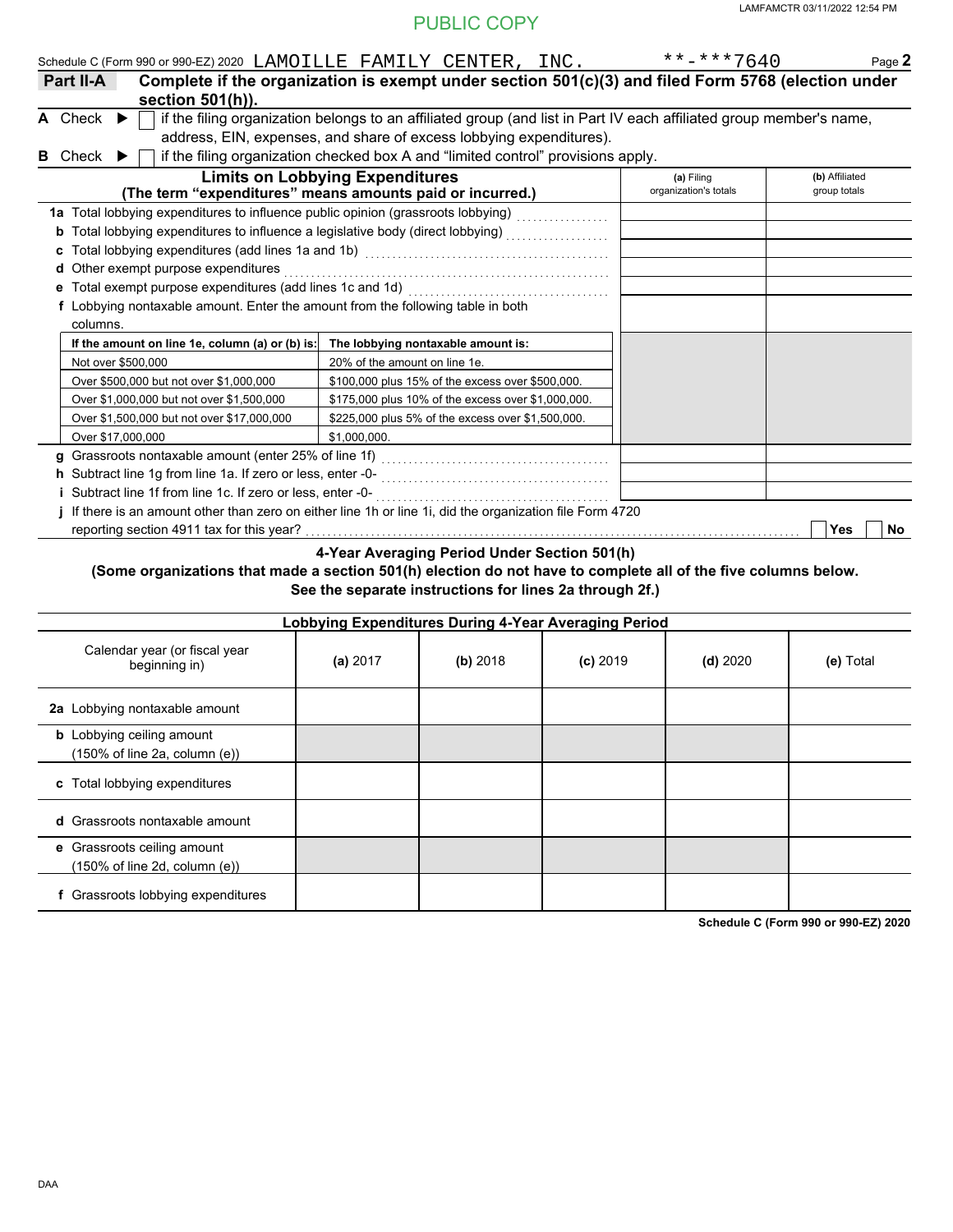| (election under section 501(h)).                                                                                                                                                                              |             | (a)            | (b)            |            |    |
|---------------------------------------------------------------------------------------------------------------------------------------------------------------------------------------------------------------|-------------|----------------|----------------|------------|----|
| For each "Yes," response on lines 1a through 1i below, provide in Part IV a detailed<br>description of the lobbying activity.                                                                                 | <b>Yes</b>  | No             | <b>Amount</b>  |            |    |
| 1 During the year, did the filing organization attempt to influence foreign, national, state, or local                                                                                                        |             |                |                |            |    |
| legislation, including any attempt to influence public opinion on a legislative matter or                                                                                                                     |             |                |                |            |    |
| referendum, through the use of:                                                                                                                                                                               |             |                |                |            |    |
| a Volunteers?                                                                                                                                                                                                 |             | Χ              |                |            |    |
| <b>b</b> Paid staff or management (include compensation in expenses reported on lines 1c through 1i)?                                                                                                         |             | X              |                |            |    |
| c Media advertisements?                                                                                                                                                                                       |             | $\mathbf X$    |                |            |    |
| d Mailings to members, legislators, or the public?                                                                                                                                                            |             | X              |                |            |    |
| e Publications, or published or broadcast statements?                                                                                                                                                         |             | X              |                |            |    |
| f Grants to other organizations for lobbying purposes?                                                                                                                                                        | $\mathbf X$ |                |                | 3,000      |    |
| g Direct contact with legislators, their staffs, government officials, or a legislative body?                                                                                                                 |             | X              |                |            |    |
| h Rallies, demonstrations, seminars, conventions, speeches, lectures, or any similar means?                                                                                                                   |             | X              |                |            |    |
| <i>i</i> Other activities?                                                                                                                                                                                    |             | X              |                |            |    |
| j Total. Add lines 1c through 1i                                                                                                                                                                              |             |                |                | 3,000      |    |
| 2a Did the activities in line 1 cause the organization to be not described in section 501(c)(3)?                                                                                                              |             | X              |                |            |    |
| <b>b</b> If "Yes," enter the amount of any tax incurred under section 4912                                                                                                                                    |             |                |                |            |    |
| c If "Yes," enter the amount of any tax incurred by organization managers under section 4912                                                                                                                  |             |                |                |            |    |
| d If the filing organization incurred a section 4912 tax, did it file Form 4720 for this year?<br>Complete if the organization is exempt under section 501(c)(4), section 501(c)(5), or section<br>Part III-A |             |                |                |            |    |
| $501(c)(6)$ .                                                                                                                                                                                                 |             |                |                |            |    |
|                                                                                                                                                                                                               |             |                |                | <b>Yes</b> |    |
|                                                                                                                                                                                                               |             |                |                |            |    |
|                                                                                                                                                                                                               |             |                |                |            | No |
| Were substantially all (90% or more) dues received nondeductible by members?<br>1                                                                                                                             |             |                | $\mathbf 1$    |            |    |
| Did the organization make only in-house lobbying expenditures of \$2,000 or less?<br>2                                                                                                                        |             |                | $\mathbf{2}$   |            |    |
| Did the organization agree to carry over lobbying and political campaign activity expenditures from the prior year?                                                                                           |             |                | $\overline{3}$ |            |    |
| Complete if the organization is exempt under section $501(c)(4)$ , section $501(c)(5)$ , or section<br>Part III-B                                                                                             |             |                |                |            |    |
| 501(c)(6) and if either (a) BOTH Part III-A, lines 1 and 2, are answered "No" OR (b) Part III-A, line 3, is                                                                                                   |             |                |                |            |    |
| answered "Yes."<br>1                                                                                                                                                                                          |             | 1              |                |            |    |
| Dues, assessments and similar amounts from members<br>Section 162(e) nondeductible lobbying and political expenditures (do not include amounts of<br>2                                                        |             |                |                |            |    |
|                                                                                                                                                                                                               |             |                |                |            |    |
| political expenses for which the section 527(f) tax was paid).<br>a Current year                                                                                                                              |             | 2a             |                |            |    |
| <b>b</b> Carryover from last year                                                                                                                                                                             |             | 2b             |                |            |    |
| Total<br>c                                                                                                                                                                                                    |             | 2 <sub>c</sub> |                |            |    |
| Aggregate amount reported in section 6033(e)(1)(A) notices of nondeductible section 162(e) dues                                                                                                               |             | 3              |                |            |    |
| If notices were sent and the amount on line 2c exceeds the amount on line 3, what portion of the<br>4                                                                                                         |             |                |                |            |    |
| excess does the organization agree to carryover to the reasonable estimate of nondeductible lobbying                                                                                                          |             |                |                |            |    |
| and political expenditure next year?                                                                                                                                                                          |             | 4              |                |            |    |
| 5                                                                                                                                                                                                             |             | 5              |                |            |    |
| <b>Supplemental Information</b><br><b>Part IV</b>                                                                                                                                                             |             |                |                |            |    |
| Provide the descriptions required for Part I-A, line 1; Part I-B, line 4; Part I-C, line 5; Part II-A (affiliated group list); Part II-A, lines 1 and                                                         |             |                |                |            |    |
| 2 (See instructions); and Part II-B, line 1. Also, complete this part for any additional information.                                                                                                         |             |                |                |            |    |
|                                                                                                                                                                                                               |             |                |                |            |    |
| SCHEDULE C, PART II-B, LINE 1                                                                                                                                                                                 |             |                |                |            |    |
|                                                                                                                                                                                                               |             |                |                |            |    |
| \$3,000 ANNUAL DUES AS A MEMBER OF VERMONT PARENT CHILD CENTER NETWORK.                                                                                                                                       |             |                |                |            |    |
|                                                                                                                                                                                                               |             |                |                |            |    |
|                                                                                                                                                                                                               |             |                |                |            |    |
|                                                                                                                                                                                                               |             |                |                |            |    |
|                                                                                                                                                                                                               |             |                |                |            |    |
|                                                                                                                                                                                                               |             |                |                |            |    |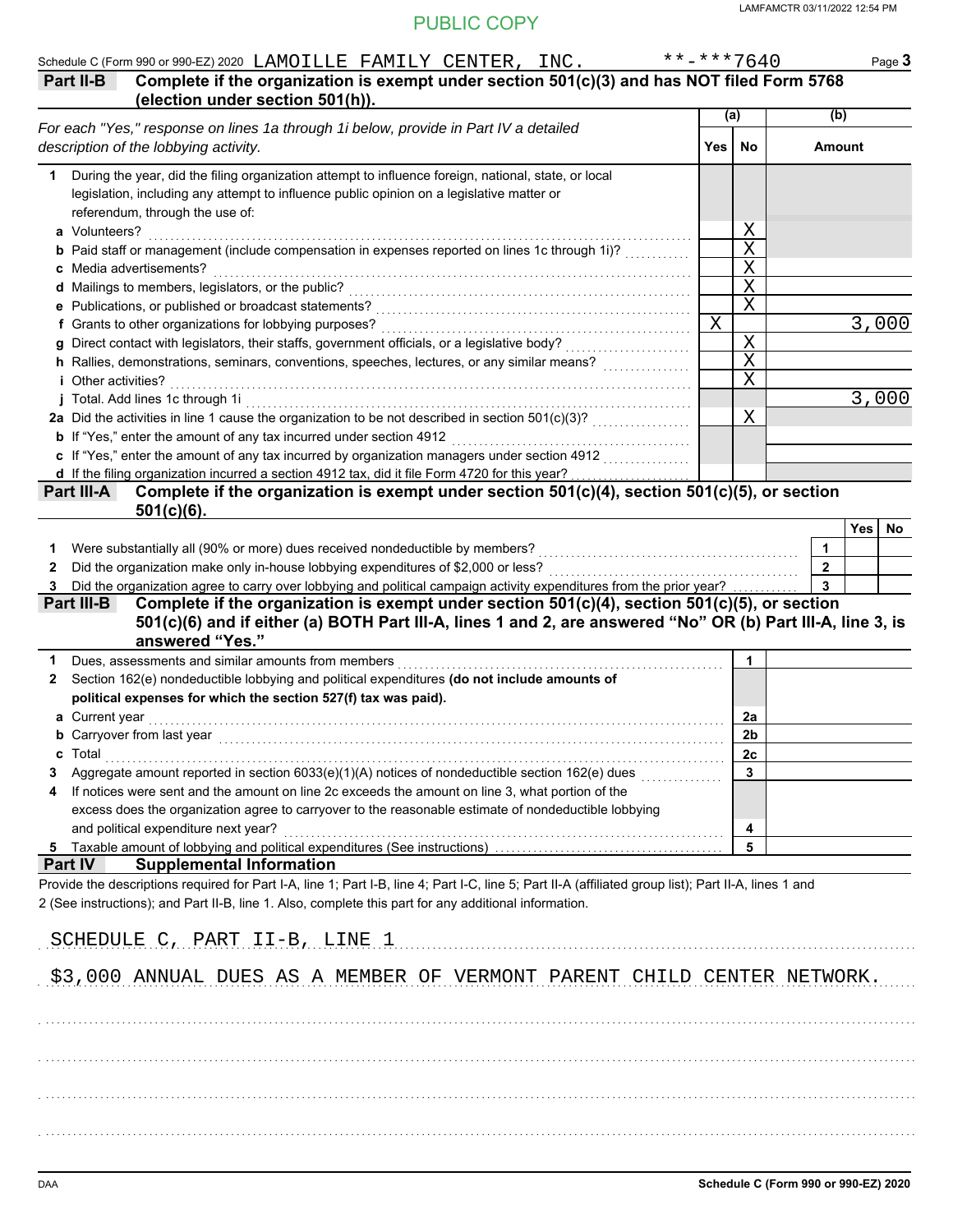|         | Schedule C (Form 990 or 990-EZ) 2020 LAMOILLE FAMILY CENTER, INC. |                                             |  | **-***7640 | Page 4 |
|---------|-------------------------------------------------------------------|---------------------------------------------|--|------------|--------|
| Part IV |                                                                   | <b>Supplemental Information (continued)</b> |  |            |        |
|         |                                                                   |                                             |  |            |        |
|         |                                                                   |                                             |  |            |        |
|         |                                                                   |                                             |  |            |        |
|         |                                                                   |                                             |  |            |        |
|         |                                                                   |                                             |  |            |        |
|         |                                                                   |                                             |  |            |        |
|         |                                                                   |                                             |  |            |        |
|         |                                                                   |                                             |  |            |        |
|         |                                                                   |                                             |  |            |        |
|         |                                                                   |                                             |  |            |        |
|         |                                                                   |                                             |  |            |        |
|         |                                                                   |                                             |  |            |        |
|         |                                                                   |                                             |  |            |        |
|         |                                                                   |                                             |  |            |        |
|         |                                                                   |                                             |  |            |        |
|         |                                                                   |                                             |  |            |        |
|         |                                                                   |                                             |  |            |        |
|         |                                                                   |                                             |  |            |        |
|         |                                                                   |                                             |  |            |        |
|         |                                                                   |                                             |  |            |        |
|         |                                                                   |                                             |  |            |        |
|         |                                                                   |                                             |  |            |        |
|         |                                                                   |                                             |  |            |        |
|         |                                                                   |                                             |  |            |        |
|         |                                                                   |                                             |  |            |        |
|         |                                                                   |                                             |  |            |        |
|         |                                                                   |                                             |  |            |        |
|         |                                                                   |                                             |  |            |        |
|         |                                                                   |                                             |  |            |        |
|         |                                                                   |                                             |  |            |        |
|         |                                                                   |                                             |  |            |        |
|         |                                                                   |                                             |  |            |        |
|         |                                                                   |                                             |  |            |        |
|         |                                                                   |                                             |  |            |        |
|         |                                                                   |                                             |  |            |        |
|         |                                                                   |                                             |  |            |        |
|         |                                                                   |                                             |  |            |        |
|         |                                                                   |                                             |  |            |        |
|         |                                                                   |                                             |  |            |        |
|         |                                                                   |                                             |  |            |        |
|         |                                                                   |                                             |  |            |        |
|         |                                                                   |                                             |  |            |        |
|         |                                                                   |                                             |  |            |        |
|         |                                                                   |                                             |  |            |        |
|         |                                                                   |                                             |  |            |        |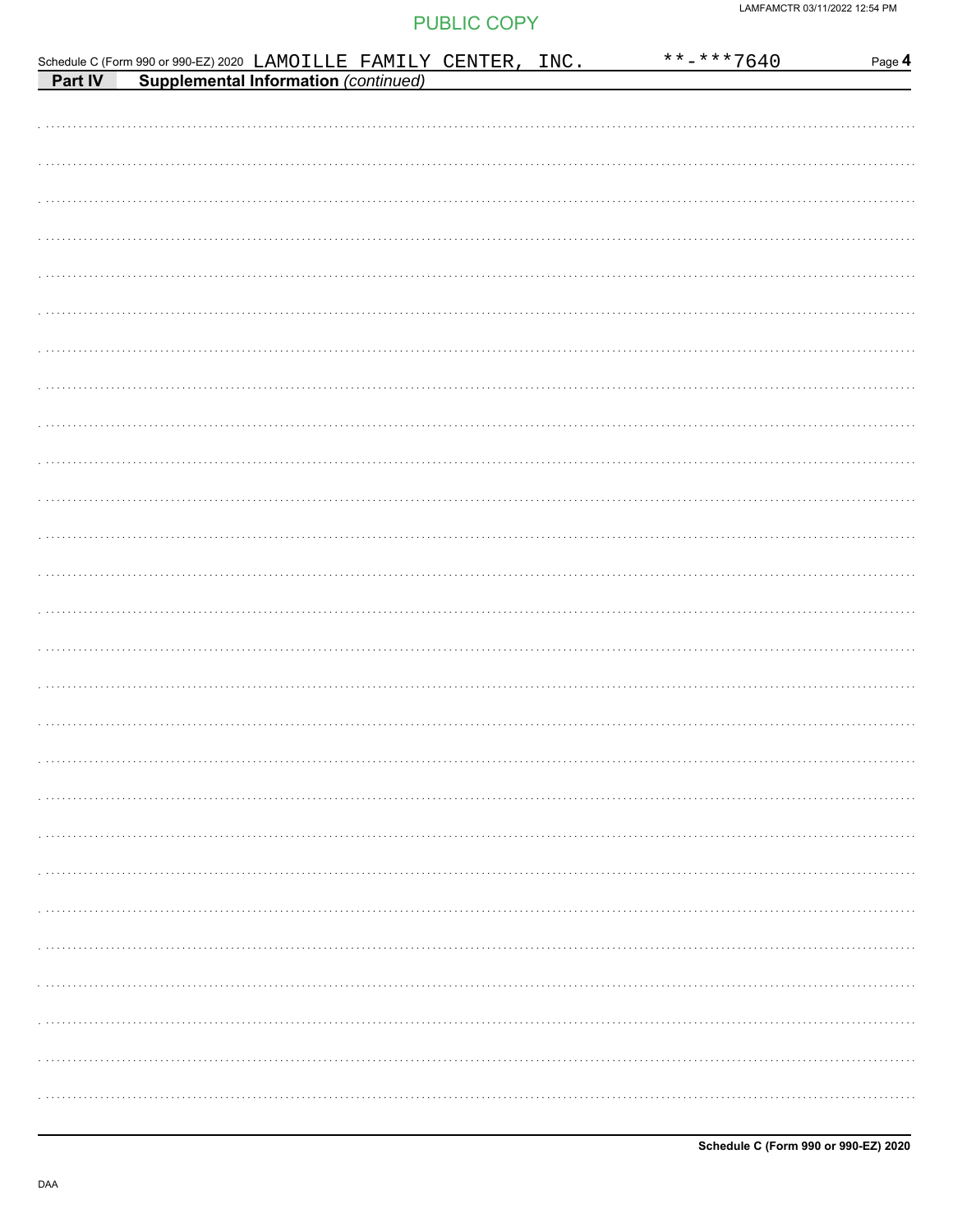LAMFAMCTR 03/11/2022 12:54 PM

#### PUBLIC COPY

|              | <b>SCHEDULE D</b><br>(Form 990)                      |                                                                                                                                                                                                                                                                                                                                                        | Supplemental Financial Statements<br>$\triangleright$ Complete if the organization answered "Yes" on Form 990, |                | OMB No. 1545-0047                                          |
|--------------|------------------------------------------------------|--------------------------------------------------------------------------------------------------------------------------------------------------------------------------------------------------------------------------------------------------------------------------------------------------------------------------------------------------------|----------------------------------------------------------------------------------------------------------------|----------------|------------------------------------------------------------|
|              | Department of the Treasury                           |                                                                                                                                                                                                                                                                                                                                                        | Part IV, line 6, 7, 8, 9, 10, 11a, 11b, 11c, 11d, 11e, 11f, 12a, or 12b.<br>Attach to Form 990.                |                | <b>Open to Public</b>                                      |
|              | Internal Revenue Service<br>Name of the organization |                                                                                                                                                                                                                                                                                                                                                        | Go to www.irs.gov/Form990 for instructions and the latest information.                                         |                | <b>Inspection</b><br><b>Employer identification number</b> |
|              |                                                      |                                                                                                                                                                                                                                                                                                                                                        |                                                                                                                |                |                                                            |
|              |                                                      | LAMOILLE FAMILY CENTER, INC.                                                                                                                                                                                                                                                                                                                           |                                                                                                                |                | **-***7640                                                 |
|              | Part I                                               | Organizations Maintaining Donor Advised Funds or Other Similar Funds or Accounts.                                                                                                                                                                                                                                                                      |                                                                                                                |                |                                                            |
|              |                                                      | Complete if the organization answered "Yes" on Form 990, Part IV, line 6.                                                                                                                                                                                                                                                                              |                                                                                                                |                |                                                            |
|              |                                                      |                                                                                                                                                                                                                                                                                                                                                        | (a) Donor advised funds                                                                                        |                | (b) Funds and other accounts                               |
| 1<br>2       |                                                      | Total number at end of year<br>[11] Total number at end of year<br>[11] Total number at end of year<br>[11] Total number at end of year<br>[11] Total number at end of year<br>[11] Total number at end of year<br>[11] Total number at en<br>Aggregate value of contributions to (during year) [[1] Aggregate value of contributions to (during year) |                                                                                                                |                |                                                            |
| 3            |                                                      |                                                                                                                                                                                                                                                                                                                                                        |                                                                                                                |                |                                                            |
|              |                                                      |                                                                                                                                                                                                                                                                                                                                                        |                                                                                                                |                |                                                            |
| 5            |                                                      | Did the organization inform all donors and donor advisors in writing that the assets held in donor advised                                                                                                                                                                                                                                             |                                                                                                                |                |                                                            |
|              |                                                      |                                                                                                                                                                                                                                                                                                                                                        |                                                                                                                |                | Yes<br>No                                                  |
| 6            |                                                      | Did the organization inform all grantees, donors, and donor advisors in writing that grant funds can be used                                                                                                                                                                                                                                           |                                                                                                                |                |                                                            |
|              |                                                      | only for charitable purposes and not for the benefit of the donor or donor advisor, or for any other purpose                                                                                                                                                                                                                                           |                                                                                                                |                |                                                            |
|              | conferring impermissible private benefit?            |                                                                                                                                                                                                                                                                                                                                                        |                                                                                                                |                | Yes<br><b>No</b>                                           |
|              | Part II                                              | <b>Conservation Easements.</b>                                                                                                                                                                                                                                                                                                                         |                                                                                                                |                |                                                            |
|              |                                                      | Complete if the organization answered "Yes" on Form 990, Part IV, line 7.                                                                                                                                                                                                                                                                              |                                                                                                                |                |                                                            |
|              |                                                      | Purpose(s) of conservation easements held by the organization (check all that apply).                                                                                                                                                                                                                                                                  |                                                                                                                |                |                                                            |
|              | Protection of natural habitat                        | Preservation of land for public use (for example, recreation or education                                                                                                                                                                                                                                                                              | Preservation of a historically important land area                                                             |                |                                                            |
|              |                                                      |                                                                                                                                                                                                                                                                                                                                                        | Preservation of a certified historic structure                                                                 |                |                                                            |
| $\mathbf{2}$ | Preservation of open space                           | Complete lines 2a through 2d if the organization held a qualified conservation contribution in the form of a conservation                                                                                                                                                                                                                              |                                                                                                                |                |                                                            |
|              | easement on the last day of the tax year.            |                                                                                                                                                                                                                                                                                                                                                        |                                                                                                                |                | Held at the End of the Tax Year                            |
| а            |                                                      |                                                                                                                                                                                                                                                                                                                                                        |                                                                                                                | 2a             |                                                            |
|              |                                                      |                                                                                                                                                                                                                                                                                                                                                        |                                                                                                                | 2 <sub>b</sub> |                                                            |
|              |                                                      | Number of conservation easements on a certified historic structure included in (a) [11] Number of conservation                                                                                                                                                                                                                                         |                                                                                                                | 2c             |                                                            |
|              |                                                      | d Number of conservation easements included in (c) acquired after 7/25/06, and not on a                                                                                                                                                                                                                                                                |                                                                                                                |                |                                                            |
|              |                                                      | historic structure listed in the National Register                                                                                                                                                                                                                                                                                                     |                                                                                                                | 2d             |                                                            |
| 3            |                                                      | Number of conservation easements modified, transferred, released, extinguished, or terminated by the organization during the                                                                                                                                                                                                                           |                                                                                                                |                |                                                            |
|              | tax year $\blacktriangleright$                       |                                                                                                                                                                                                                                                                                                                                                        |                                                                                                                |                |                                                            |
|              |                                                      | Number of states where property subject to conservation easement is located ▶                                                                                                                                                                                                                                                                          |                                                                                                                |                |                                                            |
| 5            |                                                      | Does the organization have a written policy regarding the periodic monitoring, inspection, handling of                                                                                                                                                                                                                                                 |                                                                                                                |                |                                                            |
|              |                                                      |                                                                                                                                                                                                                                                                                                                                                        |                                                                                                                |                | Yes<br>No                                                  |
| 6            |                                                      | Staff and volunteer hours devoted to monitoring, inspecting, handling of violations, and enforcing conservation easements during the year                                                                                                                                                                                                              |                                                                                                                |                |                                                            |
|              |                                                      |                                                                                                                                                                                                                                                                                                                                                        |                                                                                                                |                |                                                            |
| 7            |                                                      | Amount of expenses incurred in monitoring, inspecting, handling of violations, and enforcing conservation easements during the year                                                                                                                                                                                                                    |                                                                                                                |                |                                                            |
|              | $\blacktriangleright$ \$                             | Does each conservation easement reported on line $2(d)$ above satisfy the requirements of section $170(h)(4)(B)(i)$                                                                                                                                                                                                                                    |                                                                                                                |                |                                                            |
| 8            |                                                      |                                                                                                                                                                                                                                                                                                                                                        |                                                                                                                |                | Yes<br>No                                                  |
| 9            |                                                      | In Part XIII, describe how the organization reports conservation easements in its revenue and expense statement and                                                                                                                                                                                                                                    |                                                                                                                |                |                                                            |
|              |                                                      | balance sheet, and include, if applicable, the text of the footnote to the organization's financial statements that describes the                                                                                                                                                                                                                      |                                                                                                                |                |                                                            |
|              |                                                      | organization's accounting for conservation easements.                                                                                                                                                                                                                                                                                                  |                                                                                                                |                |                                                            |
|              | Part III                                             | Organizations Maintaining Collections of Art, Historical Treasures, or Other Similar Assets.                                                                                                                                                                                                                                                           |                                                                                                                |                |                                                            |
|              |                                                      | Complete if the organization answered "Yes" on Form 990, Part IV, line 8.                                                                                                                                                                                                                                                                              |                                                                                                                |                |                                                            |
|              |                                                      | 1a If the organization elected, as permitted under FASB ASC 958, not to report in its revenue statement and balance sheet works                                                                                                                                                                                                                        |                                                                                                                |                |                                                            |
|              |                                                      | of art, historical treasures, or other similar assets held for public exhibition, education, or research in furtherance of public                                                                                                                                                                                                                      |                                                                                                                |                |                                                            |
|              |                                                      | service, provide in Part XIII the text of the footnote to its financial statements that describes these items.                                                                                                                                                                                                                                         |                                                                                                                |                |                                                            |
|              |                                                      | <b>b</b> If the organization elected, as permitted under FASB ASC 958, to report in its revenue statement and balance sheet works of                                                                                                                                                                                                                   |                                                                                                                |                |                                                            |
|              |                                                      | art, historical treasures, or other similar assets held for public exhibition, education, or research in furtherance of public service,                                                                                                                                                                                                                |                                                                                                                |                |                                                            |
|              |                                                      | provide the following amounts relating to these items:                                                                                                                                                                                                                                                                                                 |                                                                                                                |                |                                                            |
|              |                                                      | (i) Revenue included on Form 990, Part VIII, line 1 $\ldots$ example 2 and 2 and 3 and 3 and 3 and 3 and 3 and 4 and 4 and 4 and 4 and 4 and 4 and 4 and 4 and 4 and 4 and 4 and 4 and 4 and 4 and 4 and 4 and 4 and 4 and 4 and                                                                                                                       |                                                                                                                |                |                                                            |
| 2            |                                                      | If the organization received or held works of art, historical treasures, or other similar assets for financial gain, provide the                                                                                                                                                                                                                       |                                                                                                                |                |                                                            |
|              |                                                      | following amounts required to be reported under FASB ASC 958 relating to these items:                                                                                                                                                                                                                                                                  |                                                                                                                |                |                                                            |
|              |                                                      |                                                                                                                                                                                                                                                                                                                                                        |                                                                                                                |                |                                                            |
|              |                                                      |                                                                                                                                                                                                                                                                                                                                                        |                                                                                                                |                | $\blacktriangleright$ s                                    |

**For Paperwork Reduction Act Notice, see the Instructions for Form 990.**<br><sub>DAA</sub>

**Schedule D (Form 990) 2020**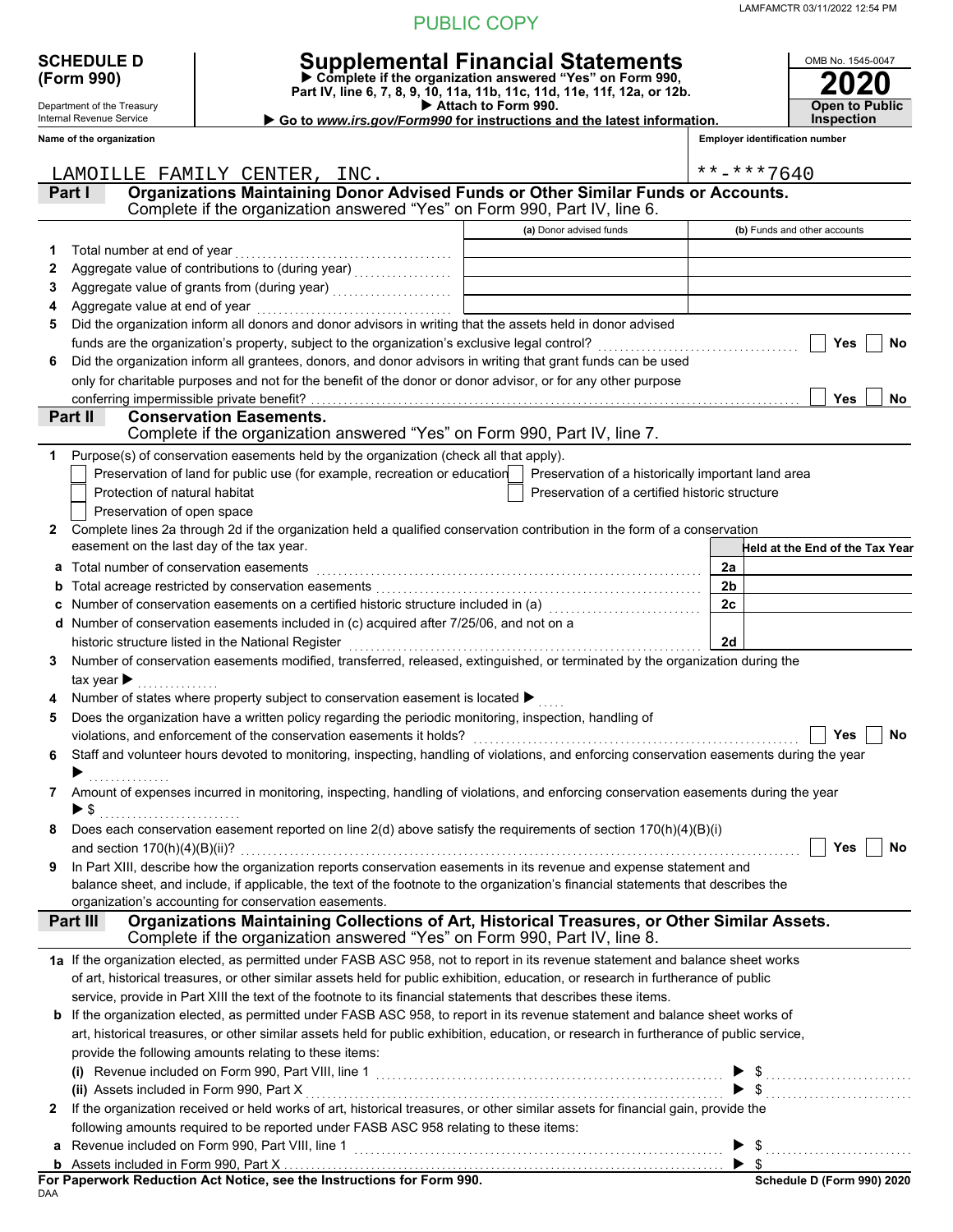|   | Schedule D (Form 990) 2020 LAMOILLE FAMILY CENTER, INC.                                                                                                                                                                          |                         |  |                          |                    | **-***7640      |                      |                     | Page 2       |
|---|----------------------------------------------------------------------------------------------------------------------------------------------------------------------------------------------------------------------------------|-------------------------|--|--------------------------|--------------------|-----------------|----------------------|---------------------|--------------|
|   | Organizations Maintaining Collections of Art, Historical Treasures, or Other Similar Assets (continued)<br>Part III                                                                                                              |                         |  |                          |                    |                 |                      |                     |              |
|   | 3 Using the organization's acquisition, accession, and other records, check any of the following that make significant use of its<br>collection items (check all that apply):                                                    |                         |  |                          |                    |                 |                      |                     |              |
| a | Public exhibition                                                                                                                                                                                                                | d                       |  | Loan or exchange program |                    |                 |                      |                     |              |
| b | Scholarly research                                                                                                                                                                                                               | е                       |  |                          |                    |                 |                      |                     |              |
| c | Preservation for future generations                                                                                                                                                                                              |                         |  |                          |                    |                 |                      |                     |              |
|   | Provide a description of the organization's collections and explain how they further the organization's exempt purpose in Part                                                                                                   |                         |  |                          |                    |                 |                      |                     |              |
|   | XIII.                                                                                                                                                                                                                            |                         |  |                          |                    |                 |                      |                     |              |
| 5 | During the year, did the organization solicit or receive donations of art, historical treasures, or other similar                                                                                                                |                         |  |                          |                    |                 |                      |                     |              |
|   | assets to be sold to raise funds rather than to be maintained as part of the organization's collection?                                                                                                                          |                         |  |                          |                    |                 |                      | Yes                 | No.          |
|   | <b>Part IV</b><br><b>Escrow and Custodial Arrangements.</b>                                                                                                                                                                      |                         |  |                          |                    |                 |                      |                     |              |
|   | Complete if the organization answered "Yes" on Form 990, Part IV, line 9, or reported an amount on Form                                                                                                                          |                         |  |                          |                    |                 |                      |                     |              |
|   | 990, Part X, line 21.                                                                                                                                                                                                            |                         |  |                          |                    |                 |                      |                     |              |
|   | 1a Is the organization an agent, trustee, custodian or other intermediary for contributions or other assets not                                                                                                                  |                         |  |                          |                    |                 |                      |                     |              |
|   | included on Form 990, Part X?                                                                                                                                                                                                    |                         |  |                          |                    |                 |                      |                     | Yes $X$ No   |
|   | <b>b</b> If "Yes," explain the arrangement in Part XIII and complete the following table:                                                                                                                                        |                         |  |                          |                    |                 |                      |                     |              |
|   |                                                                                                                                                                                                                                  |                         |  |                          |                    |                 |                      | Amount              |              |
|   | c Beginning balance                                                                                                                                                                                                              |                         |  |                          |                    |                 | 1c                   |                     |              |
|   | Additions during the year<br>interaction continuous continuous continuous during the year of the year of the set of the set of the set of the set of the set of the set of the set of the set of the set of the set of the set o |                         |  |                          |                    |                 | 1 <sub>d</sub>       |                     |              |
|   | Distributions during the year [1, 1, 2010] [1, 2010] [1, 2010] [1, 2010] [1, 2010] [1, 2010] [1, 2010] [1, 2010] [1, 2010] [1, 2010] [1, 2010] [1, 2010] [1, 2010] [1, 2010] [1, 2010] [1, 2010] [1, 2010] [1, 2010] [1, 2010]   |                         |  |                          |                    |                 | 1e                   |                     |              |
|   | f Ending balance                                                                                                                                                                                                                 |                         |  |                          |                    |                 | 1f                   |                     |              |
|   |                                                                                                                                                                                                                                  |                         |  |                          |                    |                 |                      |                     | Yes $ X $ No |
|   | <b>b</b> If "Yes," explain the arrangement in Part XIII. Check here if the explanation has been provided on Part XIII                                                                                                            |                         |  |                          |                    |                 |                      |                     |              |
|   | Part V<br><b>Endowment Funds.</b>                                                                                                                                                                                                |                         |  |                          |                    |                 |                      |                     |              |
|   | Complete if the organization answered "Yes" on Form 990, Part IV, line 10.                                                                                                                                                       |                         |  |                          |                    |                 |                      |                     |              |
|   |                                                                                                                                                                                                                                  | (a) Current year        |  | (b) Prior year           | (c) Two years back |                 | (d) Three years back | (e) Four years back |              |
|   |                                                                                                                                                                                                                                  |                         |  |                          |                    |                 |                      |                     |              |
|   |                                                                                                                                                                                                                                  |                         |  |                          |                    |                 |                      |                     |              |
|   | <b>b</b> Contributions <b>contributions</b>                                                                                                                                                                                      |                         |  |                          |                    |                 |                      |                     |              |
|   | c Net investment earnings, gains, and                                                                                                                                                                                            |                         |  |                          |                    |                 |                      |                     |              |
|   | losses                                                                                                                                                                                                                           |                         |  |                          |                    |                 |                      |                     |              |
|   | d Grants or scholarships                                                                                                                                                                                                         |                         |  |                          |                    |                 |                      |                     |              |
|   | Other expenditures for facilities and                                                                                                                                                                                            |                         |  |                          |                    |                 |                      |                     |              |
|   | programs                                                                                                                                                                                                                         |                         |  |                          |                    |                 |                      |                     |              |
|   | f Administrative expenses                                                                                                                                                                                                        |                         |  |                          |                    |                 |                      |                     |              |
|   | End of year balance                                                                                                                                                                                                              |                         |  |                          |                    |                 |                      |                     |              |
|   | 2 Provide the estimated percentage of the current year end balance (line 1g, column (a)) held as:                                                                                                                                |                         |  |                          |                    |                 |                      |                     |              |
|   | a Board designated or quasi-endowment > %                                                                                                                                                                                        |                         |  |                          |                    |                 |                      |                     |              |
|   | <b>b</b> Permanent endowment $\blacktriangleright$<br>$\%$                                                                                                                                                                       |                         |  |                          |                    |                 |                      |                     |              |
|   | Term endowment ▶                                                                                                                                                                                                                 |                         |  |                          |                    |                 |                      |                     |              |
|   | The percentages on lines 2a, 2b, and 2c should equal 100%.                                                                                                                                                                       |                         |  |                          |                    |                 |                      |                     |              |
|   | 3a Are there endowment funds not in the possession of the organization that are held and administered for the                                                                                                                    |                         |  |                          |                    |                 |                      |                     |              |
|   |                                                                                                                                                                                                                                  |                         |  |                          |                    |                 |                      | Yes                 | No           |
|   | organization by:                                                                                                                                                                                                                 |                         |  |                          |                    |                 |                      |                     |              |
|   | (i) Unrelated organizations                                                                                                                                                                                                      |                         |  |                          |                    |                 |                      | 3a(i)               |              |
|   | (ii) Related organizations                                                                                                                                                                                                       |                         |  |                          |                    |                 |                      | 3a(ii)              |              |
|   | <b>b</b> If "Yes" on line 3a(ii), are the related organizations listed as required on Schedule R?                                                                                                                                |                         |  |                          |                    |                 |                      | 3b                  |              |
|   | Describe in Part XIII the intended uses of the organization's endowment funds.                                                                                                                                                   |                         |  |                          |                    |                 |                      |                     |              |
|   | <b>Part VI</b><br>Land, Buildings, and Equipment.                                                                                                                                                                                |                         |  |                          |                    |                 |                      |                     |              |
|   | Complete if the organization answered "Yes" on Form 990, Part IV, line 11a. See Form 990, Part X, line 10.                                                                                                                       |                         |  |                          |                    |                 |                      |                     |              |
|   | Description of property                                                                                                                                                                                                          | (a) Cost or other basis |  | (b) Cost or other basis  |                    | (c) Accumulated |                      | (d) Book value      |              |
|   |                                                                                                                                                                                                                                  | (investment)            |  | (other)                  |                    | depreciation    |                      |                     |              |
|   | 1a Land                                                                                                                                                                                                                          |                         |  |                          | 207,812            |                 |                      |                     | 207,812      |
|   | <b>b</b> Buildings                                                                                                                                                                                                               |                         |  |                          | 395,884            |                 | 281,676              |                     | 114,208      |
|   |                                                                                                                                                                                                                                  |                         |  |                          |                    |                 |                      |                     |              |
|   | d Equipment                                                                                                                                                                                                                      |                         |  |                          | 78,352             |                 | 76,120               |                     | 2,232        |
|   |                                                                                                                                                                                                                                  |                         |  |                          | 49,884             |                 | 18,036               |                     | 31,848       |
|   | e Other<br>Total. Add lines 1a through 1e. (Column (d) must equal Form 990, Part X, column (B), line 10c.)                                                                                                                       |                         |  |                          |                    |                 |                      |                     | 356,100      |
|   |                                                                                                                                                                                                                                  |                         |  |                          |                    |                 |                      |                     |              |

**Schedule D (Form 990) 2020**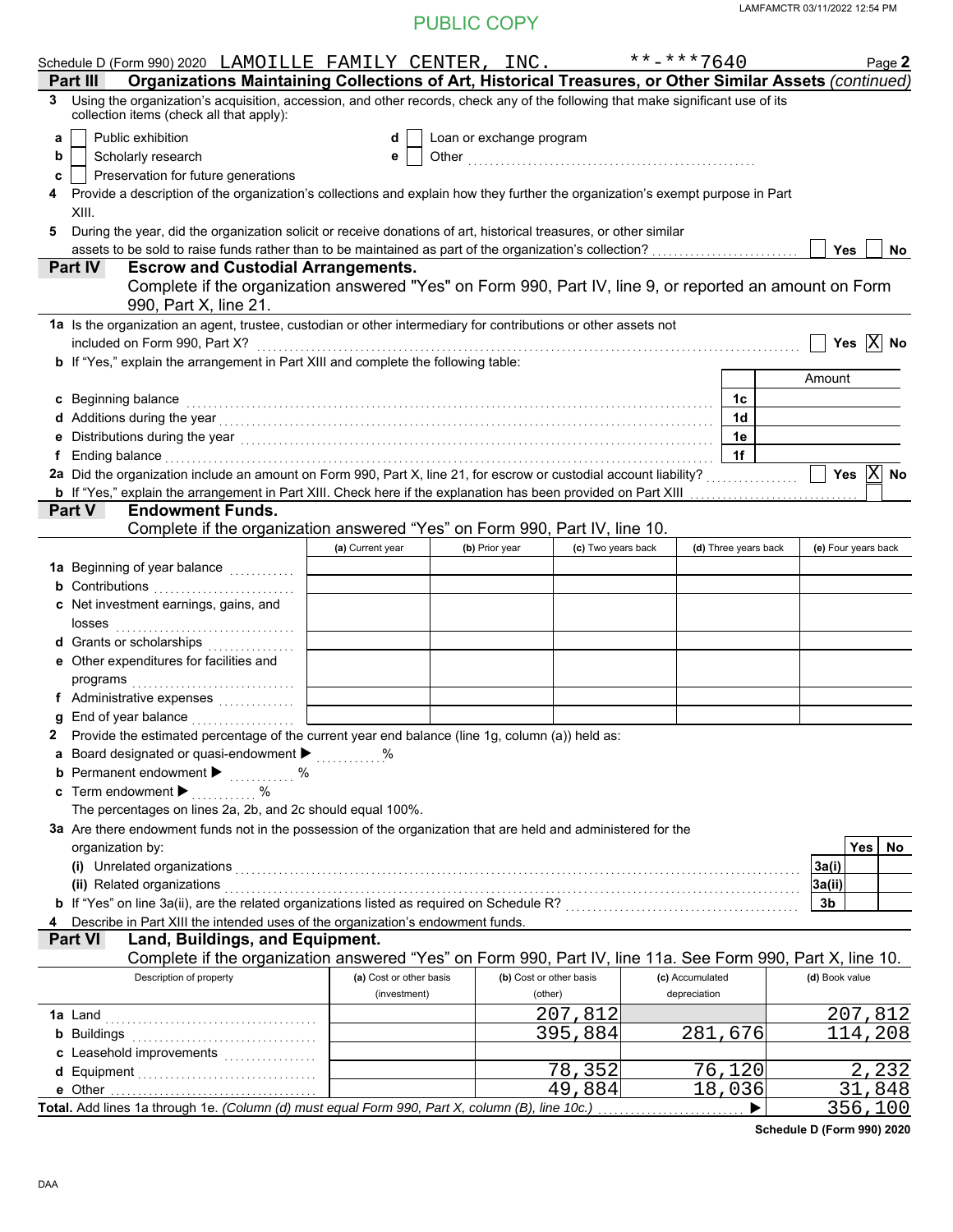|                           | Schedule D (Form 990) 2020 LAMOILLE FAMILY CENTER,                                                                                                   | INC.           | **-***7640                                                   | Page 3         |
|---------------------------|------------------------------------------------------------------------------------------------------------------------------------------------------|----------------|--------------------------------------------------------------|----------------|
| <b>Part VII</b>           | <b>Investments - Other Securities.</b>                                                                                                               |                |                                                              |                |
|                           | Complete if the organization answered "Yes" on Form 990, Part IV, line 11b. See Form 990, Part X, line 12.                                           |                |                                                              |                |
|                           | (a) Description of security or category<br>(including name of security)                                                                              | (b) Book value | (c) Method of valuation:<br>Cost or end-of-year market value |                |
| (1) Financial derivatives |                                                                                                                                                      |                |                                                              |                |
|                           | (2) Closely held equity interests                                                                                                                    |                |                                                              |                |
| $(3)$ Other               |                                                                                                                                                      |                |                                                              |                |
| $(A)$ .                   |                                                                                                                                                      |                |                                                              |                |
| (B)                       |                                                                                                                                                      |                |                                                              |                |
| (C)                       |                                                                                                                                                      |                |                                                              |                |
| (D)                       |                                                                                                                                                      |                |                                                              |                |
| (E)                       |                                                                                                                                                      |                |                                                              |                |
| $(F)$ .                   |                                                                                                                                                      |                |                                                              |                |
| (G)                       |                                                                                                                                                      |                |                                                              |                |
| (H)                       |                                                                                                                                                      |                |                                                              |                |
|                           | Total. (Column (b) must equal Form 990, Part X, col. (B) line 12.)                                                                                   |                |                                                              |                |
| <b>Part VIII</b>          | <b>Investments - Program Related.</b>                                                                                                                |                |                                                              |                |
|                           | Complete if the organization answered "Yes" on Form 990, Part IV, line 11c. See Form 990, Part X, line 13.                                           |                |                                                              |                |
|                           | (a) Description of investment                                                                                                                        | (b) Book value | (c) Method of valuation:                                     |                |
|                           |                                                                                                                                                      |                | Cost or end-of-year market value                             |                |
| (1)                       |                                                                                                                                                      |                |                                                              |                |
| (2)                       |                                                                                                                                                      |                |                                                              |                |
| (3)                       |                                                                                                                                                      |                |                                                              |                |
| (4)                       |                                                                                                                                                      |                |                                                              |                |
| (5)                       |                                                                                                                                                      |                |                                                              |                |
| (6)                       |                                                                                                                                                      |                |                                                              |                |
| (7)                       |                                                                                                                                                      |                |                                                              |                |
| (8)                       |                                                                                                                                                      |                |                                                              |                |
| (9)                       |                                                                                                                                                      |                |                                                              |                |
| Part IX                   | Total. (Column (b) must equal Form 990, Part X, col. (B) line 13.)<br><b>Other Assets.</b>                                                           |                |                                                              |                |
|                           | Complete if the organization answered "Yes" on Form 990, Part IV, line 11d. See Form 990, Part X, line 15.                                           |                |                                                              |                |
|                           | (a) Description                                                                                                                                      |                |                                                              | (b) Book value |
| (1)                       |                                                                                                                                                      |                |                                                              |                |
| (2)                       |                                                                                                                                                      |                |                                                              |                |
| (3)                       |                                                                                                                                                      |                |                                                              |                |
| (4)                       |                                                                                                                                                      |                |                                                              |                |
| (5)                       |                                                                                                                                                      |                |                                                              |                |
| (6)                       |                                                                                                                                                      |                |                                                              |                |
| (7)                       |                                                                                                                                                      |                |                                                              |                |
| (8)                       |                                                                                                                                                      |                |                                                              |                |
| (9)                       |                                                                                                                                                      |                |                                                              |                |
|                           | Total. (Column (b) must equal Form 990, Part X, col. (B) line 15.)                                                                                   |                |                                                              |                |
| Part X                    | <b>Other Liabilities.</b>                                                                                                                            |                |                                                              |                |
|                           | Complete if the organization answered "Yes" on Form 990, Part IV, line 11e or 11f. See Form 990, Part X,                                             |                |                                                              |                |
|                           | line 25.                                                                                                                                             |                |                                                              |                |
| 1.                        | (a) Description of liability                                                                                                                         |                |                                                              | (b) Book value |
| (1)                       | Federal income taxes                                                                                                                                 |                |                                                              |                |
| (2)                       |                                                                                                                                                      |                |                                                              |                |
| (3)                       |                                                                                                                                                      |                |                                                              |                |
| (4)                       |                                                                                                                                                      |                |                                                              |                |
| (5)                       |                                                                                                                                                      |                |                                                              |                |
| (6)                       |                                                                                                                                                      |                |                                                              |                |
| (7)                       |                                                                                                                                                      |                |                                                              |                |
| (8)                       |                                                                                                                                                      |                |                                                              |                |
| (9)                       |                                                                                                                                                      |                |                                                              |                |
|                           | Total. (Column (b) must equal Form 990, Part X, col. (B) line 25.)                                                                                   |                |                                                              |                |
|                           | 2. Liability for uncertain tax positions. In Part XIII, provide the text of the footnote to the organization's financial statements that reports the |                |                                                              | ΙxΙ            |
|                           | organization's liability for uncertain tax positions under FASB ASC 740. Check here if the text of the footnote has been provided in Part XIII.      |                |                                                              |                |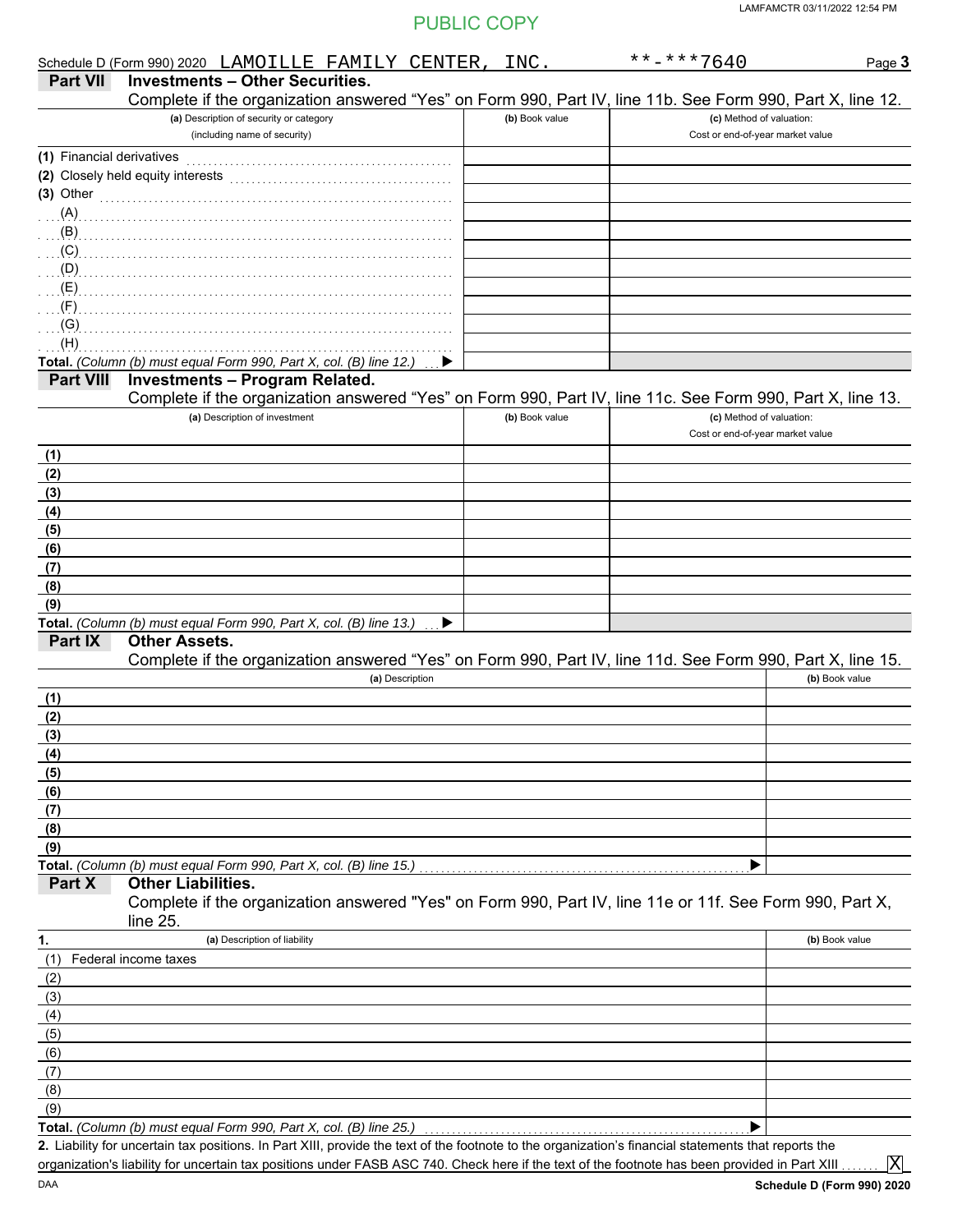|              | Schedule D (Form 990) 2020 LAMOILLE FAMILY CENTER, INC. **-***7640                                                                                                                                                                                                      |                      |         |                      | Page 4                     |
|--------------|-------------------------------------------------------------------------------------------------------------------------------------------------------------------------------------------------------------------------------------------------------------------------|----------------------|---------|----------------------|----------------------------|
|              | Reconciliation of Revenue per Audited Financial Statements With Revenue per Return.<br><b>Part XI</b>                                                                                                                                                                   |                      |         |                      |                            |
|              | Complete if the organization answered "Yes" on Form 990, Part IV, line 12a.                                                                                                                                                                                             |                      |         |                      |                            |
| 1            | Total revenue, gains, and other support per audited financial statements [111] [11] Total revenue, gains, and other support per audited financial statements                                                                                                            |                      |         | $\mathbf{1}$         | 2, 278, 172                |
| 2            | Amounts included on line 1 but not on Form 990, Part VIII, line 12:                                                                                                                                                                                                     |                      |         |                      |                            |
|              |                                                                                                                                                                                                                                                                         | 2a                   | 248,456 |                      |                            |
|              |                                                                                                                                                                                                                                                                         | 2 <sub>b</sub>       | 1,800   |                      |                            |
|              | c Recoveries of prior year grants <b>contained</b> and the Recoveries of prior year grants <b>contained</b> and <b>contained</b> and <b>contained</b> and <b>contained</b> and <b>contained</b> and <b>contained</b> and <b>contained and contained and contained a</b> | 2c                   |         |                      |                            |
|              |                                                                                                                                                                                                                                                                         | 2d                   |         |                      |                            |
|              |                                                                                                                                                                                                                                                                         |                      |         | 2e                   | 250,256                    |
| 3            |                                                                                                                                                                                                                                                                         |                      |         | $\mathbf{3}$         | 2,027,916                  |
| 4            | Amounts included on Form 990, Part VIII, line 12, but not on line 1:                                                                                                                                                                                                    |                      |         |                      |                            |
|              | a Investment expenses not included on Form 990, Part VIII, line 7b                                                                                                                                                                                                      | 4a                   | 13,014  |                      |                            |
|              | <b>b</b> Other (Describe in Part XIII.) <b>CONSERVING (2014)</b>                                                                                                                                                                                                        | 4 <sub>b</sub>       |         |                      |                            |
|              | c Add lines 4a and 4b                                                                                                                                                                                                                                                   |                      |         | 4c                   | <u>13,014</u>              |
| 5            |                                                                                                                                                                                                                                                                         |                      |         | 5                    | 2,040,930                  |
|              | Reconciliation of Expenses per Audited Financial Statements With Expenses per Return.<br>Part XII                                                                                                                                                                       |                      |         |                      |                            |
|              | Complete if the organization answered "Yes" on Form 990, Part IV, line 12a.<br>Total expenses and losses per audited financial statements                                                                                                                               |                      |         | $\mathbf{1}$         |                            |
| 1            | Amounts included on line 1 but not on Form 990, Part IX, line 25:                                                                                                                                                                                                       |                      |         |                      | $\overline{2}$ , 048, 481  |
| $\mathbf{2}$ |                                                                                                                                                                                                                                                                         |                      |         |                      |                            |
|              |                                                                                                                                                                                                                                                                         | 2a<br>2 <sub>b</sub> | 1,800   |                      |                            |
|              | b Prior year adjustments <b>contained</b> and the contained and the contained and contained and prior of Prior (1990)                                                                                                                                                   |                      |         |                      |                            |
|              |                                                                                                                                                                                                                                                                         | 2 <sub>c</sub><br>2d |         |                      |                            |
|              |                                                                                                                                                                                                                                                                         |                      |         |                      |                            |
|              |                                                                                                                                                                                                                                                                         |                      |         | 2e<br>3              | <u>1,800</u><br>2,046,681  |
| 3<br>4       | Amounts included on Form 990, Part IX, line 25, but not on line 1:                                                                                                                                                                                                      |                      |         |                      |                            |
|              | a Investment expenses not included on Form 990, Part VIII, line 7b                                                                                                                                                                                                      | 4a                   | 13,014  |                      |                            |
|              |                                                                                                                                                                                                                                                                         | 4 <sub>b</sub>       |         |                      |                            |
|              |                                                                                                                                                                                                                                                                         |                      |         |                      |                            |
|              | c Add lines 4a and 4b                                                                                                                                                                                                                                                   |                      |         | 4c<br>$\overline{5}$ | <u>13,014</u><br>2,059,695 |
|              | Part XIII Supplemental Information.                                                                                                                                                                                                                                     |                      |         |                      |                            |
|              | Provide the descriptions required for Part II, lines 3, 5, and 9; Part III, lines 1a and 4; Part IV, lines 1b and 2b; Part V, line 4; Part X, line                                                                                                                      |                      |         |                      |                            |
|              | 2; Part XI, lines 2d and 4b; and Part XII, lines 2d and 4b. Also complete this part to provide any additional information.                                                                                                                                              |                      |         |                      |                            |
|              | PART X - FIN 48 FOOTNOTE                                                                                                                                                                                                                                                |                      |         |                      |                            |
|              |                                                                                                                                                                                                                                                                         |                      |         |                      |                            |
|              | LAMOILLE FAMILY CENTER BELIEVES IT HAS APPROPRIATE SUPPORT FOR ANY TAX                                                                                                                                                                                                  |                      |         |                      |                            |
|              |                                                                                                                                                                                                                                                                         |                      |         |                      |                            |
|              | POSITIONS TAKEN AND, AS SUCH DOES NOT HAVE ANY UNCERTAIN TAX POSITIONS THAT                                                                                                                                                                                             |                      |         |                      |                            |
|              |                                                                                                                                                                                                                                                                         |                      |         |                      |                            |
|              | ARE MATERIAL TO THE FINANCIAL STATEMENTS.                                                                                                                                                                                                                               |                      |         |                      |                            |
|              |                                                                                                                                                                                                                                                                         |                      |         |                      |                            |
|              |                                                                                                                                                                                                                                                                         |                      |         |                      |                            |
|              |                                                                                                                                                                                                                                                                         |                      |         |                      |                            |
|              |                                                                                                                                                                                                                                                                         |                      |         |                      |                            |
|              |                                                                                                                                                                                                                                                                         |                      |         |                      |                            |
|              |                                                                                                                                                                                                                                                                         |                      |         |                      |                            |
|              |                                                                                                                                                                                                                                                                         |                      |         |                      |                            |
|              |                                                                                                                                                                                                                                                                         |                      |         |                      |                            |
|              |                                                                                                                                                                                                                                                                         |                      |         |                      |                            |
|              |                                                                                                                                                                                                                                                                         |                      |         |                      |                            |
|              |                                                                                                                                                                                                                                                                         |                      |         |                      |                            |
|              |                                                                                                                                                                                                                                                                         |                      |         |                      |                            |
|              |                                                                                                                                                                                                                                                                         |                      |         |                      |                            |
|              |                                                                                                                                                                                                                                                                         |                      |         |                      |                            |
|              |                                                                                                                                                                                                                                                                         |                      |         |                      |                            |
|              |                                                                                                                                                                                                                                                                         |                      |         |                      |                            |
|              |                                                                                                                                                                                                                                                                         |                      |         |                      |                            |
|              |                                                                                                                                                                                                                                                                         |                      |         |                      |                            |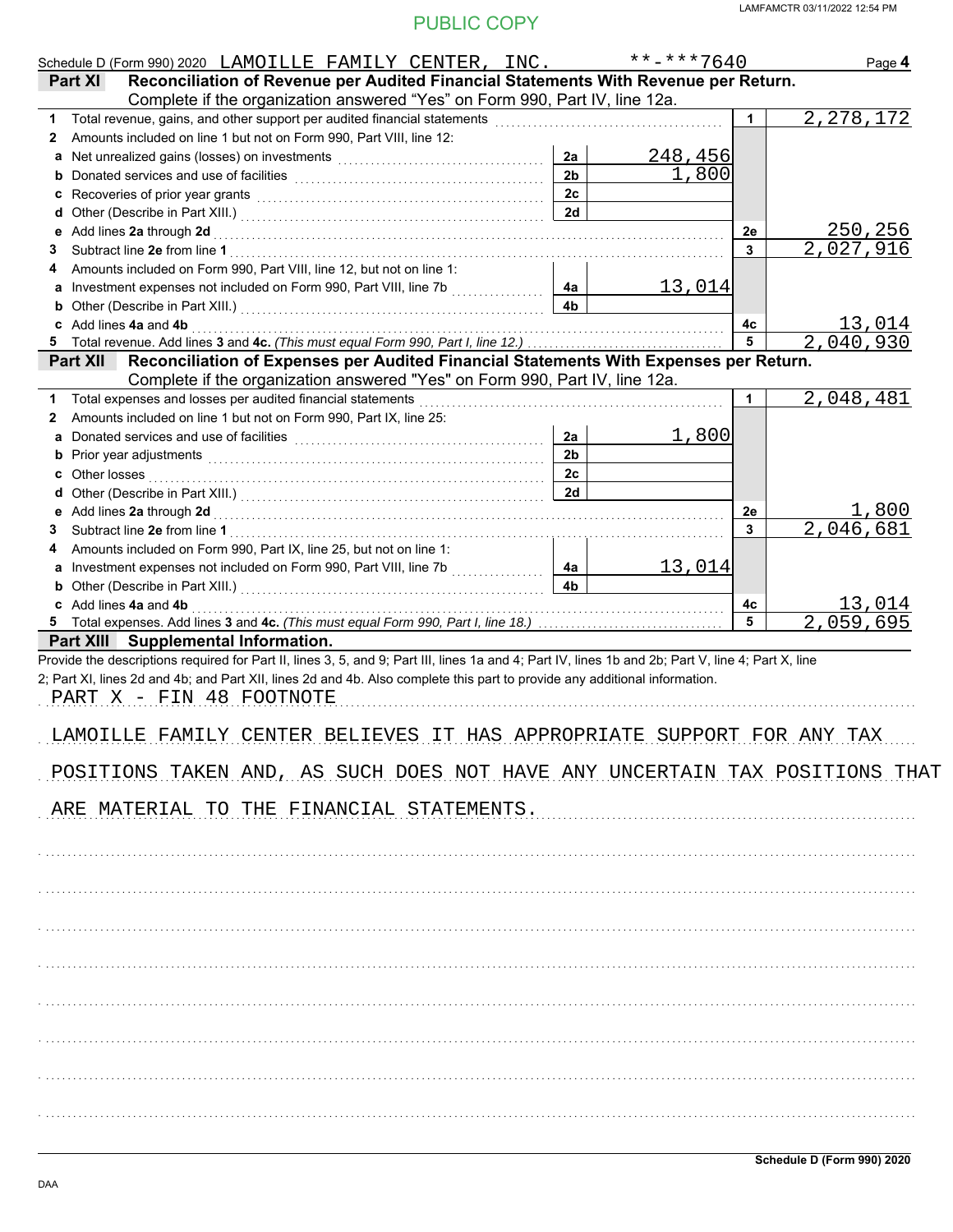|  |  |                                                                                                           |  | **-***7640 | Page 5 |
|--|--|-----------------------------------------------------------------------------------------------------------|--|------------|--------|
|  |  | Schedule D (Form 990) 2020 LAMOILLE FAMILY CENTER, INC.<br>Part XIII Supplemental Information (continued) |  |            |        |
|  |  |                                                                                                           |  |            |        |
|  |  |                                                                                                           |  |            |        |
|  |  |                                                                                                           |  |            |        |
|  |  |                                                                                                           |  |            |        |
|  |  |                                                                                                           |  |            |        |
|  |  |                                                                                                           |  |            |        |
|  |  |                                                                                                           |  |            |        |
|  |  |                                                                                                           |  |            |        |
|  |  |                                                                                                           |  |            |        |
|  |  |                                                                                                           |  |            |        |
|  |  |                                                                                                           |  |            |        |
|  |  |                                                                                                           |  |            |        |
|  |  |                                                                                                           |  |            |        |
|  |  |                                                                                                           |  |            |        |
|  |  |                                                                                                           |  |            |        |
|  |  |                                                                                                           |  |            |        |
|  |  |                                                                                                           |  |            |        |
|  |  |                                                                                                           |  |            |        |
|  |  |                                                                                                           |  |            |        |
|  |  |                                                                                                           |  |            |        |
|  |  |                                                                                                           |  |            |        |
|  |  |                                                                                                           |  |            |        |
|  |  |                                                                                                           |  |            |        |
|  |  |                                                                                                           |  |            |        |
|  |  |                                                                                                           |  |            |        |
|  |  |                                                                                                           |  |            |        |
|  |  |                                                                                                           |  |            |        |
|  |  |                                                                                                           |  |            |        |
|  |  |                                                                                                           |  |            |        |
|  |  |                                                                                                           |  |            |        |
|  |  |                                                                                                           |  |            |        |
|  |  |                                                                                                           |  |            |        |
|  |  |                                                                                                           |  |            |        |
|  |  |                                                                                                           |  |            |        |
|  |  |                                                                                                           |  |            |        |
|  |  |                                                                                                           |  |            |        |
|  |  |                                                                                                           |  |            |        |
|  |  |                                                                                                           |  |            |        |
|  |  |                                                                                                           |  |            |        |
|  |  |                                                                                                           |  |            |        |
|  |  |                                                                                                           |  |            |        |
|  |  |                                                                                                           |  |            |        |
|  |  |                                                                                                           |  |            |        |
|  |  |                                                                                                           |  |            |        |
|  |  |                                                                                                           |  |            |        |
|  |  |                                                                                                           |  |            |        |
|  |  |                                                                                                           |  |            |        |
|  |  |                                                                                                           |  |            |        |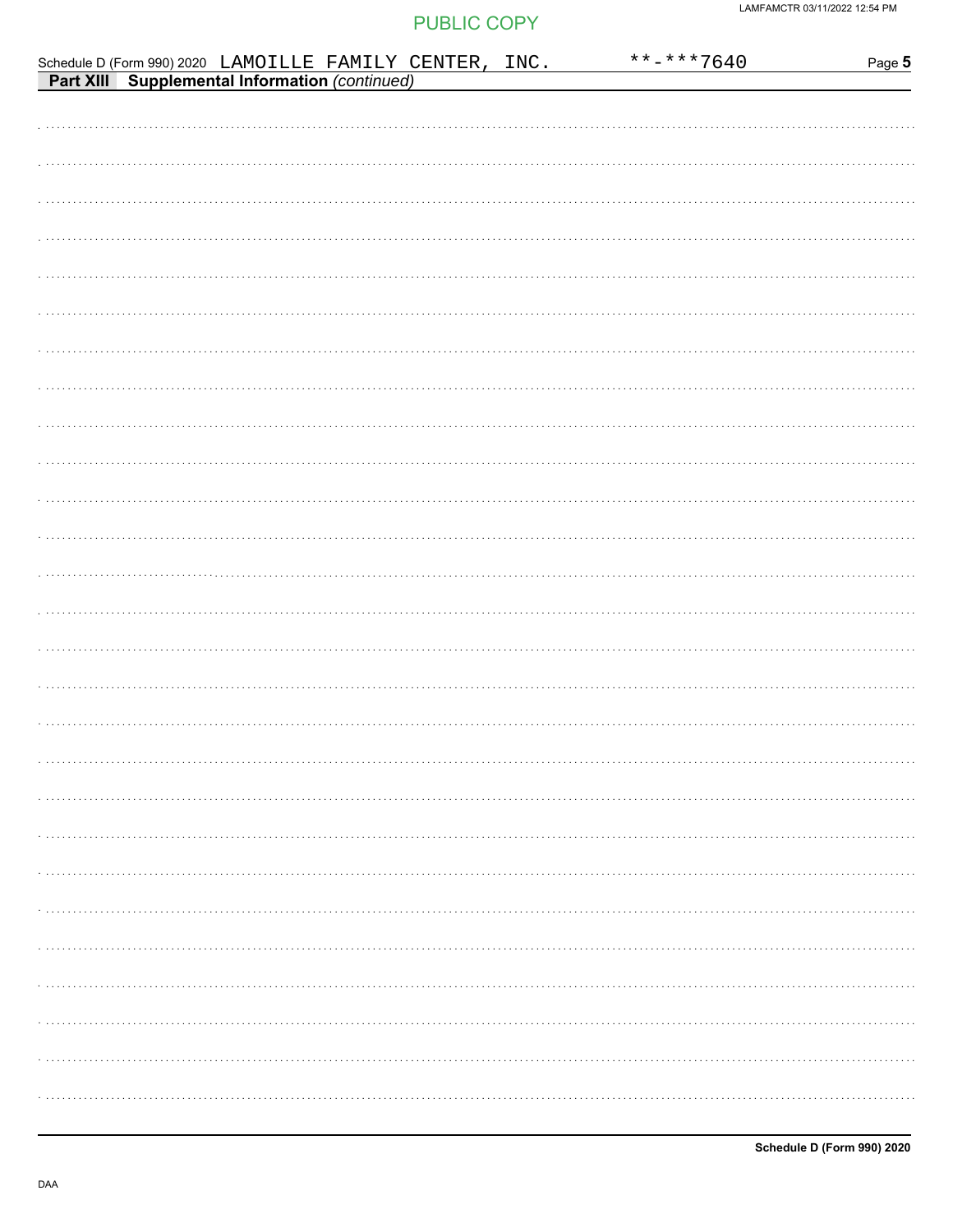|                                                                                     |                                                                                                                                                                                                                       | Governments, and Individuals in the United States<br>Complete if the organization answered "Yes" on Form 990, Part IV, line 21 or 22.<br>Attach to Form 990. |                                                       |                                                                                                                 |                                                                                                                                                            |                                                                                                                                                                                                                                                                                                                       |
|-------------------------------------------------------------------------------------|-----------------------------------------------------------------------------------------------------------------------------------------------------------------------------------------------------------------------|--------------------------------------------------------------------------------------------------------------------------------------------------------------|-------------------------------------------------------|-----------------------------------------------------------------------------------------------------------------|------------------------------------------------------------------------------------------------------------------------------------------------------------|-----------------------------------------------------------------------------------------------------------------------------------------------------------------------------------------------------------------------------------------------------------------------------------------------------------------------|
|                                                                                     |                                                                                                                                                                                                                       |                                                                                                                                                              |                                                       |                                                                                                                 |                                                                                                                                                            |                                                                                                                                                                                                                                                                                                                       |
|                                                                                     |                                                                                                                                                                                                                       |                                                                                                                                                              | Go to www.irs.gov/Form990 for the latest information. |                                                                                                                 |                                                                                                                                                            | <b>Open to Public</b><br><b>Inspection</b>                                                                                                                                                                                                                                                                            |
|                                                                                     |                                                                                                                                                                                                                       |                                                                                                                                                              |                                                       |                                                                                                                 | <b>Employer identification number</b>                                                                                                                      |                                                                                                                                                                                                                                                                                                                       |
| LAMOILLE FAMILY CENTER, INC.<br><b>General Information on Grants and Assistance</b> |                                                                                                                                                                                                                       |                                                                                                                                                              |                                                       |                                                                                                                 | **-***7640                                                                                                                                                 |                                                                                                                                                                                                                                                                                                                       |
|                                                                                     |                                                                                                                                                                                                                       |                                                                                                                                                              |                                                       |                                                                                                                 |                                                                                                                                                            | $\overline{X}$ Yes<br>No                                                                                                                                                                                                                                                                                              |
|                                                                                     |                                                                                                                                                                                                                       |                                                                                                                                                              |                                                       |                                                                                                                 |                                                                                                                                                            |                                                                                                                                                                                                                                                                                                                       |
| $(b)$ EIN                                                                           | $(c)$ IRC<br>section<br>(if applicable)                                                                                                                                                                               | (d) Amount of cash<br>grant                                                                                                                                  | (e) Amount of non-<br>cash assistance                 | (f) Method of valuation<br>(book, FMV, appraisal,<br>other)                                                     |                                                                                                                                                            | (h) Purpose of grant<br>or assistance                                                                                                                                                                                                                                                                                 |
|                                                                                     |                                                                                                                                                                                                                       | 8,063                                                                                                                                                        |                                                       |                                                                                                                 |                                                                                                                                                            | HOME VISITATION SERV                                                                                                                                                                                                                                                                                                  |
|                                                                                     |                                                                                                                                                                                                                       | 112,876                                                                                                                                                      |                                                       |                                                                                                                 |                                                                                                                                                            | MENTAL HEALTH CONSUL                                                                                                                                                                                                                                                                                                  |
|                                                                                     |                                                                                                                                                                                                                       | 59,275                                                                                                                                                       |                                                       |                                                                                                                 |                                                                                                                                                            | HOME VISITATION SERV                                                                                                                                                                                                                                                                                                  |
|                                                                                     |                                                                                                                                                                                                                       |                                                                                                                                                              |                                                       |                                                                                                                 |                                                                                                                                                            |                                                                                                                                                                                                                                                                                                                       |
|                                                                                     |                                                                                                                                                                                                                       |                                                                                                                                                              |                                                       |                                                                                                                 |                                                                                                                                                            |                                                                                                                                                                                                                                                                                                                       |
|                                                                                     |                                                                                                                                                                                                                       |                                                                                                                                                              |                                                       |                                                                                                                 |                                                                                                                                                            |                                                                                                                                                                                                                                                                                                                       |
|                                                                                     |                                                                                                                                                                                                                       |                                                                                                                                                              |                                                       |                                                                                                                 |                                                                                                                                                            |                                                                                                                                                                                                                                                                                                                       |
|                                                                                     |                                                                                                                                                                                                                       |                                                                                                                                                              |                                                       |                                                                                                                 |                                                                                                                                                            |                                                                                                                                                                                                                                                                                                                       |
|                                                                                     |                                                                                                                                                                                                                       |                                                                                                                                                              |                                                       |                                                                                                                 |                                                                                                                                                            |                                                                                                                                                                                                                                                                                                                       |
|                                                                                     | the selection criteria used to award the grants or assistance?<br>(a) Name and address of organization<br>VT 05819<br>(2) LAMOILLE COUNTY MENTAL HEALTH<br>VT 05661<br>(3) LAMOILLE HOME HEALTH & HOSPICE<br>VT 05661 | $******9559$<br>$******9658$<br>**-***4616                                                                                                                   |                                                       | 2 Describe in Part IV the organization's procedures for monitoring the use of grant funds in the United States. | Does the organization maintain records to substantiate the amount of the grants or assistance, the grantees' eligibility for the grants or assistance, and | Grants and Other Assistance to Domestic Organizations and Domestic Governments. Complete if the organization answered "Yes" on Form 990,<br>Part IV, line 21, for any recipient that received more than \$5,000. Part II can be duplicated if additional space is needed.<br>(g) Description of<br>noncash assistance |

DAA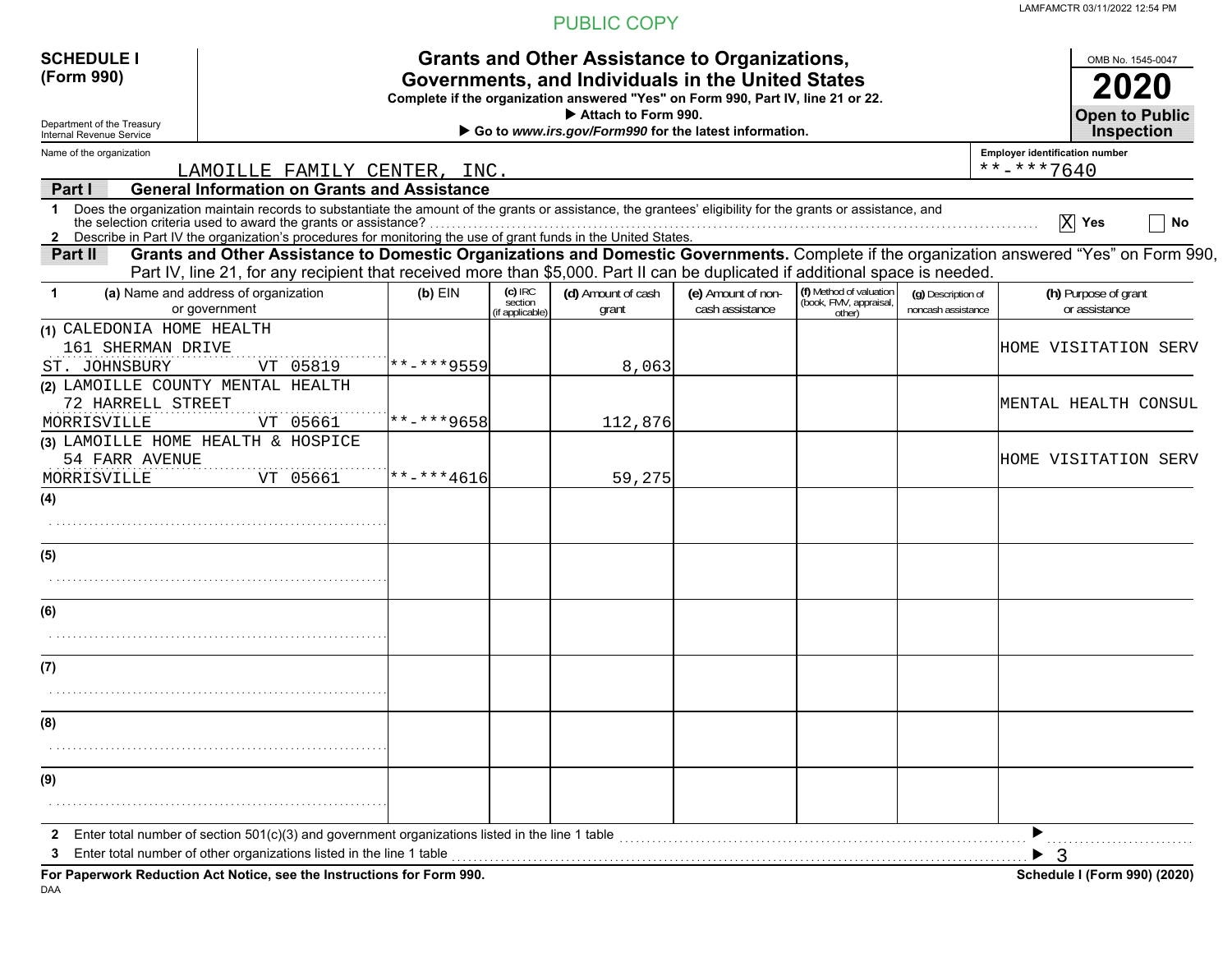| Schedule I (Form 990) (2020) LAMOILLE FAMILY CENTER, INC.                                                                                                                                                |                             |                             | **-***7640                          |                        | Page 2                                                                   |
|----------------------------------------------------------------------------------------------------------------------------------------------------------------------------------------------------------|-----------------------------|-----------------------------|-------------------------------------|------------------------|--------------------------------------------------------------------------|
| Grants and Other Assistance to Domestic Individuals. Complete if the organization answered "Yes" on Form 990, Part IV, line 22.<br>Part III<br>Part III can be duplicated if additional space is needed. |                             |                             |                                     |                        |                                                                          |
| (a) Type of grant or assistance                                                                                                                                                                          | (b) Number of<br>recipients | (c) Amount of<br>cash grant | (d) Amount of<br>noncash assistance | FMV, appraisal, other) | (e) Method of valuation (book, $ $ (f) Description of noncash assistance |
|                                                                                                                                                                                                          |                             |                             |                                     |                        |                                                                          |
|                                                                                                                                                                                                          |                             |                             |                                     |                        |                                                                          |
| 3                                                                                                                                                                                                        |                             |                             |                                     |                        |                                                                          |
|                                                                                                                                                                                                          |                             |                             |                                     |                        |                                                                          |
|                                                                                                                                                                                                          |                             |                             |                                     |                        |                                                                          |
| -6                                                                                                                                                                                                       |                             |                             |                                     |                        |                                                                          |
| Supplemental Information. Provide the information required in Part I, line 2; Part III, column (b); and any other additional information.<br>Part IV                                                     |                             |                             |                                     |                        |                                                                          |
| PART I, LINE 2 - PROCEDURES FOR MONITORING THE USE OF GRANT FUNDS                                                                                                                                        |                             |                             |                                     |                        |                                                                          |
| MONTHLY REPORTING IS REQUIRED FOR CLIENTS SERVED. MOU'S MUST BE APPROVED                                                                                                                                 |                             |                             |                                     |                        |                                                                          |
| AND SIGNED. COMMUNITY PARTNERS ARE INCLUDED IN THE CIS STEERING COMMITTEE.                                                                                                                               |                             |                             |                                     |                        |                                                                          |
|                                                                                                                                                                                                          |                             |                             |                                     |                        |                                                                          |
|                                                                                                                                                                                                          |                             |                             |                                     |                        |                                                                          |
|                                                                                                                                                                                                          |                             |                             |                                     |                        |                                                                          |
|                                                                                                                                                                                                          |                             |                             |                                     |                        |                                                                          |
|                                                                                                                                                                                                          |                             |                             |                                     |                        |                                                                          |
|                                                                                                                                                                                                          |                             |                             |                                     |                        |                                                                          |
|                                                                                                                                                                                                          |                             |                             |                                     |                        |                                                                          |
|                                                                                                                                                                                                          |                             |                             |                                     |                        | Schodulo I (Form 000) (2020)                                             |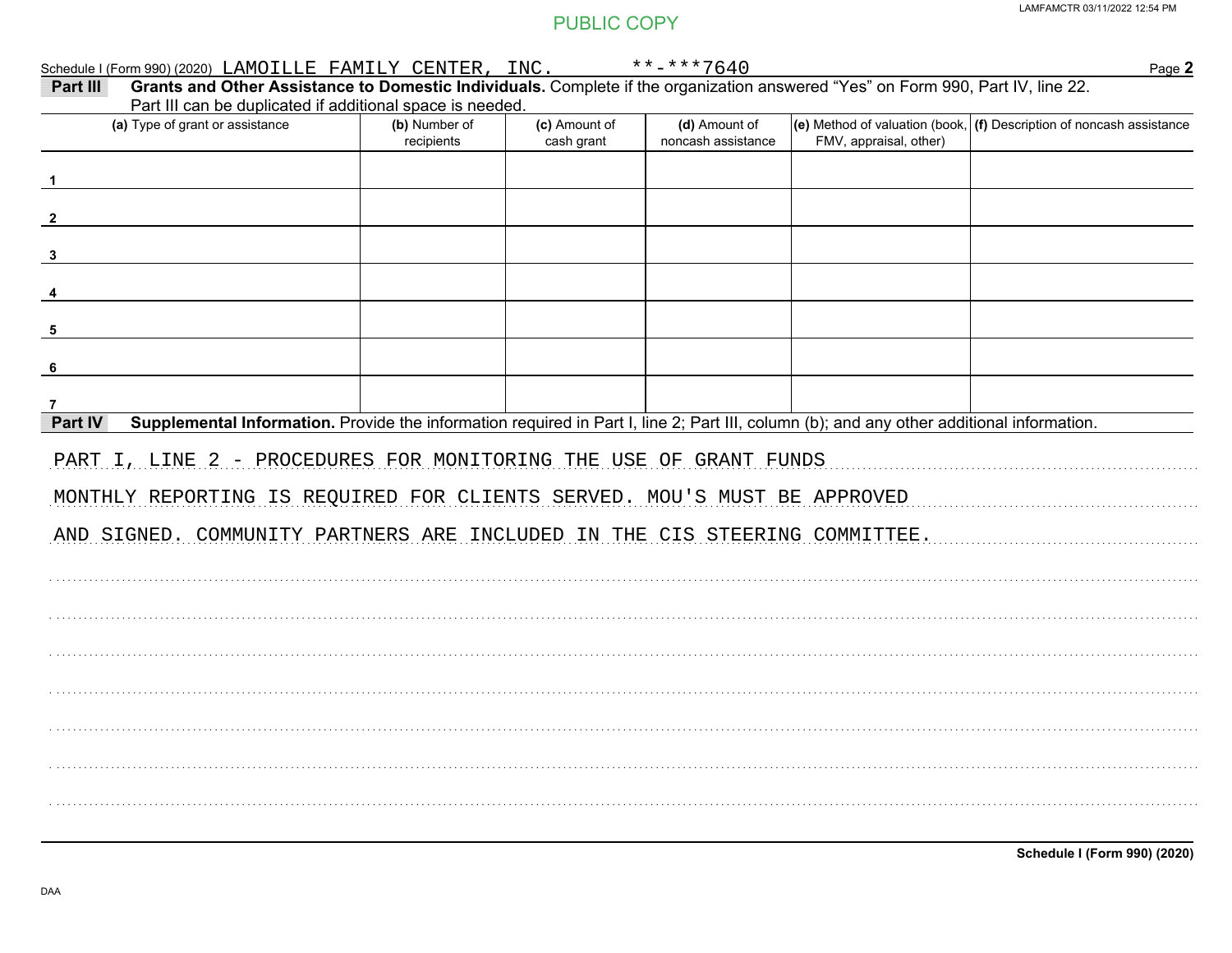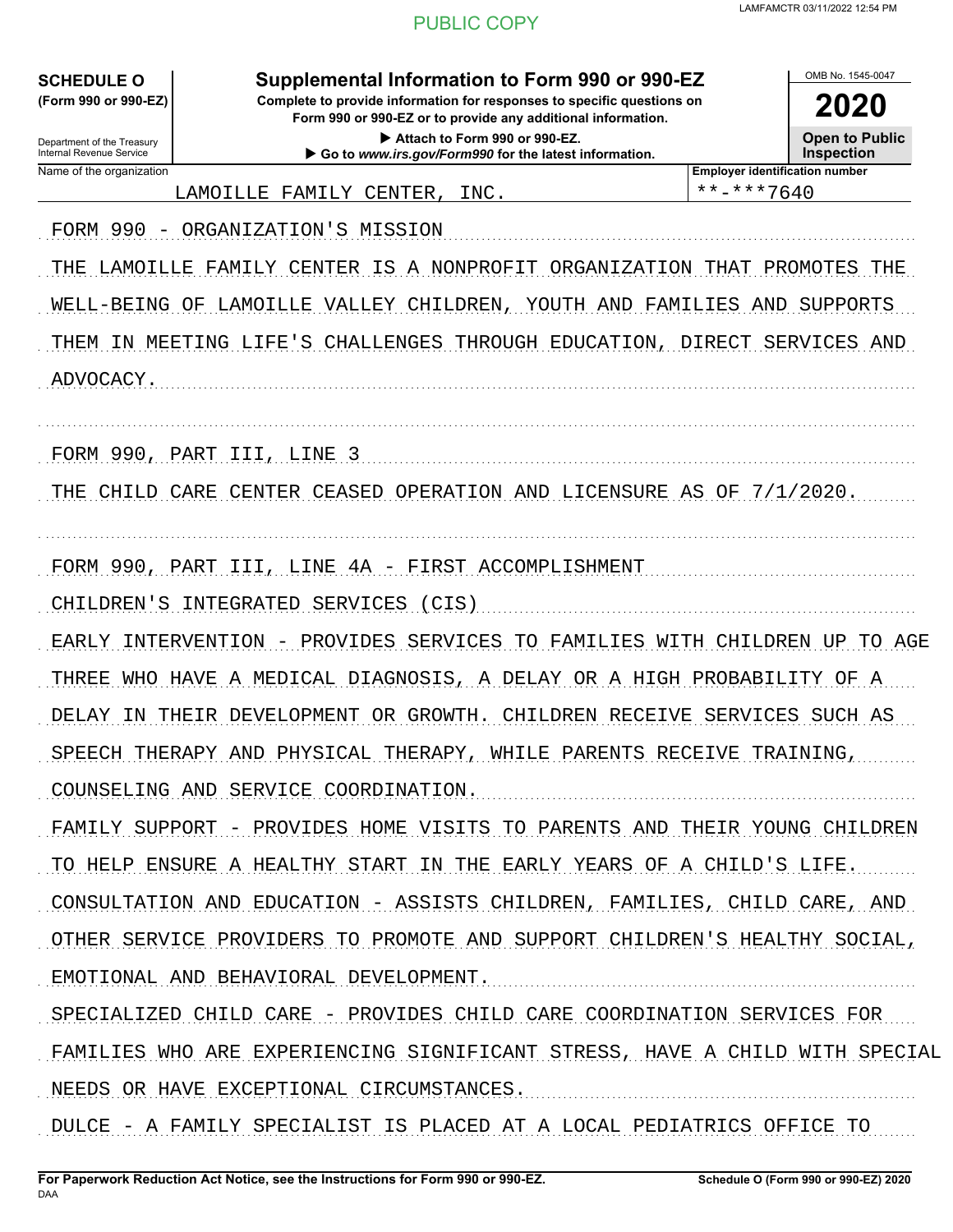| <b>PUBLIC COPY</b>                                                                                  | LAMFAMCTR 03/11/2022 12:54 PM                                 |
|-----------------------------------------------------------------------------------------------------|---------------------------------------------------------------|
| Schedule O (Form 990 or 990-EZ) 2020<br>Name of the organization<br>LAMOILLE FAMILY CENTER,<br>INC. | Page 2<br><b>Employer identification number</b><br>**-***7640 |
| PROACTIVELY ADDRESS SOCIAL DETERMINANTS OF<br>HEALTH TO                                             | PROMOTE<br>HEALTHY                                            |
| DEVELOPMENT OF<br>INFANTS FROM BIRTH TO SIX MONTHS OF AGE, AND PROVIDE SUPPORT                      |                                                               |
| THEIR PARENTS.<br>TO                                                                                |                                                               |
| PROGRAM ADMINISTRATION - PROVIDES ADMINISTRATIVE SUPPORT AND<br>CIS                                 |                                                               |
| SUPERVISION FOR THE CIS PROGRAM,<br>INCLUDING ADMINISTRATION AND                                    | OVERSIGHT OF                                                  |
| THE SUBCONTRACTS WITH COMMUNITY PARTNERS LAMOILLE HOME HEALTH AND HOSPICE,                          |                                                               |
| CALEDONIA HOME HEALTH AND HOSPICE, AND LAMOILLE COUNTY MENTAL HEALTH                                |                                                               |
| SERVICES.                                                                                           |                                                               |
|                                                                                                     |                                                               |
| FORM 990, PART III, LINE 4B - SECOND ACCOMPLISHMENT                                                 |                                                               |
| HEALTHY LAMOILLE VALLEY (HLV)                                                                       |                                                               |
| HLV'S PRIMARY FOCUS IS PREVENTING SUBSTANCE ABUSE AMONG YOUTH AND YOUNG                             |                                                               |
| INCLUDED IN HLV'S PROGRAMS ARE THE FOLLOWING:<br>ADULTS.                                            |                                                               |
| REGIONAL PREVENTION PARTNERSHIP - WORKS COLLABORATIVELY WITH DIVERSE                                |                                                               |
| COMMUNITY PARTNERS TO PREVENT AND REDUCE UNDERAGE USE OF ALCOHOL, BINGE                             |                                                               |
| DRINKING AND TOBACCO WHILE INCREASING PRESCRIPTION DRUG SAFETY AND                                  |                                                               |
| MARIJUANA EDUCATION. HLV COLLABORATES WITH THE COLLEGE-AGE POPULATION TO                            |                                                               |
| LOOK AT HIGH-RISK ALCOHOL AND DRUG USE.                                                             |                                                               |
| DRUG FREE COMMUNITY - THIS PROJECT'S TWO MAIN GOALS ARE TO BUILD COALITION                          |                                                               |
| CAPACITY AND REDUCE YOUTH SUBSTANCE MISUSE. THIS IS DONE THROUGH A VARIETY                          |                                                               |
| OF INTERVENTIONS WITH YOUTH, PARENTS, SCHOOLS, BUSINESSES, THE MEDICAL                              |                                                               |
| COMMUNITY, AND TOWNS.                                                                               |                                                               |
| TOBACCO PREVENTION - CONSISTS OF A COMMUNITY COLLABORATIVE MEETING                                  |                                                               |
| REGULARLY TO ADDRESS TOBACCO USE AND SECOND-HAND SMOKE, SHARE CESSATION                             |                                                               |

OPPORTUNITIES AND PREVENT YOUTH INITIATION.

PREVENTION INFRASTRUCTURE ACTIVITIES - ANOTHER PIECE OF HLV'S WORK EXPLORES THE LINKAGES BETWEEN TOXIC STRESS/ADVERSE CHILDHOOD EXPERIENCES (ACES) AND

PAGE 1 OF 3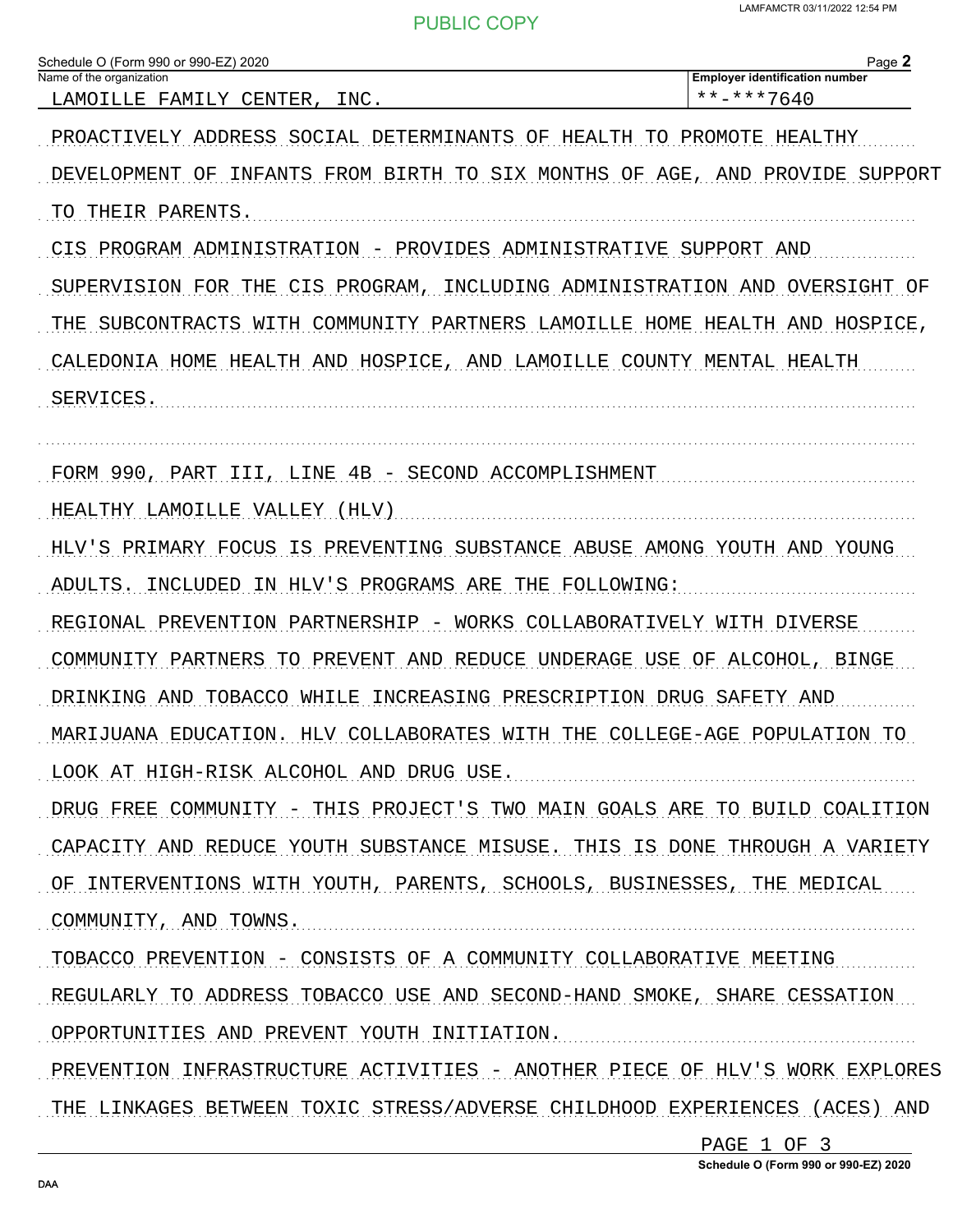| Schedule O (Form 990 or 990-EZ) 2020<br>Name of the organization<br>LAMOILLE FAMILY CENTER,<br>TNC. | Page 2<br><b>Employer identification number</b><br>**-***7640 |
|-----------------------------------------------------------------------------------------------------|---------------------------------------------------------------|
| SUBSTANCE<br>MISUSE;<br>THEN PARTNERING<br>WITH                                                     | THE<br>COMMUNITY<br>TО<br>REDUCE<br>ACES<br>THROUGH           |
| REDUCE<br>MULTI-GENERATIONAL APPROACH TO                                                            | FUTURE SUBSTANCE ABUSE.                                       |
| COLLEGE<br>PREVENTION INITIATIVE - A SUB-AWARD AGREEMENT BETWEEN                                    | THE<br>CENTER                                                 |
| FOR HEALTH AND LEARNING AND HLV ON BEHALF                                                           | THE VERMONT DEPARTMENT OF<br>OF                               |
| DIVISION OF ALCOHOL AND DRUG ABUSE<br>HEALTH'S                                                      | PROGRAMS FOR THE<br>PURPOSES OF                               |
| SECONDARY SUBSTANCE<br>MISUSE<br>PRIMARY AND                                                        | PREVENTION STRATEGIES<br>FOR COLLEGE-                         |
| STUDENTS<br>THIS<br>AGE                                                                             | INCLUDES WORKING ON POLICY CHANGES, RESTORATIVE JUSTICE       |
| OPPORTUNITIES                                                                                       | OR OTHER STRATEGIES TO REDUCE SUBSTANCE MISUSE IN THIS        |
| POPULATION.                                                                                         |                                                               |
| EFFORTS<br>EXPLORING AND<br>OTHER<br>OTHER<br>INCLUDE                                               | IMPLEMENTING SUBSTANCE<br>ABUSE                               |
| PREVENTION CURRICULUM AT THE                                                                        | ELEMENTARY SCHOOL LEVEL IN LAMOILLE COUNTY.                   |
| FORM 990, PART III,<br>LINE 4D - ALL OTHER ACCOMPLISHMENTS                                          |                                                               |
| CHILD CARE SUPPORT SERVICES                                                                         |                                                               |
| CHILD CARE CENTER - THE CENTER WAS PROVIDING HIGH-QUALITY CARE FOR UP TO                            |                                                               |
| EIGHT CHILDREN FROM SIX WEEKS TO SECOND BIRTHDAY ON SITE AT THE CENTER. THE                         |                                                               |
| CENTER CLOSED PERMANENTLY IN JULY 2020. WORK BEGAN IN FISCAL YEAR 2021 TO                           |                                                               |
| DESIGN A POTENTIALLY LARGER CHILD CARE CENTER WHILE STILL PROMOTING THE                             |                                                               |
| PHYSICAL, SOCIAL, EMOTIONAL, AND COGNITIVE DEVELOPMENT OF YOUNG CHILDREN                            |                                                               |
| WHILE RESPONDING TO THE NEEDS OF THE FAMILIES.                                                      |                                                               |
| CHILD CARE FINANCIAL ASSISTANCE - SPECIALISTS ASSIST INCOME-ELIGIBLE                                |                                                               |
| FAMILIES WHO HAVE A SERVICE NEED (EMPLOYMENT, TRAINING, ETC.) THROUGH THE                           |                                                               |
| SUBSIDIZED CHILD CARE PROCESS.                                                                      |                                                               |
| CHILD CARE REFERRAL - THE REFERRAL SPECIALIST OFFERS INFORMATION ON QUALITY                         |                                                               |
| CHILD CARE AND MAINTAINS A DATABASE OF ALL REGISTERED AND LICENSED CHILD                            |                                                               |
| CARE PROGRAMS IN THE LAMOILLE VALLEY.                                                               |                                                               |

PAGE 2 OF 3 Schedule O (Form 990 or 990-EZ) 2020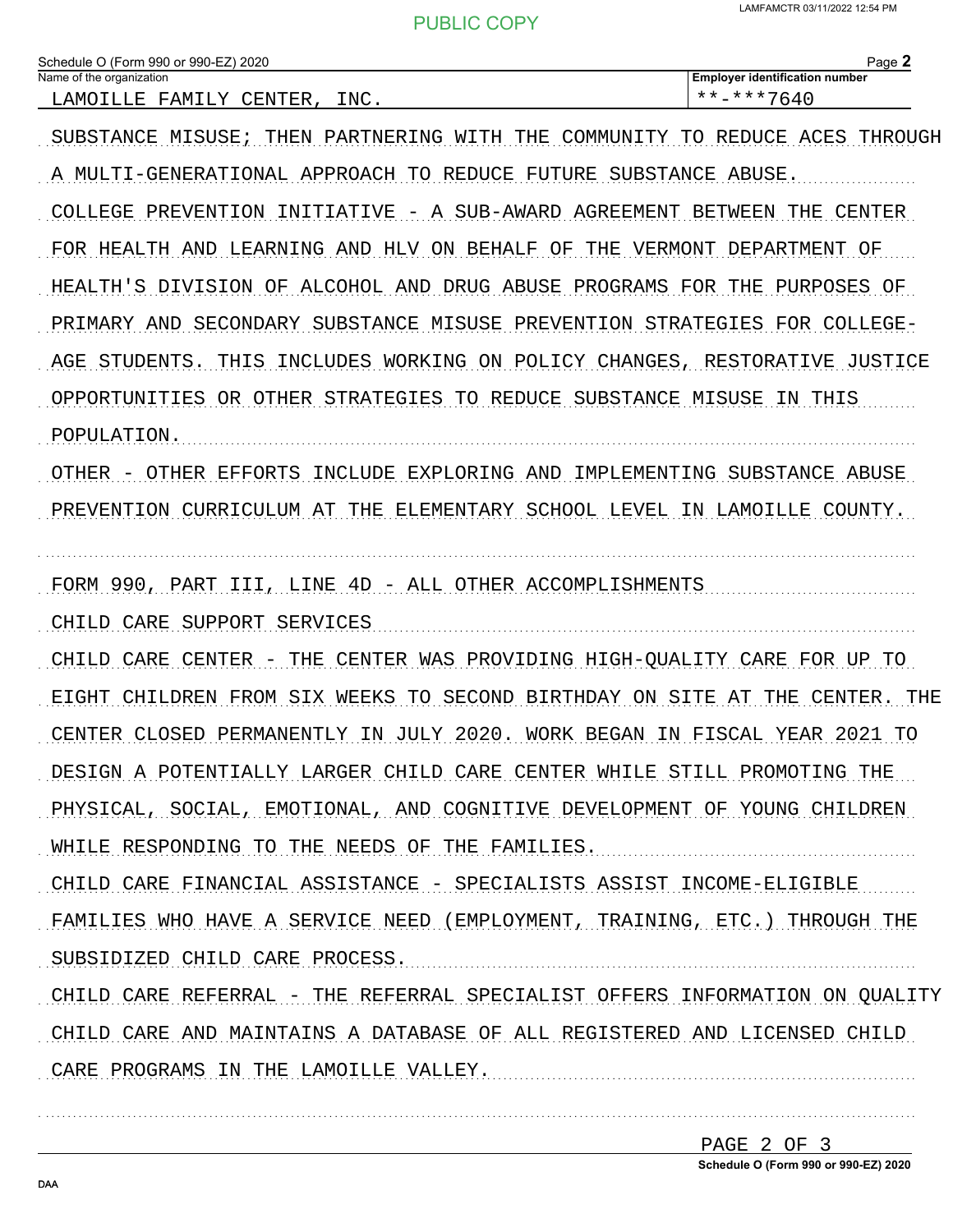LAMFAMCTR 03/11/2022 12:54 PM

| Schedule O (Form 990 or 990-EZ) 2020<br>Name of the organization                                                                                                                                                     | Page 2<br><b>Employer identification number</b> |
|----------------------------------------------------------------------------------------------------------------------------------------------------------------------------------------------------------------------|-------------------------------------------------|
| LAMOILLE FAMILY CENTER,<br>INC.                                                                                                                                                                                      | **-***7640                                      |
| FAMILY SERVICES                                                                                                                                                                                                      |                                                 |
| PARENT EDUCATION - OFFERS PARENTING SUPPORT SERVICES INCLUDING PLAYGROUPS,                                                                                                                                           |                                                 |
| TRAINING SESSIONS,<br>WRITTEN RESOURCES, AND REFERRALS FOR PARENTS AND                                                                                                                                               |                                                 |
|                                                                                                                                                                                                                      |                                                 |
| CAREGIVERS WITH CHILDREN OF ALL AGES.                                                                                                                                                                                |                                                 |
| FAMILY EMERGENCY - PROVIDES FAMILIES IN NEED WITH LIMITED FUNDING AND GOODS                                                                                                                                          |                                                 |
| SUCH AS DIAPERS, CLOTHING AND CHILDREN'S ITEMS.                                                                                                                                                                      |                                                 |
| FORM 990, PART VI, LINE 11B - ORGANIZATION'S PROCESS TO REVIEW FORM 990                                                                                                                                              |                                                 |
| REVIEWED BY BOARD AND REVIEWED WITH ACCOUNTANT.                                                                                                                                                                      |                                                 |
| FORM 990, PART VI, LINE 12C - ENFORCEMENT OF CONFLICTS POLICY                                                                                                                                                        |                                                 |
| ANNUAL REVIEW BY E.D. AND NEW DISCLOSURE SIGNED BY BOARD MEMBERS.                                                                                                                                                    |                                                 |
| FORM 990, PART VI, LINE 15A - COMPENSATION PROCESS FOR TOP OFFICIAL<br>DIRECTOR'S COMPENSATION IS SUBJECT TO THE<br>EXECUTIVE<br>THE<br>NON-PROFIT SALARY SURVEY IS USED AS A REFERENCE.<br>THE BOARD.<br>THE<br>OF. | REVIEW AND APPROVAL                             |
| FORM 990, PART VI, LINE 15B - COMPENSATION PROCESS FOR OFFICERS                                                                                                                                                      |                                                 |
| APPROVED BY BOARD; NON-PROFIT SALARY SURVEY USED AS REFERENCE.                                                                                                                                                       |                                                 |
| FORM 990, PART VI, LINE 19 - GOVERNING DOCUMENTS DISCLOSURE EXPLANATION<br>LFC WEBSITE OR AS REQUESTED.                                                                                                              |                                                 |
|                                                                                                                                                                                                                      |                                                 |
|                                                                                                                                                                                                                      |                                                 |
|                                                                                                                                                                                                                      |                                                 |
|                                                                                                                                                                                                                      | PAGE 3 OF 3                                     |

| C IU C IUDA |  |                                      |
|-------------|--|--------------------------------------|
|             |  | Schedule O (Form 990 or 990-EZ) 2020 |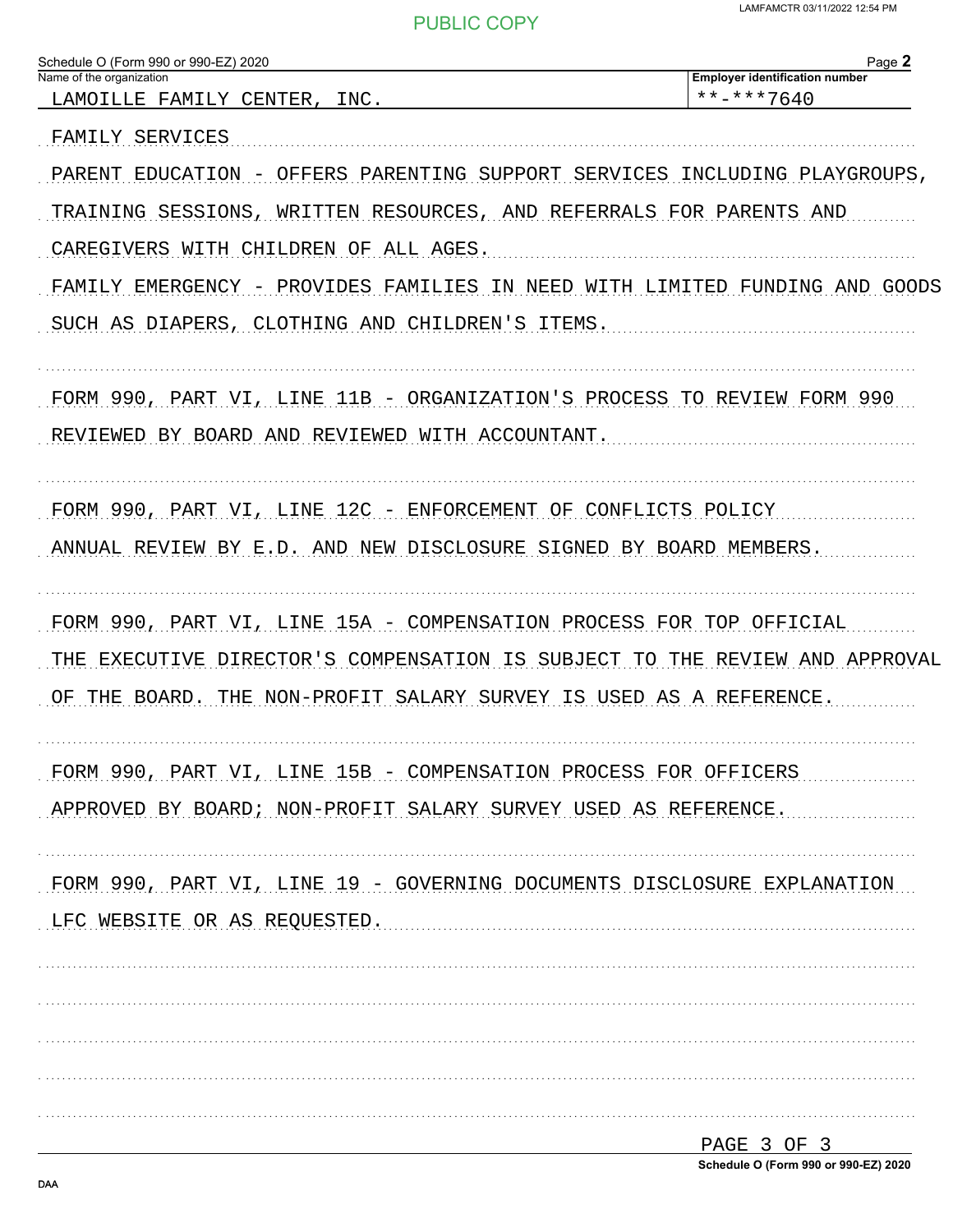LAMFAMCTR 03/11/2022 12:54 PM

|                | Form 4562                                                                                                                                                                                                     | <b>Depreciation and Amortization</b><br>(Including Information on Listed Property)<br>Attach to your tax return. |                                            |                                                                                                                                                     |                  |                              |                |                 |                  |                         | OMB No. 1545-0172<br>2020                                                                                |
|----------------|---------------------------------------------------------------------------------------------------------------------------------------------------------------------------------------------------------------|------------------------------------------------------------------------------------------------------------------|--------------------------------------------|-----------------------------------------------------------------------------------------------------------------------------------------------------|------------------|------------------------------|----------------|-----------------|------------------|-------------------------|----------------------------------------------------------------------------------------------------------|
|                | Department of the Treasury<br>(99)<br>Internal Revenue Service                                                                                                                                                |                                                                                                                  |                                            | Go to www.irs.gov/Form4562 for instructions and the latest information.                                                                             |                  |                              |                |                 |                  |                         | Attachment<br>179<br>Sequence No.                                                                        |
|                | Name(s) shown on return                                                                                                                                                                                       |                                                                                                                  |                                            |                                                                                                                                                     |                  |                              |                |                 |                  | Identifying number      |                                                                                                          |
|                |                                                                                                                                                                                                               |                                                                                                                  |                                            | LAMOILLE FAMILY CENTER, INC.                                                                                                                        |                  |                              |                |                 |                  |                         | **-***7640                                                                                               |
|                | Business or activity to which this form relates                                                                                                                                                               |                                                                                                                  |                                            |                                                                                                                                                     |                  |                              |                |                 |                  |                         |                                                                                                          |
|                | INDIRECT DEPRECIATION                                                                                                                                                                                         |                                                                                                                  |                                            |                                                                                                                                                     |                  |                              |                |                 |                  |                         |                                                                                                          |
| Part I         |                                                                                                                                                                                                               |                                                                                                                  |                                            | <b>Election To Expense Certain Property Under Section 179</b><br>Note: If you have any listed property, complete Part V before you complete Part I. |                  |                              |                |                 |                  |                         |                                                                                                          |
| 1              | Maximum amount (see instructions)                                                                                                                                                                             |                                                                                                                  |                                            |                                                                                                                                                     |                  |                              |                |                 |                  | 1                       | 1,040,000                                                                                                |
| 2              |                                                                                                                                                                                                               |                                                                                                                  |                                            |                                                                                                                                                     |                  |                              |                |                 |                  | $\overline{2}$          |                                                                                                          |
| 3              |                                                                                                                                                                                                               |                                                                                                                  | $\overline{3}$                             | 2,590,000                                                                                                                                           |                  |                              |                |                 |                  |                         |                                                                                                          |
| 4              |                                                                                                                                                                                                               |                                                                                                                  |                                            |                                                                                                                                                     |                  |                              |                |                 |                  | $\overline{\mathbf{A}}$ |                                                                                                          |
| 5              | Dollar limitation for tax year. Subtract line 4 from line 1. If zero or less, enter -0-. If married filing separately, see instructions                                                                       |                                                                                                                  |                                            |                                                                                                                                                     |                  |                              |                |                 |                  | 5                       |                                                                                                          |
| 6              |                                                                                                                                                                                                               | (a) Description of property                                                                                      |                                            |                                                                                                                                                     |                  | (b) Cost (business use only) |                |                 | (c) Elected cost |                         |                                                                                                          |
|                |                                                                                                                                                                                                               |                                                                                                                  |                                            |                                                                                                                                                     |                  |                              |                |                 |                  |                         |                                                                                                          |
|                |                                                                                                                                                                                                               |                                                                                                                  |                                            |                                                                                                                                                     |                  |                              |                |                 |                  |                         |                                                                                                          |
| 7              | Listed property. Enter the amount from line 29                                                                                                                                                                |                                                                                                                  |                                            |                                                                                                                                                     |                  |                              | $\overline{7}$ |                 |                  |                         |                                                                                                          |
| 8              | Total elected cost of section 179 property. Add amounts in column (c), lines 6 and 7 [[[[[[[[[[[[[[[[[[[[[[[[                                                                                                 |                                                                                                                  |                                            |                                                                                                                                                     |                  |                              |                |                 |                  | 8                       |                                                                                                          |
| 9              | Tentative deduction. Enter the smaller of line 5 or line 8                                                                                                                                                    |                                                                                                                  |                                            |                                                                                                                                                     |                  |                              |                |                 |                  | 9<br>10                 |                                                                                                          |
| 10<br>11       | Carryover of disallowed deduction from line 13 of your 2019 Form 4562<br>[[[CORDIN 4562]<br>Business income limitation. Enter the smaller of business income (not less than zero) or line 5. See instructions |                                                                                                                  |                                            |                                                                                                                                                     |                  |                              |                |                 |                  | 11                      |                                                                                                          |
| 12             | Section 179 expense deduction. Add lines 9 and 10, but don't enter more than line 11                                                                                                                          |                                                                                                                  |                                            |                                                                                                                                                     |                  |                              |                |                 |                  | 12                      |                                                                                                          |
| 13             | Carryover of disallowed deduction to 2021. Add lines 9 and 10, less line 12                                                                                                                                   |                                                                                                                  |                                            |                                                                                                                                                     |                  |                              | 13             |                 |                  |                         |                                                                                                          |
|                | Note: Don't use Part II or Part III below for listed property. Instead, use Part V.                                                                                                                           |                                                                                                                  |                                            |                                                                                                                                                     |                  |                              |                |                 |                  |                         |                                                                                                          |
| Part II        |                                                                                                                                                                                                               |                                                                                                                  |                                            |                                                                                                                                                     |                  |                              |                |                 |                  |                         | Special Depreciation Allowance and Other Depreciation (Don't include listed property. See instructions.) |
| 14             | Special depreciation allowance for qualified property (other than listed property) placed in service                                                                                                          |                                                                                                                  |                                            |                                                                                                                                                     |                  |                              |                |                 |                  |                         |                                                                                                          |
|                | during the tax year. See instructions                                                                                                                                                                         |                                                                                                                  |                                            |                                                                                                                                                     |                  |                              |                |                 |                  | 14                      |                                                                                                          |
| 15             |                                                                                                                                                                                                               |                                                                                                                  |                                            |                                                                                                                                                     |                  |                              |                |                 |                  | 15                      |                                                                                                          |
| 16             |                                                                                                                                                                                                               |                                                                                                                  |                                            |                                                                                                                                                     |                  |                              |                |                 |                  | 16                      | 11,571                                                                                                   |
| Part III       |                                                                                                                                                                                                               |                                                                                                                  |                                            | MACRS Depreciation (Don't include listed property. See instructions.)                                                                               |                  |                              |                |                 |                  |                         |                                                                                                          |
|                |                                                                                                                                                                                                               |                                                                                                                  |                                            |                                                                                                                                                     | <b>Section A</b> |                              |                |                 |                  |                         |                                                                                                          |
| 17             | MACRS deductions for assets placed in service in tax years beginning before 2020                                                                                                                              |                                                                                                                  |                                            |                                                                                                                                                     |                  |                              |                |                 |                  | 17                      | 0                                                                                                        |
| 18             | If you are electing to group any assets placed in service during the tax year into one or more general asset accounts, check here                                                                             |                                                                                                                  |                                            | Section B-Assets Placed in Service During 2020 Tax Year Using the General Depreciation System                                                       |                  |                              |                |                 |                  |                         |                                                                                                          |
|                | (a) Classification of property                                                                                                                                                                                |                                                                                                                  | (b) Month and year<br>placed in<br>service | (c) Basis for depreciation<br>(business/investment use<br>only-see instructions)                                                                    |                  | (d) Recovery<br>period       |                | (e) Convention  | (f) Method       |                         | (g) Depreciation deduction                                                                               |
| 19a            | 3-year property                                                                                                                                                                                               |                                                                                                                  |                                            |                                                                                                                                                     |                  |                              |                |                 |                  |                         |                                                                                                          |
| b              | 5-year property                                                                                                                                                                                               |                                                                                                                  |                                            |                                                                                                                                                     |                  |                              |                |                 |                  |                         |                                                                                                          |
| c              | 7-year property                                                                                                                                                                                               |                                                                                                                  |                                            |                                                                                                                                                     |                  |                              |                |                 |                  |                         |                                                                                                          |
| d              | 10-year property                                                                                                                                                                                              |                                                                                                                  |                                            |                                                                                                                                                     |                  |                              |                |                 |                  |                         |                                                                                                          |
| е              | 15-year property                                                                                                                                                                                              |                                                                                                                  |                                            |                                                                                                                                                     |                  |                              |                |                 |                  |                         |                                                                                                          |
| f.             | 20-year property                                                                                                                                                                                              |                                                                                                                  |                                            |                                                                                                                                                     |                  |                              |                |                 |                  |                         |                                                                                                          |
| g              | 25-year property                                                                                                                                                                                              |                                                                                                                  |                                            |                                                                                                                                                     |                  | 25 yrs.                      |                |                 | S/L              |                         |                                                                                                          |
|                | h Residential rental<br>property                                                                                                                                                                              |                                                                                                                  |                                            |                                                                                                                                                     |                  | 27.5 yrs.                    |                | MМ<br><b>MM</b> | S/L<br>S/L       |                         |                                                                                                          |
|                | <i>i</i> Nonresidential real                                                                                                                                                                                  |                                                                                                                  |                                            |                                                                                                                                                     |                  | 27.5 yrs.<br>39 yrs.         |                | MМ              | S/L              |                         |                                                                                                          |
|                | property                                                                                                                                                                                                      |                                                                                                                  |                                            |                                                                                                                                                     |                  |                              |                | MM              | S/L              |                         |                                                                                                          |
|                |                                                                                                                                                                                                               |                                                                                                                  |                                            | Section C-Assets Placed in Service During 2020 Tax Year Using the Alternative Depreciation System                                                   |                  |                              |                |                 |                  |                         |                                                                                                          |
| 20a            | Class life                                                                                                                                                                                                    |                                                                                                                  |                                            |                                                                                                                                                     |                  |                              |                |                 | S/L              |                         |                                                                                                          |
| b              | 12-year<br>S/L<br>12 yrs.                                                                                                                                                                                     |                                                                                                                  |                                            |                                                                                                                                                     |                  |                              |                |                 |                  |                         |                                                                                                          |
| c              | 30-year                                                                                                                                                                                                       |                                                                                                                  |                                            |                                                                                                                                                     |                  | 30 yrs.                      |                | MМ              | S/L              |                         |                                                                                                          |
| d              | 40-year                                                                                                                                                                                                       |                                                                                                                  |                                            |                                                                                                                                                     |                  | 40 yrs.                      |                | MМ              | S/L              |                         |                                                                                                          |
| <b>Part IV</b> |                                                                                                                                                                                                               | <b>Summary</b> (See instructions.)                                                                               |                                            |                                                                                                                                                     |                  |                              |                |                 |                  |                         |                                                                                                          |
| 21             | Listed property. Enter amount from line 28                                                                                                                                                                    |                                                                                                                  |                                            |                                                                                                                                                     |                  |                              |                |                 |                  | 21                      |                                                                                                          |
| 22             | Total. Add amounts from line 12, lines 14 through 17, lines 19 and 20 in column (g), and line 21. Enter<br>here and on the appropriate lines of your return. Partnerships and S corporations—see instructions |                                                                                                                  |                                            |                                                                                                                                                     |                  |                              |                |                 |                  | 22                      | 11,571                                                                                                   |
| 23             | For assets shown above and placed in service during the current year, enter the                                                                                                                               |                                                                                                                  |                                            |                                                                                                                                                     |                  |                              |                |                 |                  |                         |                                                                                                          |
|                |                                                                                                                                                                                                               |                                                                                                                  |                                            |                                                                                                                                                     |                  |                              | 23             |                 |                  |                         |                                                                                                          |
|                | For Paperwork Reduction Act Notice, see separate instructions.                                                                                                                                                |                                                                                                                  |                                            |                                                                                                                                                     |                  |                              |                |                 |                  |                         | Form 4562 (2020)                                                                                         |
| DAA            |                                                                                                                                                                                                               |                                                                                                                  |                                            |                                                                                                                                                     |                  |                              |                |                 |                  |                         | THERE ARE NO AMOUNTS FOR PAGE 2                                                                          |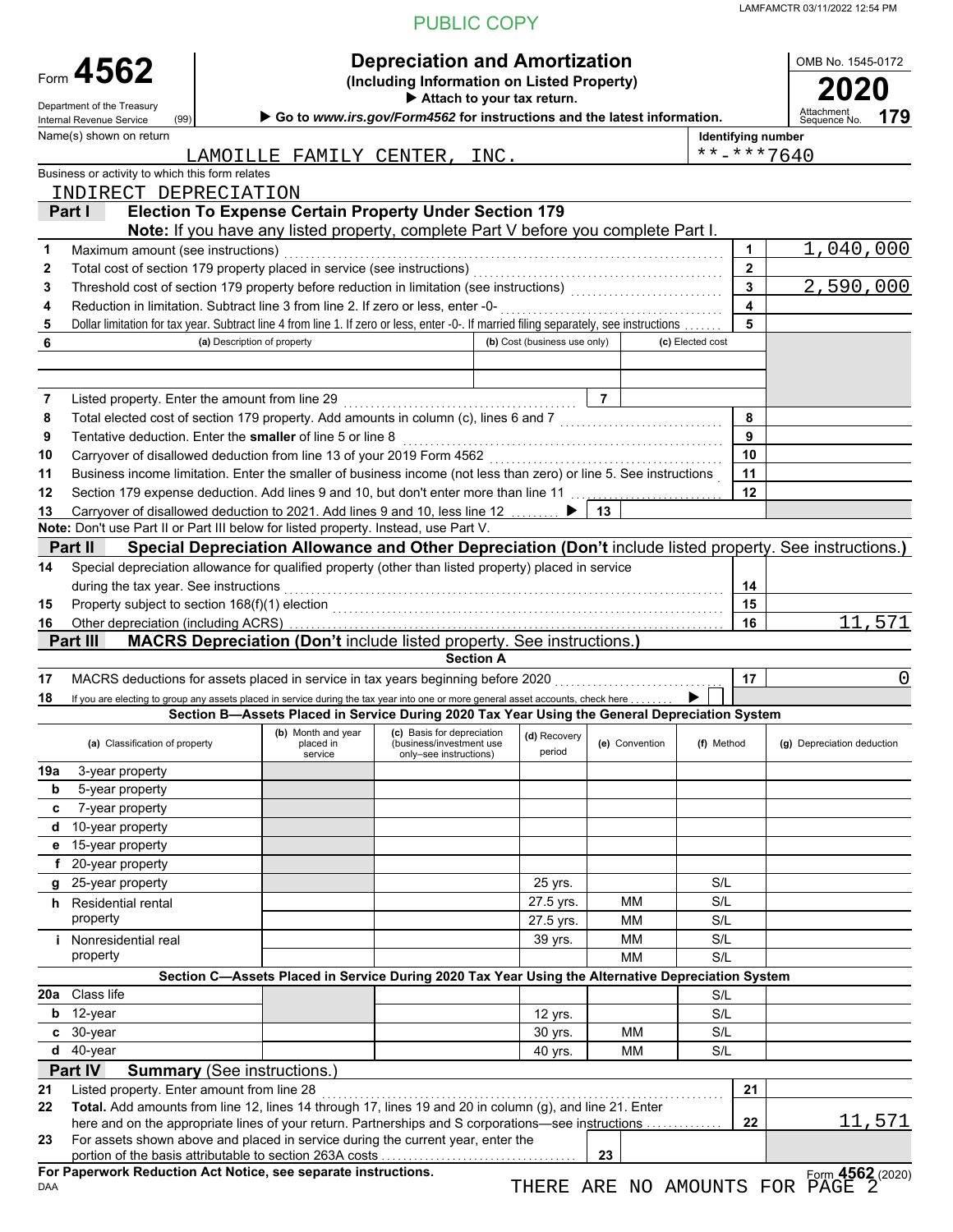## **Two Year Comparison Report 2019 & 2020**

|      | For calendar vear 2020.<br>or tax year beginning, | 20<br>( | and the state of the state of the<br>endina | $\overline{ }$ |                                |
|------|---------------------------------------------------|---------|---------------------------------------------|----------------|--------------------------------|
| Name |                                                   |         |                                             |                | Taxpaver Identification Number |

 $06/30/21$ 

|                     | LAMOILLE FAMILY CENTER,<br>INC.                                |                           |                           |           |           | **-***7640         |
|---------------------|----------------------------------------------------------------|---------------------------|---------------------------|-----------|-----------|--------------------|
|                     |                                                                |                           | 2019                      | 2020      |           | <b>Differences</b> |
|                     | 1. Contributions, gifts, grants                                | 1.                        | 405,814                   |           | 355,914   | $-49,900$          |
|                     | 2. Membership dues and assessments                             | 2.                        |                           |           |           |                    |
|                     | 3. Government contributions and grants                         | 3.                        | 656,456                   |           | 772,975   | 116,519            |
| Φ<br>$\overline{a}$ |                                                                | $\overline{\mathbf{4}}$ . | 1,079,297                 |           | 896,091   | $-183, 206$        |
| c<br>$\bullet$      | 5. Investment income                                           | 5.                        | 47,763                    |           | 36,900    | $-10,863$          |
| >                   | 6. Proceeds from tax exempt bonds                              | 6.                        |                           |           |           |                    |
| œ                   | 7. Net gain or (loss) from sale of assets other than inventory | 7.                        | $-80,446$                 |           | $-20,947$ | 59,499             |
|                     | 8. Net income or (loss) from fundraising events                | 8.                        |                           |           |           |                    |
|                     | 9. Net income or (loss) from gaming                            | 9.                        |                           |           |           |                    |
|                     | 10. Net gain or (loss) on sales of inventory                   | 10.                       |                           |           |           |                    |
|                     | 11. Other revenue                                              | 11.                       | 196                       |           | -3        | -199               |
|                     | 12. Total revenue. Add lines 1 through 11                      | 12.                       | 2,109,080                 | 2,040,930 |           | $-68,150$          |
|                     | 13. Grants and similar amounts paid                            | 13.                       | 178,721                   |           | 194,312   | 15,591             |
|                     | 14. Benefits paid to or for members                            | 14.                       |                           |           |           |                    |
| w<br>$\omega$       | 15. Compensation of officers, directors, trustees, etc.        | 15.                       | 69,898                    |           | 72,657    | 2,759              |
| n<br>$\mathbf{C}$   | 16. Salaries, other compensation, and employee benefits        | 16.                       | 1,336,422                 | 1,462,989 |           | 126,567            |
| Ф                   |                                                                | 17.                       |                           |           |           |                    |
|                     | 18. Other professional fees                                    | 18.                       | 102,062                   |           | 81,002    | $-21,060$          |
| ш                   | 19. Occupancy, rent, utilities, and maintenance                | 19.                       | 30,723                    |           | 25,975    | $-4,748$           |
|                     |                                                                | 20.                       | 16,218                    |           | 10,639    | $-5,579$           |
|                     | 21. Other expenses                                             | 21.                       | 193,077                   |           | 212,121   | 19,044             |
|                     | 22. Total expenses. Add lines 13 through 21                    | 22.                       | 1,927,121                 | 2,059,695 |           | 132,574            |
|                     | 23. Excess or (Deficit). Subtract line 22 from line 12         | 23.                       | 181,959                   |           | $-18,765$ | $-200,724$         |
|                     | 24. Total exempt revenue                                       | 24.                       | 2,109,080                 | 2,040,930 |           | $-68,150$          |
|                     | 25. Total unrelated revenue                                    | 25.                       |                           |           |           |                    |
|                     | 26. Total excludable revenue                                   | 26.                       | 1,046,810                 |           | 912,041   | $-134,769$         |
|                     | 27. Total assets                                               | 27.                       | $\overline{2}$ , 779, 164 | 2,973,499 |           | 194,335            |
|                     | 28. Total liabilities                                          | 28.                       | 191,208                   |           | 155,852   | $-35,356$          |
|                     | 29. Retained earnings                                          | 29.                       | 2,587,956                 | 2,817,647 |           | 229,691            |
| Other Information   | 30. Number of voting members of governing body                 | 30.                       | 9                         | 6         |           |                    |
|                     | 31. Number of independent voting members of governing body     | 31.                       | 9                         | 6         |           |                    |
|                     | 32. Number of employees                                        | 32.                       | $\overline{52}$           | 44        |           |                    |
|                     | 33. Number of volunteers                                       | 33.                       | 75                        | 10        |           |                    |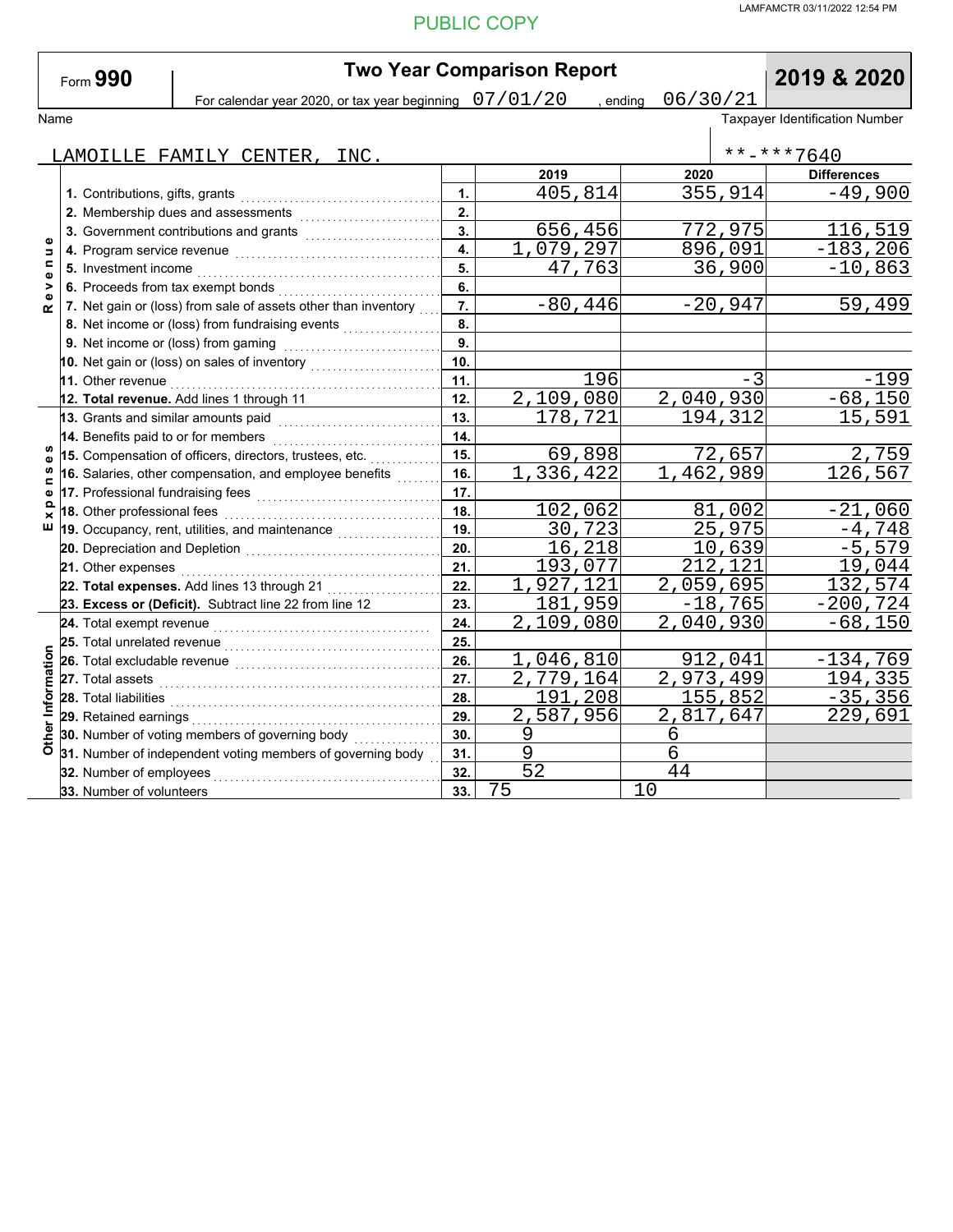#### Form 990

### **990 Tax Return History 2020**



Name

#### LAMOILLE FAMILY CENTER, INC.

|                                                                                                                                                                                                                                                                                   | 2016                   | 2017        | 2018       | 2019      | 2020      | 2021 |
|-----------------------------------------------------------------------------------------------------------------------------------------------------------------------------------------------------------------------------------------------------------------------------------|------------------------|-------------|------------|-----------|-----------|------|
| Contributions, gifts, grants                                                                                                                                                                                                                                                      | 799,152                | 906,231     | 811,632    | 1,062,270 | 1,128,889 |      |
| Membership dues<br>                                                                                                                                                                                                                                                               |                        |             |            |           |           |      |
| Program service revenue                                                                                                                                                                                                                                                           | 1,198,996              | 1,202,759   | 1,144,405  | 1,079,297 | 896,091   |      |
|                                                                                                                                                                                                                                                                                   | 7,928                  | 19,743      | 21,160     | $-80,446$ | $-20,947$ |      |
|                                                                                                                                                                                                                                                                                   | 30,512                 | 37,929      | 43,056     | 47,763    | 36,900    |      |
| Fundraising revenue (income/loss) _________                                                                                                                                                                                                                                       |                        |             |            |           |           |      |
| Gaming revenue (income/loss)                                                                                                                                                                                                                                                      |                        |             |            |           |           |      |
|                                                                                                                                                                                                                                                                                   | 14,878                 | 13,082      | 142        | 196       | $-3$      |      |
| Total revenue manual contracts and the contracts of the contracts of the contracts of the contracts of the contracts                                                                                                                                                              | $\overline{2,051,466}$ | 2,179,744   | 2,020,395  | 2,109,080 | 2,040,930 |      |
| Grants and similar amounts paid                                                                                                                                                                                                                                                   | 217,570                | 208,811     | 201,221    | 178,721   | 194,312   |      |
| Benefits paid to or for members <b>SACCO</b>                                                                                                                                                                                                                                      |                        |             |            |           |           |      |
| Compensation of officers, etc.                                                                                                                                                                                                                                                    | 69,234                 | 85,922      | 69,243     | 69,898    | 72,657    |      |
|                                                                                                                                                                                                                                                                                   | 1,299,053              | 1,282,154   | , 320, 319 | 1,336,422 | 1,462,989 |      |
|                                                                                                                                                                                                                                                                                   | 64,893                 | 103,378     | 82,040     | 102,062   | 81,002    |      |
|                                                                                                                                                                                                                                                                                   | 35,623                 | 46,268      | 26,494     | 30,723    | 25,975    |      |
| Depreciation and depletion<br>                                                                                                                                                                                                                                                    | 19,360                 | 19,083      | 21,461     | 16,218    | 10,639    |      |
|                                                                                                                                                                                                                                                                                   | 224,698                | 225,258     | 216,478    | 193,077   | 212,121   |      |
| Total expenses [11] contains the material contains the material contains the material contains the material of                                                                                                                                                                    | 1,930,431              | 1,970,874   | 1,937,256  | 1,927,121 | 2,059,695 |      |
| Excess or (Deficit) $\frac{1}{2}$ [100] $\frac{1}{2}$ [100] $\frac{1}{2}$ [100] $\frac{1}{2}$ [100] $\frac{1}{2}$ [100] $\frac{1}{2}$ [100] $\frac{1}{2}$ [100] $\frac{1}{2}$ [100] $\frac{1}{2}$ [100] $\frac{1}{2}$ [100] $\frac{1}{2}$ [100] $\frac{1}{2}$ [100] $\frac{1}{2}$ | 121,035                | 208,870     | 83,139     | 181,959   | $-18,765$ |      |
|                                                                                                                                                                                                                                                                                   |                        |             |            |           |           |      |
| Total exempt revenue                                                                                                                                                                                                                                                              | 2,051,466              | 2,179,744   | 2,020,395  | 2,109,080 | 2,040,930 |      |
| Total unrelated revenue                                                                                                                                                                                                                                                           |                        |             |            |           |           |      |
| Total excludable revenue                                                                                                                                                                                                                                                          | 1, 252, 314            | 1, 273, 513 | , 208, 763 | 1,046,810 | 912,041   |      |
|                                                                                                                                                                                                                                                                                   | 2, 174, 894            | 2,436,345   | 2,492,339  | 2,779,164 | 2,973,499 |      |
|                                                                                                                                                                                                                                                                                   | 195,415                | 249,147     | 191,597    | 191,208   | 155,852   |      |
| Net Fund Balances<br>. <b>.</b>                                                                                                                                                                                                                                                   | 1,979,479              | 2,187,198   | 2,300,742  | 2,587,956 | 2,817,647 |      |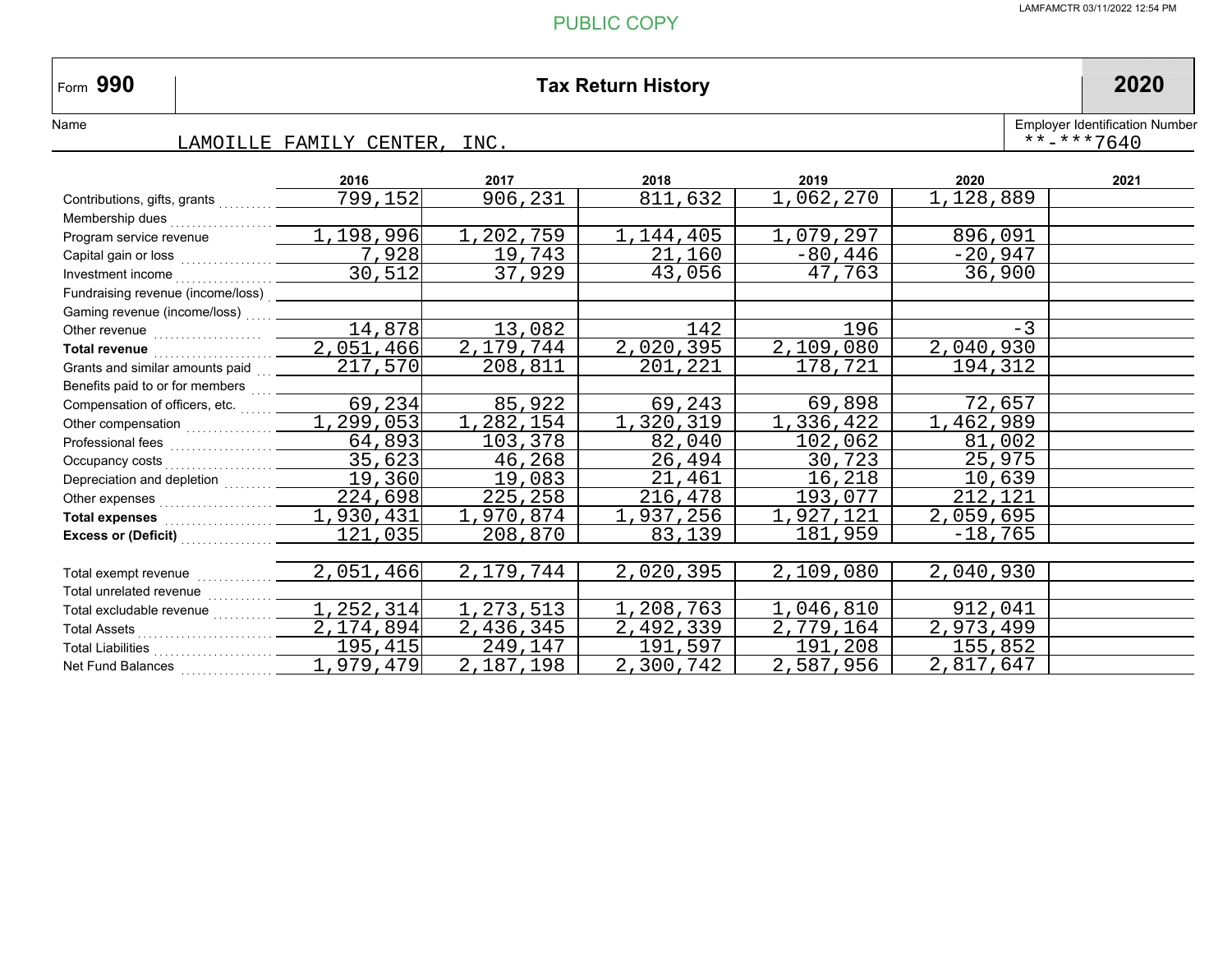### \*\*-\*\*\*7640 **Federal Asset Report NOBLIC COPY**

LAMFAMCTR\_LAMOILLE FAMILY CENTER, INCBLIC COPY 03/11/2022\_12:53 PM

|               | FYE: 6/30/2021                            |                    |                      | Form 990, Page 1                                                                                    |
|---------------|-------------------------------------------|--------------------|----------------------|-----------------------------------------------------------------------------------------------------|
| Asset         | Description                               | Date<br>In Service | Cost                 | Bus Sec<br><b>Basis</b><br>$\%$<br>179 Bonus<br><b>PerConv Meth</b><br>Prior<br>Current<br>for Depr |
|               |                                           |                    |                      |                                                                                                     |
|               | <b>Other Depreciation:</b>                |                    |                      |                                                                                                     |
|               | House                                     | 9/15/94            | 147,088              | 147,088 25 MO S/L<br>147,088<br>$\overline{0}$                                                      |
| 2             | Architect                                 | 4/10/02            | 4,794                | 192<br>4,794 25 MO S/L<br>3,500                                                                     |
| 3             | <b>Building Improvements</b>              | 6/30/95            | 95,206               | 95,206 25 MO S/L<br>95,206<br>0                                                                     |
|               | <b>Building Improvements</b>              | 9/15/95            | 4,287                | 4,287 25 MO S/L<br>43<br>4,244                                                                      |
| 5             | <b>Building Improvements</b>              | 2/13/97            | 210                  | 195<br>210<br>25 MO S/L<br>8                                                                        |
| 8             | Shed                                      | 11/07/97           | 1,839                | 1,839 25 MO S/L<br>1,667<br>74                                                                      |
| 9             | Shed                                      | 6/30/98            | 49                   | $\overline{2}$<br>49<br>25<br>MO S/L<br>43                                                          |
| 10            | Insulate/Attic/Fan/Catwalk                | 7/20/99            | 830                  | 33<br>830<br>689<br>25 MO S/L                                                                       |
| 12            | Little House Wall-Door FRA                | 8/20/99            | 499                  | 20<br>499<br>25 MO S/L<br>409                                                                       |
| 13            | Little House                              | 10/22/99           | 265                  | 25 MO S/L<br>212<br>265<br>11                                                                       |
| 14            | Closet to Increase Office                 | 10/20/99           | 675                  | 27<br>675<br>25 MO S/L<br>540                                                                       |
| 15            | Folding Door-Meeting Room                 | 2/11/00            | 1,850                | 1,511<br>74<br>1,850<br>25 MO S/L                                                                   |
| 16            | Flood Lights                              | 7/28/01            | 589                  | 23<br>589<br>446<br>25 MO S/L                                                                       |
| 17            | <b>Building Improvements</b>              | 8/30/01            | 191                  | 8<br>191<br>25<br>MO S/L<br>144                                                                     |
| 18            | Counter Top-Food                          | 9/30/01            | 475                  | 19<br>25 MO S/L<br>356<br>475                                                                       |
| 19            | Remodel Business Office                   | 8/13/01            | 655                  | 655<br>25 MO S/L<br>495<br>26                                                                       |
| 20            | Improved glass and door lock-Front Office | 4/07/08            | 971                  | 39<br>25 MO S/L<br>971<br>476                                                                       |
| 26            | 2 Dr File Cabinet                         | 5/13/94            | 114                  | 114<br>5 MO S/L<br>114<br>0                                                                         |
| 29            | 3 4 Dr File Cabinets                      | 6/29/94            | 492                  | 492<br>492<br>$10$ MO S/L<br>0                                                                      |
| 30            | 12 2 Dr File Cabinets                     | 6/29/94            | 1,439                | 1,439<br>5 MO S/L<br>1,439<br>0                                                                     |
| 31            | 2 Drwr File Cabinet- Jean                 | 6/21/95            | 111                  | 111<br>5 MO S/L<br>111<br>$\overline{0}$                                                            |
| 34            | 3 File Cabinets-CCRR                      | 10/10/96           | 342                  | 342<br>7 MO S/L<br>342<br>$\boldsymbol{0}$                                                          |
| 35            | Desk Tops                                 | 10/23/96           | 1,802                | 1,802<br>7 MO S/L<br>1,802<br>$\overline{0}$                                                        |
| 36            | 4 F Cabinets-Ann, Peg, Rita, Cybe         | 12/04/96           | 456                  | 456<br>7 MO S/L<br>456<br>$\boldsymbol{0}$                                                          |
| 39            | 4 Drawer Cabinet W/Lock-Food              | 6/30/97            | 149                  | 149<br>7 MO S/L<br>149<br>$\boldsymbol{0}$                                                          |
| 41            | Chair-Food                                | 7/31/97            | 157                  | 157<br>157<br>5 MO S/L<br>0                                                                         |
| 42            | 2 Drwr File Cabinet-Debb                  | 10/01/97           | 105                  | 105<br>7 MO S/L<br>105                                                                              |
| 43            | 2 Drwr File Cabinet- CCRR                 | 10/01/97           | 105                  | 105<br>7 MO S/L<br>105<br>0                                                                         |
| 44            | <b>Outside Fence</b>                      | 10/09/97           | 219                  | 5 MO S/L<br>219<br>219                                                                              |
| 45            | Counter Top-Food                          | 12/01/97           | 235                  | 235<br>7 MO S/L<br>235<br>0                                                                         |
| 46            | 2 Drwr File Cabinet-Jean                  | 12/04/97           | 105                  | 0<br>105<br>7 MO S/L<br>105                                                                         |
| $\sim$ $\sim$ |                                           |                    | $\sim$ $\sim$ $\sim$ | $\sim$ $\sim$ $\sim$<br>$\sim$ $\sim$ $\sim$<br>$\sim$                                              |

| 30         | 12 2 Dr File Cabinets              | 6/29/94  | 1,439      | 1,439  |                | 5 MO S/L                         | 1,439          | $\boldsymbol{0}$                     |
|------------|------------------------------------|----------|------------|--------|----------------|----------------------------------|----------------|--------------------------------------|
| 31         | 2 Drwr File Cabinet- Jean          | 6/21/95  | 111        | 111    | 5              | MO S/L                           | 111            | $\boldsymbol{0}$                     |
| 34         | 3 File Cabinets-CCRR               | 10/10/96 | 342        | 342    | 7              | MO S/L                           | 342            | $\boldsymbol{0}$                     |
|            | 35 Desk Tops                       | 10/23/96 | 1,802      | 1,802  | 7              | MO S/L                           | 1,802          | $\boldsymbol{0}$                     |
| 36         | 4 F Cabinets- Ann, Peg, Rita, Cybe | 12/04/96 | 456        | 456    |                | 7 MO S/L                         | 456            | $\boldsymbol{0}$                     |
| 39         | 4 Drawer Cabinet W/Lock-Food       | 6/30/97  | 149        | 149    | 7              | MO S/L                           | 149            | $\boldsymbol{0}$                     |
| 41         | Chair-Food                         | 7/31/97  | 157        | 157    |                | 5 MO S/L                         | 157            | $\boldsymbol{0}$                     |
| 42         | 2 Drwr File Cabinet- Debb          | 10/01/97 | 105        | 105    | 7              | MO S/L                           | 105            | $\boldsymbol{0}$                     |
| 43         | 2 Drwr File Cabinet- CCRR          | 10/01/97 | 105        | 105    |                | 7 MO S/L                         | 105            | $\boldsymbol{0}$                     |
| 44         | <b>Outside Fence</b>               | 10/09/97 | 219        | 219    |                | 5 MO S/L                         | 219            | $\boldsymbol{0}$                     |
| 45         | Counter Top-Food                   | 12/01/97 | 235        | 235    | 7              | MO S/L                           | 235            | $\boldsymbol{0}$                     |
| 46         | 2 Drwr File Cabinet-Jean           | 12/04/97 | 105        | 105    |                | 7 MO S/L                         | 105            | $\boldsymbol{0}$                     |
| 50         | 3 Paddle Chair-SUPV VX             | 7/10/98  | 261        | 261    | 5              | MO S/L                           | 261            | $\boldsymbol{0}$                     |
| 51         | 2 Dwr File W/Lock- Subsidy         | 9/04/98  | 105        | 105    | 5              | MO S/L                           | 105            | $\boldsymbol{0}$                     |
|            |                                    | 7/24/98  | 105        | 105    |                |                                  | 105            |                                      |
| 52         | 2 Drwr File W/Lock- HB             |          |            |        | 5              | MO S/L                           |                | $\boldsymbol{0}$                     |
| 53         | Chair-CCRR Specialist              | 1/23/99  | 105        | 105    | 5              | MO S/L                           | 105            | $\boldsymbol{0}$                     |
| 54         | 2 Dr File Cabinet - Referral       | 2/08/99  | 113        | 113    | 5              | MO S/L                           | 113            | $\boldsymbol{0}$                     |
| 55         | Playground Equipment               | 6/29/99  | 4,352      | 4,352  |                | $10$ MO S/L                      | 4,352          | $\boldsymbol{0}$                     |
| 56         | Swing/Play Area                    | 9/15/99  | 340        | 340    |                | 5 MO S/L                         | 340            | $\boldsymbol{0}$                     |
| 57         | 16 Meeting Chairs                  | 10/13/99 | 1,990      | 1,990  |                | 5 MO S/L                         | 1,990          | $\boldsymbol{0}$                     |
| 60         | Office Chair-CCRR                  | 5/01/01  | 105        | 105    | 5 <sup>5</sup> | MO S/L                           | 105            | $\boldsymbol{0}$                     |
| 67         | LCD Projector- GRTW                | 6/29/02  | 2,524      | 2,524  |                | 5 MO S/L                         | 2,524          | $\boldsymbol{0}$                     |
| 75         | 12 Snow Shoes                      | 1/02/03  | 745        | 745    |                | 5 MO S/L                         | 745            | $\boldsymbol{0}$                     |
| 76         | Vercom Telephone System            | 9/01/03  | 16,988     | 16,988 | 7              | MO S/L                           | 16,988         | $\boldsymbol{0}$                     |
| 84         | LT Equipment                       | 3/06/06  | 304        | 304    |                | 5 MO S/L                         | 304            | $\boldsymbol{0}$                     |
| 98         | B&H Electric-Security Equip        | 1/27/09  | 1,008      | 1,008  | 5              | MO S/L                           | 1,008          | $\boldsymbol{0}$                     |
| 104        | 4 Dell Lat #5510-FIT               | 6/30/10  | 4,632      | 4,632  | $\mathfrak{Z}$ | MO S/L                           | 4,632          | $\boldsymbol{0}$                     |
| 107        | 4 Dell Laptops (Learning Together) | 9/27/10  | 2,585      | 2,585  | 3              | MO S/L                           | 2,585          | $\boldsymbol{0}$                     |
|            | 108 2 Nextlink 3025 Computers      | 4/30/11  | 1,758      | 1,758  |                | 5 MO S/L                         | 1,758          | $\boldsymbol{0}$                     |
|            | 112 3 Computers                    | 7/31/11  | 2,385      | 2,385  | 5              | MO S/L                           | 2,385          | $\boldsymbol{0}$                     |
| 113        | 3 Computers Insurance Replacements | 8/09/11  | 2,110      | 2,110  |                | 5 MO S/L                         | 2,110          | $\boldsymbol{0}$                     |
| 114        | 3 Computers Installed              | 9/22/11  | 2,940      | 2,940  | 5 <sup>5</sup> | MO S/L                           | 2,940          | $\boldsymbol{0}$                     |
|            | 116 Lorraine Computer              | 9/30/11  | 720        | 720    |                | 5 MO S/L                         | 720            | $\boldsymbol{0}$                     |
| 117        | <b>Christine Computer</b>          | 9/30/11  | 720        | 720    |                | 5 MO S/L                         | 720            | $\boldsymbol{0}$                     |
| 118        | Marilyn Computer                   | 9/30/11  | 720        | 720    |                | 5 MO S/L                         | 720            | $\boldsymbol{0}$                     |
| 121        | Hard Drive                         | 10/31/11 | 110        | 110    |                | 5 MO S/L                         | 110            | $\boldsymbol{0}$                     |
| 125        | Stove for LT                       | 12/23/11 | 1,100      | 1,100  | 7              | MO S/L                           | 1,100          | $\boldsymbol{0}$                     |
|            | 126 B to 3 Computer                | 12/28/11 | 499        | 499    |                | 5 MO S/L                         | 499            | $\boldsymbol{0}$                     |
| 127        | Install Stove                      | 12/31/11 | 146        | 146    | 7              | MO S/L                           | 146            | $\boldsymbol{0}$                     |
| 128        | Becky Laptop                       | 1/23/12  | 1,017      | 1,017  |                | $3$ MO S/L                       | 1,017          | $\boldsymbol{0}$                     |
| 129        | Speaker Phone                      | 2/16/12  | 685        | 685    | 7              | MO S/L                           | 685            | $\boldsymbol{0}$                     |
| 130        | Donna Computer Installed           | 3/20/12  | 925        | 925    |                | 5 MO S/L                         | 925            | $\boldsymbol{0}$                     |
| 131        | Jill computer Installed            | 3/20/12  | 870        | 870    | 5              | MO S/L                           | 870            | $\boldsymbol{0}$                     |
| 132        | Heather Computer                   | 3/23/12  | 895        | 895    |                | 5 MO S/L                         | 895            | $\boldsymbol{0}$                     |
| 133        | Angela Computer                    | 4/23/12  | 579        | 579    | 5              | MO S/L                           | 579            | $\boldsymbol{0}$                     |
| 134        | Computer & Power Adapter           | 4/30/12  | 830        | 830    | 5              | MO S/L                           | 830            | $\boldsymbol{0}$                     |
|            |                                    | 6/01/12  |            | 782    |                | 5 MO S/L                         | 782            |                                      |
| 135<br>136 | Computer<br>Computer               | 6/30/12  | 782<br>780 | 780    | 5              | MO S/L                           | 780            | $\boldsymbol{0}$<br>$\boldsymbol{0}$ |
|            |                                    |          |            |        | $\overline{0}$ |                                  | $\overline{0}$ | $\mathbf{0}$                         |
| 137        | Land                               | 7/01/95  | 34,263     | 34,263 |                | $\overline{\phantom{a}}$<br>Land |                |                                      |
|            |                                    |          |            |        |                |                                  |                |                                      |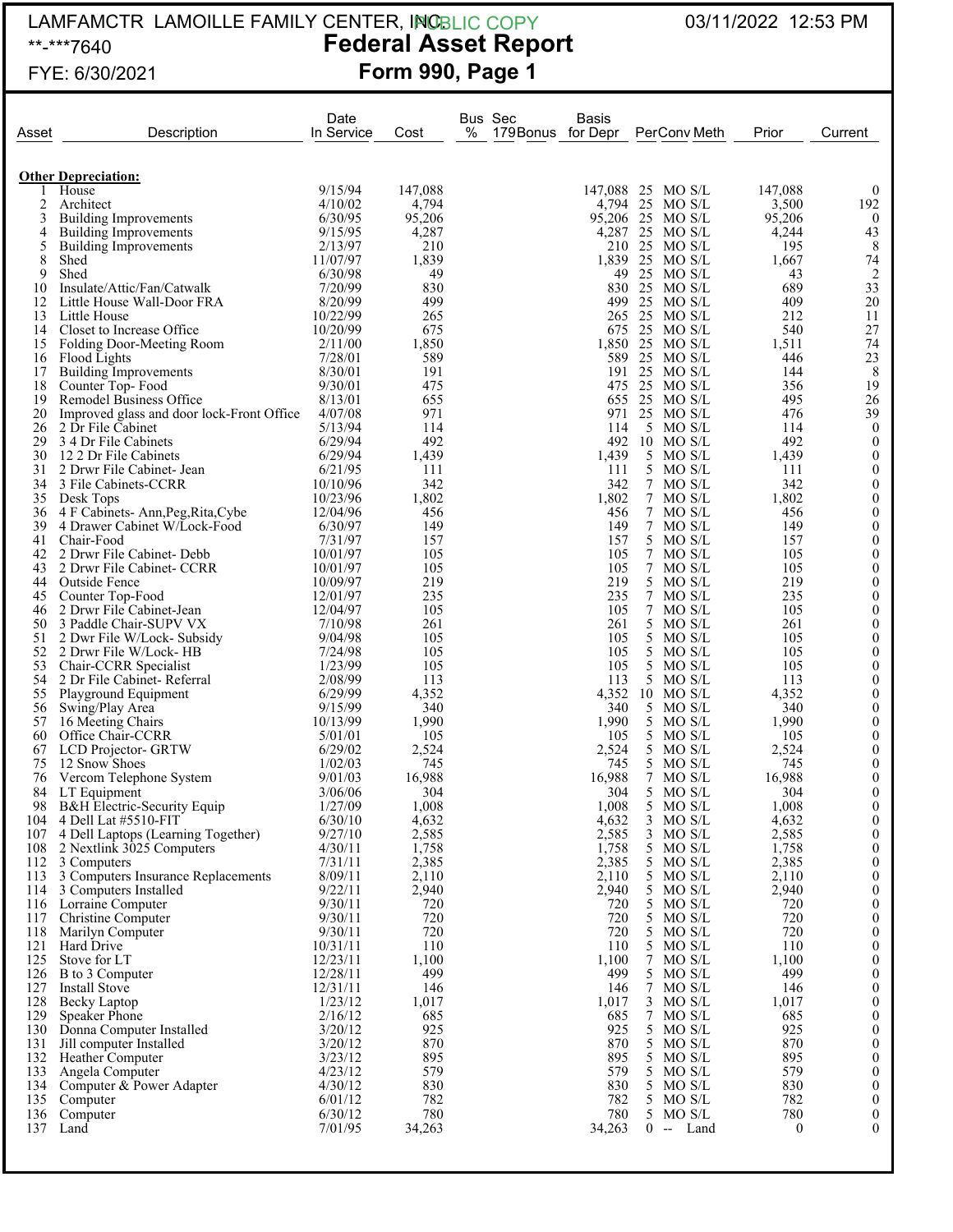#### LAMFAMCTR\_LAMOILLE FAMILY CENTER, INCBLIC COPY 03/11/2022\_12:53 PM \*\*-\*\*\*7640 **Federal Asset Report** FYE: 6/30/2021 **Form 990, Page 1 NOBLIC COPY**

| Asset | Description                                                    | Date<br>In Service | Cost                | Bus<br>$\%$ | Sec<br>179Bonus | <b>Basis</b><br>for Depr |          | PerConv Meth                     | Prior               | Current            |
|-------|----------------------------------------------------------------|--------------------|---------------------|-------------|-----------------|--------------------------|----------|----------------------------------|---------------------|--------------------|
| 138   | Driveway Construction                                          | 9/06/94            | 3,863               |             |                 | 3,863                    |          | 25 MO S/L                        | 3,863               | $\theta$           |
| 139   | Pavement                                                       | 12/11/97           | 450                 |             |                 | 450                      |          | 25 MO S/L                        | 396                 | 18                 |
| 140   | Land Purchase Expenses                                         | 6/30/11            | 9,392               |             |                 | 9,392                    | $\theta$ | Land<br>$\overline{\phantom{a}}$ | $\Omega$            | $\mathbf{0}$       |
| 141   | Purchase of Land W/Settlement Costs                            | 6/14/12            | 155,960             |             |                 | 155,960                  | $\theta$ | Land<br>$\overline{\phantom{a}}$ | $\theta$            | $\theta$           |
| 142   | <b>Land Purchase Expenses</b>                                  | 6/30/12            | 8,197               |             |                 | 8,197                    | $\Omega$ | Land<br>$\hspace{0.05cm} \dashv$ | $\theta$            | $\Omega$           |
| 143   | New water system                                               | 1/01/13            | 39,786              |             |                 | 39,786                   | 25       | MO S/L                           | 11,936              | 1,591              |
| 144   | Latitude 145000 Series computer                                | 12/01/14           | 1,150               |             |                 | 1.150                    | .5       | MO S/L                           | 1,150               | $\left($           |
| 145   | Fence                                                          | 5/18/15            | 4,999               |             |                 | 4,999                    |          | 5 MO S/L                         | 4,999               | $\mathbf{0}$       |
| 146   | Roof                                                           | 12/23/15           | 12,900              |             |                 | 12,900                   |          | 25 MO S/L                        | 2,322               | 516                |
| 147   | Water Heater                                                   | 6/16/16            | 2,780               |             |                 | 2.780                    | 25       | MO S/L                           | 445                 | 111                |
| 148   | Septic                                                         | 6/01/16            | 20,432              |             |                 | 20,432                   | 25       | MO S/L                           | 3,337               | 818                |
| 149   | AC Purchase $\&$ Installation                                  | 6/16/17            | 23,523              |             |                 | 23,523                   | 25       | MO S/L                           | 2,823               | 941                |
| 150   | Doors & Windows (North Wall)                                   | 6/27/17            | 5,692               |             |                 | 5.692                    | 25       | MO S/L                           | 683                 | 228                |
| 151   | Scanner                                                        | 10/26/16           | 3,400               |             |                 | 3,400                    |          | 5 MO S/L                         | 2,493               | 680                |
| 152   | Server & Firewall                                              | 6/30/17            | 10,307              |             |                 | 10,307                   |          | 5 MO S/L                         | 6,184               | 2,062              |
| 153   | Laptop - Exec Director                                         | 4/24/18            | 1,210               |             |                 | 1,210                    |          | 5 MO S/L                         | 524                 | 242                |
| 154   | Little House Renovations                                       | 6/30/18            | 45,350              |             |                 | 45.350                   | 25       | MO S/L                           | 3,628               | 1,814              |
| 155   | Flooring - 2nd floor offices, etc.                             | 6/30/19            | 10,035              |             |                 | 10.035                   |          | 25 MO S/L                        | 401                 | 402                |
| 156   | Building Improvements                                          | 6/30/20            | 4,495               |             |                 | 4,495                    | 10       | MO S/L                           | 0                   | 450                |
| 157   | Parking Lot Improvements                                       | 6/30/20            | 5,785               |             |                 | 5,785                    | 10       | MO S/L                           | 0                   | 579                |
| 158   | <b>Basement Improvements</b>                                   | 6/30/20            | 5,203               |             |                 | 5,203                    | 10       | MO S/L                           | $\theta$            | 520                |
|       | <b>Total Other Depreciation</b>                                |                    | 732,309             |             |                 | 732,309                  |          |                                  | 365,069             | 11,571             |
|       | <b>Total ACRS and Other Depreciation</b>                       |                    | 732,309             |             |                 | 732,309                  |          |                                  | 365,069             | 11,571             |
|       | <b>Grand Totals</b><br><b>Less: Dispositions and Transfers</b> |                    | 732,309<br>$\theta$ |             |                 | 732,309                  |          |                                  | 365,069<br>$\theta$ | 11,571<br>$\theta$ |
|       | <b>Less: Start-up/Org Expense</b>                              |                    | 0                   |             |                 |                          |          |                                  | $\Omega$            | $\theta$           |
|       | <b>Net Grand Totals</b>                                        |                    | 732,309             |             |                 | 732,309                  |          |                                  | 365.069             | 11,571             |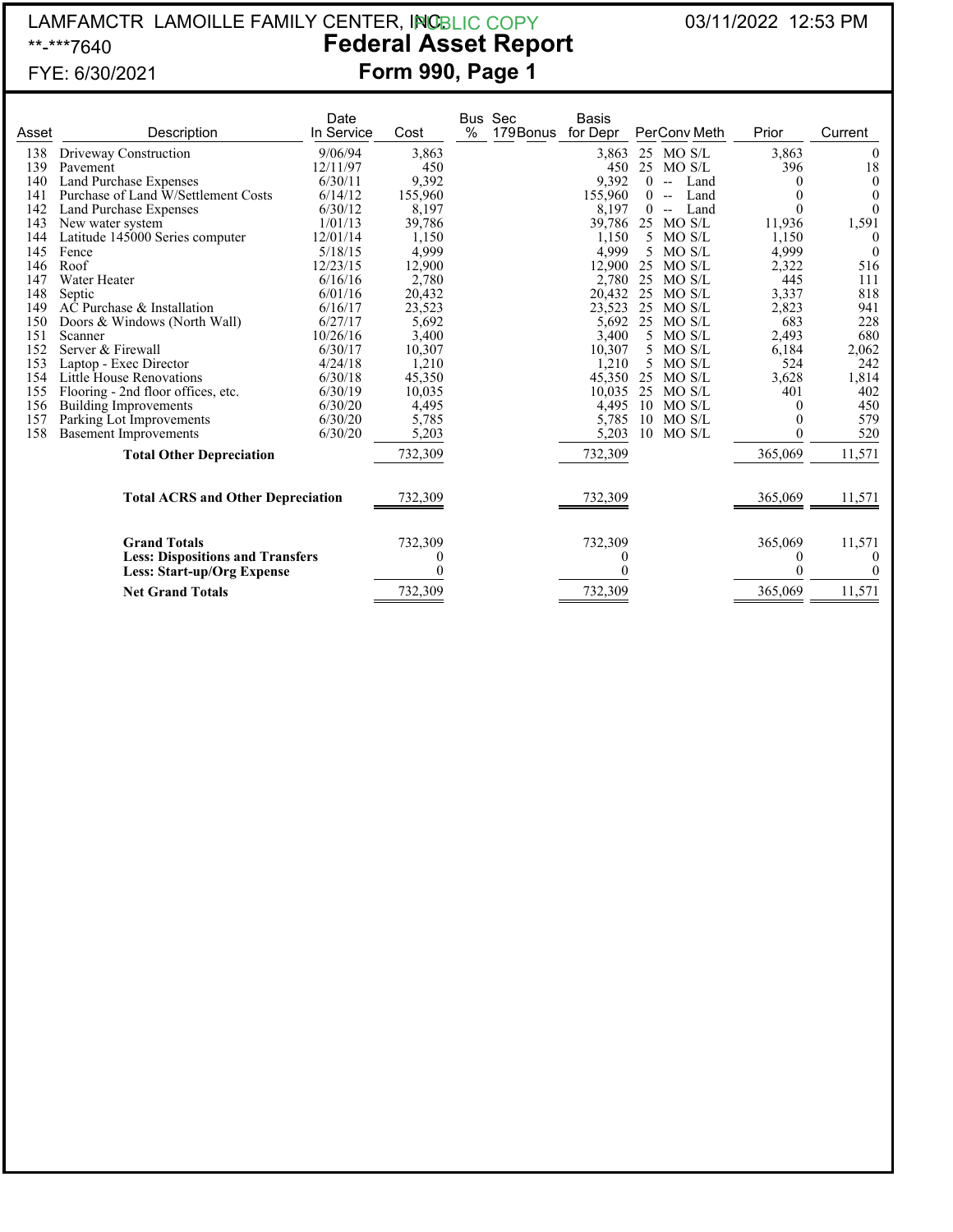| LAMFAMCTR LAMOILLE FAMILY CENTER, INC.<br><b>PUBLIC COPY</b><br><b>7/01/20 - 6/30/21</b><br><b>Tax Asset Detail</b><br>**-****7640<br>FYE: 6/30/2021 |                                                                    |                     |                     |                              |                  |                                  |                                    |                     | 03/11/2022 12:53 PM              |               | Page 1         |
|------------------------------------------------------------------------------------------------------------------------------------------------------|--------------------------------------------------------------------|---------------------|---------------------|------------------------------|------------------|----------------------------------|------------------------------------|---------------------|----------------------------------|---------------|----------------|
| d<br>Asset<br>t                                                                                                                                      | <b>Property Description</b>                                        | Date In<br>Service  | Tax<br>Cost         | Sec 179 Exp<br>Current $= c$ | Tax<br>Bonus Amt | <b>Tax Prior</b><br>Depreciation | <b>Tax Current</b><br>Depreciation | Tax<br>End Depr     | <b>Tax Net</b><br>Book Value     | Tax<br>Method | Tax<br>Period  |
| $\mathbf{1}$                                                                                                                                         | House                                                              | 9/15/94             | 147,088.35          | 0.00                         | 0.00             | 147,088.35                       | 0.00                               | 147,088.35          | $0.00\quad\mathrm{S}/\mathrm{L}$ |               | 25.00          |
| 2                                                                                                                                                    | Architect                                                          | 4/10/02             | 4,794.36            | 0.00                         | 0.00             | 3,499.84                         | 191.77                             | 3,691.61            | 1,102.75                         | S/L           | 25.00          |
| 3                                                                                                                                                    | <b>Building Improvements</b>                                       | 6/30/95             | 95,205.64           | 0.00                         | 0.00             | 95,205.64                        | 0.00                               | 95,205.64           | 0.00                             | S/L           | 25.00          |
| $\overline{4}$                                                                                                                                       | <b>Building Improvements</b>                                       | 9/15/95             | 4,287.30            | 0.00                         | 0.00             | 4,244.41                         | 42.89                              | 4,287.30            | 0.00                             | S/L           | 25.00          |
| $\sqrt{5}$                                                                                                                                           | Building Improvements                                              | 2/13/97             | 209.67              | 0.00                         | 0.00             | 195.02                           | 8.39                               | 203.41              | 6.26 S/L                         |               | 25.00          |
| $\,8\,$<br>9                                                                                                                                         | Shed                                                               | 11/07/97            | 1,838.91            | 0.00                         | 0.00             | 1,667.30                         | 73.56                              | 1,740.86            | 98.05 S/L                        |               | 25.00          |
| 10                                                                                                                                                   | Shed                                                               | 6/30/98<br>7/20/99  | 48.97<br>830.00     | 0.00<br>0.00                 | 0.00<br>0.00     | 43.11                            | 1.96                               | 45.07<br>722.10     | 3.90 S/L<br>107.90               | S/L           | 25.00<br>25.00 |
| 12                                                                                                                                                   | Insulate/Attic/Fan/Catwalk<br>Little House Wall-Door FRA           | 8/20/99             | 499.00              | 0.00                         | 0.00             | 688.90<br>409.17                 | 33.20<br>19.96                     | 429.13              | 69.87                            | S/L           | 25.00          |
| 13                                                                                                                                                   | Little House                                                       | 10/22/99            | 265.14              | 0.00                         | 0.00             | 212.14                           | 10.61                              | 222.75              | 42.39 S/L                        |               | 25.00          |
| 14                                                                                                                                                   | Closet to Increase Office                                          | 10/20/99            | 675.00              | 0.00                         | 0.00             | 540.00                           | 27.00                              | 567.00              | 108.00 S/L                       |               | 25.00          |
| 15                                                                                                                                                   | Folding Door-Meeting Room                                          | 2/11/00             | 1,850.00            | 0.00                         | 0.00             | 1,510.83                         | 74.00                              | 1,584.83            | 265.17 S/L                       |               | 25.00          |
| 16                                                                                                                                                   | Flood Lights                                                       | 7/28/01             | 589.30              | 0.00                         | 0.00             | 445.88                           | 23.57                              | 469.45              | 119.85                           | S/L           | 25.00          |
| 17                                                                                                                                                   | <b>Building Improvements</b>                                       | 8/30/01             | 191.38              | 0.00                         | 0.00             | 144.21                           | 7.66                               | 151.87              | 39.51 S/L                        |               | 25.00          |
| 18                                                                                                                                                   | Counter Top-Food                                                   | 9/30/01             | 475.00              | 0.00                         | 0.00             | 356.24                           | 19.00                              | 375.24              | 99.76 S/L                        |               | 25.00          |
| 19                                                                                                                                                   | Remodel Business Office                                            | 8/13/01             | 654.55              | 0.00                         | 0.00             | 495.26                           | 26.18                              | 521.44              | 133.11 S/L                       |               | 25.00          |
| 20                                                                                                                                                   | Improved glass and door lock-Front                                 | 4/07/08             | 971.32              | 0.00                         | 0.00             | 475.92                           | 38.85                              | 514.77              | 456.55 S/L                       |               | 25.00          |
| 26                                                                                                                                                   | 2 Dr File Cabinet                                                  | 5/13/94             | 113.95              | 0.00                         | 0.00             | 113.95                           | 0.00                               | 113.95              | 0.00                             | S/L           | 5.00           |
| 29<br>30                                                                                                                                             | 3 4 Dr File Cabinets<br>12 2 Dr File Cabinets                      | 6/29/94<br>6/29/94  | 491.80<br>1,439.40  | 0.00<br>0.00                 | 0.00<br>0.00     | 491.80<br>1,439.40               | 0.00<br>0.00                       | 491.80<br>1,439.40  | 0.00 S/L<br>0.00                 | S/L           | 10.00<br>5.00  |
| 31                                                                                                                                                   | 2 Drwr File Cabinet- Jean                                          | 6/21/95             | 111.00              | 0.00                         | 0.00             | 111.00                           | 0.00                               | 111.00              | 0.00                             | S/L           | 5.00           |
| 34                                                                                                                                                   | 3 File Cabinets-CCRR                                               | 10/10/96            | 341.85              | 0.00                         | 0.00             | 341.85                           | 0.00                               | 341.85              | 0.00                             | S/L           | 7.00           |
| 35                                                                                                                                                   | Desk Tops                                                          | 10/23/96            | 1,801.75            | 0.00                         | 0.00             | 1,801.75                         | 0.00                               | 1,801.75            | 0.00                             | S/L           | 7.00           |
| 36                                                                                                                                                   |                                                                    | 12/04/96            | 455.80              | 0.00                         | 0.00             | 455.80                           | 0.00                               | 455.80              | 0.00 S/L                         |               | 7.00           |
| 39                                                                                                                                                   | 4 F Cabinets- Ann, Peg, Rita, Cybe<br>4 Drawer Cabinet W/Lock-Food | 6/30/97             | 148.51              | 0.00                         | 0.00             | 148.51                           | 0.00                               | 148.51              | 0.00 S/L                         |               | 7.00           |
| 41                                                                                                                                                   | Chair-Food                                                         | 7/31/97             | 157.49              | 0.00                         | 0.00             | 157.49                           | 0.00                               | 157.49              | 0.00                             | S/L           | 5.00           |
| 42                                                                                                                                                   | 2 Drwr File Cabinet- Debb                                          | 10/01/97            | 105.00              | 0.00                         | 0.00             | 105.00                           | 0.00                               | 105.00              | 0.00                             | S/L           | 7.00           |
| 43                                                                                                                                                   | 2 Drwr File Cabinet- CCRR                                          | 10/01/97            | 105.00              | 0.00                         | 0.00             | 105.00                           | 0.00                               | 105.00              | 0.00                             | S/L           | 7.00           |
| 44                                                                                                                                                   | Outside Fence                                                      | 10/09/97            | 218.80              | 0.00                         | 0.00             | 218.80                           | 0.00                               | 218.80              | 0.00 S/L                         |               | 5.00           |
| 45                                                                                                                                                   | Counter Top-Food                                                   | 12/01/97            | 235.00              | 0.00                         | 0.00             | 235.00                           | 0.00                               | 235.00              | 0.00 S/L                         |               | 7.00           |
| 46<br>50                                                                                                                                             | 2 Drwr File Cabinet-Jean                                           | 12/04/97<br>7/10/98 | 105.00<br>261.33    | 0.00<br>0.00                 | 0.00<br>0.00     | 105.00<br>261.33                 | 0.00<br>0.00                       | 105.00<br>261.33    | 0.00<br>0.00                     | S/L<br>S/L    | 7.00<br>5.00   |
| 51                                                                                                                                                   | 3 Paddle Chair-SUPV VX<br>2 Dwr File W/Lock-Subsidy                | 9/04/98             | 105.00              | 0.00                         | 0.00             | 105.00                           | 0.00                               | 105.00              | 0.00 S/L                         |               | 5.00           |
| 52                                                                                                                                                   | 2 Drwr File W/Lock-HB                                              | 7/24/98             | 105.00              | 0.00                         | 0.00             | 105.00                           | 0.00                               | 105.00              | $0.00\,$                         | S/L           | 5.00           |
| 53                                                                                                                                                   | Chair-CCRR Specialist                                              | 1/23/99             | 104.99              | 0.00                         | 0.00             | 104.99                           | 0.00                               | 104.99              | 0.00                             | S/L           | 5.00           |
| 54                                                                                                                                                   | 2 Dr File Cabinet-Referral                                         | 2/08/99             | 112.72              | 0.00                         | 0.00             | 112.72                           | 0.00                               | 112.72              | 0.00                             | S/L           | 5.00           |
| 55                                                                                                                                                   | Playground Equipment                                               | 6/29/99             | 4,351.59            | 0.00                         | 0.00             | 4,351.59                         | 0.00                               | 4,351.59            | 0.00                             | S/L           | 10.00          |
| 56                                                                                                                                                   | Swing/Play Area                                                    | 9/15/99             | 339.73              | 0.00                         | 0.00             | 339.73                           | 0.00                               | 339.73              | 0.00                             | S/L           | 5.00           |
| 57                                                                                                                                                   | 16 Meeting Chairs                                                  | 10/13/99            | 1,990.08            | 0.00                         | 0.00             | 1,990.08                         | 0.00                               | 1,990.08            | $0.00 -$                         | S/L           | 5.00           |
| 60                                                                                                                                                   | Office Chair-CCRR                                                  | 5/01/01             | 104.98              | 0.00                         | 0.00             | 104.98                           | 0.00                               | 104.98              | 0.00                             | S/L           | 5.00           |
| 67                                                                                                                                                   | <b>LCD Projector- GRTW</b>                                         | 6/29/02             | 2,524.00            | 0.00                         | 0.00             | 2,524.00                         | 0.00                               | 2,524.00            | 0.00                             | S/L           | 5.00           |
| 75<br>76                                                                                                                                             | 12 Snow Shoes                                                      | 1/02/03<br>9/01/03  | 745.00<br>16,988.00 | 0.00<br>0.00                 | 0.00<br>0.00     | 745.00<br>16,988.00              | 0.00<br>0.00                       | 745.00<br>16,988.00 | 0.00<br>$0.00\,$                 | S/L<br>S/L    | 5.00<br>7.00   |
| 84                                                                                                                                                   | Vercom Telephone System<br>LT Equipment                            | 3/06/06             | 303.50              | 0.00                         | 0.00             | 303.50                           | 0.00                               | 303.50              | $0.00 -$                         | S/L           | 5.00           |
| 98                                                                                                                                                   | B&H Electric-Security Equip                                        | 1/27/09             | 1,008.13            | 0.00                         | 0.00             | 1,008.13                         | 0.00                               | 1,008.13            | 0.00                             | S/L           | 5.00           |
| 104                                                                                                                                                  | 4 Dell Lat #5510-FIT                                               | 6/30/10             | 4,632.12            | 0.00                         | 0.00             | 4,632.12                         | 0.00                               | 4,632.12            | 0.00                             | S/L           | 3.00           |
| 107                                                                                                                                                  | 4 Dell Laptops (Learning Together)                                 | 9/27/10             | 2,585.25            | 0.00                         | 0.00             | 2,585.25                         | 0.00                               | 2,585.25            | $0.00\,$                         | S/L           | 3.00           |
| 108                                                                                                                                                  | 2 Nextlink 3025 Computers                                          | 4/30/11             | 1,757.70            | 0.00                         | 0.00             | 1,757.70                         | 0.00                               | 1,757.70            | 0.00 S/L                         |               | 5.00           |
| 112                                                                                                                                                  | 3 Computers                                                        | 7/31/11             | 2,385.00            | 0.00                         | 0.00             | 2,385.00                         | 0.00                               | 2,385.00            | 0.00 S/L                         |               | 5.00           |
| 113                                                                                                                                                  | 3 Computers Insurance Replacemen                                   | 8/09/11             | 2,110.00            | 0.00                         | 0.00             | 2,110.00                         | 0.00                               | 2,110.00            | 0.00                             | S/L           | 5.00           |
| 114                                                                                                                                                  | 3 Computers Installed                                              | 9/22/11             | 2,940.00            | 0.00                         | 0.00             | 2,940.00                         | 0.00                               | 2,940.00            | 0.00 S/L                         |               | 5.00           |
|                                                                                                                                                      |                                                                    |                     |                     |                              |                  |                                  |                                    |                     |                                  |               |                |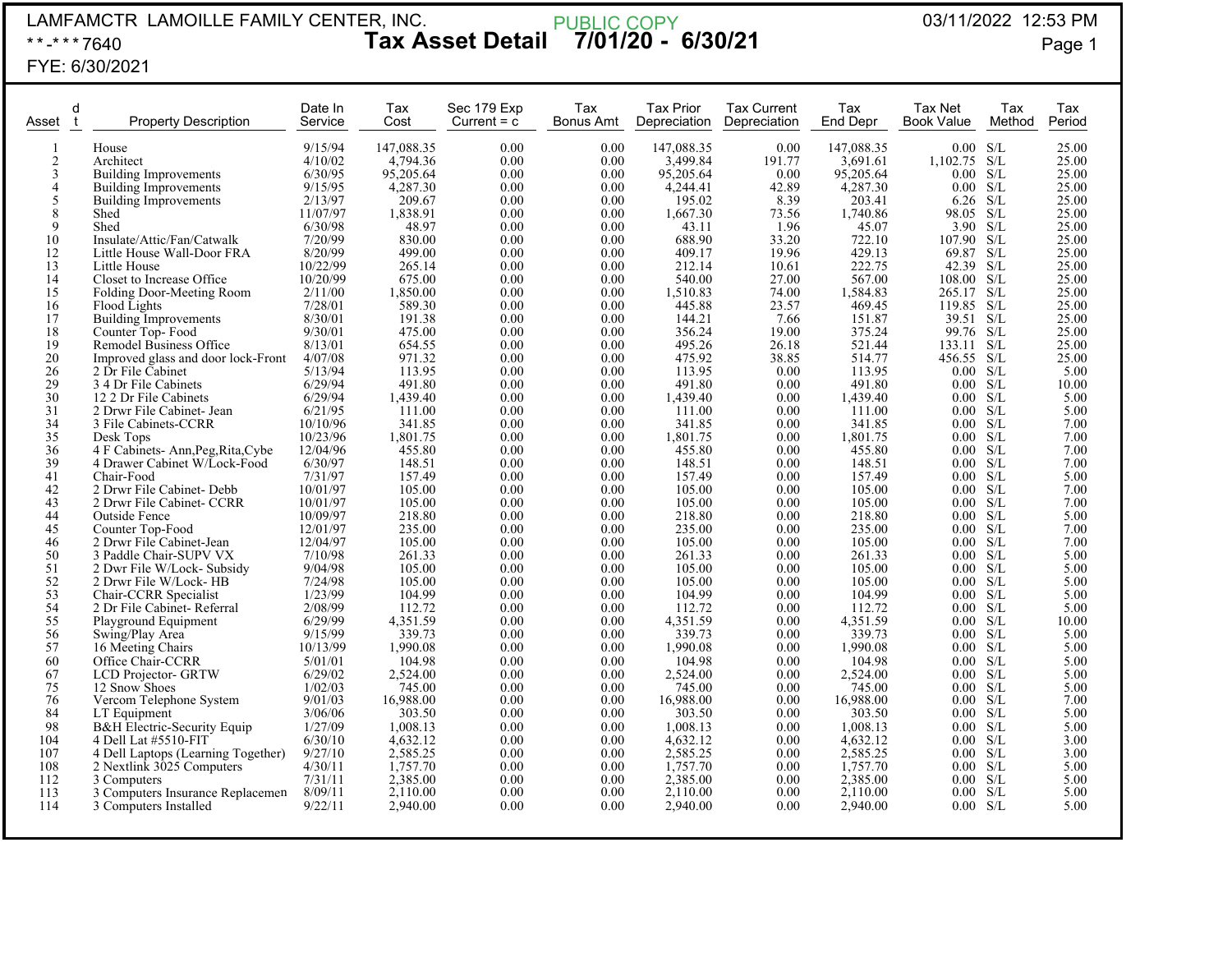| 03/11/2022 12:53 PM<br>LAMFAMCTR LAMOILLE FAMILY CENTER, INC.<br><b>PUBLIC COPY</b> |                                    |                    |            |               |           |                  |                    |            |                   |        |        |  |
|-------------------------------------------------------------------------------------|------------------------------------|--------------------|------------|---------------|-----------|------------------|--------------------|------------|-------------------|--------|--------|--|
| 7/01/20 - 6/30/21<br><b>Tax Asset Detail</b><br>**-****7640<br>Page 2               |                                    |                    |            |               |           |                  |                    |            |                   |        |        |  |
|                                                                                     |                                    |                    |            |               |           |                  |                    |            |                   |        |        |  |
| FYE: 6/30/2021                                                                      |                                    |                    |            |               |           |                  |                    |            |                   |        |        |  |
|                                                                                     |                                    |                    |            |               |           |                  |                    |            |                   |        |        |  |
| d                                                                                   |                                    | Date In            | Tax        | Sec 179 Exp   | Tax       | <b>Tax Prior</b> | <b>Tax Current</b> | Tax        | Tax Net           | Tax    | Tax    |  |
| Asset                                                                               | <b>Property Description</b>        | Service            | Cost       | Current = $c$ | Bonus Amt | Depreciation     | Depreciation       | End Depr   | <b>Book Value</b> | Method | Period |  |
| 116                                                                                 | Lorraine Computer                  | 9/30/11            | 720.00     | 0.00          | 0.00      | 720.00           | 0.00               | 720.00     | 0.00              | S/L    | 5.00   |  |
| 117                                                                                 | <b>Christine Computer</b>          | 9/30/11            | 720.00     | 0.00          | 0.00      | 720.00           | 0.00               | 720.00     | 0.00              | S/L    | 5.00   |  |
| 118                                                                                 | Marilyn Computer                   | 9/30/11            | 720.00     | 0.00          | 0.00      | 720.00           | 0.00               | 720.00     | 0.00 S/L          |        | 5.00   |  |
| 121                                                                                 | Hard Drive                         | 10/31/11           | 110.00     | 0.00          | 0.00      | 110.00           | 0.00               | 110.00     | $0.00 -$          | S/L    | 5.00   |  |
| 125                                                                                 | Stove for LT                       | 12/23/11           | 1,099.99   | 0.00          | 0.00      | 1,099.99         | 0.00               | 1,099.99   | 0.00 S/L          |        | 7.00   |  |
| 126                                                                                 | B to 3 Computer                    | 12/28/11           | 499.00     | 0.00          | 0.00      | 499.00           | 0.00               | 499.00     | 0.00 <sub>1</sub> | S/L    | 5.00   |  |
| 127                                                                                 | <b>Install Stove</b>               | 12/31/11           | 145.83     | 0.00          | 0.00      | 145.83           | 0.00               | 145.83     | 0.00 S/L          |        | 7.00   |  |
| 128                                                                                 | Becky Laptop                       | 1/23/12            | 1,016.99   | 0.00          | 0.00      | 1,016.99         | 0.00               | 1,016.99   | 0.00 S/L          |        | 3.00   |  |
| 129                                                                                 | Speaker Phone                      | 2/16/12            | 685.00     | 0.00          | 0.00      | 685.00           | 0.00               | 685.00     | 0.00 S/L          |        | 7.00   |  |
| 130                                                                                 | Donna Computer Installed           | 3/20/12            | 925.00     | 0.00          | 0.00      | 925.00           | 0.00               | 925.00     | 0.00 S/L          |        | 5.00   |  |
| 131                                                                                 | Jill computer Installed            | 3/20/12            | 870.00     | 0.00          | 0.00      | 870.00           | 0.00               | 870.00     | 0.00 S/L          |        | 5.00   |  |
| 132                                                                                 | Heather Computer                   | 3/23/12            | 895.00     | 0.00          | 0.00      | 895.00           | 0.00               | 895.00     | 0.00 S/L          |        | 5.00   |  |
| 133                                                                                 | Angela Computer                    | 4/23/12            | 579.00     | 0.00          | 0.00      | 579.00           | 0.00               | 579.00     | 0.00 S/L          |        | 5.00   |  |
| 134                                                                                 | Computer & Power Adapter           | 4/30/12            | 830.00     | 0.00          | 0.00      | 830.00           | 0.00               | 830.00     | 0.00 S/L          |        | 5.00   |  |
| 135                                                                                 | Computer                           | 6/01/12            | 782.00     | 0.00          | 0.00      | 782.00           | 0.00               | 782.00     | 0.00 S/L          |        | 5.00   |  |
| 136                                                                                 | Computer                           | 6/30/12            | 780.00     | 0.00          | 0.00      | 780.00           | 0.00               | 780.00     | 0.00 S/L          |        | 5.00   |  |
| 137                                                                                 | Land                               | 7/01/95            | 34,262.71  | 0.00          | 0.00      | 0.00             | 0.00               | 0.00       | 34,262.71         | Land   | 0.00   |  |
| 138                                                                                 | Driveway Construction              | 9/06/94            | 3,863.19   | 0.00          | 0.00      | 3,863.19         | 0.00               | 3,863.19   | 0.00 S/L          |        | 25.00  |  |
| 139                                                                                 | Pavement                           | 12/11/97           | 450.00     | 0.00          | 0.00      | 396.00           | 18.00              | 414.00     | 36.00 S/L         |        | 25.00  |  |
| 140                                                                                 | Land Purchase Expenses             | 6/30/11            | 9,391.65   | 0.00          | 0.00      | 0.00             | 0.00               | 0.00       | 9,391.65 Land     |        | 0.00   |  |
| 141                                                                                 | Purchase of Land W/Settlement Cos  | 6/14/12            | 155,959.75 | 0.00          | 0.00      | 0.00             | 0.00               | 0.00       | 155,959.75 Land   |        | 0.00   |  |
| 142                                                                                 | Land Purchase Expenses             | 6/30/12            | 8,197.38   | 0.00          | 0.00      | 0.00             | 0.00               | 0.00       | 8,197.38 Land     |        | 0.00   |  |
| 143                                                                                 | New water system                   | 1/01/13            | 39,786.19  | 0.00          | 0.00      | 11,935.87        | 1,591.45           | 13,527.32  | 26,258.87         | S/L    | 25.00  |  |
| 144                                                                                 | Latitude 145000 Series computer    | 12/01/14           | 1,150.00   | 0.00          | 0.00      | 1,150.00         | 0.00               | 1,150.00   | 0.00 S/L          |        | 5.00   |  |
| 145                                                                                 | Fence                              | 5/18/15            | 4,999.00   | 0.00          | 0.00      | 4,999.00         | 0.00               | 4,999.00   | 0.00 S/L          |        | 5.00   |  |
| 146                                                                                 | Roof                               | 12/23/15           | 12,900.00  | 0.00          | 0.00      | 2,322.00         | 516.00             | 2,838.00   | 10,062.00 S/L     |        | 25.00  |  |
| 147                                                                                 | Water Heater                       | 6/16/16            | 2,780.00   | 0.00          | 0.00      | 444.80           | 111.20             | 556.00     | $2,224.00$ S/L    |        | 25.00  |  |
| 148                                                                                 | Septic                             | 6/01/16            | 20,432.49  | 0.00          | 0.00      | 3,337.31         | 817.30             | 4,154.61   | 16,277.88 S/L     |        | 25.00  |  |
| 149                                                                                 | $A\hat{C}$ Purchase & Installation | 6/16/17            | 23,523.00  | 0.00          | 0.00      | 2,822.76         | 940.92             | 3,763.68   | 19,759.32 S/L     |        | 25.00  |  |
| 150                                                                                 | Doors & Windows (North Wall)       | 6/27/17            | 5,692.00   | 0.00          | 0.00      | 683.04           | 227.68             | 910.72     | 4,781.28 S/L      |        | 25.00  |  |
| 151                                                                                 | Scanner                            | 10/26/16           | 3,400.00   | 0.00          | 0.00      | 2,493.33         | 680.00             | 3,173.33   | 226.67 S/L        |        | 5.00   |  |
| 152                                                                                 | Server & Firewall                  | 6/30/17            | 10,307.00  | 0.00          | 0.00      | 6,184.20         | 2,061.40           | 8,245.60   | 2,061.40 S/L      |        | 5.00   |  |
| 153                                                                                 | Laptop - Exec Director             | 4/24/18            | 1,210.00   | 0.00          | 0.00      | 524.33           | 242.00             | 766.33     | 443.67 S/L        |        | 5.00   |  |
| 154                                                                                 | Little House Renovations           | 6/30/18            | 45,350.00  | 0.00          | 0.00      | 3,628.00         | 1,814.00           | 5,442.00   | 39,908.00 S/L     |        | 25.00  |  |
| 155                                                                                 | Flooring - 2nd floor offices, etc. | 6/30/19            | 10.035.09  | 0.00          | 0.00      | 401.40           | 401.40             | 802.80     | 9,232.29          | S/L    | 25.00  |  |
| 156                                                                                 | <b>Building Improvements</b>       | 6/30/20            | 4,495.14   | 0.00          | 0.00      | 0.00             | 449.51             | 449.51     | 4,045.63 S/L      |        | 10.00  |  |
| 157                                                                                 | Parking Lot Improvements           | 6/30/20            | 5,785.00   | 0.00          | 0.00      | 0.00             | 578.50             | 578.50     | 5.206.50          | S/L    | 10.00  |  |
| 158                                                                                 | <b>Basement Improvements</b>       | 6/30/20            | 5,203.45   | 0.00          | 0.00      | 0.00             | 520.35             | 520.35     | 4,683.10 S/L      |        | 10.00  |  |
|                                                                                     |                                    | <b>Grand Total</b> | 732,309.21 | 0.00c         | 0.00      | 365,069.73       | 11,568.31          | 376,638.04 | 355,671.17        |        |        |  |
|                                                                                     |                                    |                    |            |               |           |                  |                    |            |                   |        |        |  |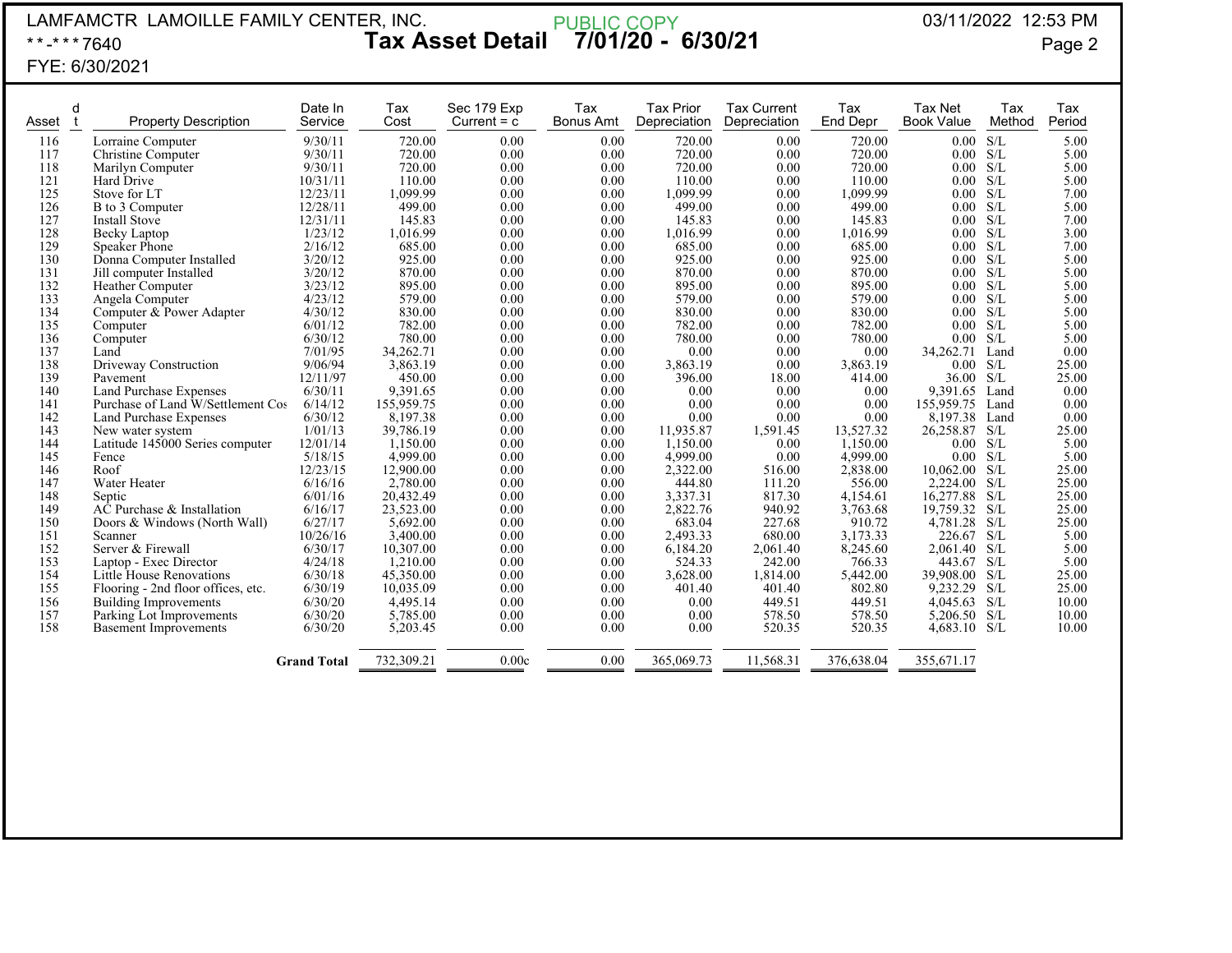| LAMFAMCTR LAMOILLE FAMILY CENTER, INCBLIC COPY<br>3/11/2022 12:53 PM<br><b>Federal Statements</b><br>**-***7640<br>FYE: 6/30/2021 |    |        |  |    |  |                                                                         |                          |  |  |  |  |
|-----------------------------------------------------------------------------------------------------------------------------------|----|--------|--|----|--|-------------------------------------------------------------------------|--------------------------|--|--|--|--|
| <b>Taxable Interest on Investments</b>                                                                                            |    |        |  |    |  |                                                                         |                          |  |  |  |  |
| <b>Description</b>                                                                                                                |    |        |  |    |  |                                                                         |                          |  |  |  |  |
|                                                                                                                                   |    | Amount |  |    |  | Unrelated Exclusion Postal Acquired after<br>Business Code Code 6/30/75 | US<br>Obs $(\$$ or $%$ ) |  |  |  |  |
| INTEREST                                                                                                                          |    |        |  |    |  |                                                                         |                          |  |  |  |  |
|                                                                                                                                   | \$ | 36,900 |  | 14 |  |                                                                         |                          |  |  |  |  |
| TOTAL                                                                                                                             | \$ | 36,900 |  |    |  |                                                                         |                          |  |  |  |  |